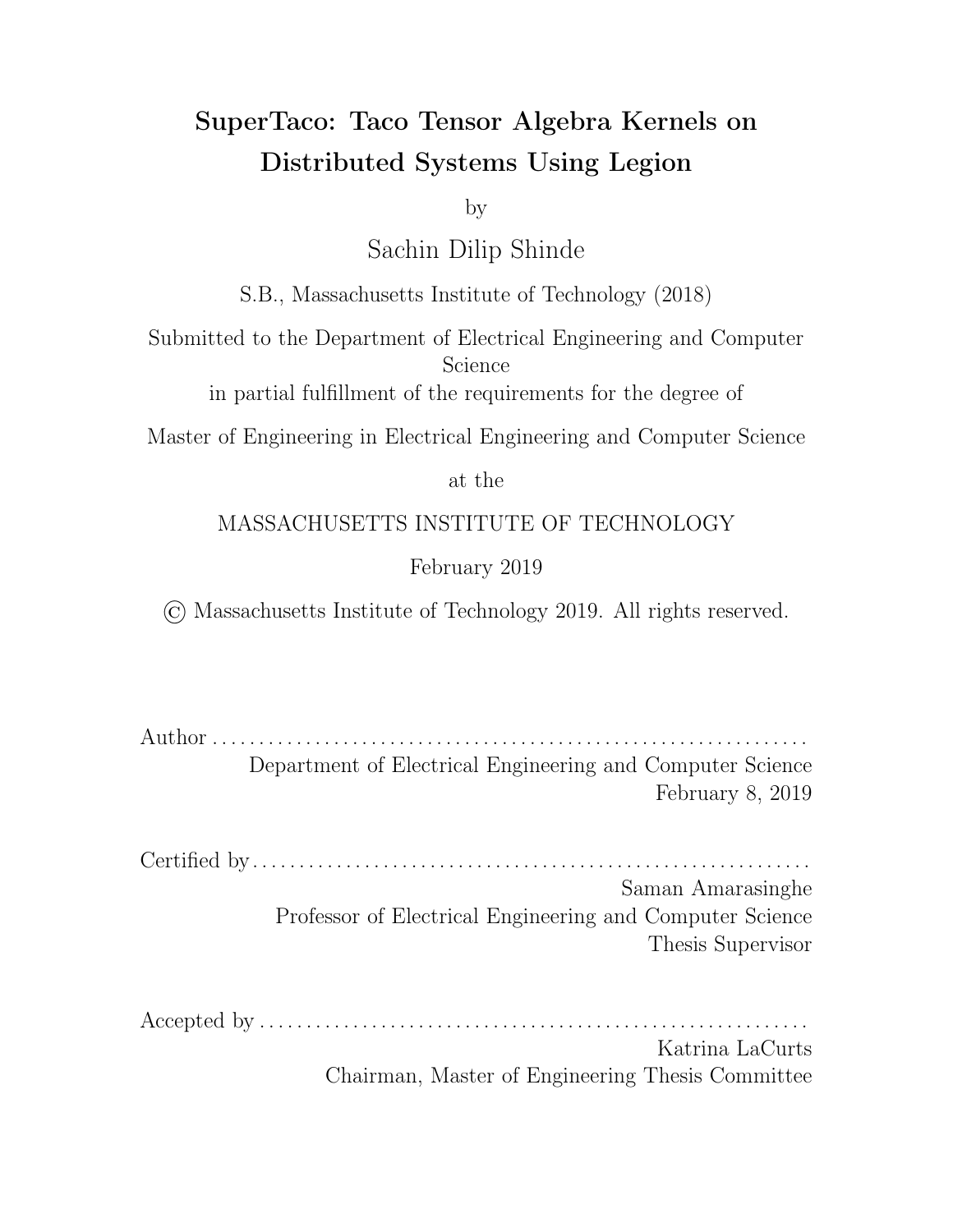### SuperTaco: Taco Tensor Algebra Kernels on Distributed Systems Using Legion

by

#### Sachin Dilip Shinde

Submitted to the Department of Electrical Engineering and Computer Science on February 8, 2019, in partial fulfillment of the requirements for the degree of Master of Engineering in Electrical Engineering and Computer Science

#### Abstract

Tensor algebra is a powerful language for expressing computation on multidimensional data. While many tensor datasets are sparse, most tensor algebra libraries have limited support for handling sparsity. The Tensor Algebra Compiler (Taco) has introduced a taxonomy for sparse tensor formats that has allowed them to compile sparse tensor algebra expressions to performant C code, but they have not taken advantage of distributed systems.

This work provides a code generation technique for creating Legion programs that distribute the computation of Taco tensor algebra kernels across distributed systems, and a scheduling language for controlling how this distributed computation is structured. This technique is implemented in the form of a command-line tool called SuperTaco. We perform a strong scaling analysis for the SpMV and TTM kernels under a row blocking distribution schedule, and find speedups of 9-10x when using 20 cores on a single node. For multi-node systems using 20 cores per node, SpMV achieves a 33.3x speedup at 160 cores and TTM achieves a 42.0x speedup at 140 cores.

Thesis Supervisor: Saman Amarasinghe Title: Professor of Electrical Engineering and Computer Science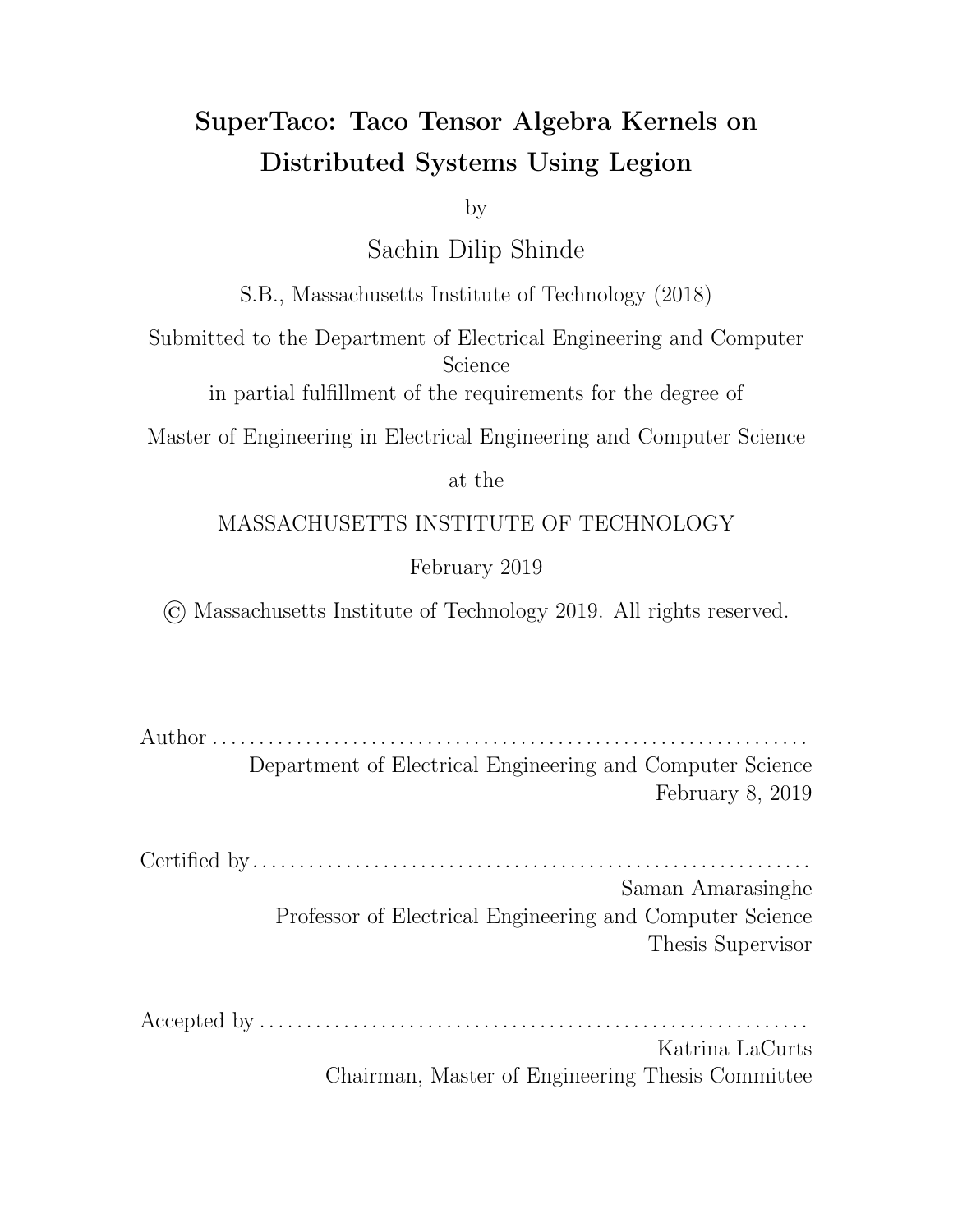### Acknowledgments

I thank my thesis supervisor, Saman Amarasinghe, and my colleague, Fredrik Kjolstad, for their help throughout my time at MIT. Saman has guided me through the world of performance engineering and given me countless opportunities, and Fred's insights and feedback have been indispensable to me as a researcher.

Finally and most importantly, I thank my family. My parents, Pratima and Dilip, my sister, Ranjita, my brother-in-law, David, and my nephews, Bryce and Dylan. Their unwavering support pushes me to greater heights.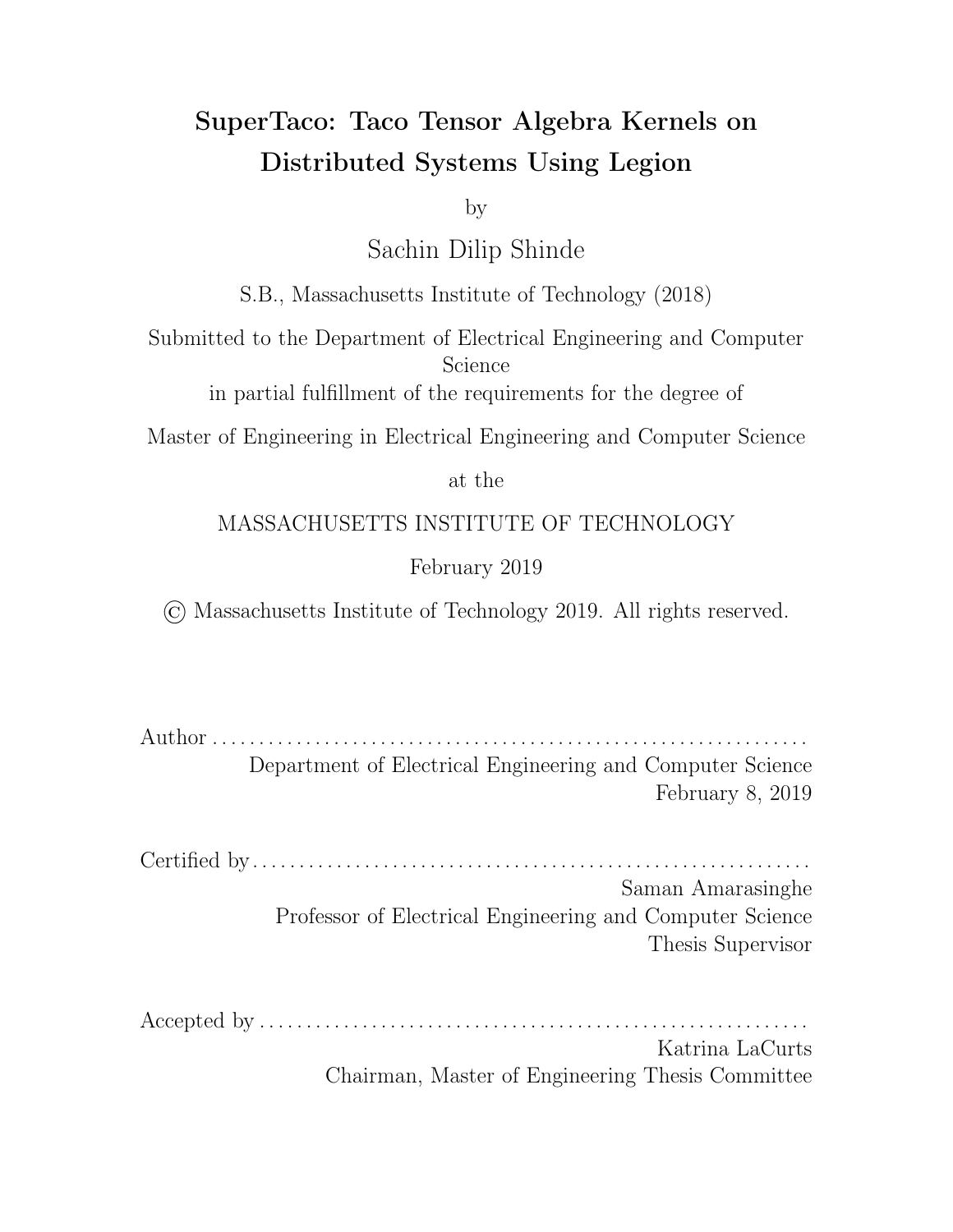# **Contents**

| 1              |              | Introduction                                                                                                   |                                                                                                                | 11 |  |
|----------------|--------------|----------------------------------------------------------------------------------------------------------------|----------------------------------------------------------------------------------------------------------------|----|--|
| $\overline{2}$ | Background   |                                                                                                                |                                                                                                                |    |  |
|                | 2.1          |                                                                                                                |                                                                                                                | 15 |  |
|                | 2.2          |                                                                                                                | Taco Tensor Storage Formats Alberta Alberta Alberta Alberta Alberta Alberta Alberta Alberta Alberta Alberta Al | 16 |  |
|                | 2.3          |                                                                                                                |                                                                                                                | 19 |  |
|                | 2.4          |                                                                                                                |                                                                                                                | 20 |  |
| 3              | Related Work |                                                                                                                |                                                                                                                |    |  |
|                | 3.1          |                                                                                                                |                                                                                                                |    |  |
|                | 3.2          |                                                                                                                |                                                                                                                | 27 |  |
| 4              | SuperTaco    |                                                                                                                |                                                                                                                |    |  |
|                | 4.1          |                                                                                                                |                                                                                                                |    |  |
|                | 4.2          | Taco Tensor Storage Format Augmentation                                                                        |                                                                                                                |    |  |
|                | 4.3          |                                                                                                                |                                                                                                                |    |  |
|                | 4.4          | Distributed Tensor Loading Tanger and Tanger and Tensor and Tensor Loading Tanger and Tanger and Tanger and Ta |                                                                                                                |    |  |
|                |              | 4.4.1                                                                                                          |                                                                                                                | 38 |  |
|                |              | 4.4.2                                                                                                          | Tensor Block Header Assembly The Research Assembly Theorem Albert Assembly                                     | 40 |  |
|                |              | 4.4.3                                                                                                          | Tensor Block Piece Assembly The Reserve Line and Reserve Block Piece Assembly The Reserve Line and Reserve     | 43 |  |
|                |              | 4.4.4                                                                                                          |                                                                                                                | 44 |  |
|                | 4.5          | Distributed Tensor Algebra Computation                                                                         |                                                                                                                | 45 |  |
|                |              | 4.5.1                                                                                                          |                                                                                                                | 46 |  |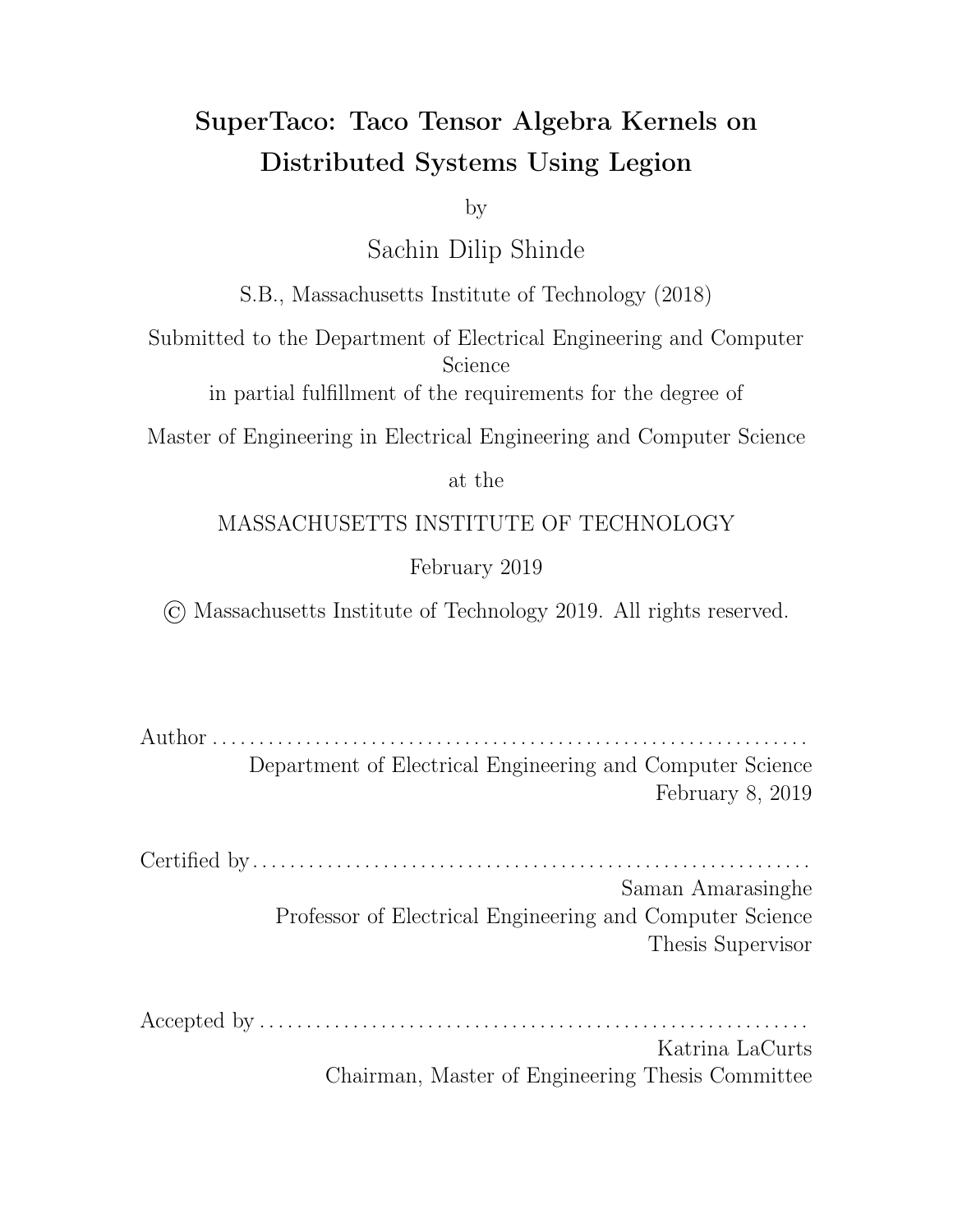|   |     | 4.5.2      |                                                                                                                  | 51 |  |  |  |
|---|-----|------------|------------------------------------------------------------------------------------------------------------------|----|--|--|--|
|   |     | 4.5.3      |                                                                                                                  | 58 |  |  |  |
|   |     | 4.5.4      | Summation Task Theory Albert Albert Albert Albert Albert Albert Albert Albert Albert Albert Albert Albert Albert | 61 |  |  |  |
|   |     | 4.5.5      |                                                                                                                  | 61 |  |  |  |
|   |     | 4.5.6      | Tensor Block Eviction (Fig. 1, The Protocology Protocology Protocology Protocology Protocology Protocology Pro   | 65 |  |  |  |
|   | 4.6 |            |                                                                                                                  | 68 |  |  |  |
|   |     | 4.6.1      | Load Balancing The Letter Letter Letter Letter Letter Letter                                                     | 69 |  |  |  |
|   |     | 4.6.2      |                                                                                                                  | 71 |  |  |  |
|   |     | 4.6.3      |                                                                                                                  | 72 |  |  |  |
|   |     | 4.6.4      |                                                                                                                  | 73 |  |  |  |
|   |     | 4.6.5      |                                                                                                                  | 73 |  |  |  |
| 5 |     | Evaluation |                                                                                                                  |    |  |  |  |
|   | 5.1 |            |                                                                                                                  |    |  |  |  |
|   | 5.2 |            |                                                                                                                  | 76 |  |  |  |
|   | 5.3 |            |                                                                                                                  | 79 |  |  |  |
|   | 5.4 |            |                                                                                                                  | 83 |  |  |  |
| 6 |     |            | Conclusion and Future Work                                                                                       | 87 |  |  |  |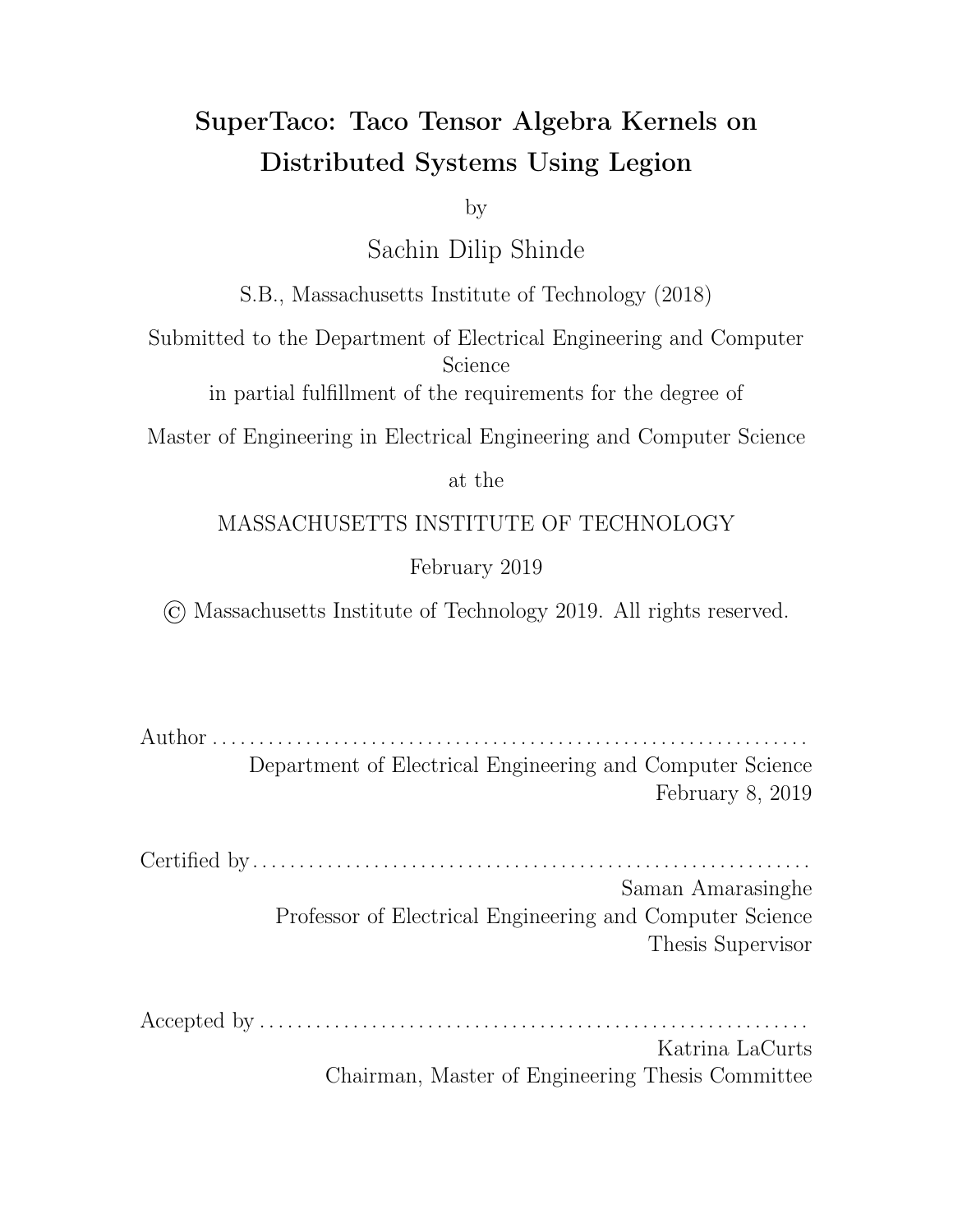# List of Figures

| 2-1 Storage format trees contract the contract of the state of the Storage format trees contract the contract of                                                                                                              | 16 |
|-------------------------------------------------------------------------------------------------------------------------------------------------------------------------------------------------------------------------------|----|
| 2-2 Storage formats for index variable ordering $(d_1, d_2)$                                                                                                                                                                  | 18 |
| 2-3 Storage formats for index variable ordering $(d_2, d_1)$                                                                                                                                                                  | 18 |
|                                                                                                                                                                                                                               | 20 |
|                                                                                                                                                                                                                               | 21 |
| 4-1 Overview of the SuperTaco command-line tool                                                                                                                                                                               | 30 |
| 5-1 SpMV strong scaling analysis and all contained and such a series of the 77                                                                                                                                                |    |
| 5-2 SpMV overhead from increasing number of splits for reduction variable                                                                                                                                                     | 79 |
| 5-3 TTM strong scaling analysis with the contract of the state of the state of the state of the state of the state of the state of the state of the state of the state of the state of the state of the state of the state of | 81 |
| 5-4 TTM overhead from increasing number of splits for reduction variable                                                                                                                                                      | 83 |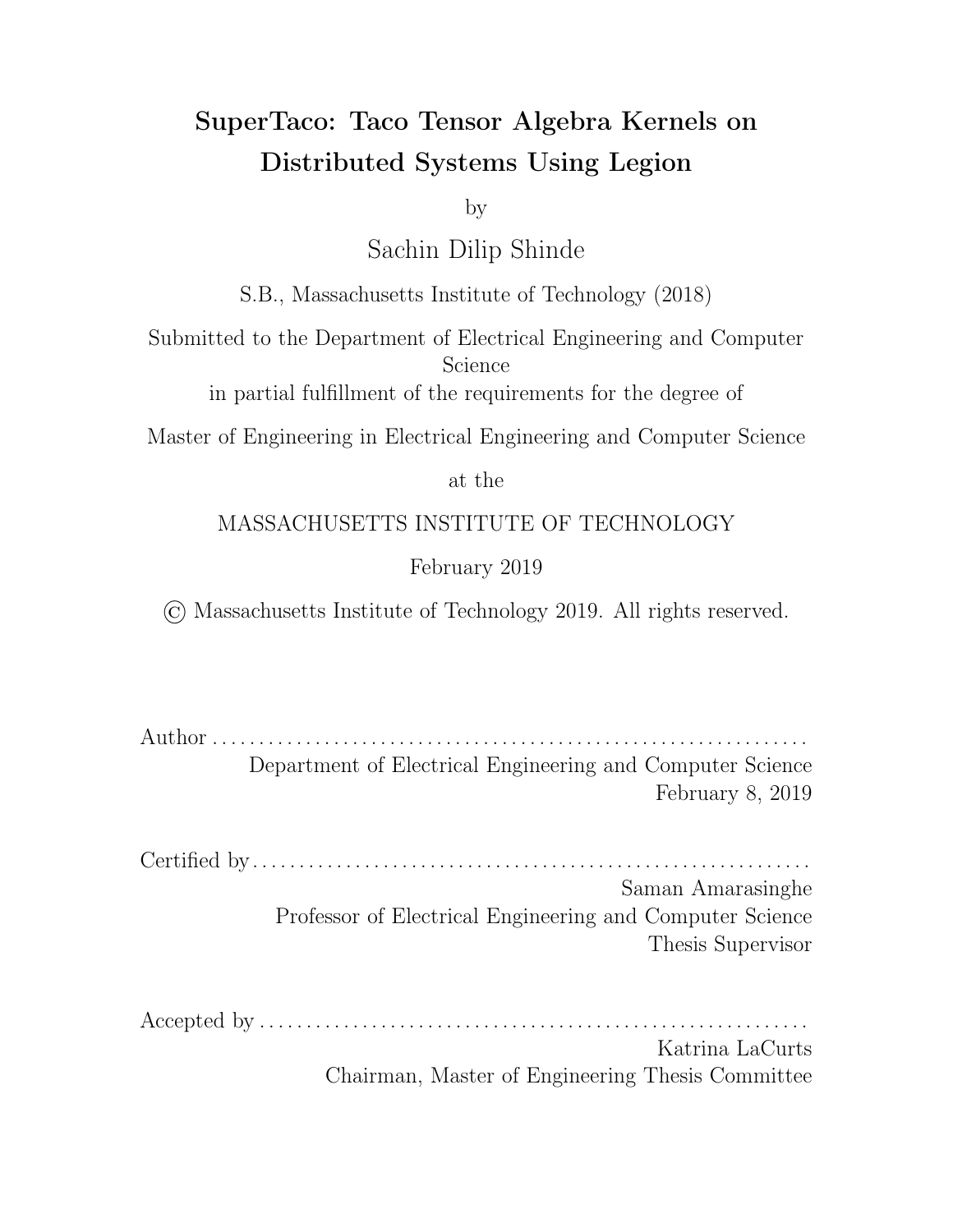# Chapter 1

### Introduction

Tensors are a generalization of vectors and matrices to multiple dimensions, and permit algebraic operations that can be conveniently expressed using summation notation, e.g.  $A_{ij} = \sum_k B_{ijk} c_k$ . This tensor algebra is a powerful language for expressing computations involving multidimensional data, and is central in many practical applications and fields of study, such as chemometrics, signal processing, graph analysis, computer vision, and machine learning [1]. While numerous software tools and libraries have emerged for computing with tensor algebra, their capabilities have been limited when dealing with sparse tensors, which are tensors with many zeros that can be compressed to reduce storage space and computation. This is problematic considering many large real-world datasets are sparse tensors, such as Netflix ratings [2], Facebook ratings [3], and Amazon reviews [4].

Recently Kjolstad *et al.* have developed the Tensor Algebra Compiler (Taco) [5] [6], a library for compiling dense and sparse tensor algebra expressions into C code. Their work provides a taxonomy for tensor storage formats, which is capable of describing many widely-used sparse matrix formats such as compressed sparse row (CSR), compressed sparse column (CSC), doubly compressed sparse row (DCSR), Ellpack (ELL), and Diagonal (DIA), and generalizes to sparse tensor formats such as compressed sparse fiber (CSF). Given a tensor algebra expression and the tensor formats of the expression operands, their library can generate C code loop nests that compute the expression. While their generated code can take advantage of multicore systems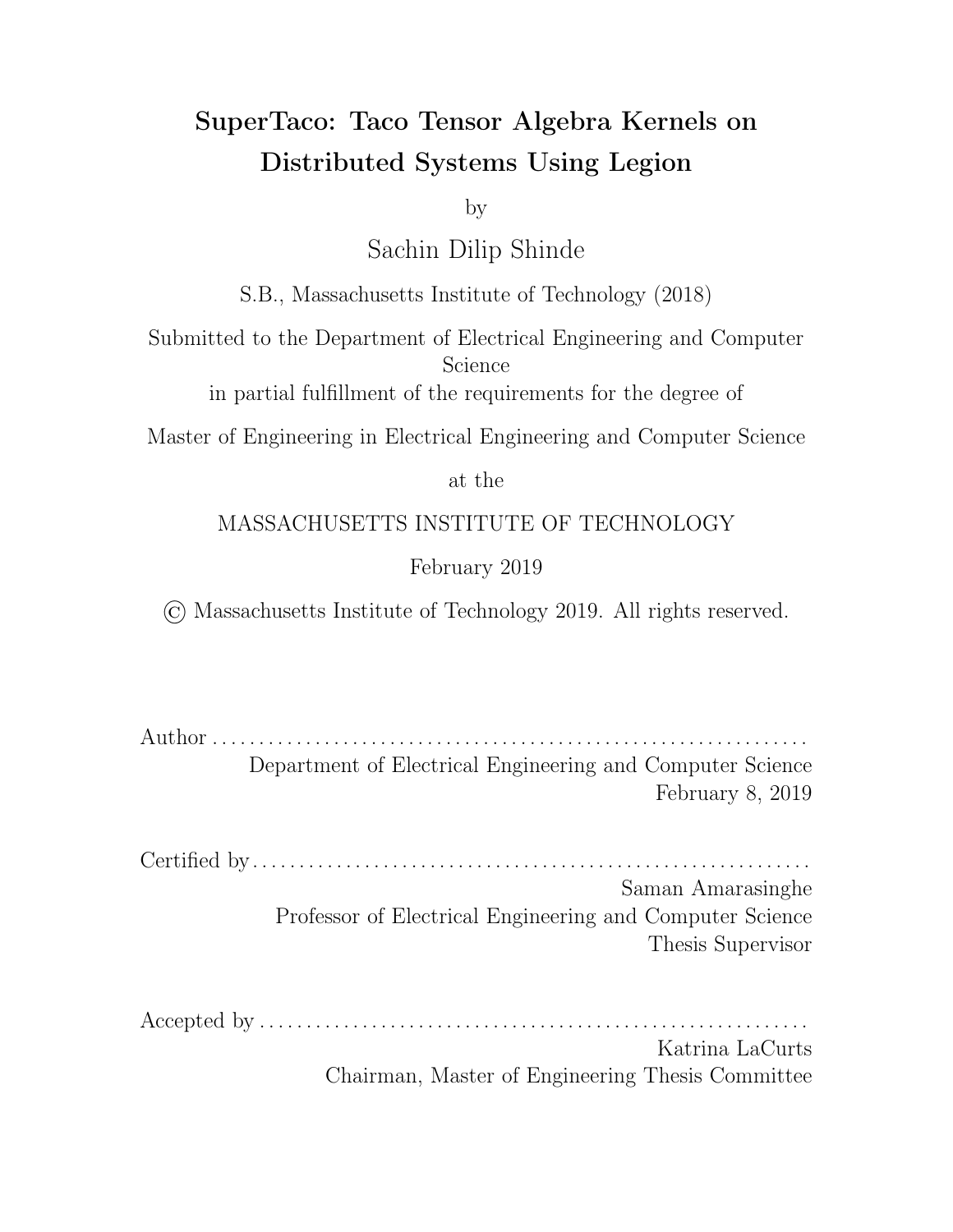using OpenMP, they have not taken advantage of distributed systems.

One of the di culties of distributing the computation of Taco-generated code across nodes is that it requires the tensor data to be split into blocks and for those blocks to be distributed only to the nodes that make use of those blocks in their computations. The Legion programming system [7] is a runtime programming system for developing parallel applications and libraries which has abstractions that allow the expression of these block dependencies succinctly. Specifically, Legion tasks can be used to describe per-node computation, and Legion logical regions can be used to describe the tensor data blocks needed by those computations.

This work provides a method to generate Legion programs for distributing the computation of Taco tensor algebra expressions across distributed systems. This Legion program generator, which we call SuperTaco, is implemented using C/C++ for the generated Legion programs and Python with Mako templating for program generation. Our method introduces a *distribution schedule* for computation, which describes how the Taco computation is distributed among nodes, and is capable of expressing several di erent paradigms for distribution such as owner's compute [8]. We find that for large random tensors and row blocking distribution schedules, these generated programs exhibit a strong scaling e ciency near 50% for SpMV and 58% for TTM in the single-node case, achieving speedups around 10x on 20 cores. For the multi-node case with 20 cores per node, performance peaks with SpMV at 160 cores with a speedup of  $33.3x$  (21% strong scaling e ciency), while performance peaks with TTM at 140 cores with a speedup of  $42.0x$  (30% strong scaling e ciency). Adding more nodes past this point degrades e ciency due to node-to-node overhead. In these experiments, SpMV operated on a  $50\,000\,000$   $50\,000\,000$  sparse matrix (density  $1 \quad 10^{-7}$ ) and a length  $50\,000\,000$  dense vector, while TTM operated on a 500 000  $-50000$  5000 sparse tensor (density 1  $-10^{-6}$ ) and a 32  $-5000$  dense matrix.

Using the methods described in this work, tensor libraries can distribute tensor algebra computation across distributed systems through the Legion programming system. This work contributes to the future development of tensor libraries by (1) developing a technique for distributing tensor algebra computation across multiple

12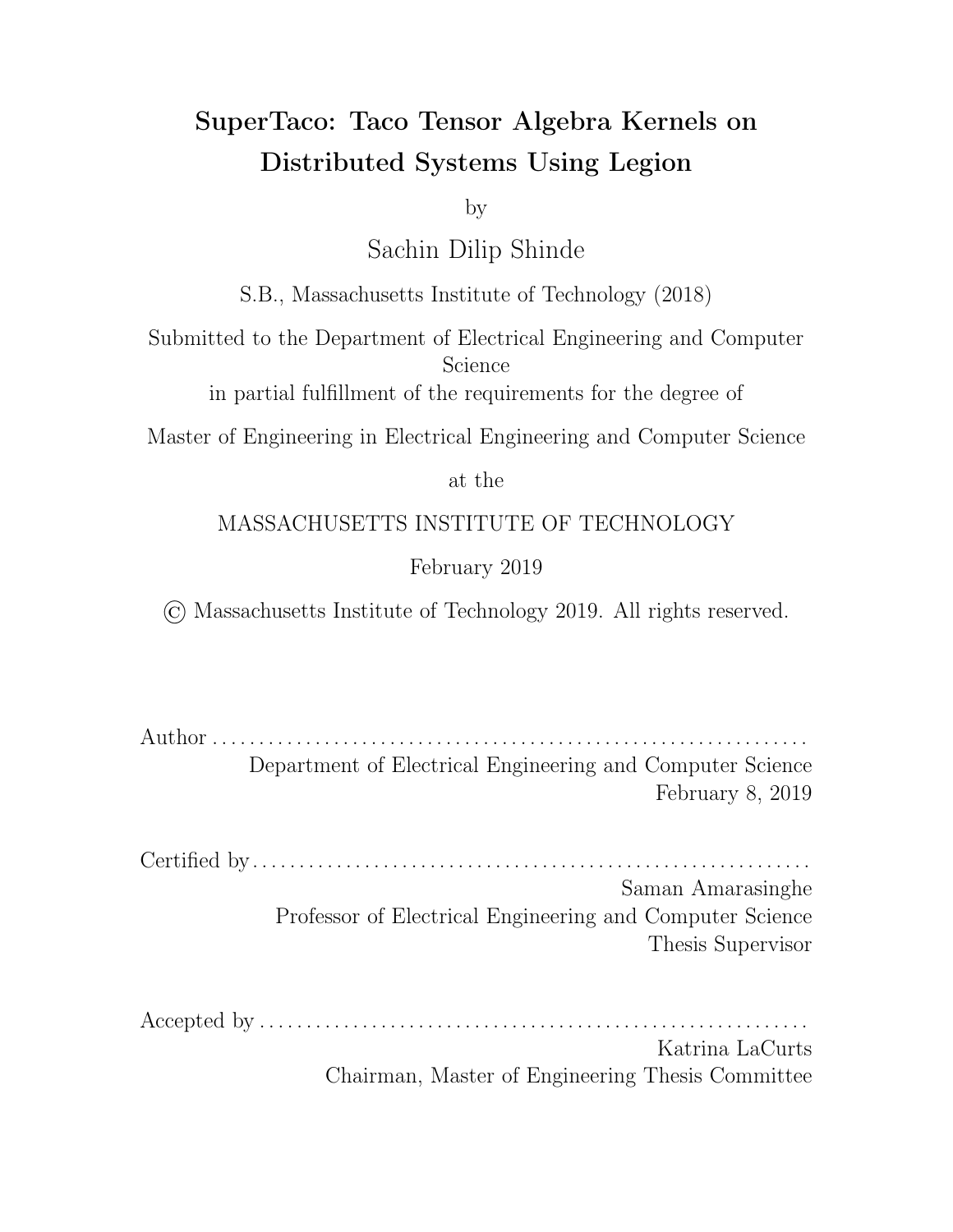nodes, (2) introducing a taxonomy for describing how to distribute tensor algebra computation via distribution schedules, and (3) providing a scaling analysis of the Legion programs generated through these methods.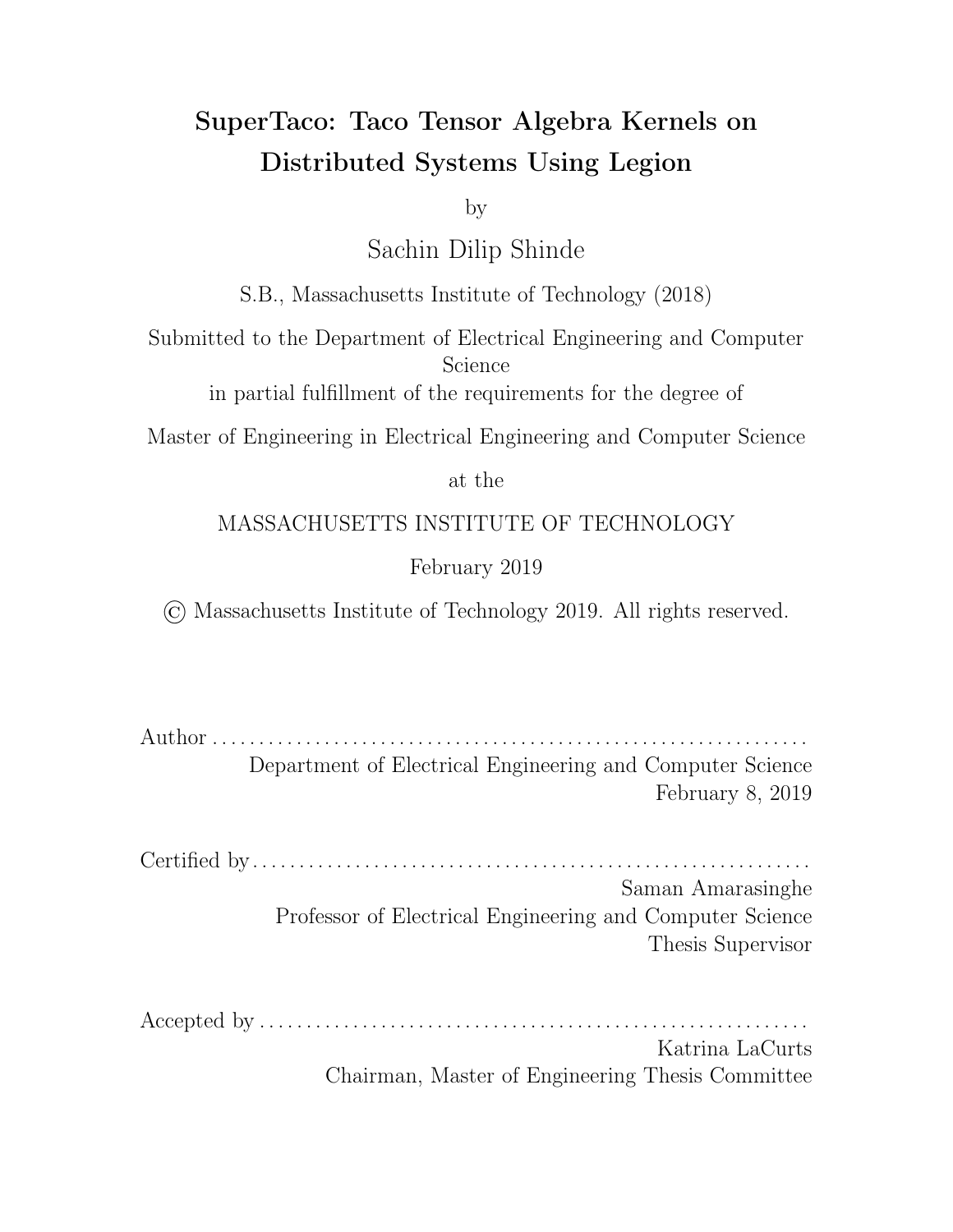# Chapter 2

### Background

This chapter gives an overview of the relevant concepts and terminology needed to talk about tensor algebra, Taco tensor storage formats, Taco code generation, and the Legion programming system in the context of distributing Taco computation. For more information regarding Taco code generation, please refer to Kjolstad *et al.* [5]; for more information regarding the Legion programming system, please refer to Bauer et al. [7].

#### 2.1 Tensor Notation

The notation and terminology used for tensors is similar to that used in the Taco library. A tensor  $A$  of rank (or order)  $R$  is an association between  $R$ -tuples (or coordinates)  $(i_0, i_1, \ldots, i_{R-1})$  of non-negative integers and tensor entries (or compo*nents*). These components are written using tensor notation as  $A_{i_0i_1...i_{R-1}}$ , where  $i_m$ is an *index variable* (or *index*). The position of an index variable in the tensor's tuple is known as its *mode*, so that the  $m<sup>th</sup>$  mode refers to index variable  $i_m$ . The non-negative integers that are possible for a given mode are limited by the size (or dimension) of that mode, so that if mode m has dimension  $N_m$ , then  $i_m < N_m$ .

Using this notation allows us to express tensor algebra operations with summations, e.g.  $A_{ij} = \sum_k B_{ijk} c_k$  represents evaluating tensor component  $A_{ij}$  for a given  $i$ and *j* by summing  $B_{ijk}C_k$  for all values of index variable  $k$ . The index variables that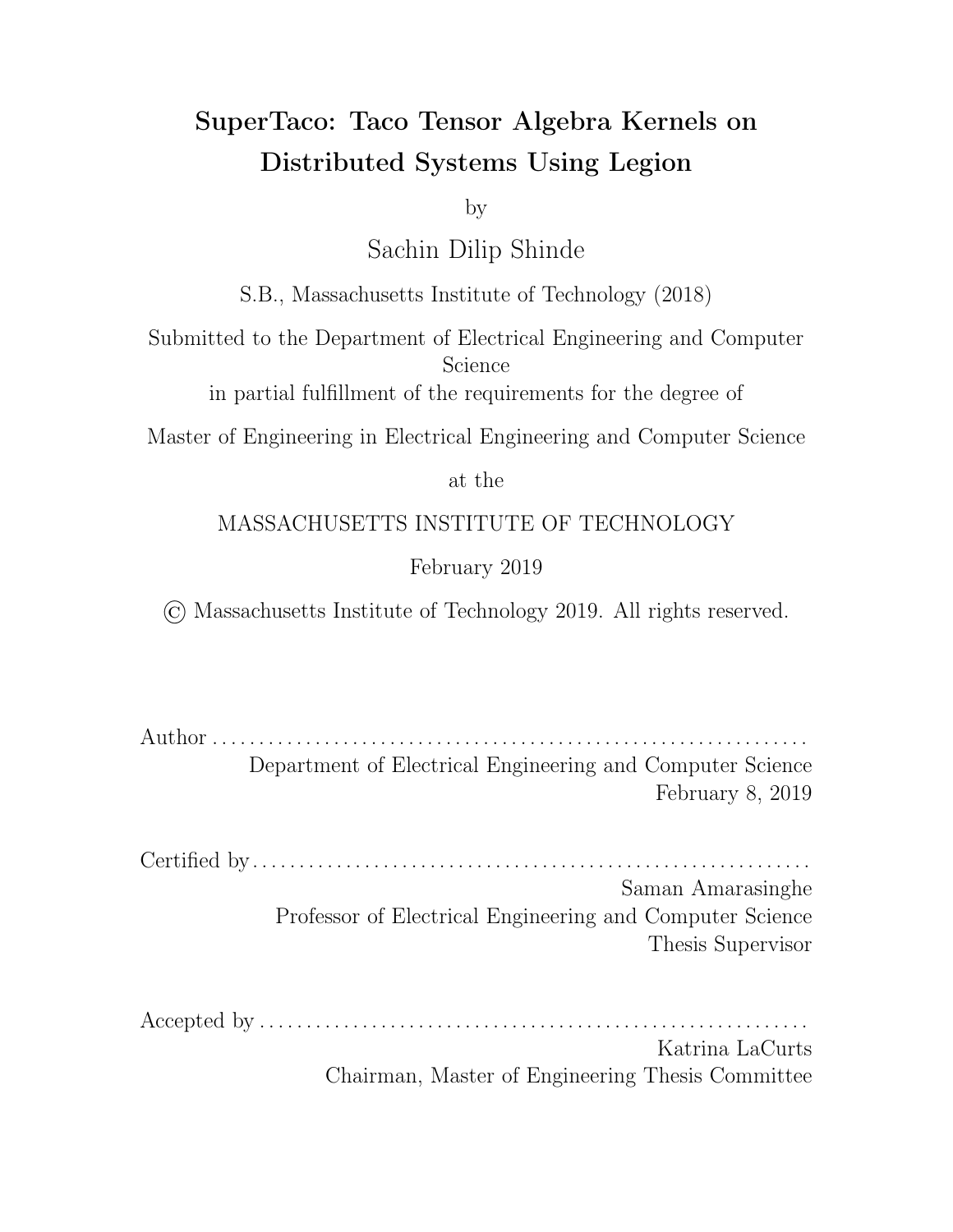

Figure 2-1: A 2nd-rank tensor  $A_{d_1d_2}$  and its possible storage format trees [5].

appear in the output tensor ( $i$  and  $j$  in this example) are known are free variables, while any index variables that don't appear in the output  $(k$  in this example) are known as reduction variables.

#### 2.2 Taco Tensor Storage Formats

An important consideration when computing with tensors is the format in which the tensor data is stored, which can be specialized to accommodate underlying structure in the tensor data. In particular for sparse tensors (which contain a large percentage of zero components), the zeros can be compressed to reduce storage space and avoid computations that involve zeros. As mentioned previously, there are many commonlyused sparse storage formats, which compress the data in di erent ways. The Taco library introduces a taxonomy for constructing these storage formats from a set of base primitives.

For a tensor  $A_{i_0i_1...i_{R-1}}$ , a Taco storage format consists of an ordering of the index variables (i.e. a permutation of  $(i_0, i_1, \ldots, i_{R-1})$ ) and a declaration for each index variable as being stored as either a *sparse level* or a *dense level*. The ordering of the index variables allows us to express the non-zero components of the tensor using a tree, where each tree level corresponds to an index variable and the nodes on a level are the values of the corresponding index variable. Specifically, for an index variable ordering  $(i_{\sigma_0}, i_{\sigma_1}, \ldots, i_{\sigma_{R-1}})$ , there is a node on level  $k$  for each  $k$ -tuple  $(j_0, j_1, \ldots, j_{k-1})$  for which there is a non-zero entry  $(i_0^{\ell},i_1^{\ell},\ldots,i_{R-1}^{\ell})$  in  $A$  satisfying  $j_q=i_{\sigma_q}^{\ell}$  for  $0 \;\;\;\;\; q < k$ ,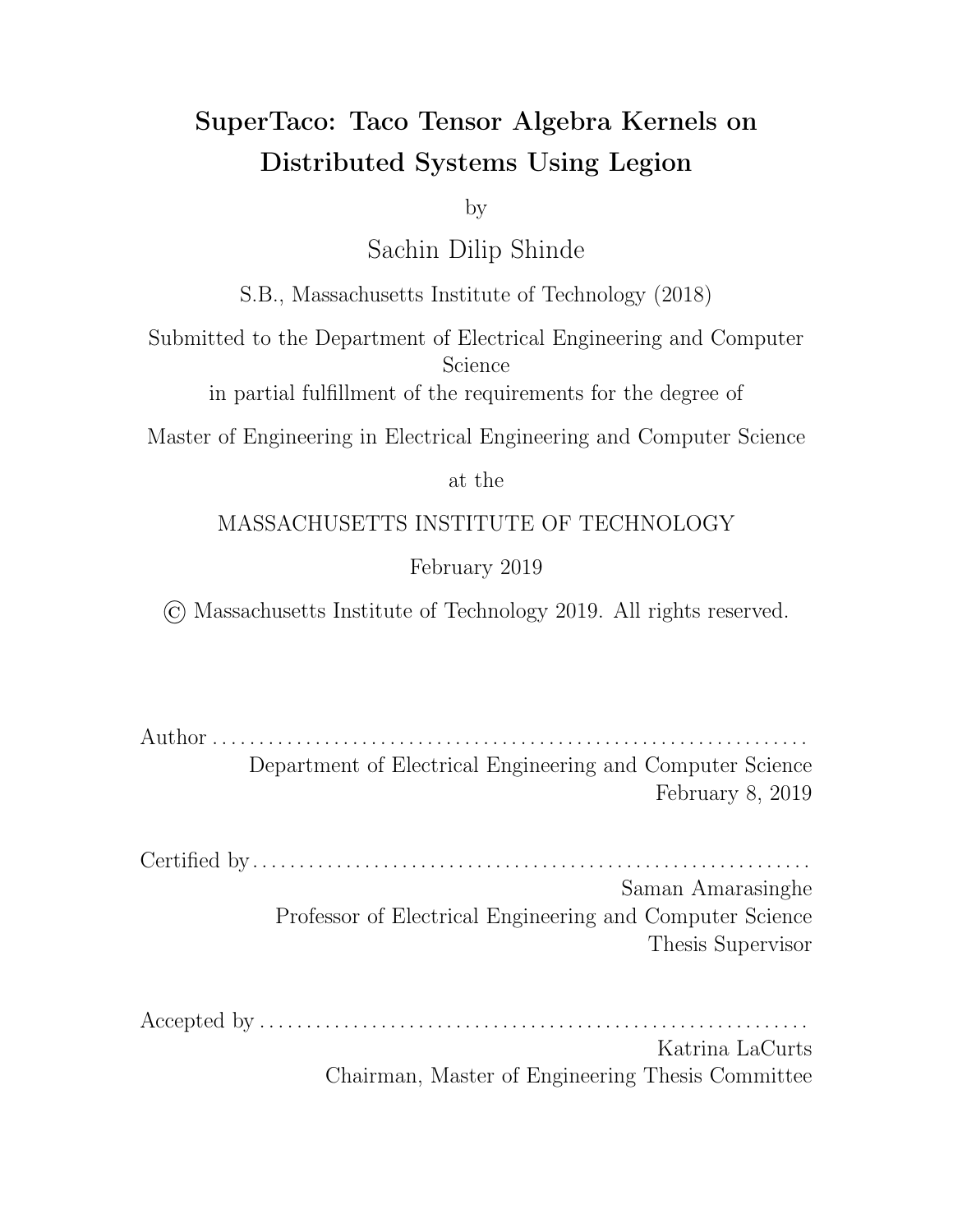and its parent is the node in level  $k-1$  corresponding to tuple  $(j_0, j_1, \ldots, j_{k-2})$ . (Since a node's parent corresponds to its tuple's prefix, the node on level  $k$  need only show the value of  $j_{k-1}$ , i.e. the value of level  $k$ 's index variable  $i_{\sigma_k}$ . The rest of the tuple is implicit from the path to the root.) The  $R$ -tuples corresponding to the leaf nodes of the tree then consist of all the non-zero entries of  $A$ . As an example, consider the sparse matrix  $A_{d_1d_2}$  as shown in Figure 2-1a. If the index variable ordering is  $(d_1, d_2)$ , the storage format tree is given in Figure 2-1b; if the index variable ordering is  $(d_2, d_1)$ , the tree is instead given by Figure 2-1c.

The Taco storage format e ectively stores the format tree given by the index variable ordering, keeping a data structure for each level along with a data structure for the tensor component values. The data structure for each level depends on whether the corresponding index variable is declared dense or sparse. For dense levels, the data structure only consists of metadata, namely the dimension of the index variable. Conceptually, this is because dense levels assume that the corresponding index variable can take on all values in the range  $[0, D)$  for index variable dimension D. More concretely, for a dense level k, it assumes that each node in level  $k-1$  has D children, regardless of whether there's actually a non-zero entry in  $A$  satisfying the aforementioned conditions for k-tuple  $(j_0, j_1, \ldots, j_{k-1})$ . This allows for e cient storage of the dense level, but potentially ine cient storage of lower levels depending on the validity of the assumption.

Sparse levels, in contrast to dense levels, only store the non-zero entries of the level. Sparse levels specifically keep a pos array and an idx array, where the idx array consists of several segments stored contiguously and the pos array keeps track of the positional bounds of the segments in the  $i$  dx array. That is, segment  $i$  runs from  $pos[i]$ :  $pos[i+1]$  in the idx array, where the last element of the pos array is a sentinel equal to the length of idx. Each segment corresponds to a parent node in the previous level, and the segment itself stores the index variable values of the parent's children, in sorted order.

The data structure containing the tensor component values consists of a val array, with an entry for every leaf node in the tree. Note that there may be zero entries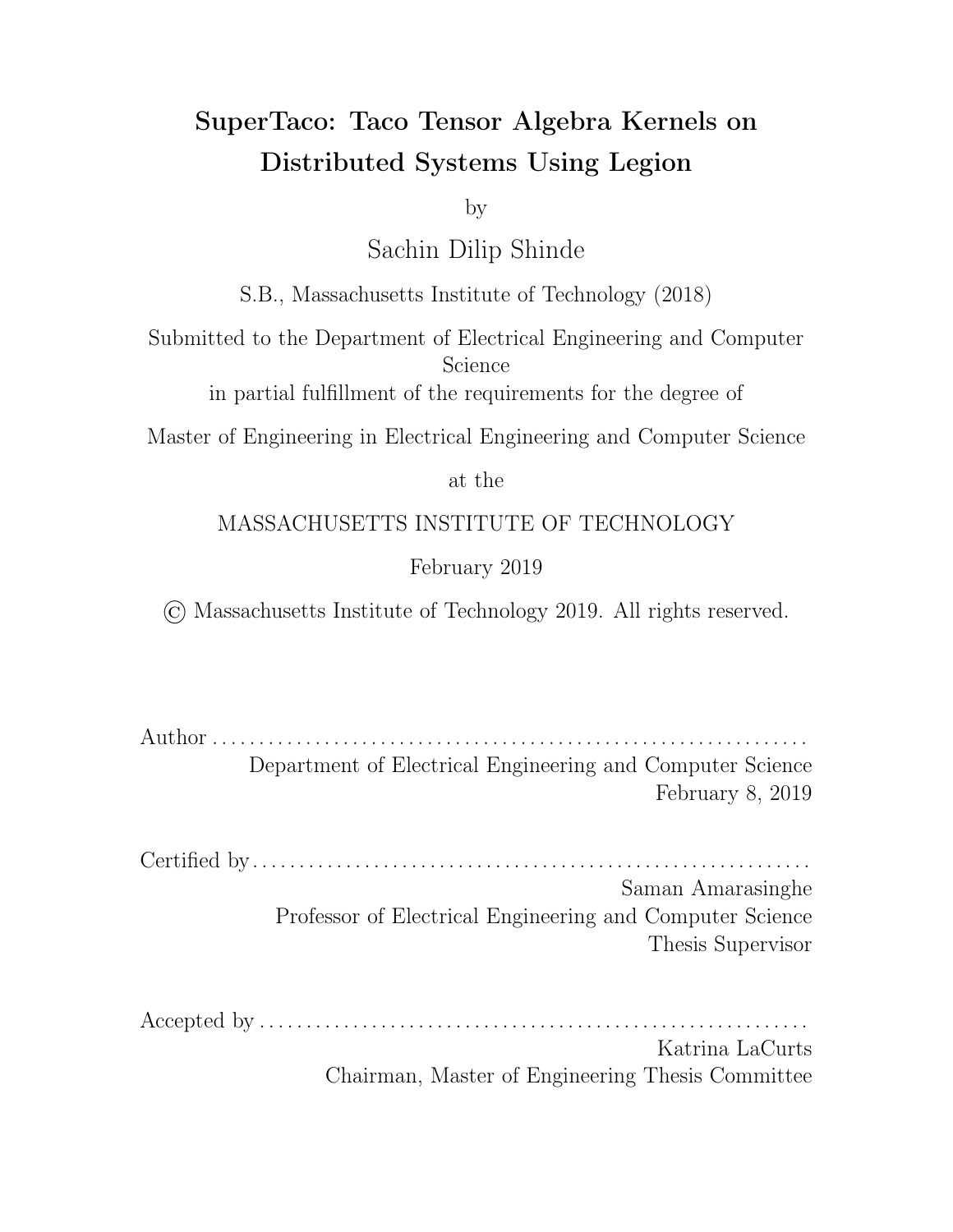

Figure 2-2: Possible storage formats for index variable ordering  $(d_1, d_2)$  [5].



Figure 2-3: Possible storage formats for index variable ordering  $(d_2, d_1)$  [5].

in the val array, since dense levels assume that the number of children per parent node is equal to the corresponding index variable's dimension. Figure 2-2 shows the storage formats for index variable ordering  $(d_1, d_2)$ , while Figure 2-3 shows the storage formats for index variable ordering  $(d_2, d_1)$ .

Note that dense levels also implicitly consist of a pos and idx array, similar to sparse levels. In the dense case, each segment contains all the integers in the range  $[0, D)$  for a level with dimension D, which makes pos  $[i] = D$  *i* for segment *i*. Storing only the dimension  $D$  is just a form of compression here. This view makes iterating through tensors easier to conceptualize, since we can just think of each data structure as having an e ective position pointer which points into the data structure's idx array (for the component value data structure, the e ective position pointer just points into the val array). More concretely, for sparse level  $k$ , the e-ective position  $p_k$  satisfies  $pos[p_{k-1}]$   $p_k$  <  $pos[p_{k-1} + 1]$  and indicates index value  $idx[p_k]$ . For dense level k, the e ective position  $p_k$  satisfies  $bp_k/DC = p_{k-1}$  and indicates index value  $p_k$   $Dbp_k/Dc$ . For the component value, the e ective position satisfies  $p_k = p_{k-1}$  and indicates component value val  $[p_k]$ . Iterating through the tensor involves advancing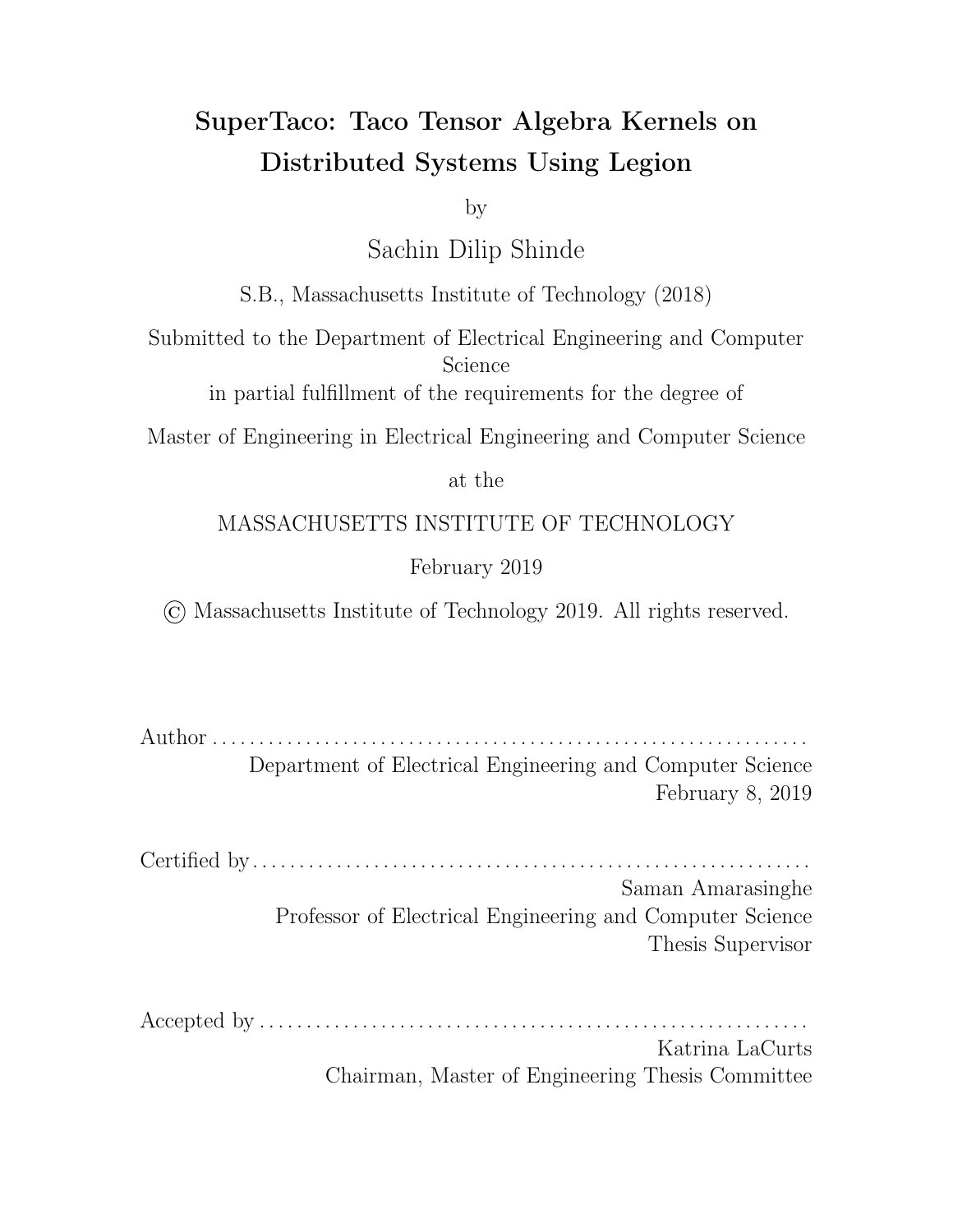these e ective positions while maintaining the invariants. Note that given the e ective position for the val array, we can uniquely determine the e ective positions for the other levels; this makes sense intuitively, since the val array's e ective position points to a component of the tensor.

#### 2.3 Taco Code Generation

Using the tensor format taxonomy from the previous section, the Taco library can compile tensor algebra expressions involving tensors of given formats into C code. While an understanding of tensor storage formats is critical to understanding how to break tensor data into blocks and distribute those blocks across nodes, the specific details of Taco code generation are less relevant. The techniques used in this work largely treat Taco code generation as a black-box, and only modify the generated C code slightly to account for storage format modifications. This is one of the benefits of our methods, since it means changes to the internals of Taco code generation will not require significant changes to our methods. It also means that these techniques can be applicable to other tensor algebra libraries, provided they use similar tensor storage format taxonomy to Taco. In this context, it is more important to understand the nature and structure of the generated code than to understand how it is generated.

The Taco library takes a tensor algebra expression as input, written using the Einstein summation convention, and transforms each summation into a loop nest in C code. The storage formats of the tensors impose restrictions on the order of those loop nests for iteration to be e cient, and the Taco library may accordingly rearrange loop nests to satisfy those restrictions. We access the Taco library through the Taco command-line tool, which generates two functions for computing the tensor algebra kernel. The first is the assemble() function, which performs part of the computation to allocate space for the data structures in the output tensor and calculate the output indices. The second is the compute() function, which performs the rest of the computation to calculate the component values of the output tensor. Our Legion program generation routine uses the Taco command-line tool to generate assemble()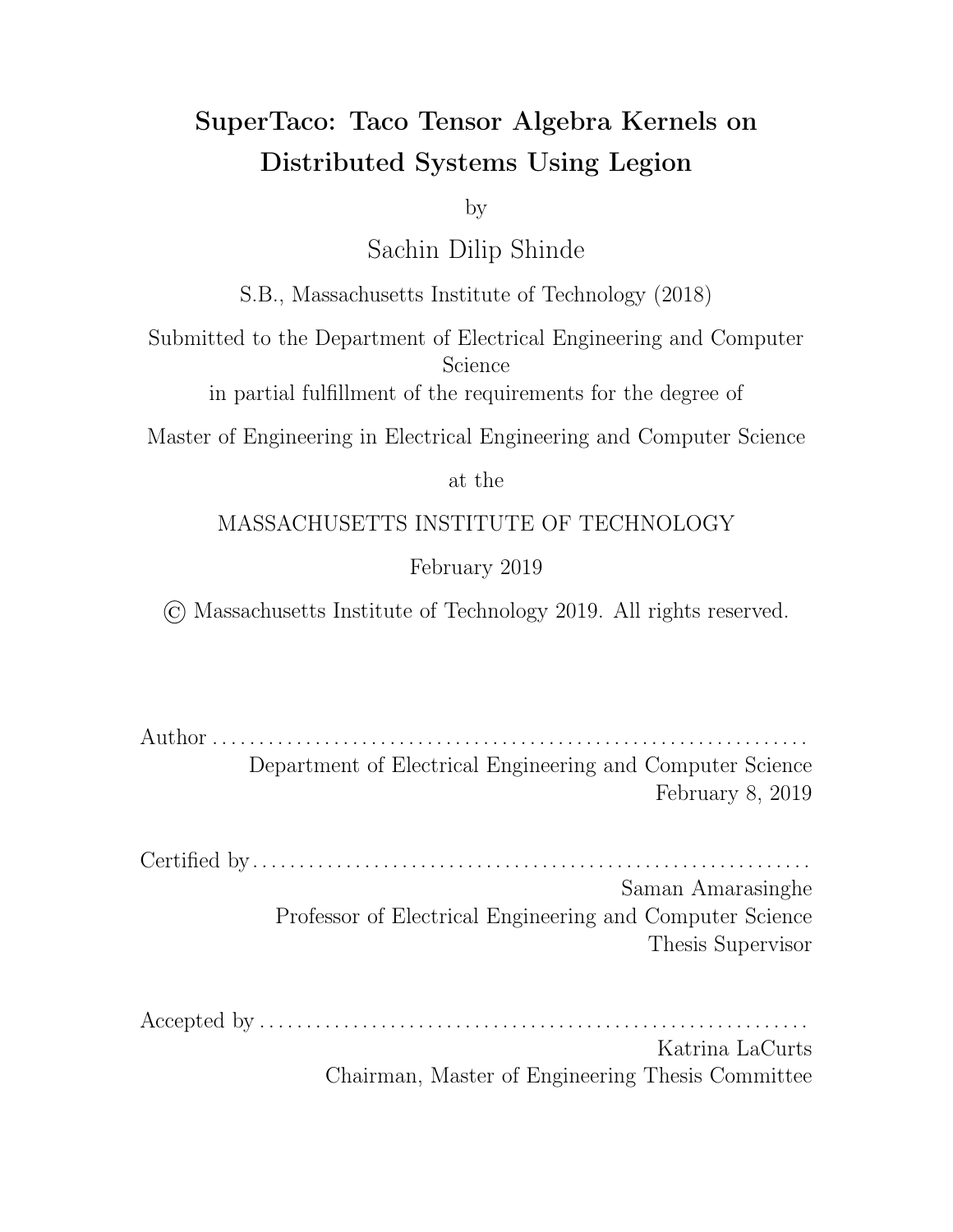

Figure 2-4: The Legion programming system software stack [9].

and compute() functions for the appropriate tensor algebra kernels, modifies them slightly to allow for computation using tensor blocks, and then emits the C code into the Legion program. For an overview of how Taco compiles tensor algebra expressions and the optimizations it uses, please refer to Kjolstad et al. [5].

### 2.4 Legion Programming System

Legion is a parallel programming system that eases high-performance distributed application development through the use of abstractions that allow the programmer to explicitly express the locality and independence of program data [7]. Legion runs on top of the Realm runtime, which uses GASNet for high-performance networking on distributed systems; the full runtime stack is shown in Figure 2-4.

The main primitive in Legion is the *logical region*, an abstraction for storing program data similar to a table in a relational database, which uses an *index space* for rows and a *field space* for columns. The index space can be a single- or multidimensional array of points, either structured (indicating the index space is a collection of one or more dense Cartesian grids) or unstructured (indicating the index space is an arbitrary collection of keys or pointers). A field space consists of a collection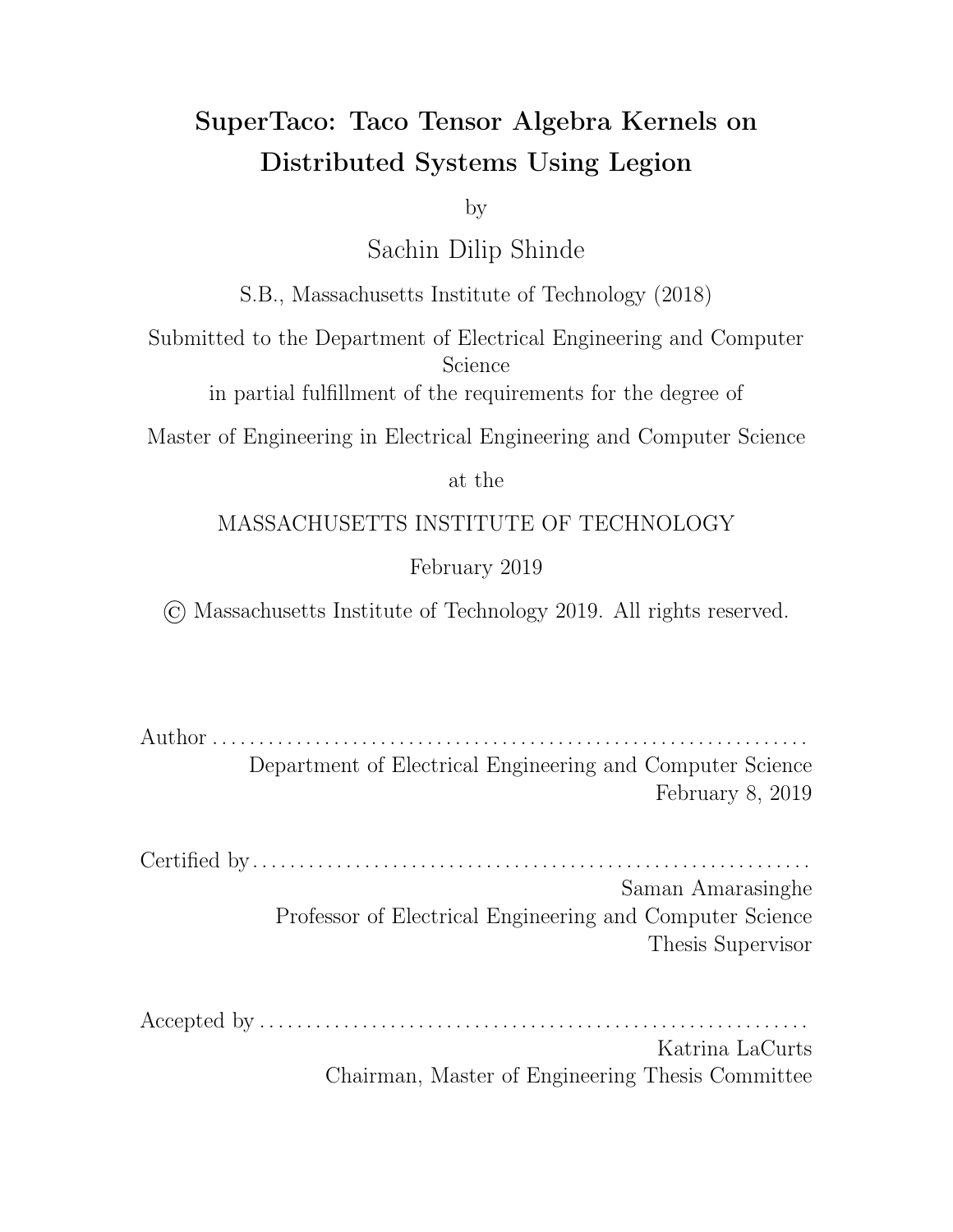

Figure 2-5: An example of a region tree, where the black bars represent partitions and the asterisks indicate disjoint partitions [7].

of named fields, each of which may either store a plain old data (POD) type or a compound type. Logical regions are e ectively a cross product between a field space and an index space, and are first-class objects in Legion, i.e. they can be created and destroyed at runtime and stored in data structures.

Logical regions can be partitioned into logical sub-regions through *colorings*, which are maps from colors (which lie in a *color space*) to sets of points in the logical region's index space. Each color in the coloring map thus defines an index sub-space, which in turn defines a logical sub-region. If the index sub-spaces are *disjoint*, then the logical partition is considered disjoint; otherwise, the partition is considered *aliased*. These partitions create a region tree, which codifies the dependencies between logical subregions in the same tree (see Figure 2-4 for an example). It is through this primitive that Legion allows the programmer to indicate program data dependencies.

For performing computation, Legion uses *tasks*, which are functions that operate on logical regions and pass-by-value arguments. Legion tasks declare the regions they access through *region requirements*, which specify the fields of a region being accessed along with the *privilege* being used to access it (read-only, read-write, write-discard, or reduce). The privilege specifies the type of side e ect the computation is allowed to have on the region. Region requirements thus allow the programmer to express the dependencies of computation on data.

Tasks can in turn launch sub-tasks asynchronously using a deferred execution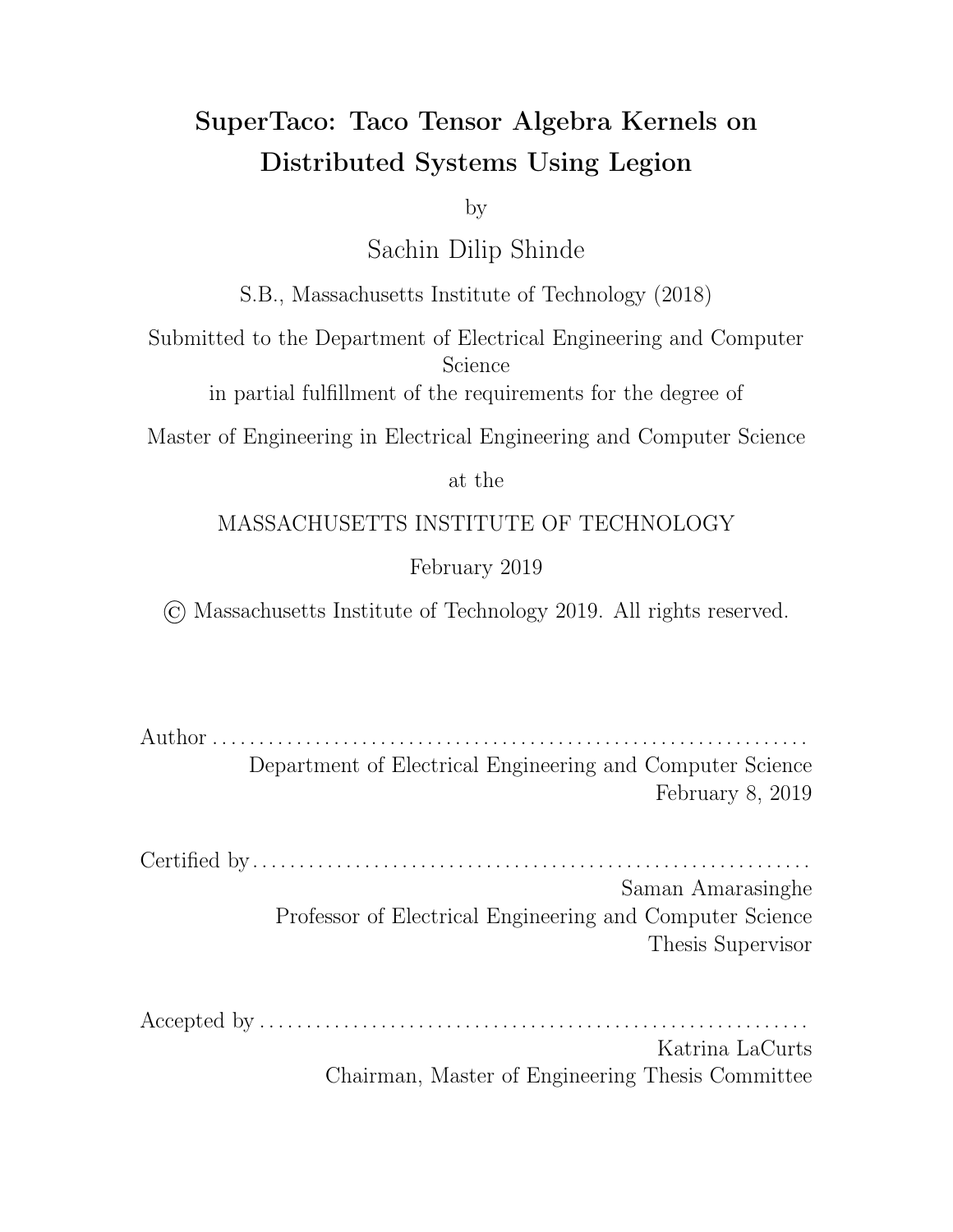model, which forms a tree of tasks with the top-level root task being the first to execute. The Legion runtime performs a dependency analysis on tasks to discover implicit parallelism by checking whether tasks are non-interfering on their logical regions; this allows the runtime to execute these tasks in parallel while maintaining sequential program order semantics. Legion requires that for a sub-task to declare privileges on a region, its parent task must possess the same privileges (or stronger) for the same fields and for the same logical region (or an ancestor in its region tree); this containment property allows the use of an e cient hierarchical scheduling algorithm for tasks, and makes Legion functional at coarse granularity (between tasks) while imperative at fine granularity (within a task). A sub-task that creates a logical region is granted read-write privileges on that region, and will pass those privileges to its parent task if it does not destroy the region by the end of its execution. Sub-tasks may additionally return values to their parent tasks in the form of futures, which can either be passed to other sub-tasks (causing those sub-tasks to delay execution until the future's result is available) or waited on in the parent task (causing the parent task to block until the future's result is available).

When a task requires access to data contained with a logical region, it has to instantiate that logical region in memory with some data layout; this process is called mapping the logical region, and the resulting data in memory is referred to as a physical instance of that logical region. When a task runs on a processor, the Legion runtime guarantees that the logical regions specified in the task's region requirements will be mapped to physical instances in that processor's memory. Tasks may also manually map logical regions during execution, but only if the task has the necessary privileges on the logical region; this is called *inline mapping*, and inline mapping launchers are similarly set up through region requirements. (This may block execution if the task attempts to access the instance before the logical region is mapped.) One consequence of these mapping semantics is that a task must manually unmap a logical region if it launches a sub-task that would require interfering privileges on that same logical region, since otherwise the sub-task would never execute.

Legion exposes scheduler decisions regarding how to map tasks to processors and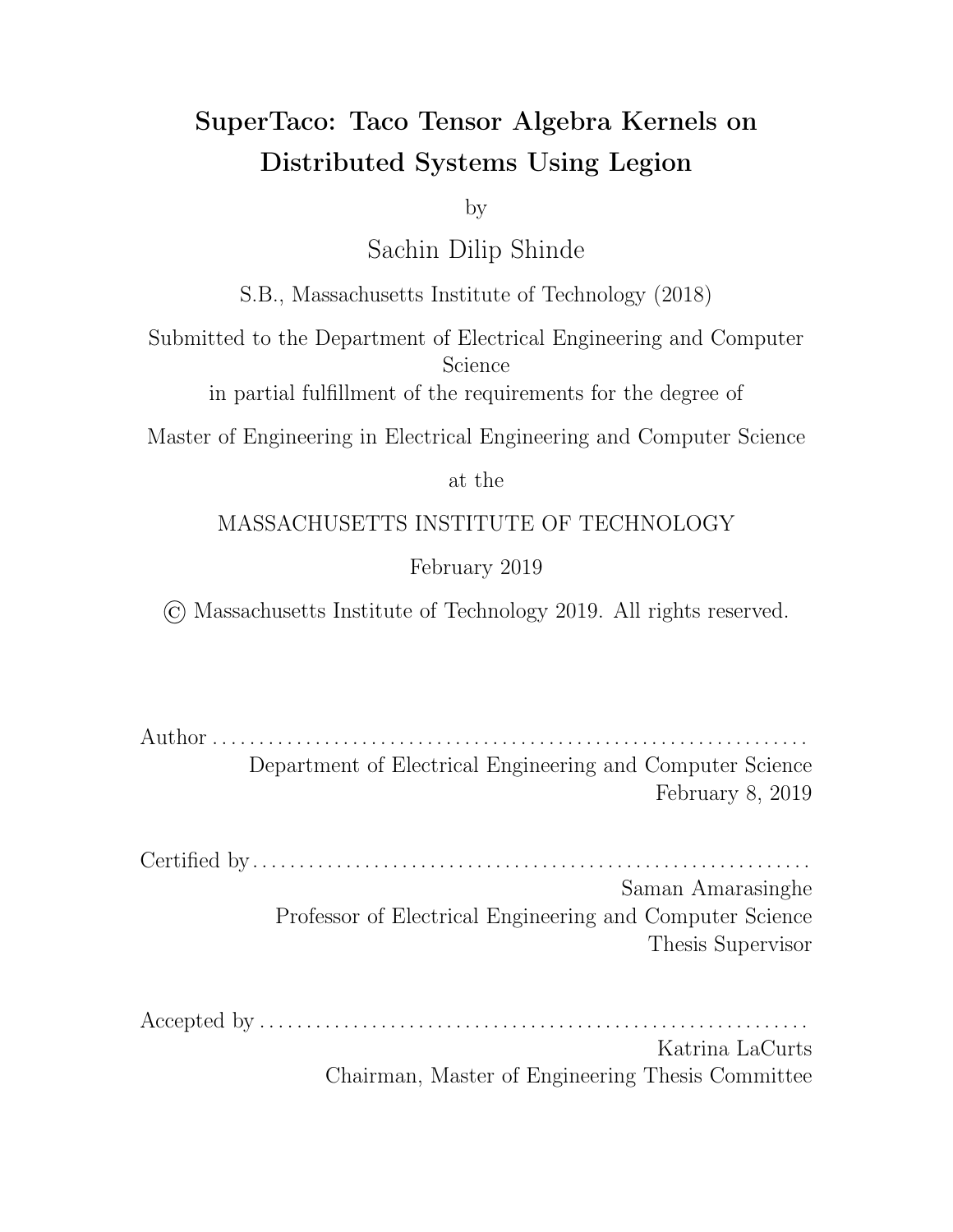how to map logical regions to processor memories using the mapper interface. Mappers are classes developed by the programmer that implement the mapper interface; the Legion runtime instantiates a mapper object for every mapper type registered with the runtime and for every processor in the system. Once a sub-task is launched, the mapper that corresponds to the processor running the parent task is queried with the sub-task using its select\_task\_options() call. During this call, the mapper can decide to do one of three things. It can map the sub-task inline, which causes it to be inlined into the parent task using the parent task's regions. It can choose to map the sub-task remotely, in which case the mapper selects a remote processor to send the sub-task to (whose corresponding mapper then maps the task). Finally, the sub-task can be sent to a remote processor but mapped locally, in which case the current mapper maps the sub-task and sends the results to the remote node, which then uses the results to immediately launch the task.

The act of mapping itself is carried out using the mapper's map\_task() call. The mapper in this call decides the layout of the physical instances needed by the task, and for each physical instance ranks the physical memories with regards to which memory is the most desirable to instantiate the physical instance on. The mapper also has the ability in this call to specify that the task may by executed by any processor within a processor group, which provides a form of load-balancing to task execution. To learn more about the Legion runtime's software out-of-order processor (SOOP) and the algorithms it uses for dependency analysis and task scheduling, refer to Bauer's dissertation [9].

23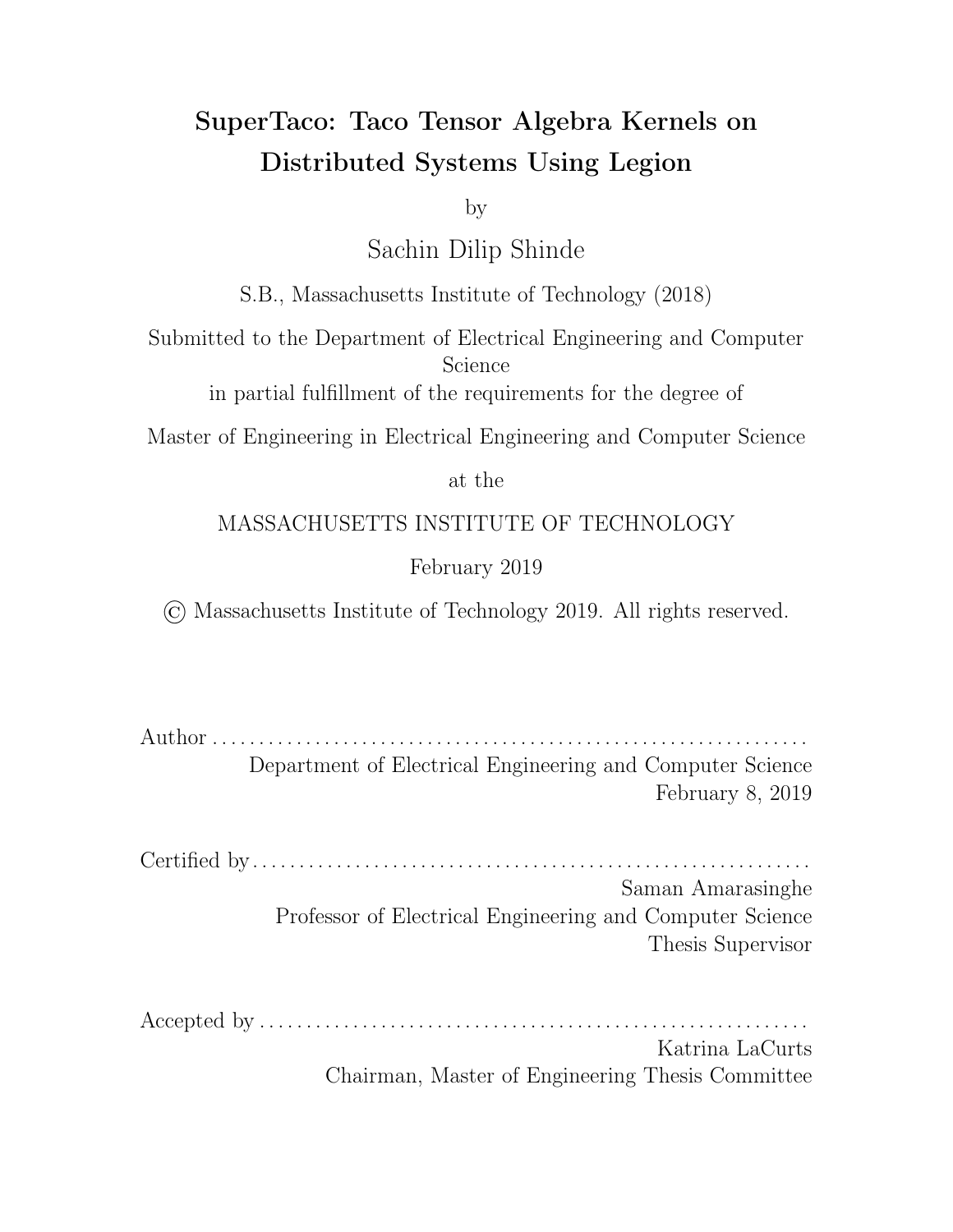## Chapter 3

### Related Work

In this chapter, we turn our focus to previous works that have parallelized the computation of sparse tensor algebra. To the best of our knowledge, the Taco compiler is the first compiler capable of generating kernel code for general sparse tensor algebra expressions. Thus, distributing the computation of these expressions in the general case presents a novel problem. This makes it di cult to compare to prior work, which often has focused on parallelizing very specific tensor algebra expressions and has accordingly developed solutions that may not generalize to other expressions. Nevertheless, we have still gained insight from seeing approaches to distributing these computations.

#### 3.1 SpMV Partitioning

Much e ort has been put into optimizing the sparse matrix-vector (SpMV) kernel  $a_i = \sum_j B_{ij} c_j$  due to its heavy use in scientific computing, which has given rise to several optimization techniques [10]. To exploit thread-level parallelism, the matrix data has to be partitioned in some way. Earlier work has suggested partitioning by row blocks, column blocks, or by sections of the sparse matrix data structure [10], while recent work has led to more complex, specialized techniques.

For example, using row splitting, long rows of CSR matrices are split into regularized sections and distributed to processors, with the partial sums aggregated later in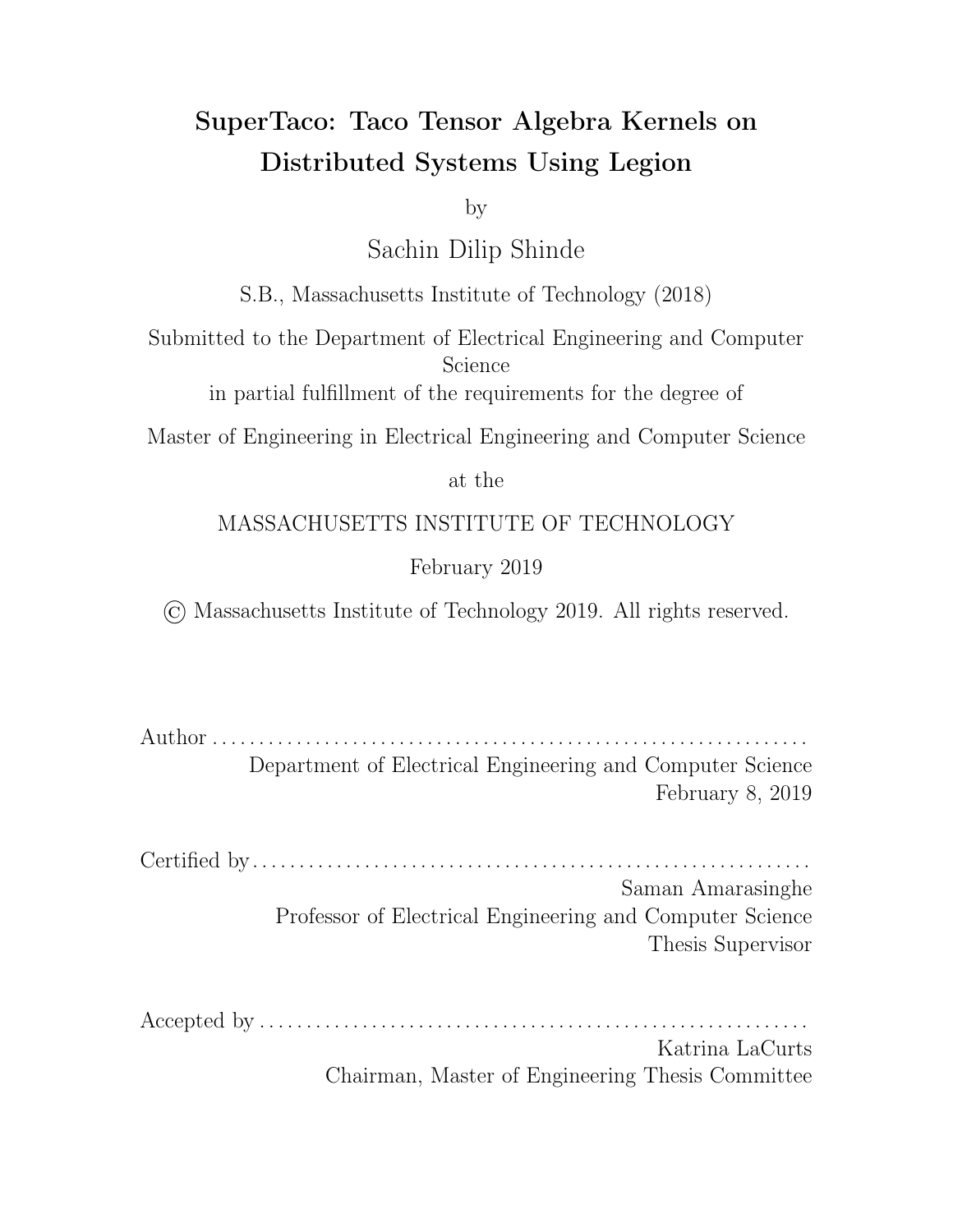a subsequent pass [11]. This has the benefit of limiting the amount of data assigned to any given thread and thus improves load balance compared to simply blocking along rows, but still possesses some load imbalance due to rows which are shorter than the regularized size. Another modern technique is nonzero splitting, which assigns equal amounts of non-zero data in CSR matrices to each processor, but requires a search in the pos array to find which rows the non-zero data sections begin and end on [11]. This improves load balancing by directly dividing up the non-zero data, but is still susceptible to imbalance if some non-zero data sections cover many more rows than other sections.

While these modern partitioning techniques improve load balancing for the SpMV kernel, they don't generalize past SpMV well since they require random access into the vector to be able to compute the output e ciently. More generally, these techniques are attempting to partition the set of tensor components into disjoint sets, and assigning these sets to processors in such a way that the time a processor spends iterating through its components is around the same per processor. However, iterating through the tensor's index variables in this complex fashion, while designed to be e cient for the partitioned tensor, may not be e cient for other tensors in the computation which depend on the same index variables. If any of these other tensors is similar in size to the partitioned tensor, the ine ciencies of this iteration will outweigh the benefits of the complex partitioning.

It is for this reason that we use tensor blocking based on index splitting, as described in Section 4.1. This in e ect allows us to partition all the tensors simultaneously in such a way that iteration for a given processor is not rendered ine cient by the partitioning. At first glance, this suggests complex partitions may be salvageable through partitioning the other tensors to match in index variables, similar to index splitting. However, this does not necessarily result in a partition. For example, consider row splitting for SpMV but with a sparse vector; the parts of the sparse vector that correspond to the regularized row sections overlap each other and thus do not constitute a partition, meaning the approach would require extra work through duplicating data.

26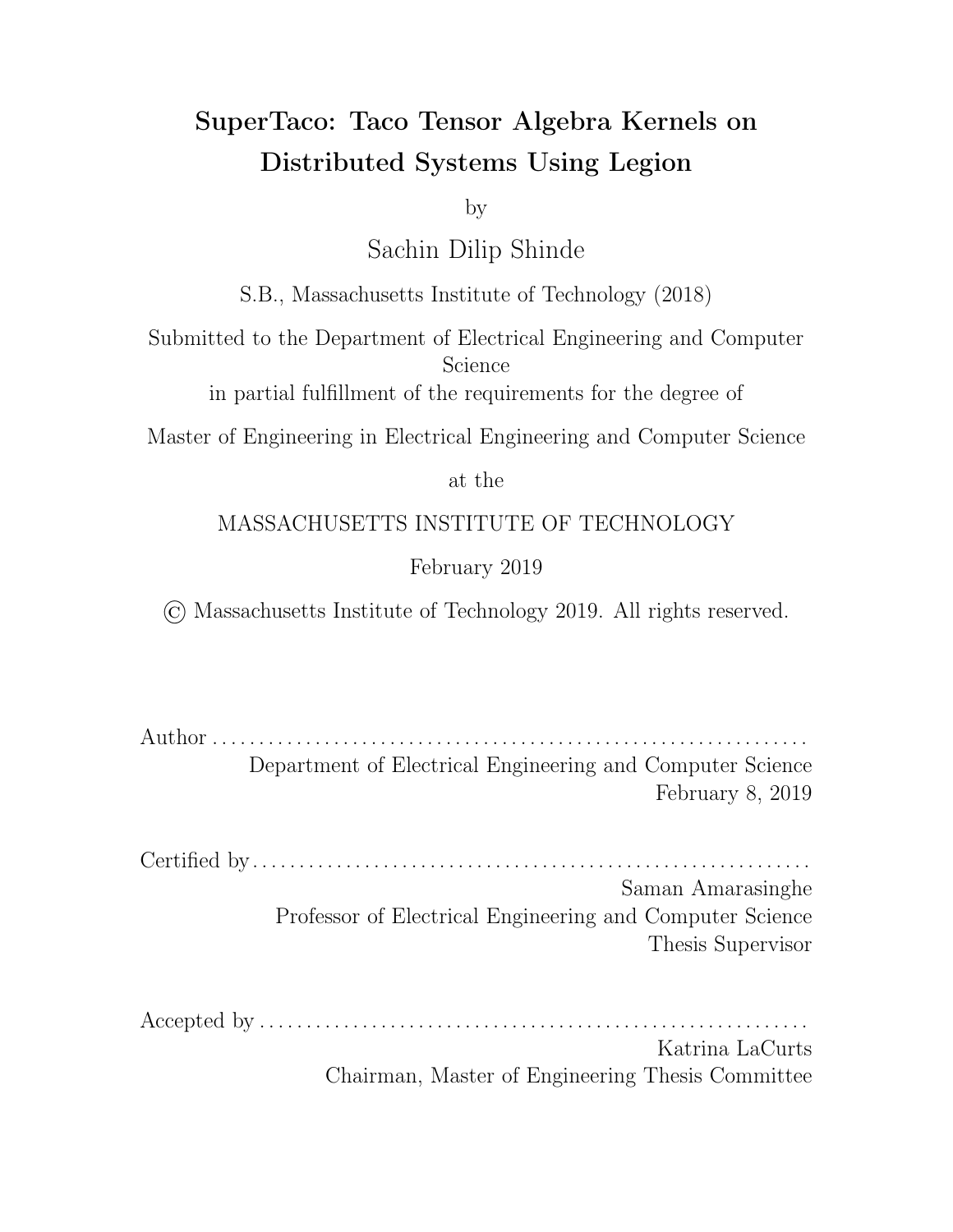### 3.2 PETSc

PETSc is a suite of data structures and routines for developing parallel solutions to problems modelled by partial dievential equations. The suite in particular is notable since it manages to provide a clean object-oriented abstraction for computing with sparse matrices and vectors in parallel without exposing the underlying MPI details [12]. The suite specifically provides a parallel sparse matrix type called mpiaij that uses row blocking to distribute the matrix data across processors, and further separates each row block into a diagonal block and an o -diagonal block (both stored using CSR). While the suite does not support sparse tensors, the suite makes computing parallel SpMV as simple as computing single-threaded SpMV since it doesn't expose the underlying parallel implementation; the user just calls MatMult() in both cases. SuperTaco is somewhat similar, as the tensor algebra expression remains unchanged by parallelizing the computation. However, SuperTaco uses a distribution schedule to control how computation is split among nodes; for PETSc, changing how computation is distributed would require changing the underlying matrix object to a di erent parallel implementation. In this sense, PETSc associates this property with the matrix, while SuperTaco associates it with the computation itself.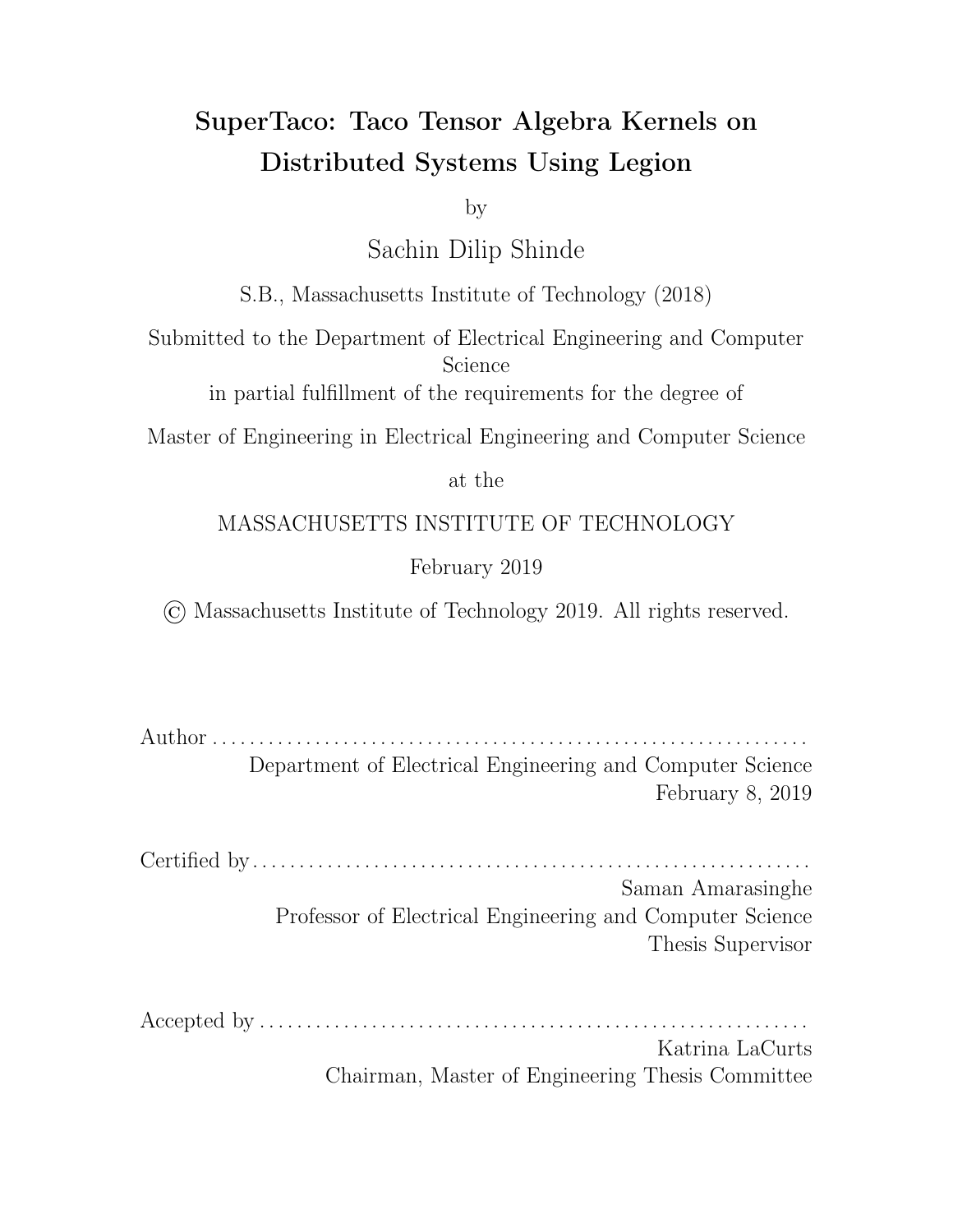## Chapter 4

# **SuperTaco**

Chapter 2 gave an introduction to tensor storage formats, Taco code generation, and the Legion programming system. In this chapter, we describe our implementation of SuperTaco, a compiler that takes sparse tensor algebra expressions and generates Legion programs that distribute the computation of those expressions across homogeneous distributed systems. The SuperTaco command-line tool e ectively wraps the Taco command-line tool, using it as a black-box to generate kernel code to run on each processor.

The SuperTaco command-line tool accepts similar arguments to the Taco commandline tool. At its core, it accepts a tensor algebra expression written using Einstein summation convention, such as a(i ) = B(i , j ) \* c(j ) to express  $a_i = \sum_j B_{ij} c_j$ . It requires that the storage formats of the tensor operands in the expression be specified. E.g. to specify that  $B_{ij}$  is a CSR matrix (dense $_{d1},$ sparse $_{d_2}$ ), we would use the format flag -f:B:ds. SuperTaco additionally accepts arguments that can control how it distributes computation, which we refer to as the distribution schedule.

The SuperTaco command-line tool itself is a Python script. During execution, it processes the arguments and distribution schedule, and generates a  $C_{++}$  Legion program from a template using the Mako templating library. SuperTaco does not dynamically generate all the code in the program; some routines, such as iterating through a tensor or binary-searching a tensor, are static, and are accordingly packaged in a static library that the generated Legion program uses. SuperTaco also at times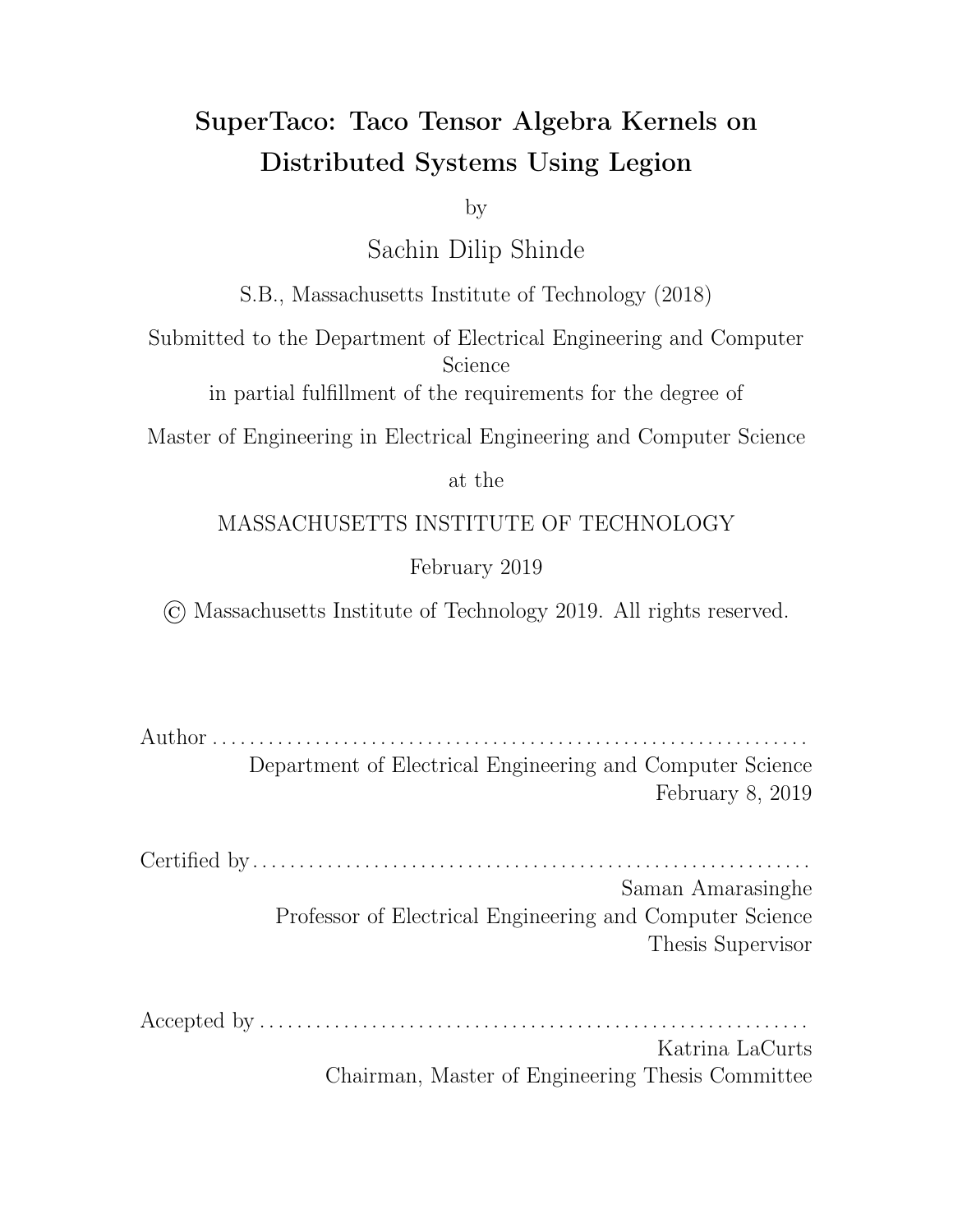

Figure 4-1: Overview of the SuperTaco command-line tool.

needs to compile tensor algebra kernels to single-processor C code; to do this, it calls the Taco command-line tool to generate the code, packs it into a C source file after slight modifications, and then has the Legion program call the functions in the file. Compiling the generated Legion program into an executable is performed using the standard Legion Makefile distributed to Legion application developers. An overview of the SuperTaco tool components are shown in Figure 4-1.

SuperTaco extracts parallelism from tensor algebra expressions by breaking tensors into blocks, and computing the requested kernel on those blocks instead of on the entire operand tensors at once. Since the requested kernel must be computed on many dieferent combinations of these blocks, the kernel must be executed many times, and many of these executions can be run in parallel. However, dependencies can arise between the kernel executions depending on how the distribution takes place, e.g. if two of these kernel operations sum into the same output block.

A Legion program generated by SuperTaco consists of three phases: distributed tensor loading, distributed tensor algebra computation, and distributed tensor storing. In the first phase, a tensor (potentially larger than any single node's memory) is streamed through the nodes and loaded into blocks, which are evenly distributed over the nodes. In the second phase, the kernel is computed in parallel for various combinations of these blocks. In Legion, this amounts to a nest of for loops in the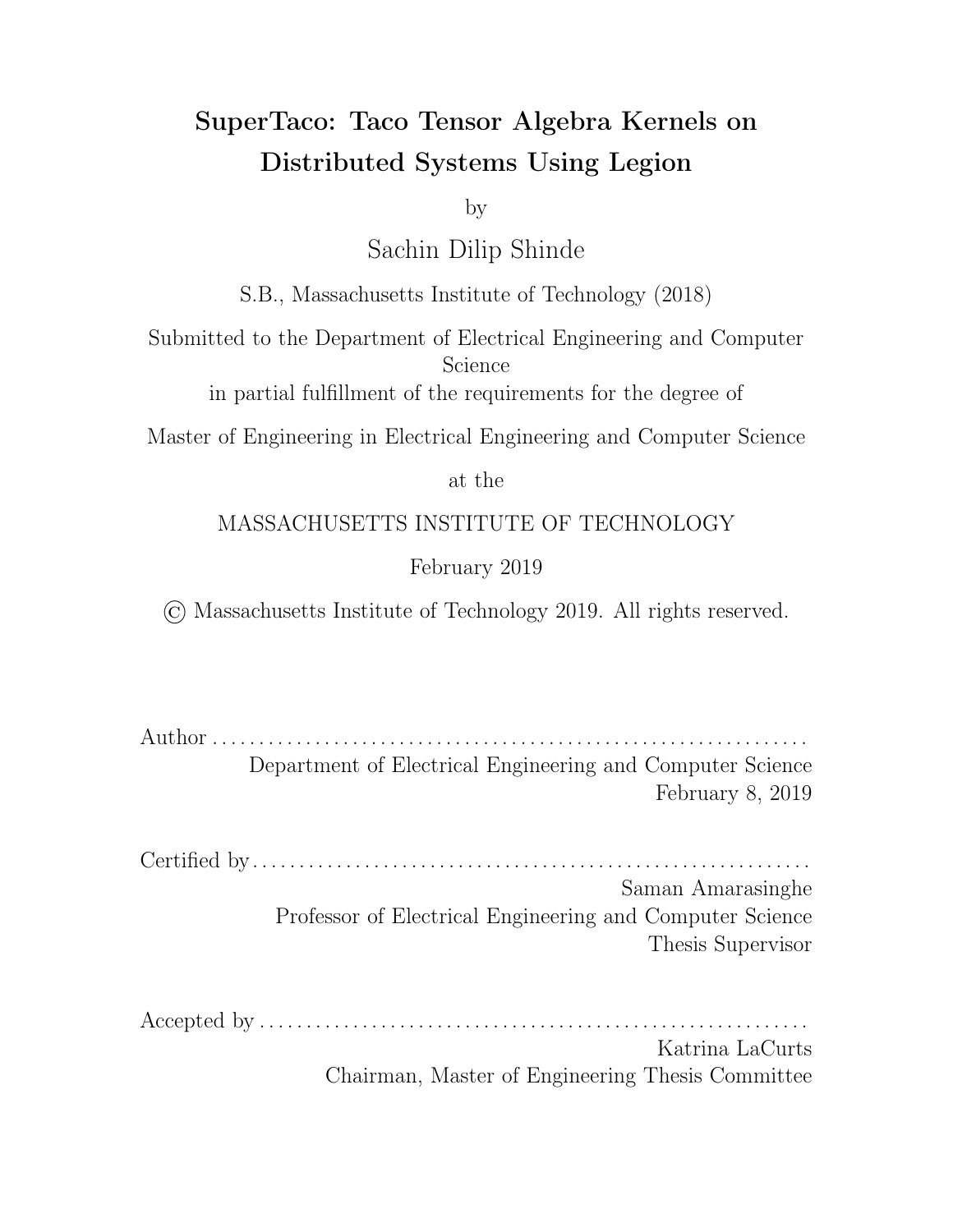top-level task, with a kernel task launch in the innermost loop body. Through region requirements, the task launch receives references to the logical regions containing the blocks that the kernel task must operate on. When the kernel task finishes computing an output block, the block is packed in a logical region and passed back to the parent through a future. The parent task adds this future to the next kernel task that operates on that output block, which codifies the dependencies between kernel tasks. At the end of this phase, the Legion program adds together output blocks that were treated separately during kernel computation, but in reality refer to the same block (the extent to which this happens is one of components controlled by the distribution schedule). In the third phase, the tensor blocks are merged together via a distributed multi-way merge, and are then written back to disk.

Section 4.1 describes the theoretical notation and primitives needed to discuss tensor blocking and index splitting, while Section 4.2 describes how we augment Taco tensor storage formats to allow more e cient tensor block storage. In Section 4.3, we discuss a file format for storing the data structures of Taco tensor storage formats, and how to convert to this file type from the . tns file type. Section 4.4 discusses how our Legion programs load a tensor and partition it into tensor blocks in a distributed fashion. Section 4.5 presents the theory behind how a tensor algebra expression is transformed by tensor blocking, and describes the code generation techniques that SuperTaco uses to compute these transformed expressions along with the options that arise for structuring that computation, which is exposed through distribution schedules. Finally section 4.6 describes how our Legion programs merge the output tensor blocks into an output tensor in a distributed fashion and store it to disk.

#### 4.1 Distributed Scheduling Primitives

For distributed systems, we require a notation that allows us to express tensor blocking and index splitting. *Index splitting* describes the process in which the range representing the possible values for an index variable, i.e.  $[0, D)$  for an index variable of dimension D, is split into P contiguous split ranges  $[0, s_0), [s_0, s_1), \ldots, [s_{P-2}, D]$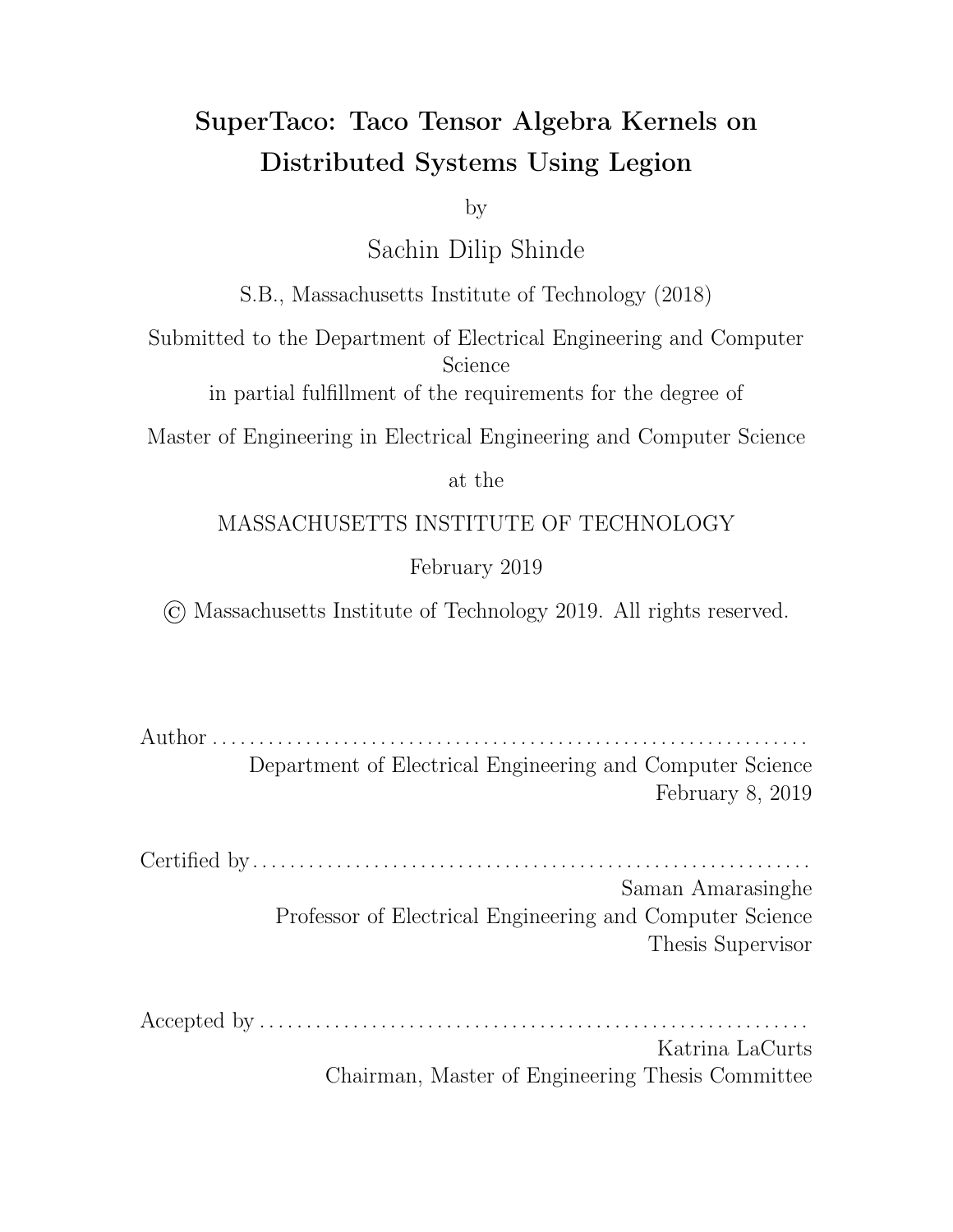for a given non-decreasing tuple of P 1 split points  $(s_0, s_1, \ldots, s_{P-2})$ . Note that we allow here for the possibility that  $P = 1$ , so that the split points tuple is empty. For a given split range, let its index within its parent list of split ranges be known as its split index.

As part of its distribution schedule, SuperTaco accepts a list of index variables to be split, and for each variable its corresponding list of split points. Instead of supplying the split points for an index variable, a user can also supply a single number representing the number of split ranges to make, and SuperTaco will uniformly split the index variable into the requested number of ranges. If an index variable is not asked to be split, SuperTaco will split it with a single range of  $[0, D)$ .

Now suppose we have a tensor  $A_{i_0i_1...i_{R-1}}$  of dimensions  $(N_0, N_1, \ldots, N_{R-1})$ , where each index variable  $i_m$  has been split into  $P_m$  split ranges using the split points  $(s_0^{(m)}$  $_0^{(m)},s_1^{(m)}$  $\binom{m}{1},\ldots,\binom{m}{P_m}$  $\binom{m}{P_m}$  <sub>2</sub>). The splitting of these index variables define a *tensor blocking* of  $A$ ; that is, we can split the components of  $A$  into  $P_0$   $P_1$  ...  $P_{R-1}$  tensor blocks  $A^{I_0I_1...I_R}$  a for non-negative integers  $I_m$  satisfying  $I_m\,<\,P_m$ , where the components of the tensor  $A^{I_0I_1...I_R}$  a consist of the components of A that have  $i_m$  in  $I_m$ -th split range of mode m for all m. In this notation,  $I_0, I_1, \ldots, I_{R-1}$  represent the block index variables of tensor block  $A^{I_0I_1...I_R}$  1. We use bars to distinguish the index variables of  $A^{I_0I_1...I_R}$  i from the index variables of  $A$ , so that the components of  $A^{I_0I_1...I_R}$  i are written as  $A^{I_0I_1...I_{R-1}}_{i_0i_1...i_{R-1}}$  $i_0 i_1 ... i_R$  1<br> $i_0 i_1 ... i_R$  1

In this sense, the index variable  $i_m$  has been split into two index variables  $I_m$ and  $\bar{i}_m$ , in which  $i_m = p_m + \bar{i}_m$  where  $[p_m, p_{m+1}]$  is the  $I_m$ -th split range of index variable  $i_m$ . Note that it appears at first glance that  $A^{I_0I_1...I_{R-1}}_{i_0i_1...i_{R-1}}$  $\frac{1011...1R-1}{i_0i_1...i_{R-1}}$  could be considered a tensor with rank 2R and index variables  $(I_0, I_1, \ldots, I_{R-1}, \overline{i}_0, \overline{i}_1, \ldots, \overline{i}_{R-1})$ , but this loses important information about the relationship between  $I_m$  and  $\bar{i}_m$ . Specifically, the possible values of  $\bar{i}_m$  are determined by  $I_m$  via the  $I_m$ -th split range. If we discard this relationship, then the range of  $\bar{i}_m$  becomes the full range of  $i_m$  (i.e.  $[0, N_m)$ ), which would defeat the purpose of blocking. It is for this reason we must consider the block index variables separately when splitting index variables.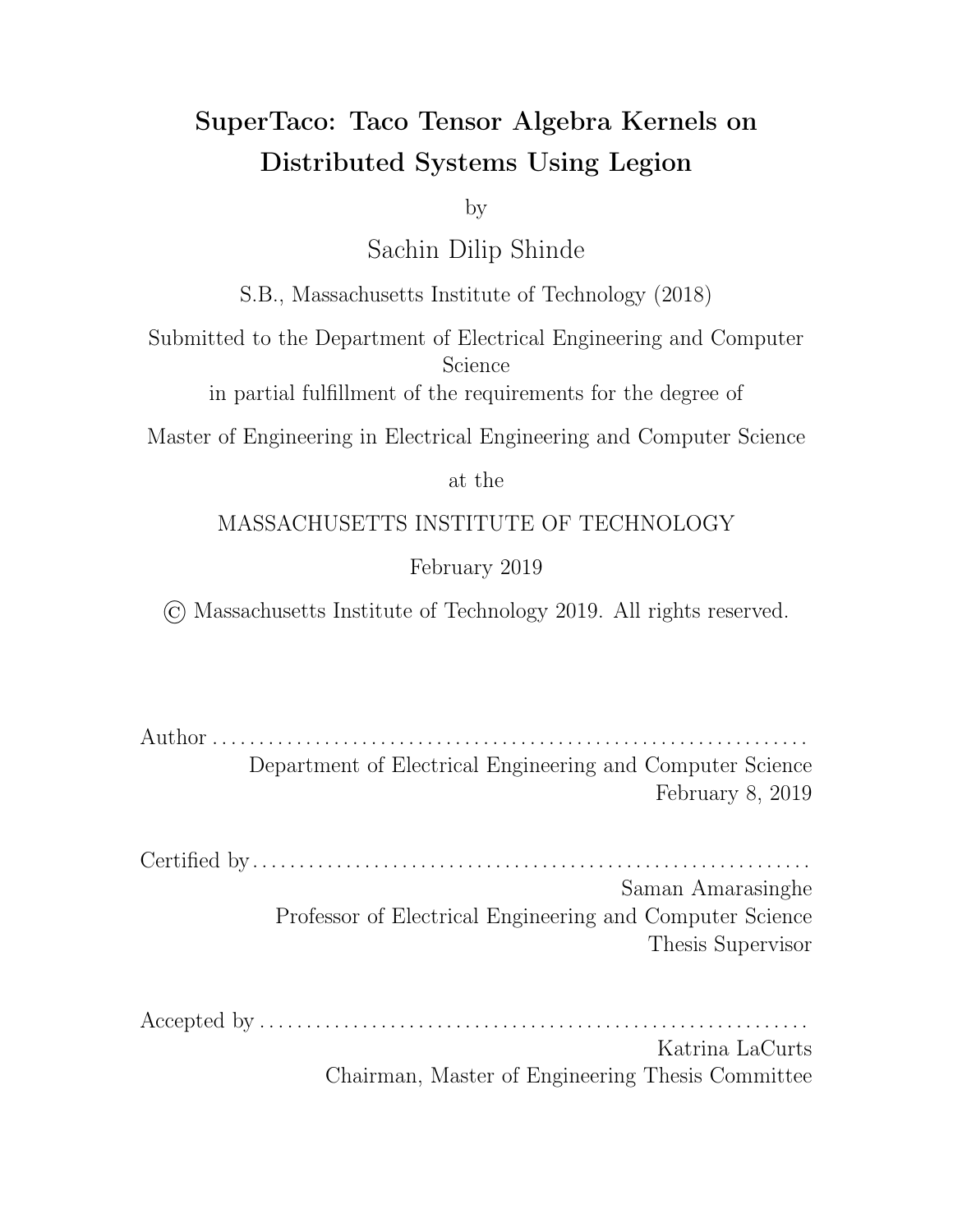#### 4.2 Taco Tensor Storage Format Augmentation

To e ciently store tensor blocks, there is one minor modification we need to make to Taco's sparse tensor storage formats. The dense level type currently assumes that the corresponding index variable can take values in the range  $[0, D)$  for dimension size D. However, when splitting the range  $[0, D)$ , many ranges are created that don't begin at 0. For example, consider splitting into  $D$  ranges, so that the last range is  $[D \quad 1, D)$ . The tensor block corresponding to this range can only take one value for this index variable, namely  $D = 1$ . However, if the dimension is stored dense, then the tensor block is forced to use dimension size  $D$ , which assumes the index variable can take on  $D$  values. This illustrates that the dense level type is ine cient for index variables with high minimum values.

To remedy this, we augment the dense level type to include an o set  $T$ , so that the corresponding index variable can take values in the range  $(T, T+D)$ . This formulation allows us to use the dense level type to store tensor blocks e ciently. Similar to how dimension sizes must match when computing with tensors that have the same index variable, dimension o sets must also match. The changes that this imposes on Taco code generation is fairly minimal. In particular, if there's an index variable in the generated loop nests that is stored sparse in some tensor and dense in some other tensor, then any value read from an idx array corresponding to that index variable must be decremented by the dense dimension's o set. Similarly, any value written to an idx array corresponding to that index variable must be incremented by the dense dimension's o set prior to being written. These changes e ectively add support for dense o sets to Taco-generated assemble() and compute() code by taking advantage of the fact that sparse dimension idx values only matter relative to the other index variable values. (This isn't true of dense dimension index values, since at times the dense index value is used as a stand-in for the distance between the dense index value and the dense initial index value due to the initial index value being assumed as zero in the generated code.)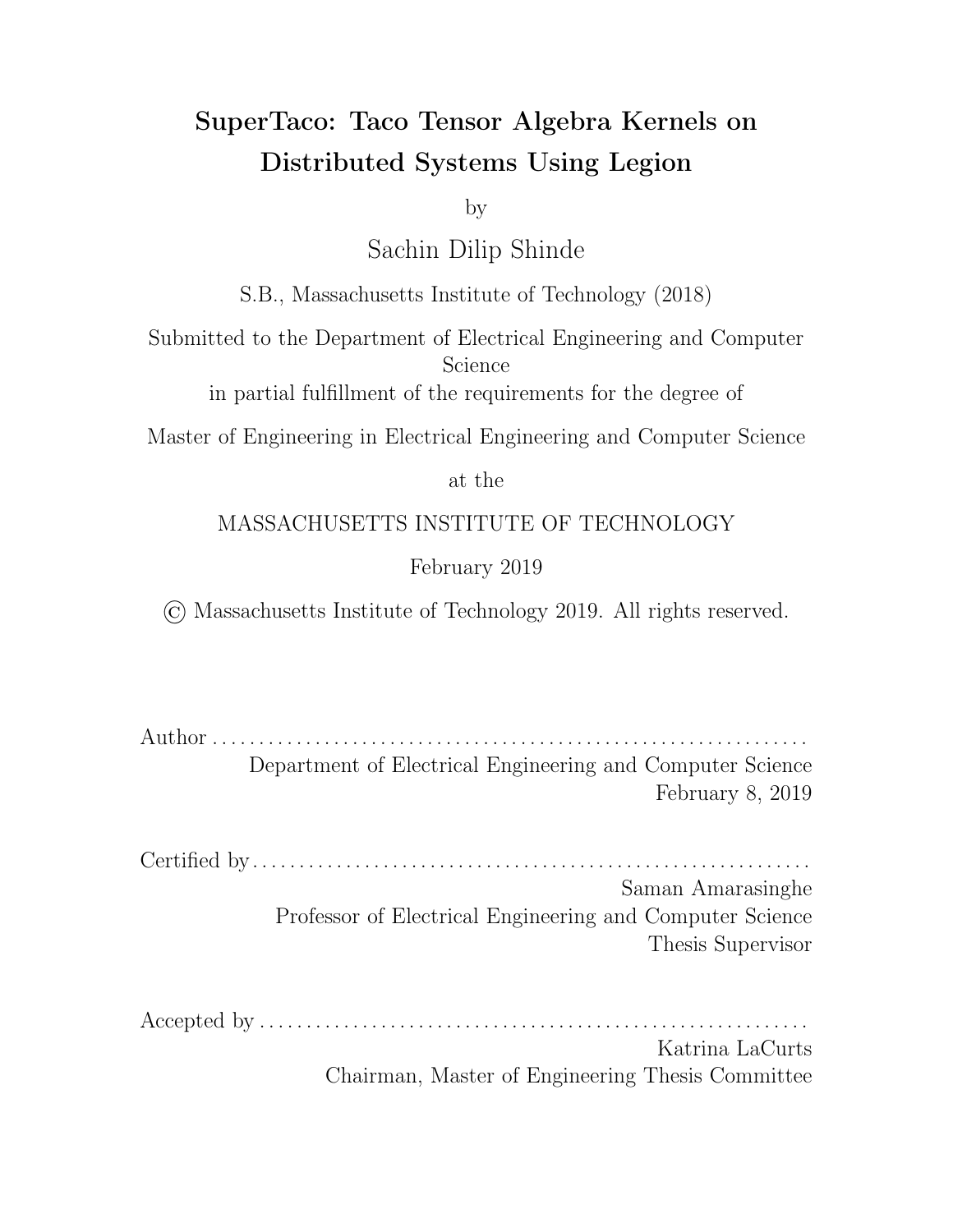#### 4.3 Sparse Tensor File Format

While the Taco library defines a taxonomy for sparse tensor storage formats as described in Section 2.2, it does not define a file format for storing the associated data structures. A common existing file format for storing sparse tensors is the . tns file format, which stores a tensor entry and its indices on each line. That is, if a tensor maps R-tuple  $(i_0, i_1, \ldots, i_{R-1})$  to component c, then the . tns file has a corresponding line reading " $i_0$   $i_1$  ...  $i_R$   $\uparrow$  c". This file format is sparse in the sense that zero-component entries are omitted. While . tns files do not necessarily have to have their lines be sorted by indices, in this work we assume that . tns files are sorted.

One of the downsides of this format is that it uses plaintext to store numbers, which takes up more space for larger numbers compared to a binary format (a 64 bit integer takes up the same space as 8 plaintext characters). This is particularly bad for large tensors, since storage bandwidth can be limiting for tensor loading. Furthermore, if we have a desired sparse tensor storage format, then the tensor must be converted into this format from the . tns file. For these reasons, we have created a binary file format for storing sparse tensors that mirrors the data structures defined by Taco's sparse tensor storage formats, which we call . tcs.

A .tcs file consists of a header section and a data section. The header stores metadata about the tensor and its dimensions, while the data section stores the pos and idx arrays (as 64-bit integers) for sparse dimensions along with storing the val array (as double-precision floats). More specifically, the header stores the rank, the file size, the type of each dimension (dense or sparse), the byte o sets of the arrays in the data section, and the dimension of set and size for dense dimensions. For tensor blocks, the header additionally stores for each dimension its split range endpoints, that range's corresponding index in the list of split ranges for that index variable, and the number of split ranges for that index variable. The file format being binary means that accessing any pos, idx, and val arrays only requires copying the relevant file sections to bu er space; this is an improvement over the . tns file format, where the relevant data would have to be parsed from plaintext. Moreover, the byte layout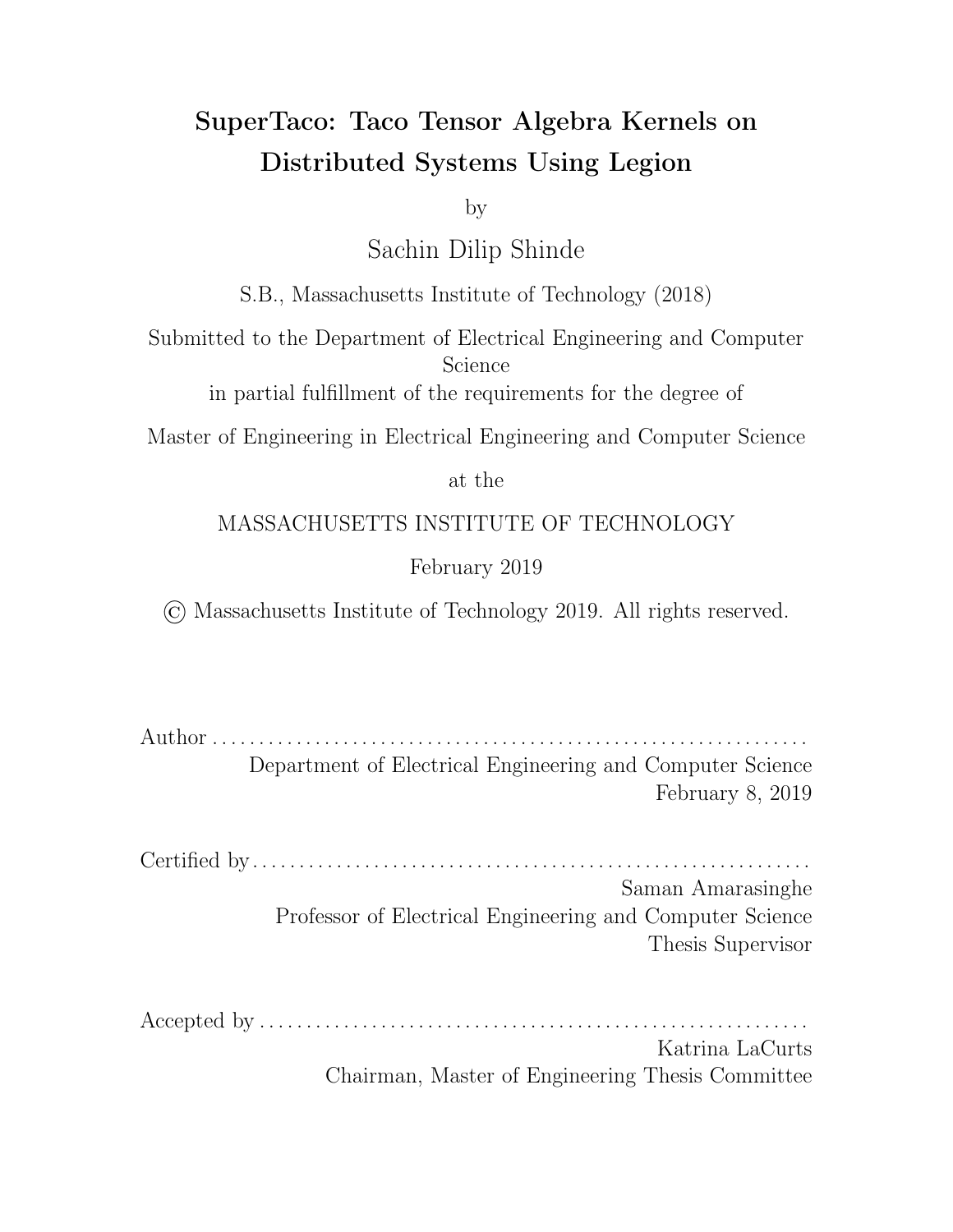defined by the . tcs file format can alternatively be used as a memory layout, in which the header section is a struct with a variable-length array at the end that stores perdimension metadata, and the data section is a series of arrays. In this sense, the . tcs format is as much a memory format as it is a file format.

We generally expect users to convert . tns files to . tcs files only when they first receive their dataset, so we do not attempt to distribute this conversion across processors. However, this conversion must be capable of dealing with tensors that cannot fit into a single node's memory. We thus perform this conversion with a two-pass streaming algorithm that computes header information in the first pass and populates the arrays in the data section in the second pass.

The streaming conversion algorithm takes as input the . tns file and a type for each dimension (dense or sparse). Note that we assume the index variable order for the storage format is the same as the order of variables in the .tns file; if not, the appropriate columns in the . tns file must be swapped and the . tns file resorted. During the first pass, we stream through the lines of the . tns file, keeping track of of the maximum and minimum value for each dimension (for dense dimensions whose o set and size are unspecified by input arguments, these are used to determine the o set and size). As we stream, we also keep a level size counter for each dimension, which represents how many storage format tree nodes are in a particular level. The counters all start at 0, and for every line, we determine the first level for which there is a diecrence between this line and the previous line; suppose it is level  $k$  (if there is no previous line, then we say it is level 0, i.e. the root node level). We then increment the level size counter for all levels  $k$ , as the storage format tree splits into a branch at level  $k$ . After going through all pairs of consecutive lines, we can use these level size counters and the dense dimension sizes to determine the sizes of the pos, idx, and val arrays, which in turn lets us compute their byte o sets along with the file size.

The length of any sparse level's idx array is equal to its level size counter. The length of any sparse level's pos array can be found by finding the closest sparse level that's higher than the original sparse level (i.e. closer to the tree root), taking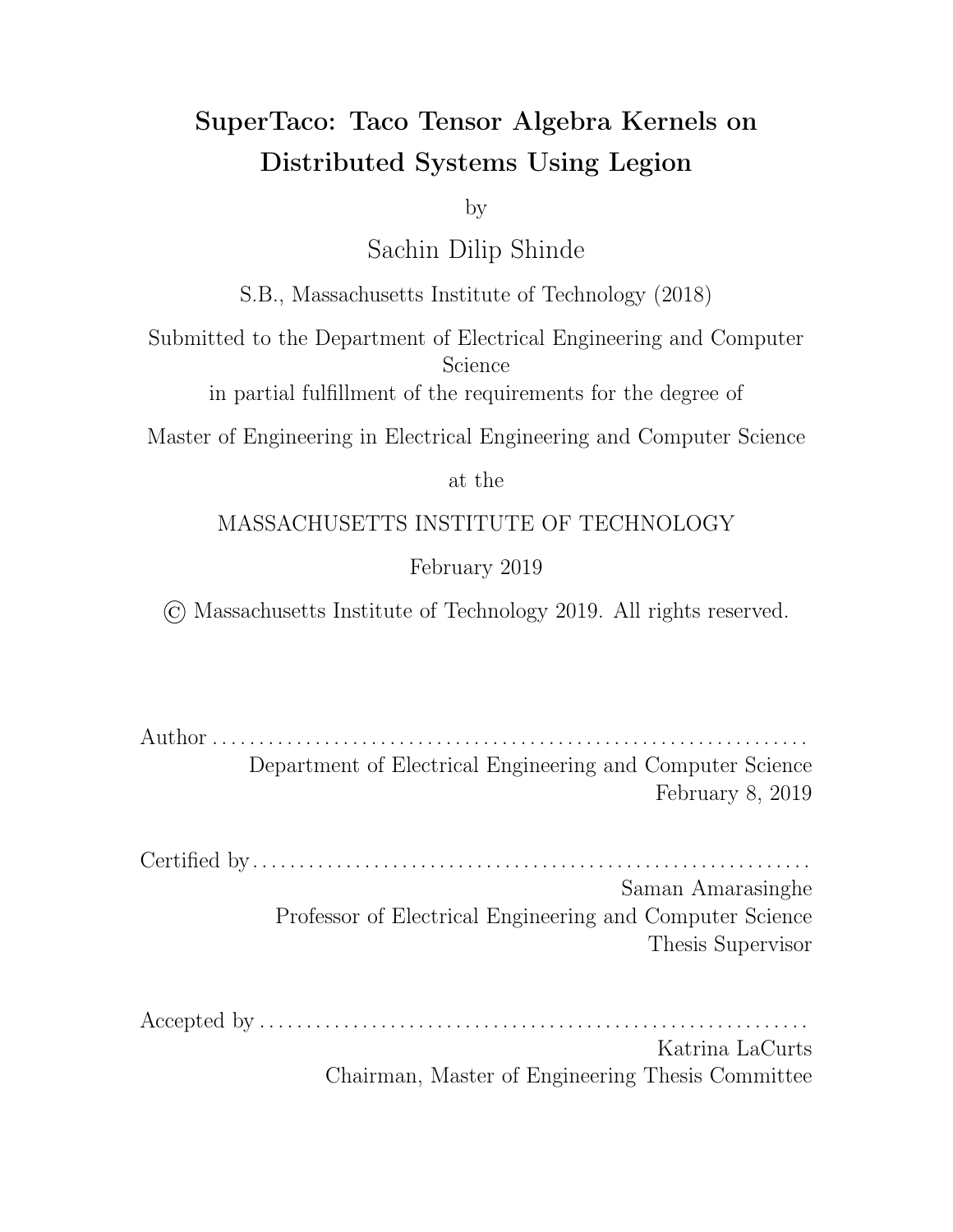the length of its idx array, multiplying that by the dimension sizes of any dense dimensions between the original sparse level and its closest higher sparse level, and then adding one (due to the sentinel placed at the end of pos arrays). If there is no sparse level higher than the original sparse level, then we use the root node and assume an idx array length of 1. We can also use this method to determine the length of the val array if we just consider it as an extra level  $R + 1$  past the leaf nodes, but for the val array we don't add a 1 since there is no sentinel.

For the second-pass of the conversion, we similarly stream through the lines of the . tns file, this time filling the data section of the . tcs file. Note that we write to the pos, idx, and val arrays sequentially, so we can stream output as well with bu ers. Once again we iterate through every line and compare to its previous one, finding the first level  $k$  for which there is a difference between this line and the previous one, and keeping track of level size through level size counters. However, when we're processing a given line, we do not update the level size counters immediately; instead, we use these level size counters to write the appropriate values to the arrays in the data section, and then update the level counters afterwards.

Writing the appropriate values to the arrays once again involves comparing the current line to the previous line. As we iterate through the levels of a line, we keep track of an integer displacement (initialized to 0 at the start of the line) which tells us how many copies of a value need to be pushed onto the pos array. Starting at level  $k$ , we iterate through the remaining levels and do the following for each level. If the level is dense, we update the displacement by multiplying it by the dimension size, adding the current line's index value for the level, and subtracting the previous line's index value for the level. If the level is sparse, we push the value of the level size counter onto the pos array a total number of times equal to the displacement, push the current line's index value for the level onto the idx array, and then reset the displacement to 1. When we reach the component value at the end of the line, we push displacement minus one instances of 0 onto the val array and then push the actual component value onto the val array. The displacement here e ectively accounts for the fact that dense levels assume that nodes in the tree have a number of children equal to the dimension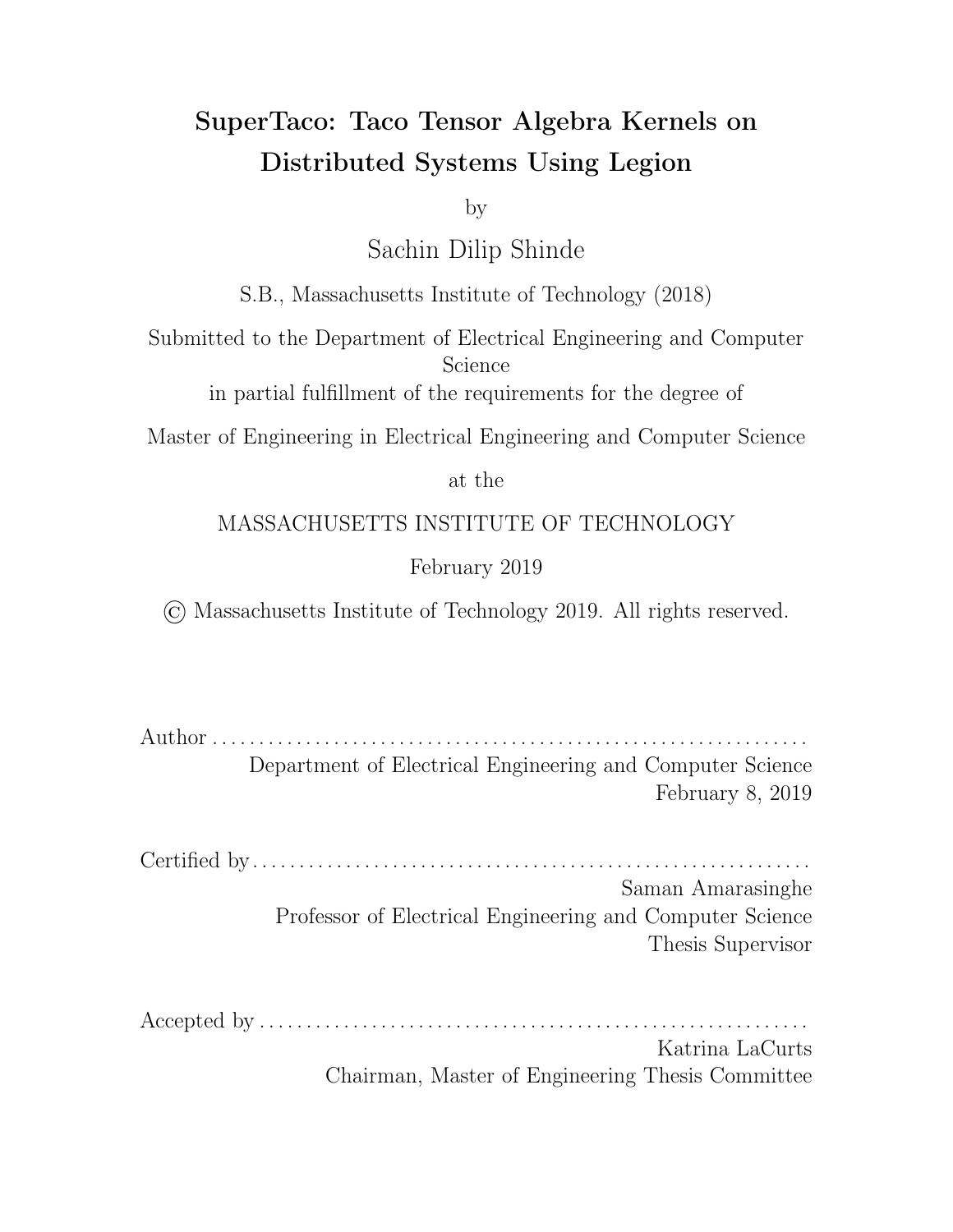size, which causes a subsequent sparse level to accordingly have zero children for those extra nodes that appeared in the dense levels. This process is slightly di erent for the first line in the . tns file, where we actually initialize the displacement to 1 and use a sentinel for the previous line in which sparse levels have an index value of 0 and dense levels have an index value of  $D-1$  for dimension size  $D$ . Similarly, at the end of the streaming algorithm we have to process an additional sentinel line where the displacement is once again initialized to 1 and all of the sentinel line's index values are 0 (for the val array here we only push the zeros since there is no component value).

More generally, this streaming algorithm e ectively allows any iterator that iterates through the entries of a tensor in sorted order to convert those entries to the .tcs format. This will become useful in the next section in which we discuss the distributed loading of a tensor into tensor blocks.

# 4.4 Distributed Tensor Loading

The first phase of a Legion program generated by SuperTaco is loading each tensor into memory and partitioning them into tensor blocks. Since the tensor may not be able to fit into a single node's memory, this needs to be done in a distributed fashion. Note that most of the code for this phase does not need to be generated dynamically; such routines are packaged into a static library that the dynamically-generated Legion code calls.

During the first step (Section 4.4.1), the tensor on disk is conceptually split into pieces via load balancing, in such a way that each of the pieces are around the same size and can be easily iterated over. If we were to list in-order all the entries in a tensor, a tensor piece would be a contiguous section of this list; in this sense, we could also define it by a contiguous section of the val array. Each processor uses binary search to look for a point in the tensor such that the size of the tensor piece spanning the start of the tensor to that point is a desired size offset, where the desired offset for each processor is determined by the parent task. Once the location in the tensor is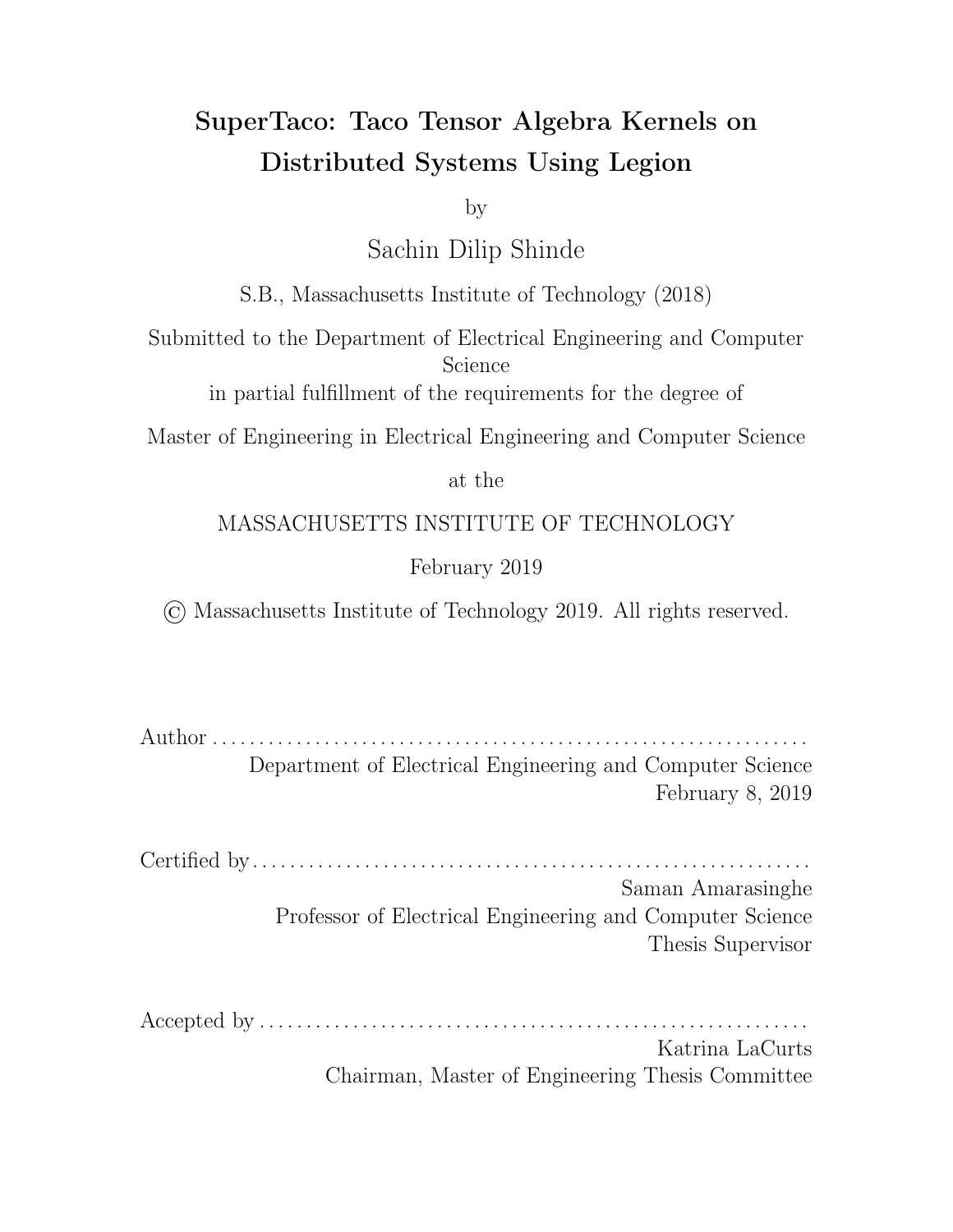found, it is passed back to the parent Legion task, which then uses that information to define the tensor pieces by their endpoints. Each processor is assigned a piece.

Next, each processor will stream through its tensor piece, and place each entry it sees in the corresponding tensor block it belongs to. Since each processor is only iterating through a piece of the tensor, each processor will only be assembling tensor block pieces. This process requires two passes, and is correspondingly divided into two parts. The first part (Section 4.4.2) is for each processor to iterate through its piece in a streaming fashion, and gather partial header information for each tensor block. This partial header information is sent back to the parent task, which allows it to assemble the full. tcs header for each tensor block.

For the second part (Section 4.4.3), the parent task computes certain state information that the processors need to make the second pass, in which it assembles the tensor block pieces. It sends that state information to each processor, and then the processors make their second pass through their tensor piece to assemble the tensor block pieces. For the final step (Section 4.4.4), each tensor block is assembled on its designated node by gathering its tensor block pieces from the other processors.

## 4.4.1 Load Balancing

Before we can discuss load balancing, we need a clear way of defining the endpoints of a tensor piece, along with its size. Recall from Section 2.2 that we can uniquely identify a particular point in the process of tensor iteration via e ective position pointers for each of the levels, essentially creating a vector of positions. Thus, by specifying a starting position vector and ending position vector, we can specify a piece of the tensor that can easily be iterated over. To load balance, we want to find a set of position vectors that divides the tensor into pieces of roughly equal size.

We would like to define the *tensor piece size* as the number of bytes in the data structures that would be traversed while iterating from the starting position to the ending position, which is a good approximation of the bandwidth consumed from iterating through such a piece. To calculate the size of a tensor piece, it is simpler to think of it in terms of the dierence between the size o sets of the starting and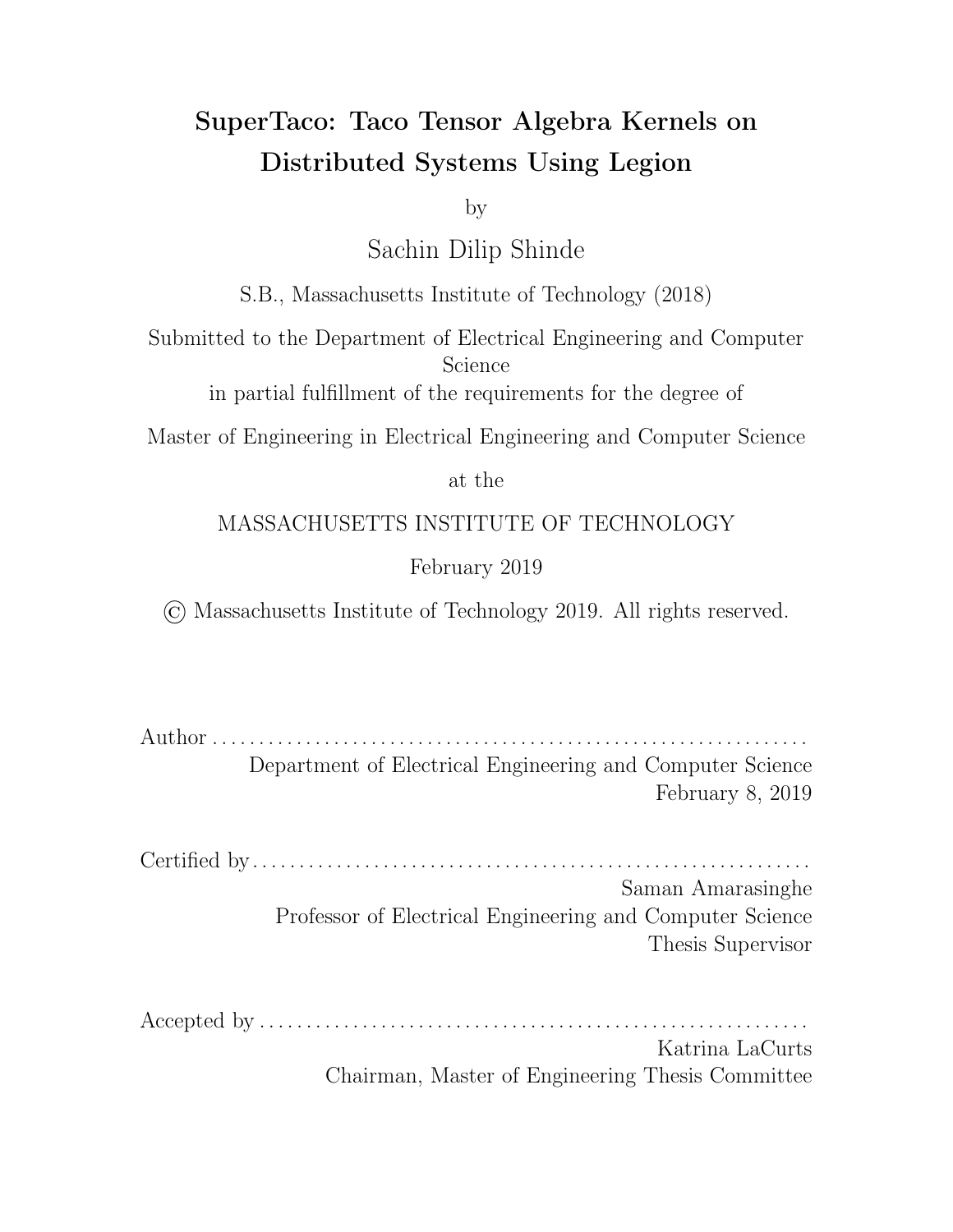ending position vectors, where the size o set of a position vector is the size of the tensor piece between the start of the tensor and that position.

Calculating the size o set given a position vector is straightforward. Note that the e ective positions in the position vector give locations in the idx arrays and the val array, but they also give the locations in the pos arrays, since the location in a pos array is just the e ective position of the previous level. Thus, given a position vector, we can easily determine the distance between the locations in these arrays and the starts of the arrays. We then define the size  $\sigma$  set as the sum of these distances, when converted to bytes, for each of the sparse levels and the val array. (We leave out the distances from the pos and idx arrays for dense levels since these are only conceptual; dense levels only really store a small amount of metadata in the header.)

With these definitions made clear, we can now discuss how generated Legion programs load balance tensor loading. Since the program knows the file size of the tensor, it can determine the ideal size o sets that would evenly divide the tensor into pieces. The next step then for each size o set is to find a position vector that approximately achieves that size o set, which can be done through binary search. Our Legion program parallelizes this by launching a binary search task for each size o set, with the number of size o sets equal to the number of processors in the distributed system.

For the binary search task executed on each processor, the first step is to take a guess as to the e ective position in the val array that achieves the desired size o set (recall from Section 2.1 that the e ective position in the val array uniquely defines the other e ective positions). To compute the size o set for the guess, we then need to determine the e ective positions for all the levels, which we can do by going up the levels of the tree to the root. Recall that the location in an idx array is the same as the location in the pos or val array in the level below it, so determining the location in an idx array from lower levels is straightforward. The tricky part is determining the location in the pos array from the location in the same level's idx array. If the level is dense, this computation is just a straightforward floor division by the dimension size. However, if it is sparse, this requires a binary search to find the appropriate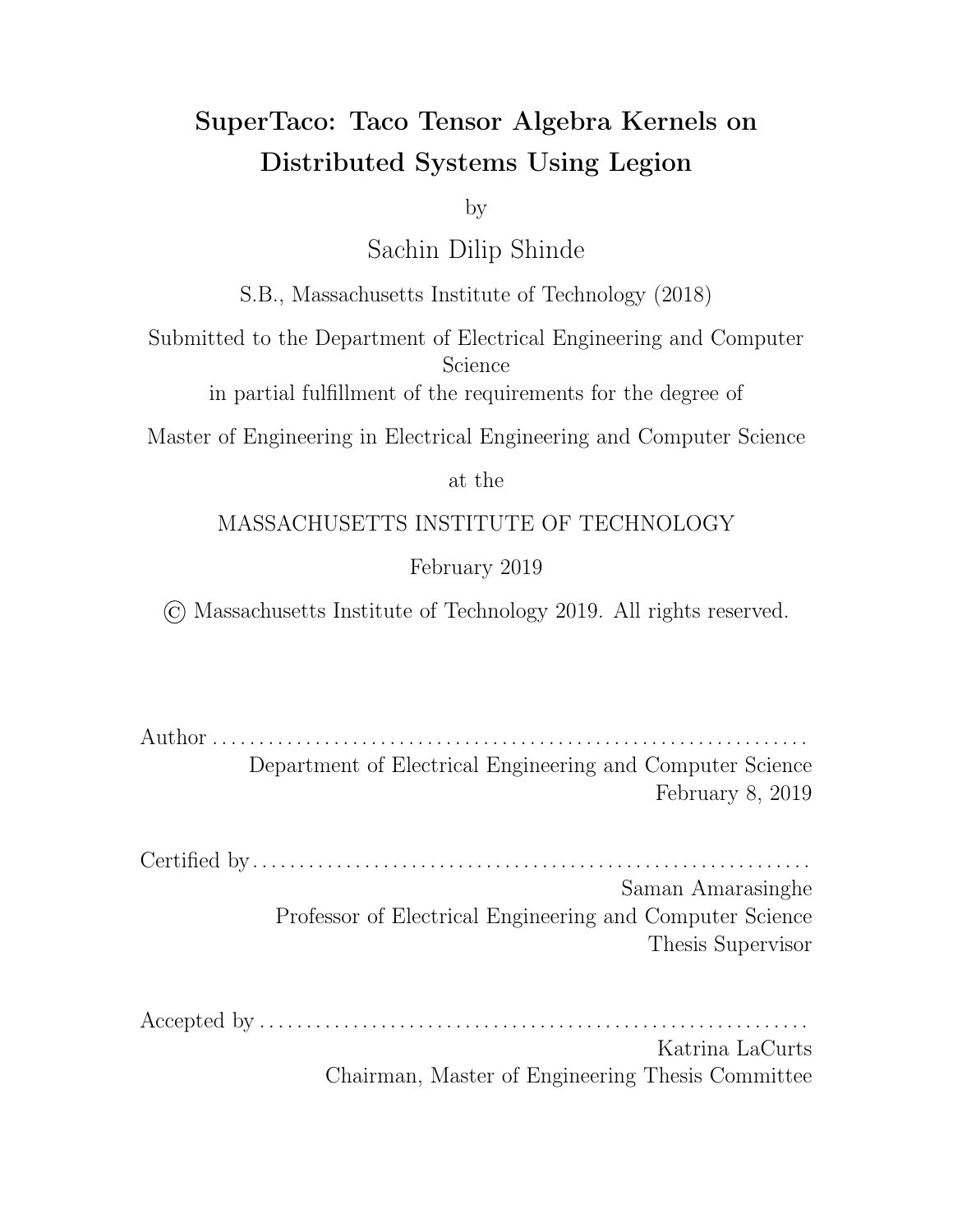location in the pos array. Using this method, we can determine the entire position vector for our guessed e ective position into the val array, and determine the actual size o set. We can then binary search the space of size o sets by querying more val array e ective positions to eventually find the position vector near the desired size o set.

This process of finding the position vector that approximates the desired size o set can be sped up by using heuristic versions of binary search. In our case, we implemented binary search with a guess, in which the search accepts an initial guess and expands the search window exponentially around the guess until the desired point is in the bounds of the window, at which the point the window shrinks around the desired point exponentially as it would in traditional binary search. We specifically use a proportional guess based on size information, which has been su cient for the tensor datasets we've used thus far.

Once a binary search task completes, it writes its resulting position vector into a logical region to share its output with its parent task, and then the parent task accordingly waits on all binary search tasks to finish before assembling the position start points and end points for each tensor piece. (The logical regions here are "flat", i.e. they have a 1D, contiguous index space and a field space with a single byte-wide column, which makes them suitable for raw data transfer. This is to optimize access performance, and all logical regions in this work should be assumed flat unless stated otherwise.)

#### 4.4.2 Tensor Block Header Assembly

Now that we've created tensor pieces that are approximately equal in size, each processor in the system can iterate through its piece to find partial header information about the tensor blocks. Note that since each processor is only iterating through a piece of the tensor, it's also only iterating through a piece of each tensor block, and can accordingly only find partial information about the tensor. The information must be combined in the parent task to get a complete header for the tensor block.

Iterating through a particular piece of a tensor is relatively straightforward, and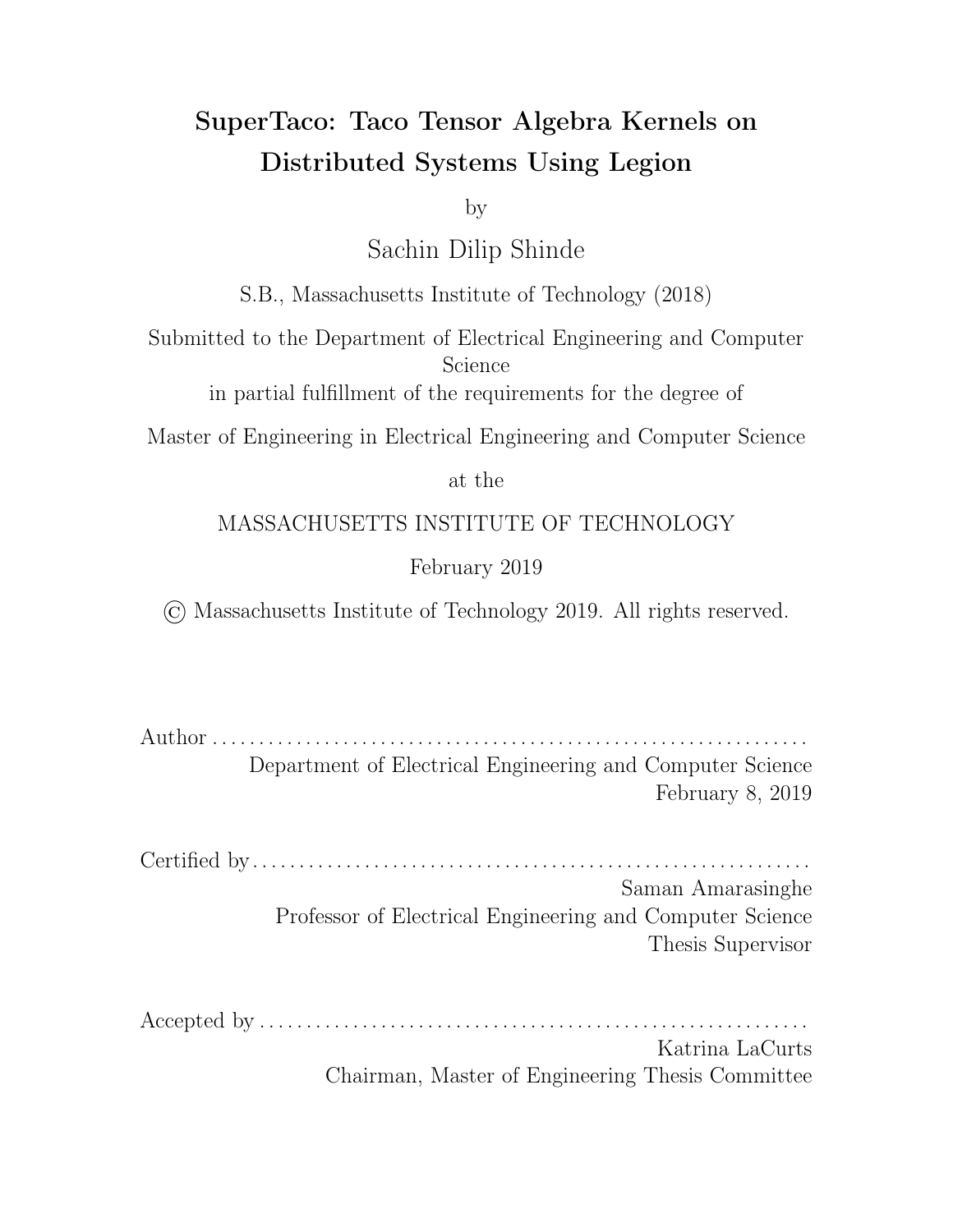can be thought of as a traversal of the sparse format tree. Because we still move sequentially through the pos, idx, and val arrays, we can again stream through these arrays using bu ers. We use a position vector to keep track of our locations in the tensor level data structures, and initialize to the starting position. We also use an index vector to keep track of the current index value for each level, and for sparse levels, we keep track of the right position endpoint from pos. For the dense dimensions, we initialize the index value to the sum of the e ective position modulo the dimension size and the dimension o set. Iteration is performed using a while loop that keeps track of tree level and whether traversal is moving down or up; initially the tree level is 1 and traversal is moving down. The while loop only exits if the tree level reaches 0, or if the current position vector's last element (i.e. the e ective position into the val array) becomes at least as large as the ending position vector's last element. For tree levels between 1 and  $R$ , the behavior of the loop diers depending on whether the level is dense or sparse. If the level is sparse and traversal is moving down, then we fetch the next right position endpoint from the pos array and determine whether the level's e ective position is less than it (we also update the right position endpoint vector accordingly). If it is, then there are still children left in the corresponding segment, so we fetch the index value from i dx corresponding to the e ective position, increment the tree level, and keep moving down. If it's not, then there are no children left in the segment, in which case we decrement the tree level and move up. If instead we enter a sparse level while moving up, we increment the e ective position and once again check whether our e ective position is less than the right position endpoint, doing the same as before. If the level is dense and traversal is moving down, we need only increment the tree level and keep moving down. If instead we enter a dense level while moving up, we increment both the e ective position and the index value, and check whether the index value is less than the sum of the dimension o set and the dimension size. If so, the segment still has children, so we increment the tree level and move down. If not, then the segment is finished, so we reset the index value to the dimension o set, decrement the tree level, and keep moving up. If our tree level becomes  $R + 1$ , then we've reached the val array in the tree, so we read the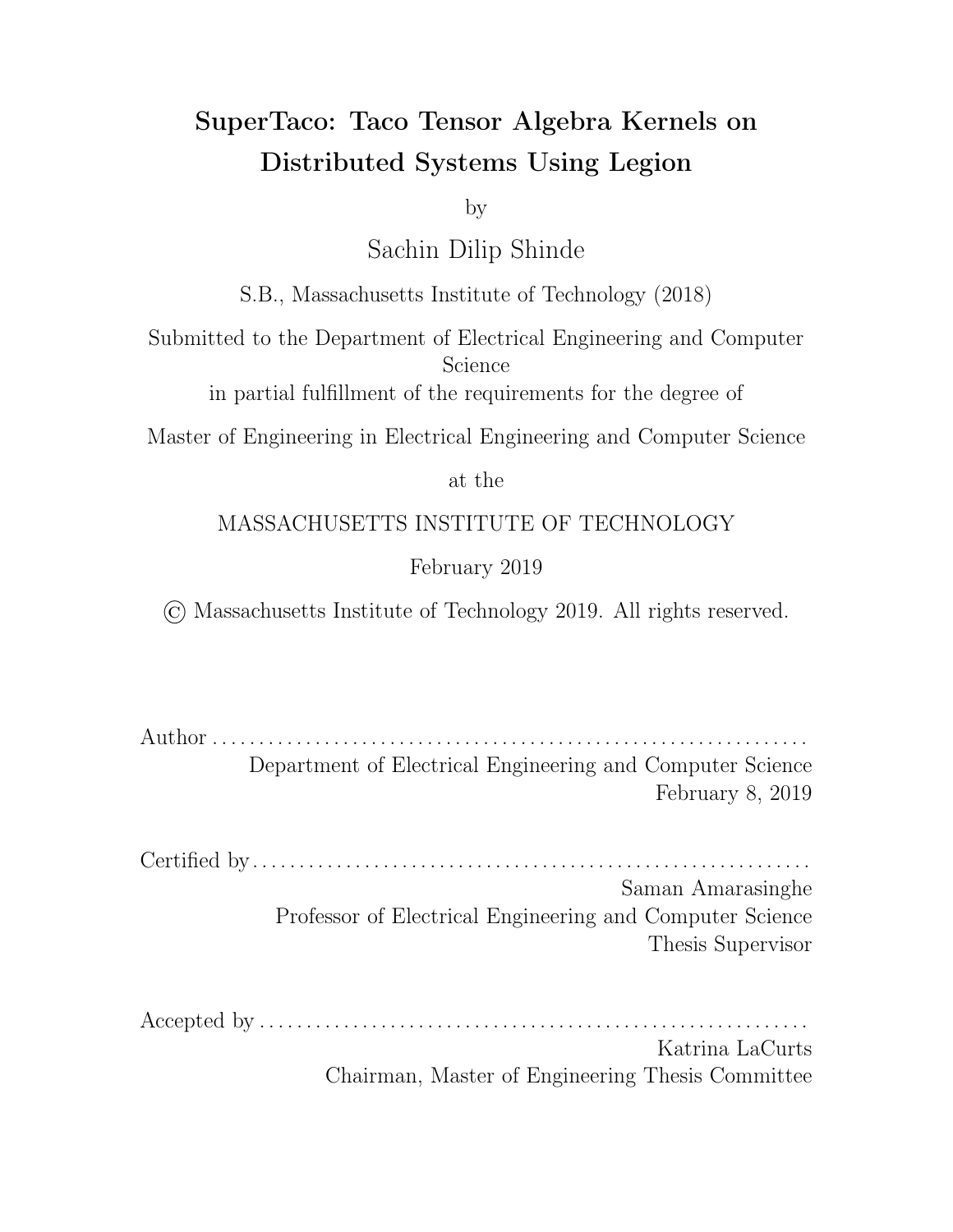appropriate component from val using the e ective position of the previous level. At this point, we have a full tensor entry from our index value vector and component, and can use a callback to decide how to handle the entry. After this, we begin moving back up and decrement the tree level.

We can augment this iteration process to further supply our callback with the split index for each dimension. That is, we can keep track of which split range each index value falls within. To do so, when an index value is increased from a position bounds check succeeding, we keep incrementing the split index until the new index value is within the bounds of the split index's range. If at any point we move down into a sparse or dense level (and a bounds check succeeds, if it exists), we reset the split index to 0 and again increment the split index until the new index value is within the bounds of the split index's range.

Using this procedure, we can iterate through the entries of a tensor piece and assign each one to its corresponding tensor block in the callback, as determined by the split index for each dimension of the entry. As for what information is gathered by the callback, it is similar to the first-pass of . tns to . tcs conversion; for each block, we keep vectors that store the level size, the minimum and maximum values, and additionally we keep copies of the first and last lines encountered for that block so we can account for edge e ects when we merge this information together with that of other processors.

In the Legion program, we parallelize this procedure similar to how the binary search was parallelized. The parent task launches a block header child task for every tensor piece (as defined by its start and end position vectors), and the parent task receives from each processor the information they gathered while streaming via logical regions. For each tensor block, the parent task then reconstructs the tensor block's .tcs header based on the information it received from each processor about that block. (This primarily consists of pooling minima/maxima, adding together the level size vectors, and accounting for edge e ects.) This essentially parallelizes the firstpass of . tcs conversion.

42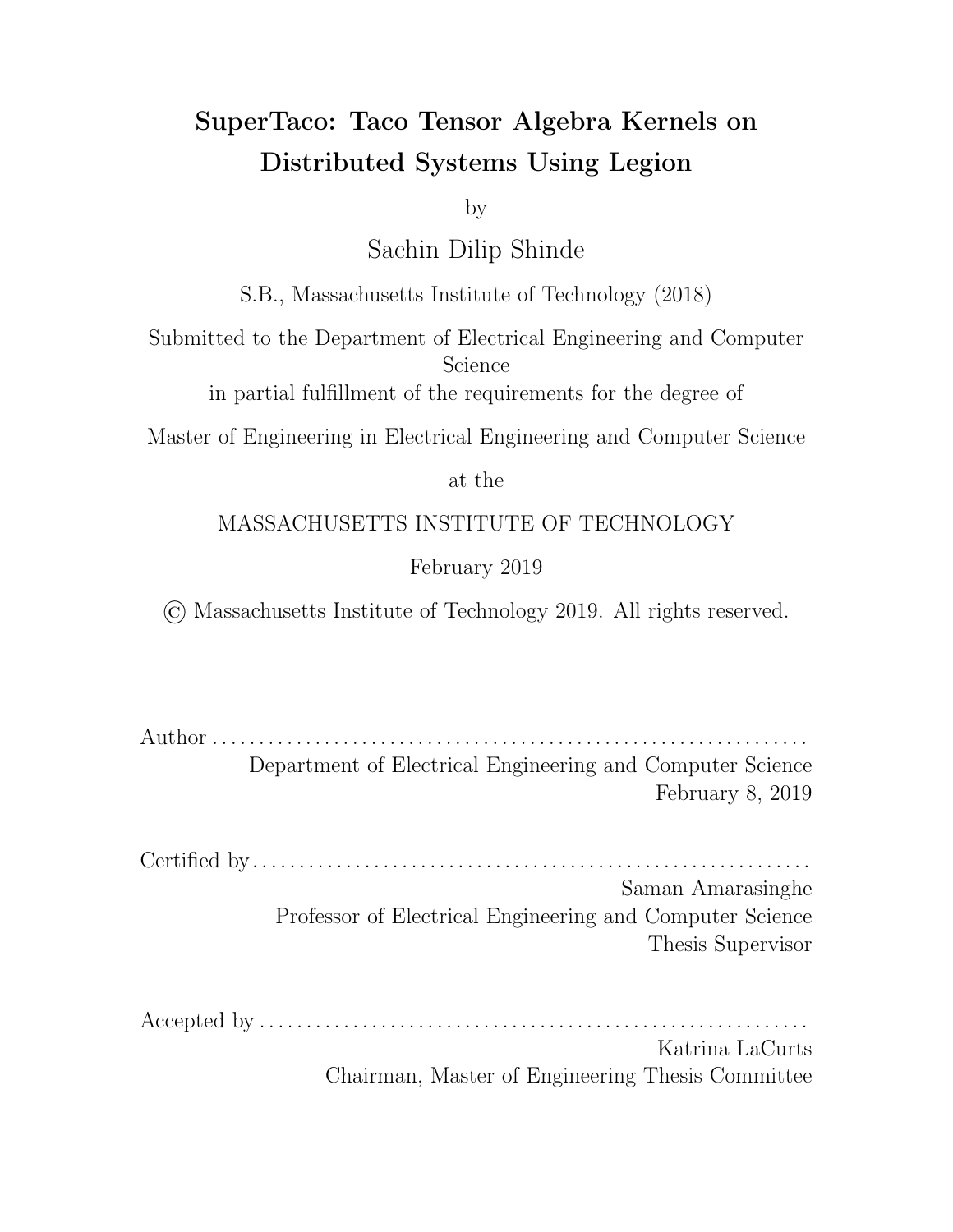## 4.4.3 Tensor Block Piece Assembly

Now that the tensor block headers have been computed, the next step is for each processor to make a second-pass through its assigned tensor piece, and assemble the tensor block pieces for each of its tensor blocks. Similar to the previous section, this e ectively uses the augmented iteration code to iterate through the entries of a tensor piece while determining which block each entry belongs to, and the callback resembles the second-pass of . tcs conversion to form the tensor block pieces. However, while the first-pass of conversion was easily parallelized, the second-pass requires more work.

In particular, during the second-pass of conversion the level size counters are built up over the course of iterating through the entire tensor, and during the processing of each line those counters are used when writing to the pos array. Since each processor only iterates through a piece of the tensor for loading, the level size counters aren't built up appropriately, which would make the values written to the pos arrays incorrect. Each processor instead needs to start with the level size counters that would have resulted from iterating from the start of the tensor to the start of that processor's assigned tensor piece. The parent task can thankfully provide this by computing partial sums over the level size counters it collected from each processor (and accounting for edge e ects). The parent task additionally provides information to each processor about the size of the arrays for each of its tensor block pieces.

Hence, using this approach we are able to parallelize the second-pass of conversion, and generate the tensor block pieces on each processor. In the Legion program, we again parallelize this procedure similar to the binary search task and tensor header block computation, except this time the parent task doesn't access the output of the task, i.e. the tensor block pieces. The parent task does, however, have references to the logical regions holding that data, so that it may pass those logical regions to other child tasks.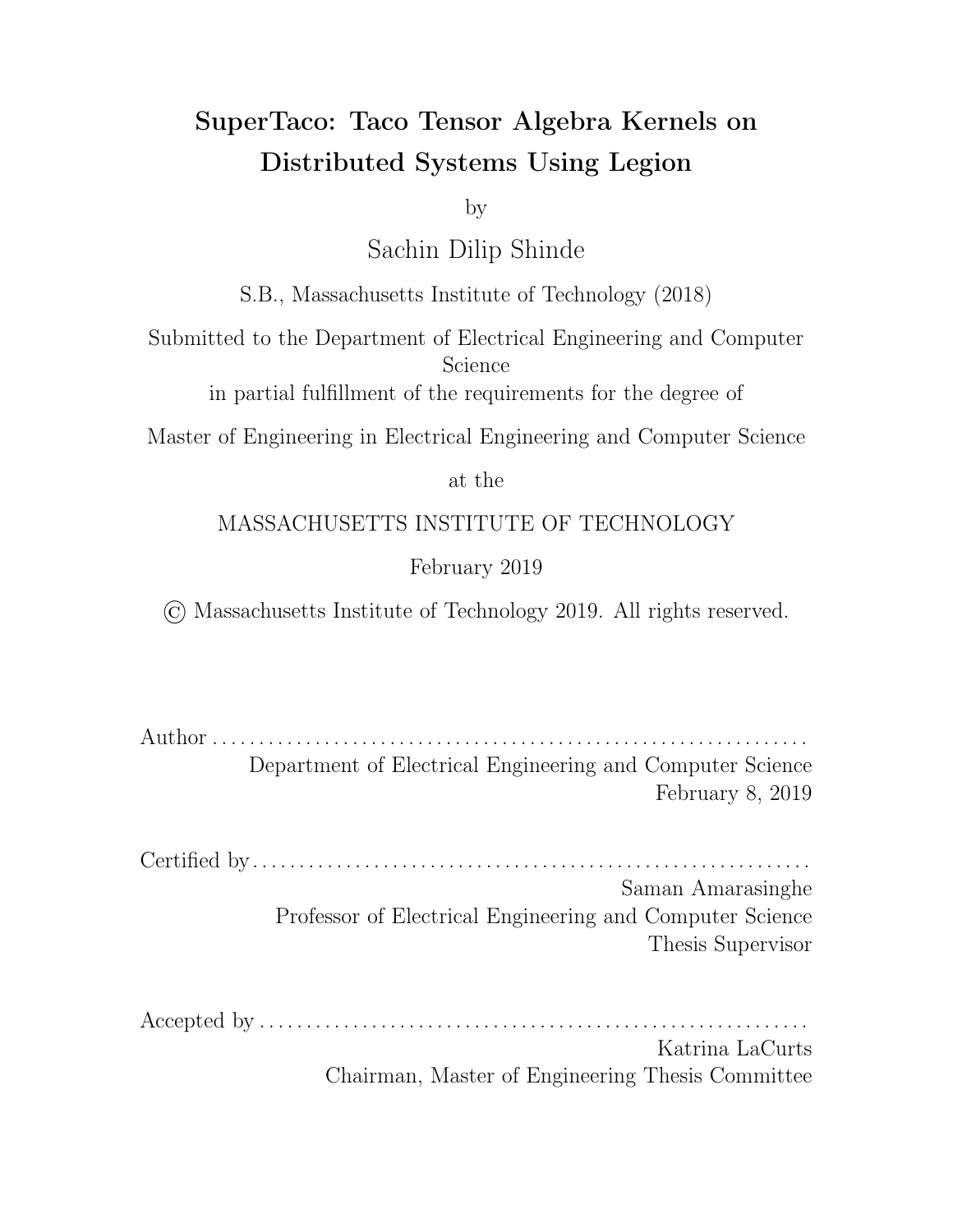## 4.4.4 Tensor Block Assembly

The final step of tensor loading is assembling the tensor blocks from their tensor block pieces. For each tensor block, this requires loading the tensor block header from the parent task, and loading the tensor block pieces from the other processors. The pos, idx, and val arrays within the tensor block pieces are simply concatenated to form the data section of the tensor block.

In the Legion program, parallelization is dievent than the previous steps. Instead of creating a child task for every processor, we create a child task for every block. The parent passes the appropriate tensor block header through a logical region when creating the child task. The parent task also passes logical regions containing the tensor block pieces to the child task assembling that tensor block. This means that the child task will not run until the tasks that generate the tensor block pieces have finished. Furthermore, Legion will take care of copying those tensor block pieces to the processor that will assemble that tensor block, so that when the child task runs, the pieces will be in its memory. After the child task has finished assembling the tensor block, it will destroy the logical regions containing the tensor block pieces, allowing them to be garbage collected.

Through these steps, we are able to assemble the tensor blocks in a distributed fashion. The original tensor is divided into pieces of equal size, which means the sum of the sizes of the tensor block pieces on any given node should be roughly the same in size, provided the tensor and index variable split ranges are not significantly skewed. To this extent, this tensor loading scheme is load-balanced, and should be able to handle tensors that can't fit into a node's memory. One aspect that has not yet been discussed is which nodes end up receiving which tensor blocks. This is a ected by the block's *mapping key*, and will be explained in the next section on distributing the computation of tensor algebra.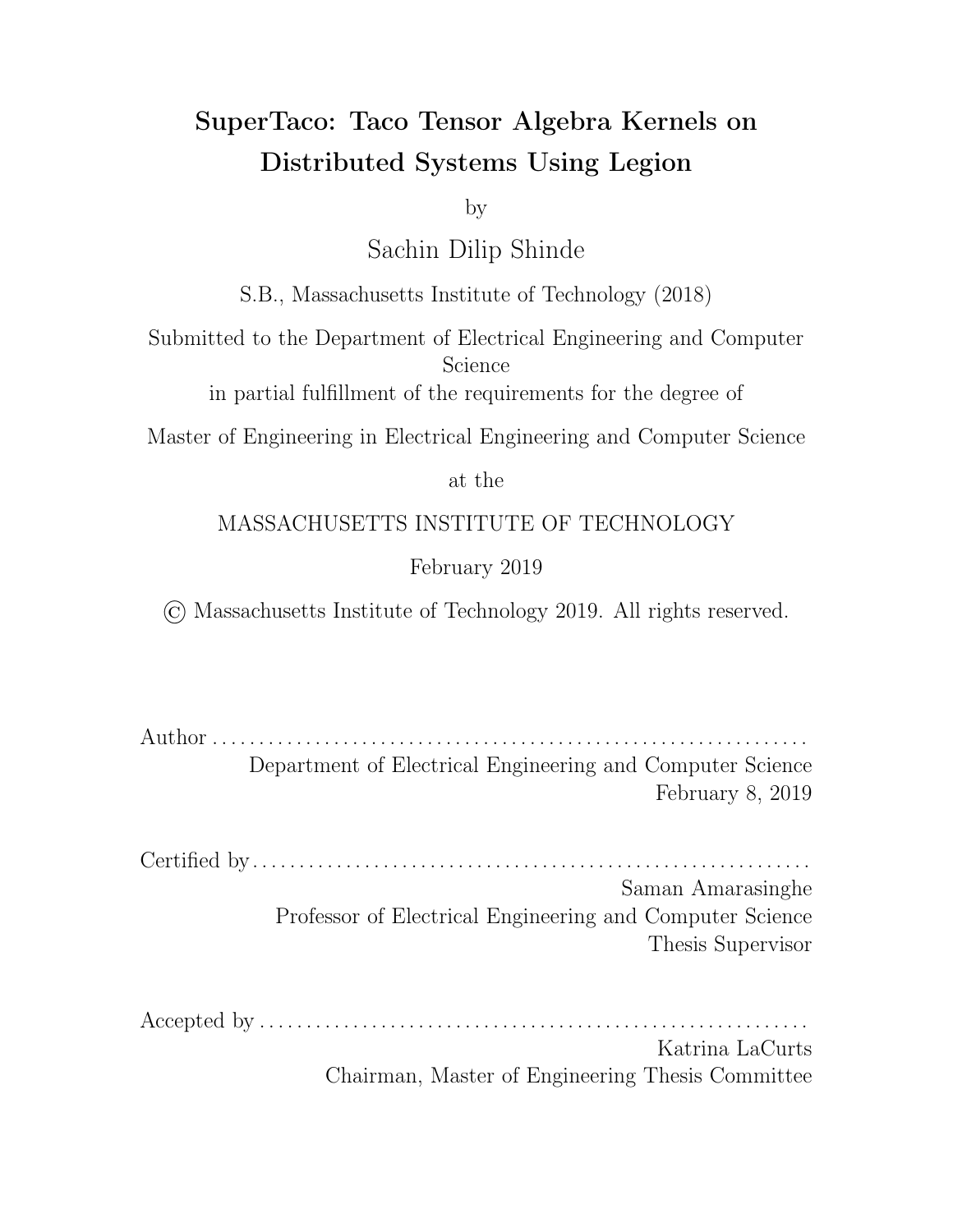# 4.5 Distributed Tensor Algebra Computation

In the previous section, we discussed how our generated Legion programs load tensors from disk into tensor blocks. The next phase of our Legion program is to compute the desired tensor algebra expression in a distributed fashion using these tensor blocks. This consists of two major steps.

The first step is the execution of the kernel itself. This is done in the top-level parent task through a nest of for loops, each of which iterates through a block index variable, and a child task launch in the innermost for loop body that executes the kernel. In this innermost loop body, the parent task adds region requirements to the kernel task launch for logical regions containing the tensor blocks that the kernel task must operate on, which is determined by the value of the block index variables in the for loop nest. The kernel task returns its output block logical region to the parent through a future, which the parent may then add to the next kernel task that sums into the same output block. A second step, which may or may not be necessary depending on the distribution schedule, is to sum together any output blocks that were treated as di erent during the first step, but in reality referred to the same output block. This is done in a distributed fashion by launching pair-wise summation tasks to form a tree-like dependency graph between tasks, with the final output block being returned from the summation task at the root of the tree.

To understand how this code is generated requires an understanding of how the computation of the tensor algebra expression is changed theoretically when blocking tensors, which is explained in Section 4.5.1. With this insight in hand, Section 4.5.2 talks about how those transformed expressions are implemented in Legion code, and accordingly how that code is generated from distribution schedules. Section 4.5.3 describes the code generation method for creating the kernel task, while section 4.5.4 describes the code generation method for creating the summation task. Section 4.5.5 talks about how tasks and data are mapped to particular nodes in Legion, and how this is controlled in code generation through the distribution schedule. Finally section 4.5.6 describes an issue posed by Legion's garbage collection to keeping memory use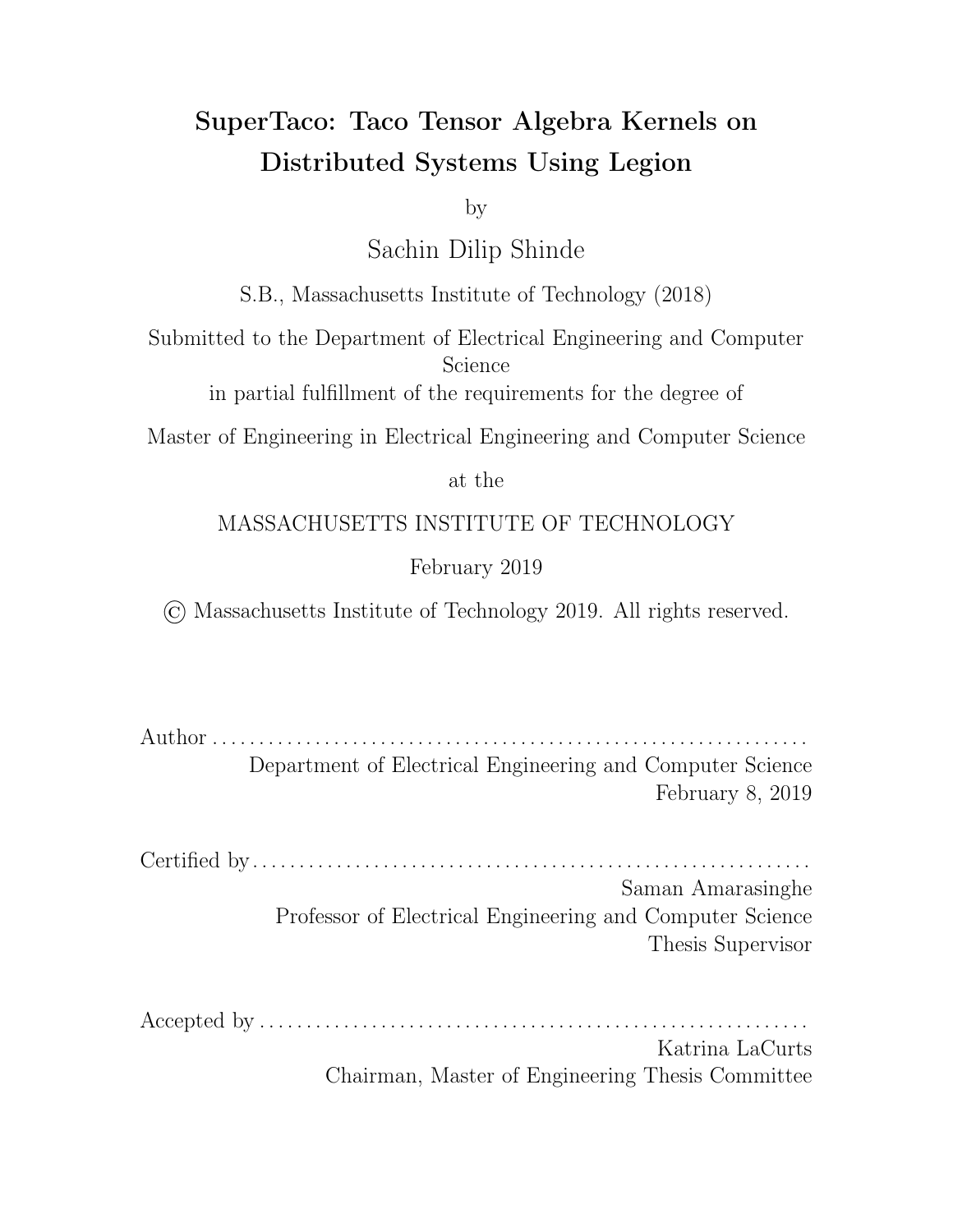bounded, and how this is solved in code generation by emitting tensor block eviction code in the for loop nest.

## 4.5.1 Expression Transformation

As mentioned previously, we divide the computation of sparse tensor algebra expressions via tensor blocking and index splitting. In order to know what Legion code to generate for this distributed computation, we need to understand how blocking a ects the computation of this expression.

Consider a simple example kernel such as SpMV, which is typically written as  $a_i = \sum_j B_{ij} c_j$ . To more explicitly represent the dependence on index variable  $i$ , we use concrete index notation [13] to write this as  $\beta_{i}\left(a_{i}=\sum_{j}B_{ij}c_{j}\right)$ . This says that we evaluate the expression surrounded by the  $\beta$  for each i. Now consider row blocking, in which we split the index variable i into I and  $\overline{i}$ . This is e ectively splitting the for loop  $S_i$  into two for loops  $S^{P_i}_{I=0}$   $S^{p_{I+1}-1}_{i=p_I}$  $\frac{p_{I+1}-1}{p_{I+1}}$  , where  $P_i$  is the number of split ranges and the *I*-th split range is given by  $[p_I, p_{I+1})$ .

Note here that since we're not blocking columns, we're e ectively splitting index variable  $j$  into one split range  $[0,N_j).$  The  $\sum_j$  term above similarly becomes  $\sum_{J=0}^{P_j-1}\sum_{j=p_J}^{p_{J+1}-1}$ , but in this case the  $\sum_{J=0}^{P_j-1}$  term becomes a no-op (since  $P_j=1$ ), and the  $\sum_{j=p_J}^{p_{J+1}-1}$  term becomes  $\sum_{j=0}^{N_j-1}=\sum_j$  (since the only split range is  $[0,N_j)$ ). This means that for a non-split index variable like  $j$ , we can just treat it as a split index variable but with  $J = 0$  and  $\overline{j} = j$ .

Splitting the for loops and writing our tensors using tensor block notation gives us our new expression after index splitting as

$$
\mathcal{S}_I\mathcal{S}_i\left(a_i^I=\textstyle\sum_jB_{ij}^{I0}c_j^0\right)
$$

If we then parenthesize our expression as

$$
\mathcal{S}_I\left[\mathcal{S}_i\left(a_i^I = \sum_j B^{I0}_{ij} c_j^0\right)\right]
$$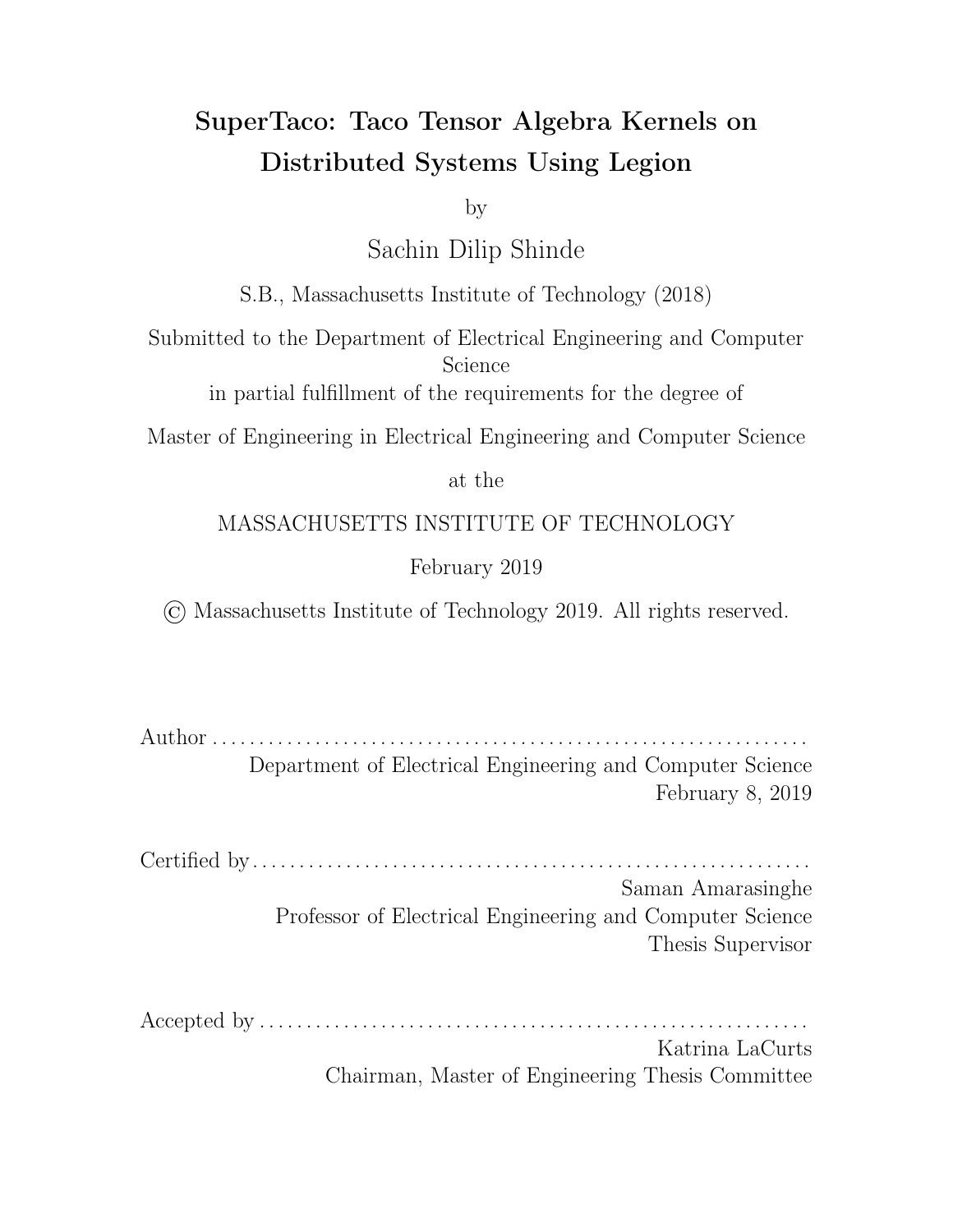we can interpret the outer for loop  $\mathcal{S}_I$  as a loop over processors, and the inner expression as what each processor needs to compute, i.e. the SpMV kernel computed on tensor blocks.

Now consider the case of column splitting. Our expression similarly becomes

$$
\mathcal{S}_i\left(a_i^0 = \sum_J \sum_j B_{ij}^{0J} c_j^J\right)
$$

We would like to hoist the  $\sum_J$  term out of the expression into a  $\beta_J$  loop so that we can interpret it as a for loop over processors, similar to how we did for  $\mathcal{S}_I$ . However, doing so naively would create multiple copies of each  $a_i^0$  $_i^0$ , one on each processor, and each would only be a partial sum. To arrive at the actual value for  $a_i^0$  $\frac{0}{i}$ , we need to sum together the partial values. We can express this transformed computation as

$$
\mathcal{S}_{J}\left[\mathcal{S}_{i}\left(\bar{a}_{i}^{0J}=\sum_{j}B_{ij}^{0J}c_{j}^{J}\right)\right];\mathcal{S}_{i}\left(a_{i}^{0}=\sum_{j}\bar{a}_{i}^{0J}\right)
$$

where we have created intermediate vectors, namely  $\bar{a}^{0J}$ , to hold the partial sums. More generally, if we have an expression of the form

$$
\mathcal{S}_{I_0}\mathcal{S}_{I_1}\ldots\mathcal{S}_{I_{R-1}}\left[\mathcal{S}_{i_0}\mathcal{S}_{i_1}\ldots\mathcal{S}_{i_{R-1}}\left(A_{i_0i_1\ldots i_{R-1}}^{I_0I_1\ldots I_{R-1}}=\sum_{J_0}\sum_{J_1}\ldots\sum_{J_{R^0-1}}(expr)\right)\right]
$$

for free variables  $i_q$  and reduction variables  $j_q$ , we can hoist the block index variables  $J_q$  for those reduction variables out of the expression by creating intermediary tensors  $\bar{A}^{I_0I_1...I_R}$  1 J<sub>0</sub>J<sub>1</sub>  $...$  J<sub>R</sub> $\ell$  1 according to

$$
\mathcal{S}_{I_0} \mathcal{S}_{I_1} \dots \mathcal{S}_{I_{R-1}} \mathcal{S}_{J_0} \mathcal{S}_{J_1} \dots \mathcal{S}_{J_{R^{\theta-1}}} \left[ \mathcal{S}_{i_0} \mathcal{S}_{i_1} \dots \mathcal{S}_{i_{R-1}} \left( \bar{A}_{i_0 i_1 \dots i_{R-1}}^{I_0 I_1 \dots I_{R-1} J_0 J_1 \dots J_{R^{\theta-1}}} = exp \right) \right];
$$
  

$$
\mathcal{S}_{I_0} \mathcal{S}_{I_1} \dots \mathcal{S}_{I_{R-1}} \left[ \mathcal{S}_{i_0} \mathcal{S}_{i_1} \dots \mathcal{S}_{i_{R-1}} \left( A_{i_0 i_1 \dots i_{R-1}}^{I_0 I_1 \dots I_{R-1}} = \sum_{J_0} \sum_{J_1} \dots \sum_{J_{R^{\theta-1}}} \bar{A}_{i_0 i_1 \dots i_{R-1}}^{I_0 I_1 \dots I_{R-1} J_0 J_1 \dots J_{R^{\theta-1}}} \right) \right]
$$

Going back to our SpMV example, if we split along both rows and columns, we would arrive at

$$
\beta_I \beta_J \left[ \beta_i \left( \bar{a}_i^{IJ} = \sum_j B_{ij}^{IJ} c_j^J \right) \right]; \beta_I \left[ \beta_i \left( a_i^I = \sum_j \bar{a}_i^{IJ} \right) \right]
$$

Splitting along  $j$  in this way allows us to further parallelize the computation of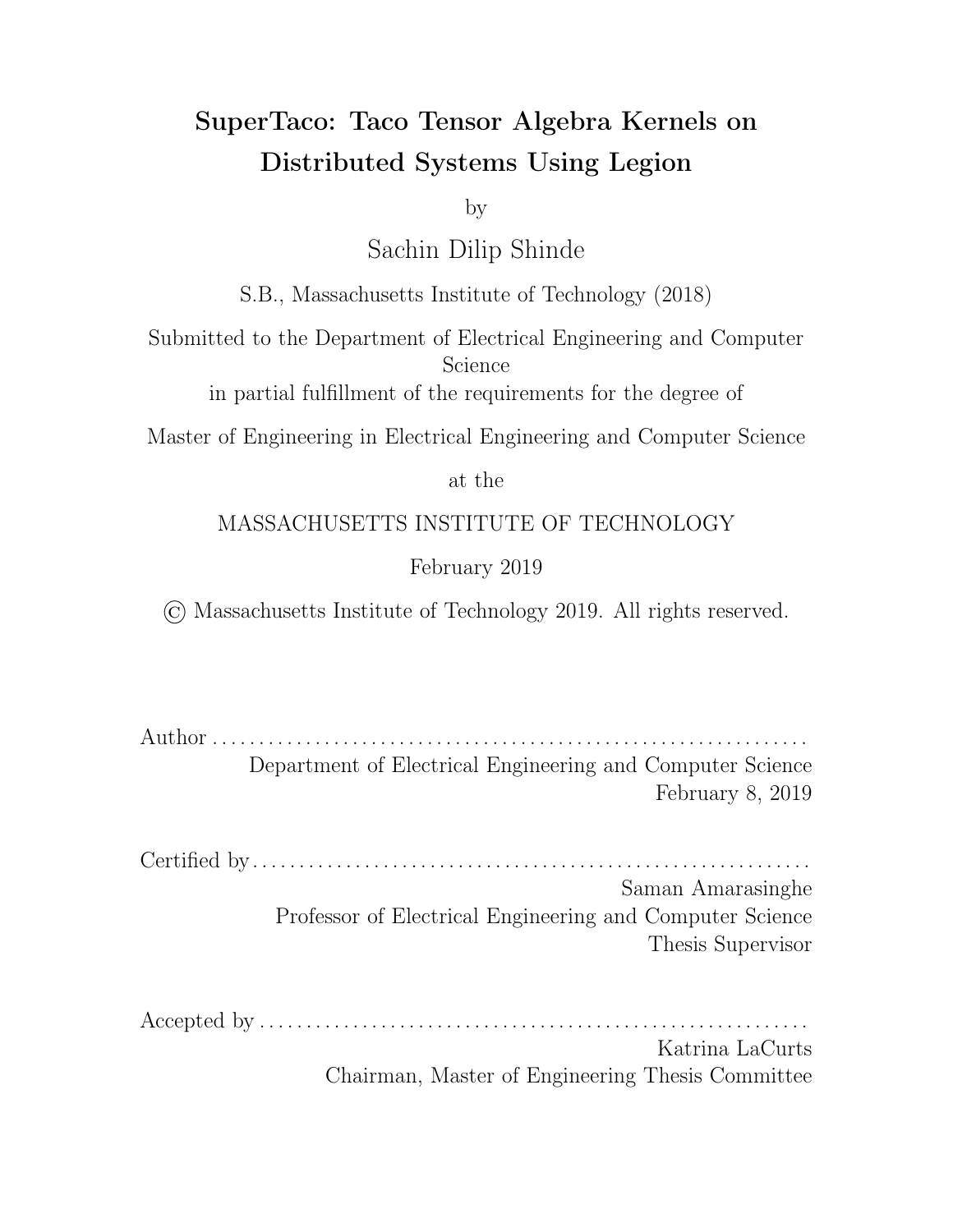the expression at the price of having to combine the partial sums later. But there is another hidden cost; namely, the distributed system needs enough space to store the intermediary tensors. The tensor blocks  $A^{I_0I_1...I_R}$  are just a partition of A, so the amount of space they take up should be only some small factor larger than  $A$  on average. However, the intermediary tensors  $\bar{A}^{I_0I_1...I_R}$  <sup>1</sup> $J_0J_1...J_{R}$ <sup>0</sup> 1 are not a partition, and may accordingly exceed the total space of tensor blocks  $A^{I_0I_1...I_R}$  1 by a factor of  $P_{J_0}$   $P_{J_1}$  ...  $P_{J_{R^{\theta}-1}}$ . Depending on how the indices  $J_q$  are split, the amount of space needed by the intermediary tensors may be too large.

Luckily, there is another way to restructure the computation that allows us to hoist the  $\sum_J$  terms without increasingly many intermediaries. Returning to our SpMV example, we can instead transform

$$
\mathcal{S}_i\left(a_i^0 = \sum_J \sum_j B_{ij}^{0J} c_j^J\right)
$$

by summing directly into the output, i.e.

$$
\mathcal{S}_{i}\left(a_{i}^{0}=0\right); \mathcal{S}_{J}\left[\mathcal{S}_{i}\left(\bar{a}_{i}^{0}=\sum_{j}B_{ij}^{0J}c_{j}^{J}\right); \mathcal{S}_{i}\left(a_{i}^{0} \right) = \bar{a}_{i}^{0}\right]
$$

where  $\bar{a}_i^0$  is a temporary tensor (this tensor is the same size as  $a_i^0$ , and can be deleted once it is summed into  $a_i^0$ ). Note that while this transformation does split the computation into  $P_J$  steps consisting of  $\mathscr{\mathscr{S}}_i\left(a_i^0\right.\mathrel{{+}{=}}\sum_j\!B_{ij}^{0J}c_j^J$  $\binom{J}{j}$ , these steps cannot be computed in parallel across  $J$  since each step writes to  $a_i^0$ . However, the act of splitting along  $j$  still decreases the size of tensor blocks depending on  $j$ , and thus this transformation is still useful in that it decreases the amount of memory needed by a processor to compute a step. Going back to our SpMV example, if we split along both rows and columns with this new hoisting method, we would arrive at

$$
\mathcal{S}_{I}\left[\mathcal{S}_{i}\left(a_{i}^{I}=0\right)\right];\mathcal{S}_{I}\mathcal{S}_{J}\left[\mathcal{S}_{i}\left(\bar{a}_{i}^{I}=\sum_{j}B_{ij}^{IJ}c_{j}^{J}\right);\mathcal{S}_{i}\left(a_{i}^{I}\right)=\bar{a}_{i}^{I}\right)\right]
$$

Hence, we have two methods to hoist a block reduction variable out of a tensor algebra expression. The first way a ords parallelism at the cost of increased space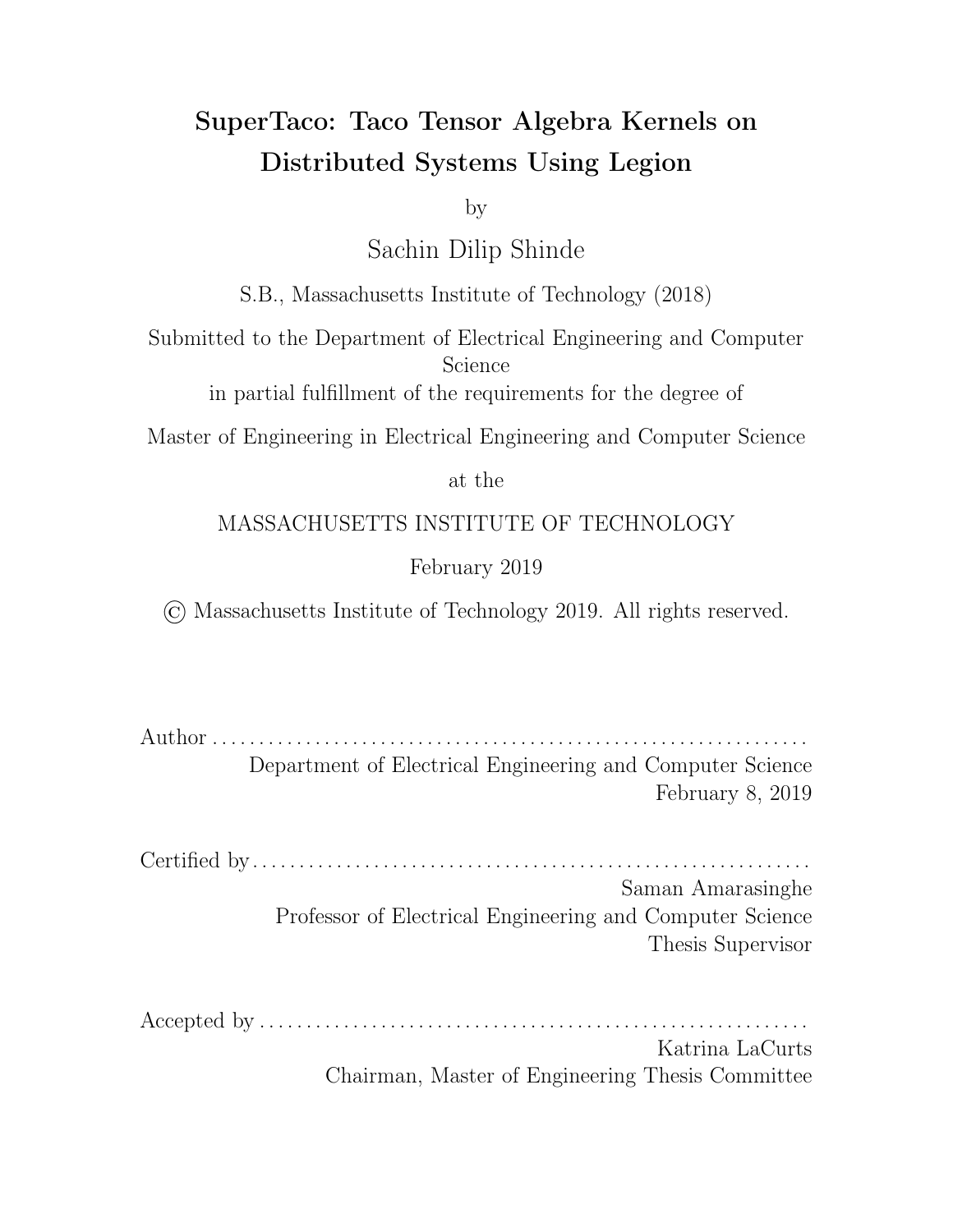from intermediary tensors and some increased time due to summing the intermediary tensors, while the second way doesn't a ord parallelism but still decreases the size of the tensor blocks that use the index variable and thus decreases the memory needed by the processor to compute a step. These methods can be mixed and matched on reduction variables as well; consider an expression of the form

$$
\mathcal{S}_{I_0} \mathcal{S}_{I_1} \dots \mathcal{S}_{I_{R-1}} \Big[ \newline \mathcal{S}_{i_0} \mathcal{S}_{i_1} \dots \mathcal{S}_{i_{R-1}} \Big( A^{I_0 I_1 \dots I_{R-1}}_{i_0 i_1 \dots i_{R-1}} = \sum_{J_0 \sum_{J_1} \dots \sum_{J_{R^{\theta-1}}} \sum_{J_0^{\theta} \sum_{J_1^{\theta}} \dots \sum_{J_{R^{\theta-1}}} (expr) \Big)} \Big]
$$

for free variables  $i_q$  and reduction variables  $j_q$  and  $j_q^\ell$ . If we use parallel hoisting on  $J_q$  and non-parallel hoisting on  $J_{q'}^\ell$  we arrive at

$$
\begin{split}\n\partial_{I_0} \partial_{I_1} \dots \partial_{I_{R-1}} \partial_{J_0} \partial_{J_1} \dots \partial_{J_{R^{\theta-1}}} \left[ \partial_{i_0} \partial_{i_1} \dots \partial_{i_{R-1}} \left( \bar{A}_{i_0 i_1 \dots i_{R-1}}^{I_0 I_1 \dots I_{R-1} J_0 J_1 \dots J_{R^{\theta-1}}} = 0 \right) \right]; \\
\partial_{I_0} \partial_{I_1} \dots \partial_{I_{R-1}} \partial_{J_0} \partial_{J_1} \dots \partial_{J_{R^{\theta-1}}} \partial_{J_0^0} \partial_{J_1^0} \dots \partial_{J_{R^{\theta-1}}} \left[ \right] \\
\partial_{i_0} \partial_{i_1} \dots \partial_{i_{R-1}} \left( \bar{A}_{i_0 i_1 \dots i_{R-1}}^{I_0 I_1 \dots I_{R-1} J_0 J_1 \dots J_{R^{\theta-1}}} = exp \right); \\
\partial_{i_0} \partial_{i_1} \dots \partial_{i_{R-1}} \left( \bar{A}_{i_0 i_1 \dots i_{R-1}}^{I_0 I_1 \dots I_{R-1} J_0 J_1 \dots J_{R^{\theta-1}}} + \right) = \bar{A}_{i_0 i_1 \dots i_{R-1}}^{I_0 I_1 \dots I_{R-1} J_0 J_1 \dots J_{R^{\theta-1}}} \right]; \\
\partial_{I_0} \partial_{I_1} \dots \partial_{I_{R-1}} \left[ \partial_{i_0} \partial_{i_1} \dots \partial_{i_{R-1}} \left( A_{i_0 i_1 \dots i_{R-1}}^{I_0 I_1 \dots I_{R-1}} - \sum_{J_0 \sum_{J_1} \dots \sum_{J_{R^{\theta-1}}} \bar{A}_{i_0 i_1 \dots i_{R-1}}^{I_0 I_1 \dots I_{R-1} J_0 J_1 \dots J_{R^{\theta-1}}} \right) \right]\n\end{split}
$$

Looking back at the SpMV example, regardless of how we hoist variables or what variables are split, the underlying kernel computed by each processor is still another SpMV, just using the tensor blocks instead of the full tensors. A similar observation holds true for the more general case shown above. However, we have been making an assumption about our tensor algebra expressions so far, specifically that the reduction variable summation can always be hoisted to the outside of the expression on the right-hand side. In some expressions, there are reduction variables that cannot be trivially hoisted; for example, consider  $\,\partial_i\,\Big( a_i = d_i + \sum_j B_{ij} c_j \Big).$ Suppose we split along  $j$  to get  $\mathscr{S}_i\left(a_i^0 = d_i^0 + \sum_J\sum_j B_{ij}^{0J} c_j^J\right)$  $\left(\begin{smallmatrix}J\\j\end{smallmatrix}\right)$ ; the right-hand side is not equivalent to  $\sum_{J}\left(d_{i}^{0}+\sum_{j}B_{ij}^{0J}c_{j}^{J}\right)$  $\binom{J}{j}$ . Hoisting  $\sum_J$  doesn't work here because addition doesn't distribute over addition. One potential solution to this is to use a ternary conditional operator ?: to ensure the addition only occurs once, i.e.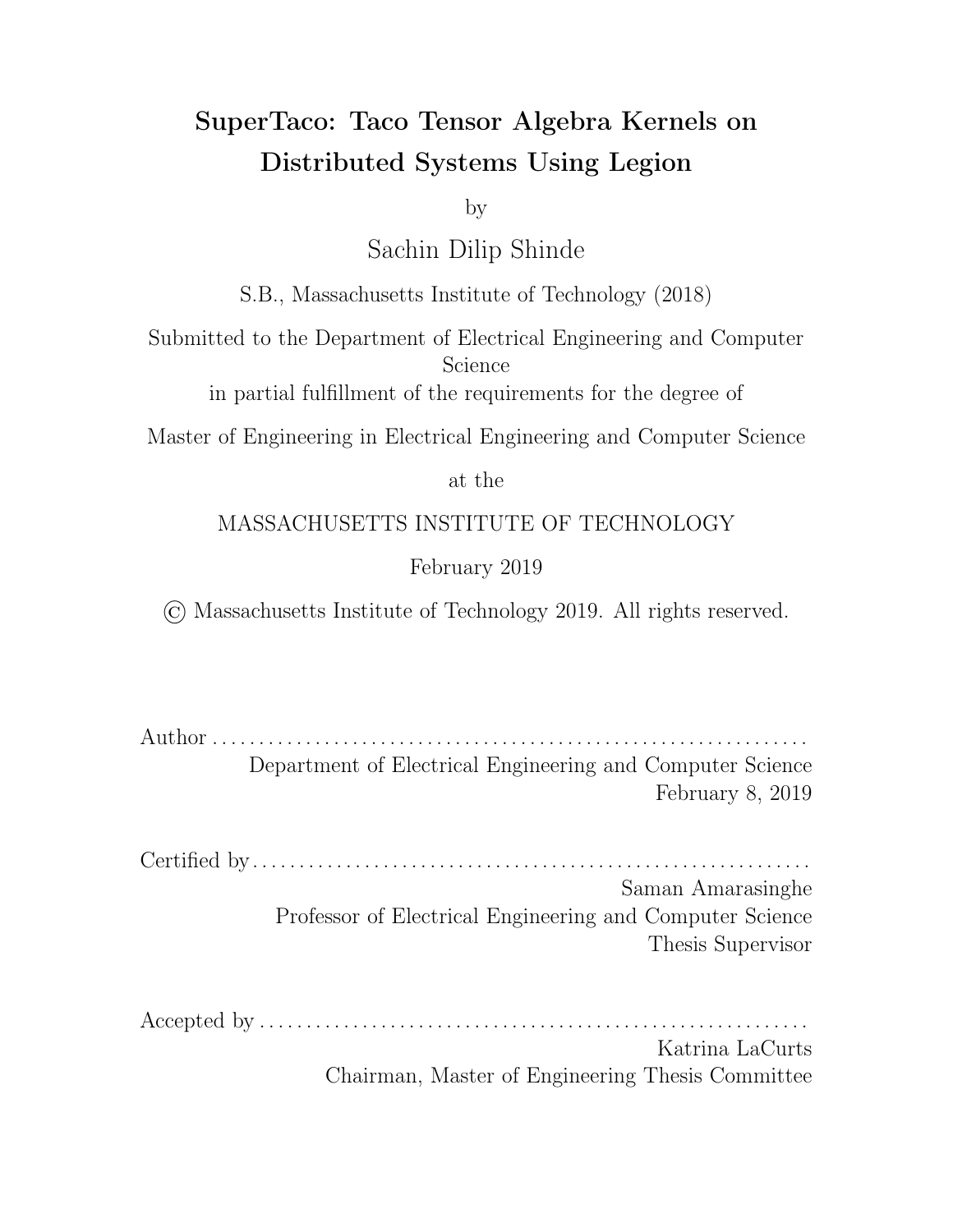$\partial_i \left( a_i^0 = \sum_J \left( ((J == 0) ? d_i^0 : 0) + \sum_j B_{ij}^{0J} c_j^J \right) \right)$  $\begin{pmatrix} J\ j \end{pmatrix}$ . However, Taco doesn't currently support ternary conditional operators, and trying to modify the outputted C code to support it would be non-trivial. A simpler solution is to have one processor (e.g. the one corresponding to  $J=0)$  compute  $\partial_i\left(\bar{a}^{0J}_i = d^0_i + \sum_j B^{0J}_{ij} c^J_j\right)$  $\binom{J}{j}$  while the other processors compute  $\displaystyle{\mathcal{S}_{i}\left(\bar{a}_{i}^{0J}=\sum_{j}B_{ij}^{0J}c_{j}^{J}\right)}$  $\sigma_j^{(J)}$ . However, this requires multiple calls to the Taco command-line tool, one for each kernel. Moreover, for each index variable that encounters this problem while being hoisted, the number of kernels needed doubles, so the compile time varies exponentially with the number of such index variables. We leave implementing support for this kind of reduction variable hoisting to future work, and assume that if a block index variable is hoisted over addition, that the variable has only one split range (in this case, no changes are needed since the summation is a no-op). Hence, we move forward under the assumption that the main kernel computed by each processor is the same as the original expression to be distributed; the only dievence is that the per-processor kernel operates on tensor blocks.

This theory thus allows us to distribute our tensor algebra expression computation into executions of the same kernel but on tensor blocks, and is done by hoisting any split index variables out of the expression in the ways we have described. Note that even for index variables  $i$  that aren't split, we can treat them as split variables that only having one split range. This allows us to use the same transformations as before to hoist them out (some of the summations may be no-ops, but this doesn't a ect correctness). This means we can consider all index variables to be hoisted. That is, we can use the convention that the  $\beta$  loops surrounding the kernel iterate through every block index variable.

Using this convention, we have exposed two choices in the general-case expression. The first is how to order these  $\beta$  loops, since they can be rearranged in any order; in SuperTaco's distribution schedule, this is referred to as the *index variable ordering* and must be a permutation of all index variables in the expression. The second choice is, for each reduction index variable, whether it is parallel hoisted or non-parallel hoisted. SuperTaco will by default assume reduction variables are non-parallel hoisted since it doesn't impose an extra space requirement for intermediate tensors like parallel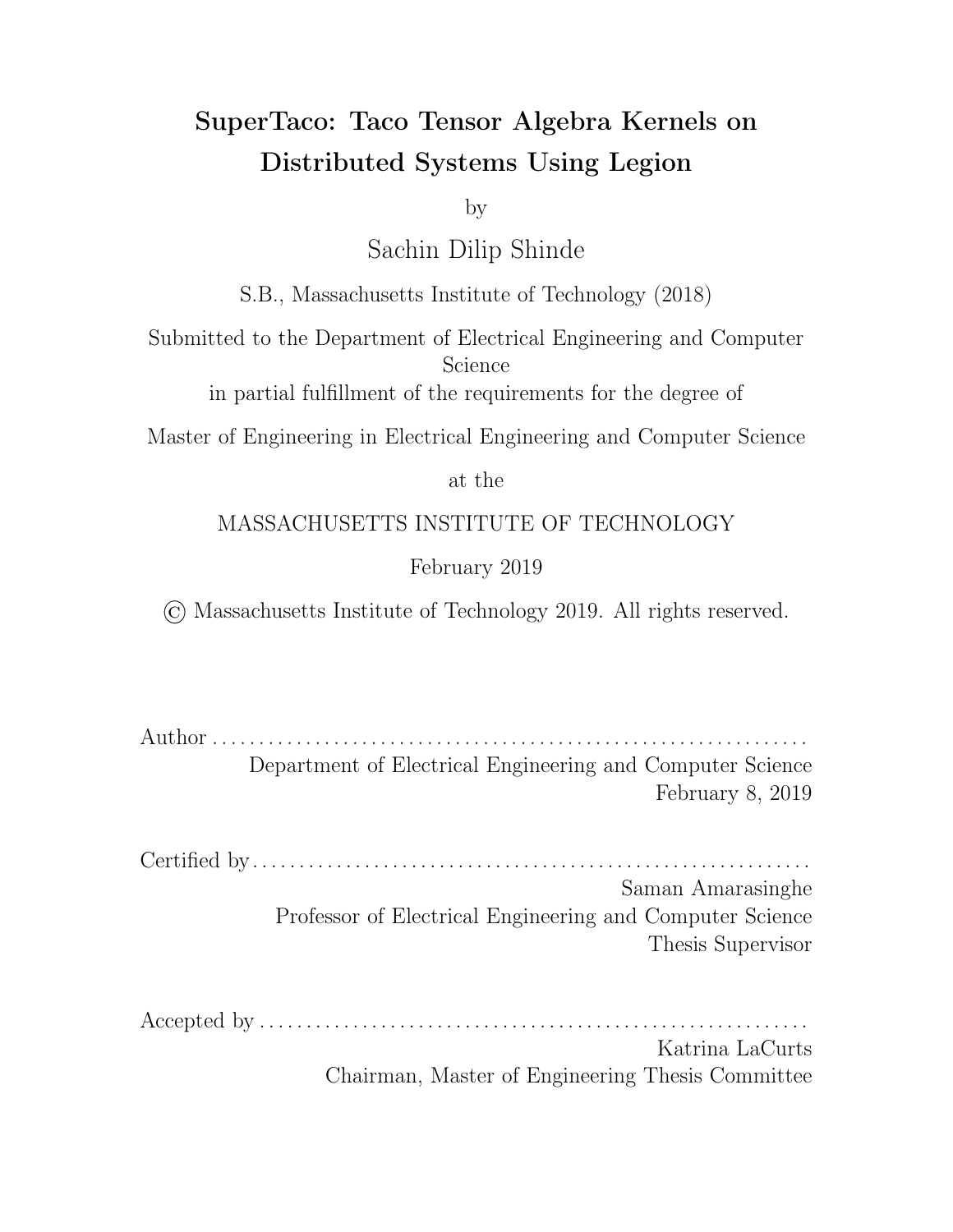hoisting does. For SuperTaco to parallel hoist a variable instead, the user must declare it as an *output-extension variable* of the distribution schedule. This is named as such since the intermediate tensors  $\bar{A}^{I_0I_1...I_R}_{i_0i_1...i_{R}1...i_{R^0-1}}$  $\frac{1011...1R}{i_0i_1...i_{R-1}}$  in parallel hoisting are similar to the output tensor  $A_{i_0i_1\ldots i_{R-1}}^{I_0I_1\ldots I_{R-1}}$  $\frac{I_{0}I_{1}...I_{R-1}}{I_{0}I_{1}...I_{R-1}}$ , but extended along the dimensions  $J_{0}, J_{1}, \ldots, J_{R^{\theta}-1}.$ With this, we have enough information to discuss SuperTaco's code generation for tensor algebra computation.

#### 4.5.2 Code Generation

Recall from the previous section that after allowing for index variables to be split, the general-case transformed expression for describing the distributed computation of tensor algebra is

$$
\begin{split}\n\partial_{I_0} \partial_{I_1} \dots \partial_{I_{R-1}} \partial_{J_0} \partial_{J_1} \dots \partial_{J_{R^{\theta-1}}} \left[ \partial_{i_0} \partial_{i_1} \dots \partial_{i_{R-1}} \left( \bar{A}_{i_0 i_1 \dots i_{R-1}}^{I_0 I_1 \dots I_{R-1} J_0 J_1 \dots J_{R^{\theta-1}}} = 0 \right) \right]; \\
\partial_{I_0} \partial_{I_1} \dots \partial_{I_{R-1}} \partial_{J_0} \partial_{J_1} \dots \partial_{J_{R^{\theta-1}}} \partial_{J_0^0} \partial_{J_1^0} \dots \partial_{J_{R^{\theta-1}}} \left[ \right] \\
\partial_{i_0} \partial_{i_1} \dots \partial_{i_{R-1}} \left( \bar{A}_{i_0 i_1 \dots i_{R-1}}^{I_0 I_1 \dots I_{R-1} J_0 J_1 \dots J_{R^{\theta-1}}} = exp \right); \\
\partial_{i_0} \partial_{i_1} \dots \partial_{i_{R-1}} \left( \bar{A}_{i_0 i_1 \dots i_{R-1}}^{I_0 I_1 \dots I_{R-1} J_0 J_1 \dots J_{R^{\theta-1}}} + \right) = \bar{A}_{i_0 i_1 \dots i_{R-1}}^{I_0 I_1 \dots I_{R-1} J_0 J_1 \dots J_{R^{\theta-1}}} \right); \\
\partial_{I_0} \partial_{I_1} \dots \partial_{I_{R-1}} \left[ \partial_{i_0} \partial_{i_1} \dots \partial_{i_{R-1}} \left( A_{i_0 i_1 \dots i_{R-1}}^{I_0 I_1 \dots I_{R-1}} = \sum_{J_0} \sum_{J_1} \dots \sum_{J_{R^{\theta-1}}} \bar{A}_{i_0 i_1 \dots i_{R-1}}^{I_0 I_1 \dots I_{R-1} J_0 J_1 \dots J_{R^{\theta-1}}} \right) \right] \n\end{split}
$$

In this section, we discuss how SuperTaco generates code to compute this transformed expression. From section 4.5.1, the expression above is not fully-defined; it requires the user to make a choice regarding how to order the  $\beta$  loops (through the distribution schedule's *index variable ordering*) and a choice regarding which reduction variables get parallel-hoisted (through the distribution schedule's list of *output*extension variables). The user must also decide how to split the index variables (if it all), which is also specified through the distribution schedule as described in Section 4.1. Given a distribution schedule with these properties, the transformed expression above becomes fully-defined, and SuperTaco can accordingly generate code for it.

The transformed expression here consists of three steps. The first one is just an initialization step, in which we initialize all intermediate tensors  $\bar{A}^{I_0I_1...I_R}_{i_0i_1...i_{R-1}}$  $i_0i_1...i_{R-1}$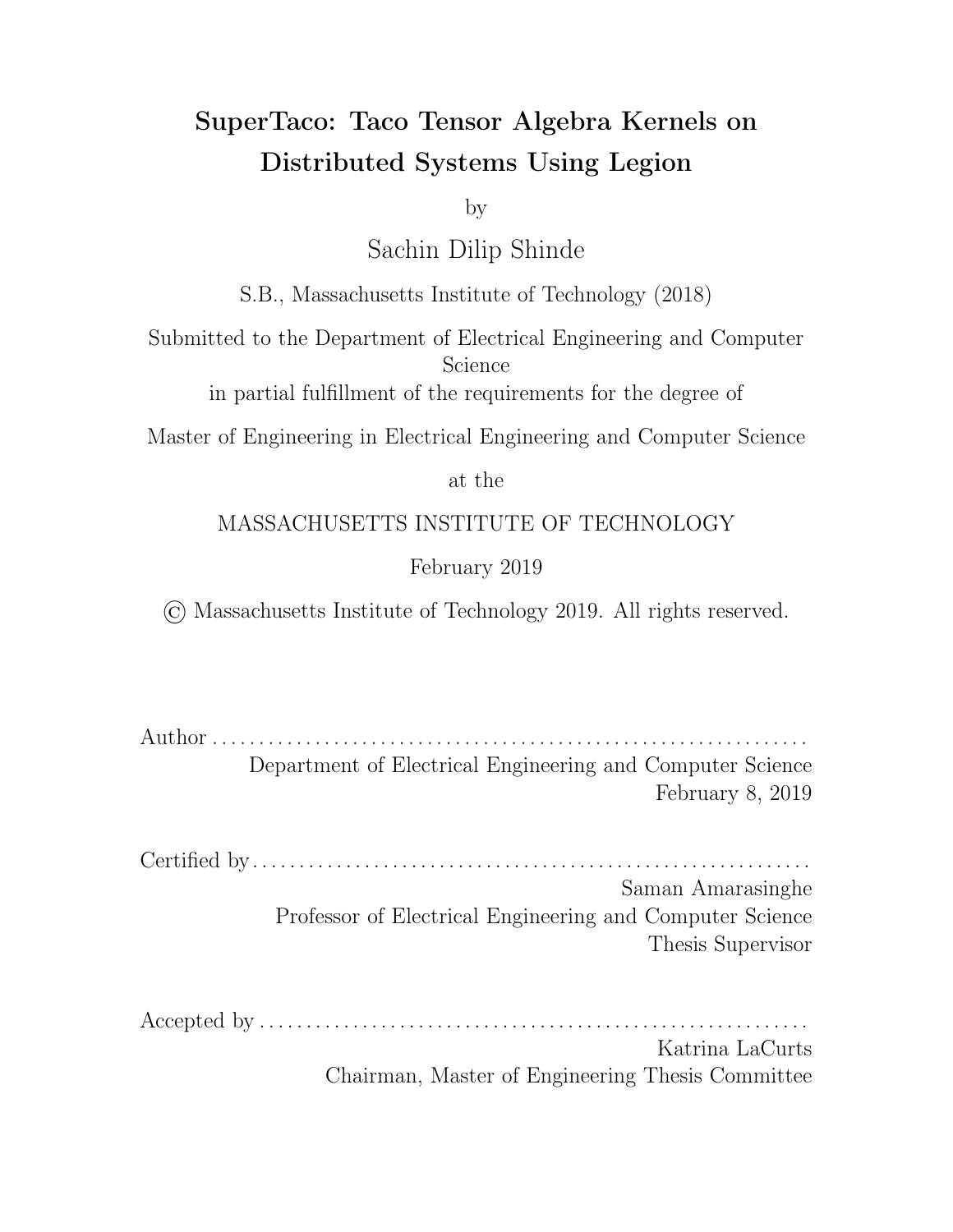to 0. The second step is the kernel computation step, in which the kernel is computed for every appropriate combination of tensor blocks, and the results summed into the output intermediate tensor. More specifically, the kernel is computed for every integer point  $(I_0,I_1,\ldots,I_{R-1},J_0,J_1,\ldots,J_{R^{\theta}-1},J_0^{\theta},J_1^{\theta},\ldots,J_{R^{\theta-\theta}-1}^{\theta})$  in the Cartesian grid spanning from the origin to  $(P_{i_0} \quad 1, P_{i_1} \quad 1, \ldots, P_{i_{R-1}} \quad 1, P_{j_0} \quad 1, P_{j_1} \quad 1, \ldots, P_{j_{R^{\theta}-1}}$  $1, P_{j_0^{\theta}}-1, P_{j_1^{\theta}}-1, \ldots, P_{j_{R^{\theta}}^{\theta}-1}-1)$ . At a given integer point, the specific tensor blocks used in the execution of a kernel are based  $\sigma$  the values of the block index variables in the point's coordinates. The order of the  $\beta$  loops determines the order in which these points are traversed in the grid. Finally in the third step, the intermediate tensors  $\bar{A}^{I_0 I_1...I_R}$  1  $J_0 J_1...J_R$ <sup>0</sup> 1  $a_{i_0i_1...i_{R-1}}^{I_0I_1...I_{R-1}J_0J_1...J_{R-1}}$  are summed together into the actual output tensor  $A_{i_0i_1...i_{R-1}}^{I_0I_1...I_{R-1}}$  $\frac{i_0 i_1 ... i_R}{i_0 i_1 ... i_R}$  1

It is useful here to define a *mapping key function*  $\sigma$ () on any tuple of block index variables  $(I_0, I_1, \ldots, I_{R-1})$ , such that  $\sigma(I_0, I_1, \ldots, I_{R-1}) = I_{R-1} + P_{i_{R-1}} \ \ (I_{R-2} + P_{i_{R-2}})$ ...  $(I_1 + P_{i_1} (I_0)) \ldots$ ). That is, the mapping key function generates from the tuple  $(I_0, I_1, \ldots, I_{R-1})$  a unique index into an array of size  $P_{i_0}$   $P_{i_1}$   $\ldots$   $P_{i_{R-1}}$ ; we call this the *mapping key size*. If we have some total ordering to the block index variables, we can also define  $\sigma$ () on sets of index variables instead of tuples, in which case it is equal to  $\sigma$ () applied the tuple formed from sorting the set by the total ordering. Since our distribution schedule provides a index variable ordering, we shall use this ordering for our mapping key function. Another useful function is the inverse mapping key  $\sigma^{-1}()$  function, which computes a tuple  $(I_0, I_1, \ldots, I_{R-1})$  from a positive integer  $k$ through repeated division, i.e.  $k = q_{R-1} P_{i_{R-1}} + r_{R-1} q_{R-1} = q_{R-2} P_{i_{R-2}} + r_{R-2} \ldots$  $q_1 = q_0$   $P_{i_0} + r_0$  for quotients  $q_m$  and remainders  $r_m$ . The tuple generated by  $\sigma^{-1}()$ is then just  $(r_0, r_1, \ldots, r_{R-1})$ .

Before SuperTaco begins generating code, it does some preprocessing involving the distribution schedule. It determines the set of free variables  $f_0, I_1, \ldots, I_{R-1}$  by taking the variables from the output tensor, it determines the set of parallel hoisted reduction variables  $fJ_0, J_1, \ldots, J_{R^{\beta-1}}g$  by taking the variables from the list of outputextension variables, and it determines the set of non-parallel hoisted reduction variables  $fJ_0^{\theta}, J_1^{\theta}, \ldots, J_{R^{\theta\theta}-1}^{\theta} g$  by taking the set of all index variables in the expression, and subtracting out the set of free variables and the set of output-extension variables. It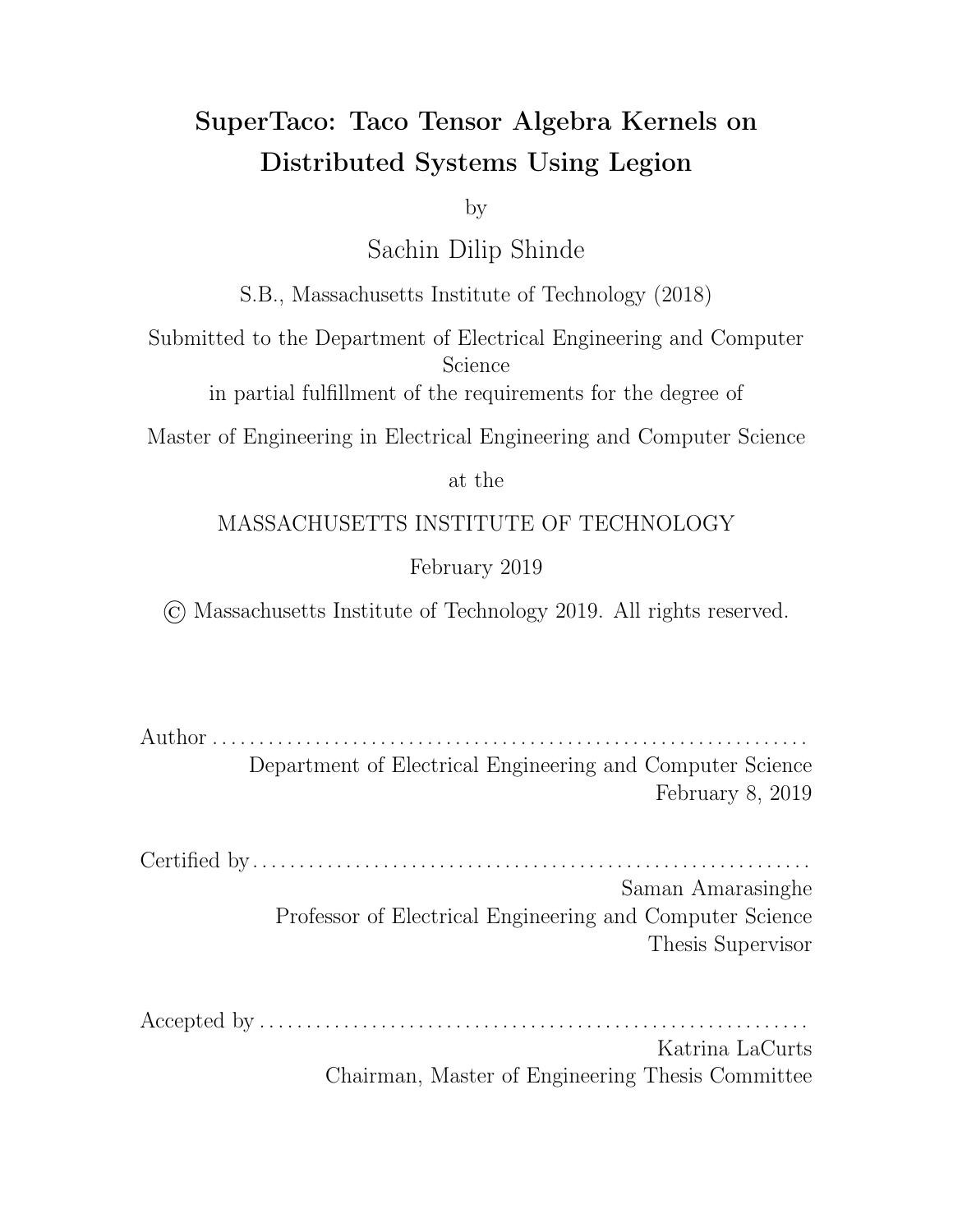then generates  $C/C++$  functions that compute the mapping keys for each of these sets of variables (using the ordering given in the distribution schedule's index variable ordering), along with the mapping key sizes. To simplify notation, let the mapping key function for  $f_0, I_1, \ldots, I_{R-1}$  g be  $\sigma_I$  and the mapping key size be  $\lambda_I$ , and similarly define  $\sigma_{J}$ ,  $\lambda_{J}$ ,  $\sigma_{J^0}$ , and  $\lambda_{J^0}$ . For each tensor, SuperTaco also calculates the mapping key and mapping key sizes of its set of variables. To simplify notation, let the mapping key function for the variables of tensor A be  $\sigma_A$  and the mapping key size be  $\lambda_A$ .

For the first step of the transformed expression, we generate code for

$$
\mathcal{S}_{I_0} \mathcal{S}_{I_1} \dots \mathcal{S}_{I_{R-1}} \mathcal{S}_{J_0} \mathcal{S}_{J_1} \dots \mathcal{S}_{J_{R^{\theta-1}}} \left[ \mathcal{S}_{i_0} \mathcal{S}_{i_1} \dots \mathcal{S}_{i_{R-1}} \left( \bar{A}_{i_0 i_1 \dots i_{R-1}}^{I_0 I_1 \dots I_{R-1} J_0 J_1 \dots J_{R^{\theta-1}}} = 0 \right) \right]
$$

However, instead of actually initializing an intermediate . tcs tensor to 0 and storing it inside a logical region, we will place a small sentinel value in the logical region instead. Later when the logical region is passed to a kernel task, the kernel task will check whether the sentinel is there. If it is, the kernel task will accordingly skip adding its output tensor block to a zero tensor, and just return its output tensor block to the parent task.

For this step's code generation, we initialize an array intermediate\_fts of futures, with length equal to  $\lambda_I$   $\lambda_J$ . This array will store the futures containing the logical regions that store the intermediate tensors. We then emit two nested for loops. The first for loop iterates through the mapping keys  $k_J$  for  $fJ_0, J_1, \ldots, J_{R-1}g$ , i.e. from 0 to  $\lambda_J$  1. The second for loop iterates through the mapping keys  $k_I$ for  $f_0, I_1, \ldots, I_{R-1}$ , i.e. from 0 to  $\lambda_I$  1. In the innermost loop body, we create a logical region and store a sentinel in it (via an inline map), and pack it inside a future that is set to resolve immediately if waited on. We then compute the key into intermediate\_fts as  $k_I + \lambda_I$   $k_J$ , and then store the future to this location. Note that the overall loop order here doesn't matter since the intermediate tensors are all di erent, which is why the e ective loop ordering used here isn't sorted according to the distribution schedule's index variable ordering.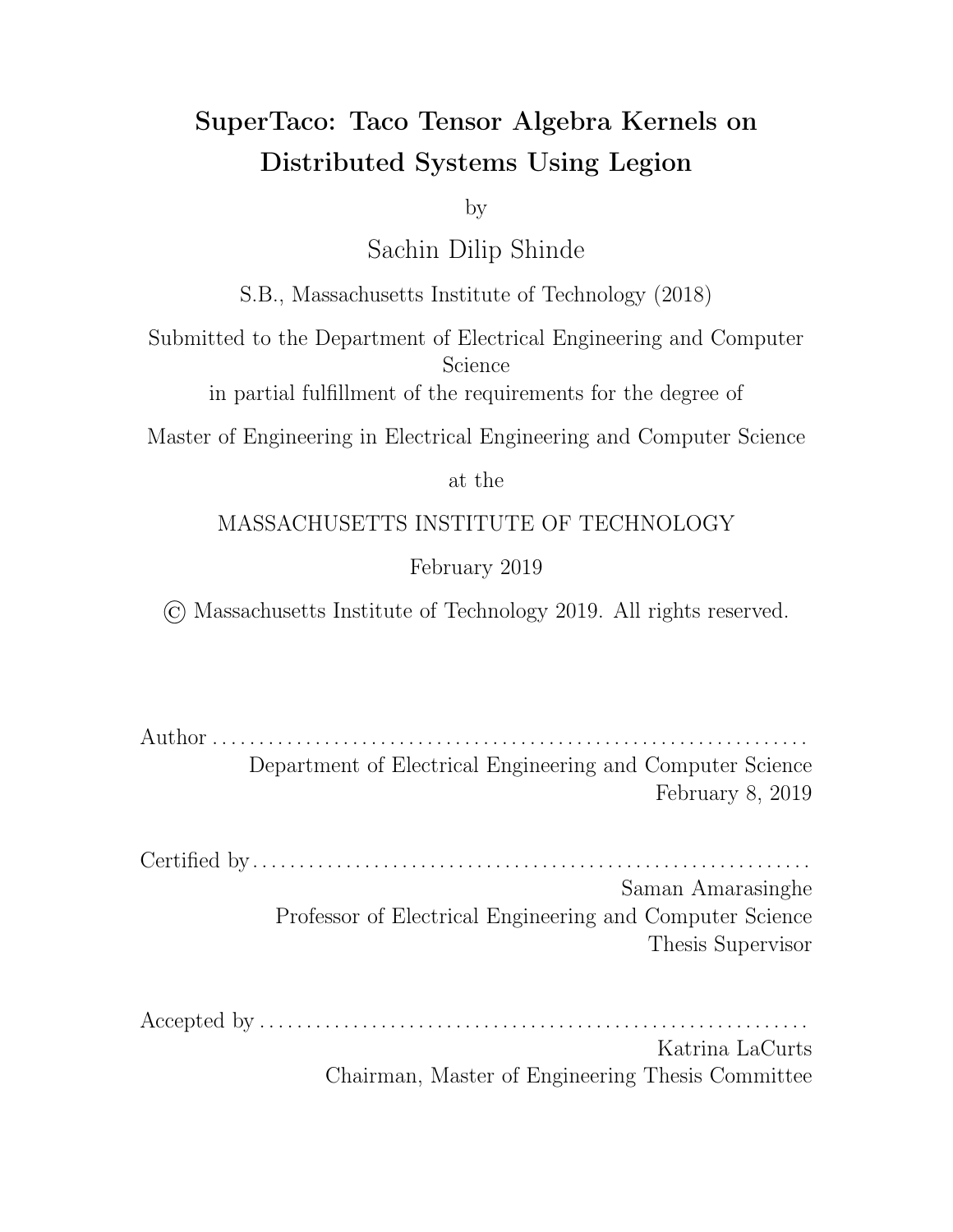For the second step of the transformed expression, we generate code for kernel computation, i.e.

$$
\begin{aligned}\n\mathcal{S}_{I_0} \mathcal{S}_{I_1} \dots \mathcal{S}_{I_{R-1}} \mathcal{S}_{J_0} \mathcal{S}_{J_1} \dots \mathcal{S}_{J_{R^{\theta-1}}} \mathcal{S}_{J_0^{\theta}} \mathcal{S}_{J_1^{\theta}} \dots \mathcal{S}_{J_{R^{\theta-1}}} \Big[ \\
\mathcal{S}_{i_0} \mathcal{S}_{i_1} \dots \mathcal{S}_{i_{R-1}} \Big( \bar{A}_{i_0 i_1 \dots i_{R-1}}^{I_0 I_1 \dots I_{R-1} J_0 J_1 \dots J_{R^{\theta-1}}} = exp \Big); \\
\mathcal{S}_{i_0} \mathcal{S}_{i_1} \dots \mathcal{S}_{i_{R-1}} \Big( \bar{A}_{i_0 i_1 \dots i_{R-1}}^{I_0 I_1 \dots I_{R-1} J_0 J_1 \dots J_{R^{\theta-1}}} + \bar{A}_{i_0 i_1 \dots i_{R-1}}^{I_0 I_1 \dots I_{R-1} J_0 J_1 \dots J_{R^{\theta-1}}} \Big) \Big]\n\end{aligned}
$$

This can be viewed as a nest of for loops with a child task launch in the innermost loop that computes

$$
\begin{aligned}\n\mathcal{S}_{i_0} \mathcal{S}_{i_1} \dots \mathcal{S}_{i_{R-1}} \Big( \bar{A}_{i_0 i_1 \dots i_{R-1}}^{I_0 I_1 \dots I_{R-1} J_0 J_1 \dots J_{R^{\hat{0}-1}}} = expr \Big); \\
\mathcal{S}_{i_0} \mathcal{S}_{i_1} \dots \mathcal{S}_{i_{R-1}} \Big( \bar{A}_{i_0 i_1 \dots i_{R-1}}^{I_0 I_1 \dots I_{R-1} J_0 J_1 \dots J_{R^{\hat{0}-1}}} + \bar{A}_{i_0 i_1 \dots i_{R-1}}^{I_0 I_1 \dots I_{R-1} J_0 J_1 \dots J_{R^{\hat{0}-1}}} \Big)\n\end{aligned}
$$

which executes the kernel on the tensor blocks and adds the result into the intermediate tensor block.

For this step's code generation, we emit a nest of for loops, with a for loop for each index variable in the expression (even unsplit index variables). The order of the loops is the same as the distribution schedule's index variable ordering. In each for loop, the block index variable i runs from 0 to  $P_i$  1. In the innermost for loop body, we issue a task launch for the kernel task. For each input tensor  $A$  in the expression, the innermost loop body computes the mapping key for the tensor  $\sigma_A$ and uses it to index into an array that contains logical regions that store the tensor blocks of  $A$  (this was obtained during the distributed tensor loading step). This gives the logical region containing the appropriate tensor block of  $A$  needed for the kernel task launch, and that logical region is then added to the task launch through a region requirement (with read-only privilege). The innermost for loop body also computes the intermediate tensor block mapping key  $k_I + \lambda_I$   $k_J$ , which it uses to index into intermediate\_fts to get the future wrapping the logical region that contains the intermediate tensor block needed by the kernel task. It then adds this future to the kernel task launch to give it a reference to the logical region. Adding the future also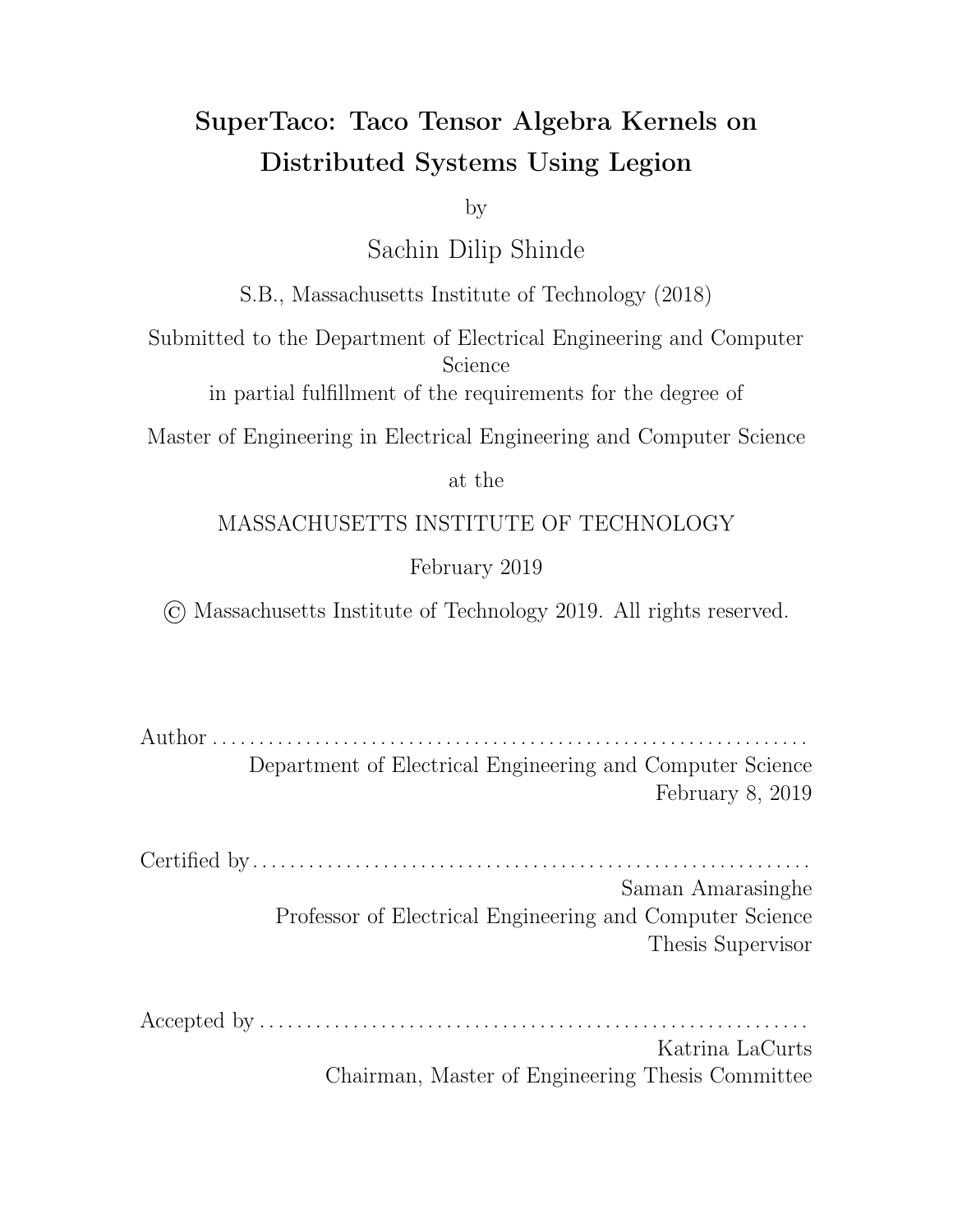ensures that this kernel task won't run until the previous kernel task operating on the same intermediate tensor block is finished. When the kernel task is launched, the return value of the task launch is a future wrapping the logical region that contains the new intermediate tensor block as computed by the kernel task. The innermost loop body then finally overwrites the old future in intermediate\_fts with the new one.

There is one slight workaround needed in this step's code generation due to a quirk surrounding Legion index spaces. Index spaces in Legion are immutable, which means that once a logical region is created, its size cannot be changed. This is an issue if a parent task has a child task that returns an output of variable size that can't be easily bounded, specifically if the parent wants to pass that output as an input to another child task via futures. While the parent task will have the proper privileges needed to access the logical region once the child task ends, it cannot pass these privileges to the second child since the logical region is contained in a future. Thus, naively the second child task would not be able to access the logical region since it would not have the proper privileges (the inline map would fail). If the size were fixed, the parent could create the logical region itself, and just pass it to both child tasks using region requirements while stating the appropriate privilege in the region requirements. However, since the output is variably sized, the parent's logical region may not be big enough to contain the output.

Legion presents a workaround for this problem using partitioning and virtual mapping. Returning to the previous example, the parent task would create a very large logical region (larger than any relevant memory scale) and pass it to both tasks using region requirements, but declare that the region must be virtually mapped. This means that when the child tasks run, that region will not be instantiated as a physical instance. The first child task, after it computes the variably-sized output, partitions o a part of this large region, and stores the output in that logical region via an inline mapping. (This will only create a physical instance for the smaller partitioned region, and not create a physical instance for the parent region.) The first child task then returns the logical region via future, which is then passed to the second child task.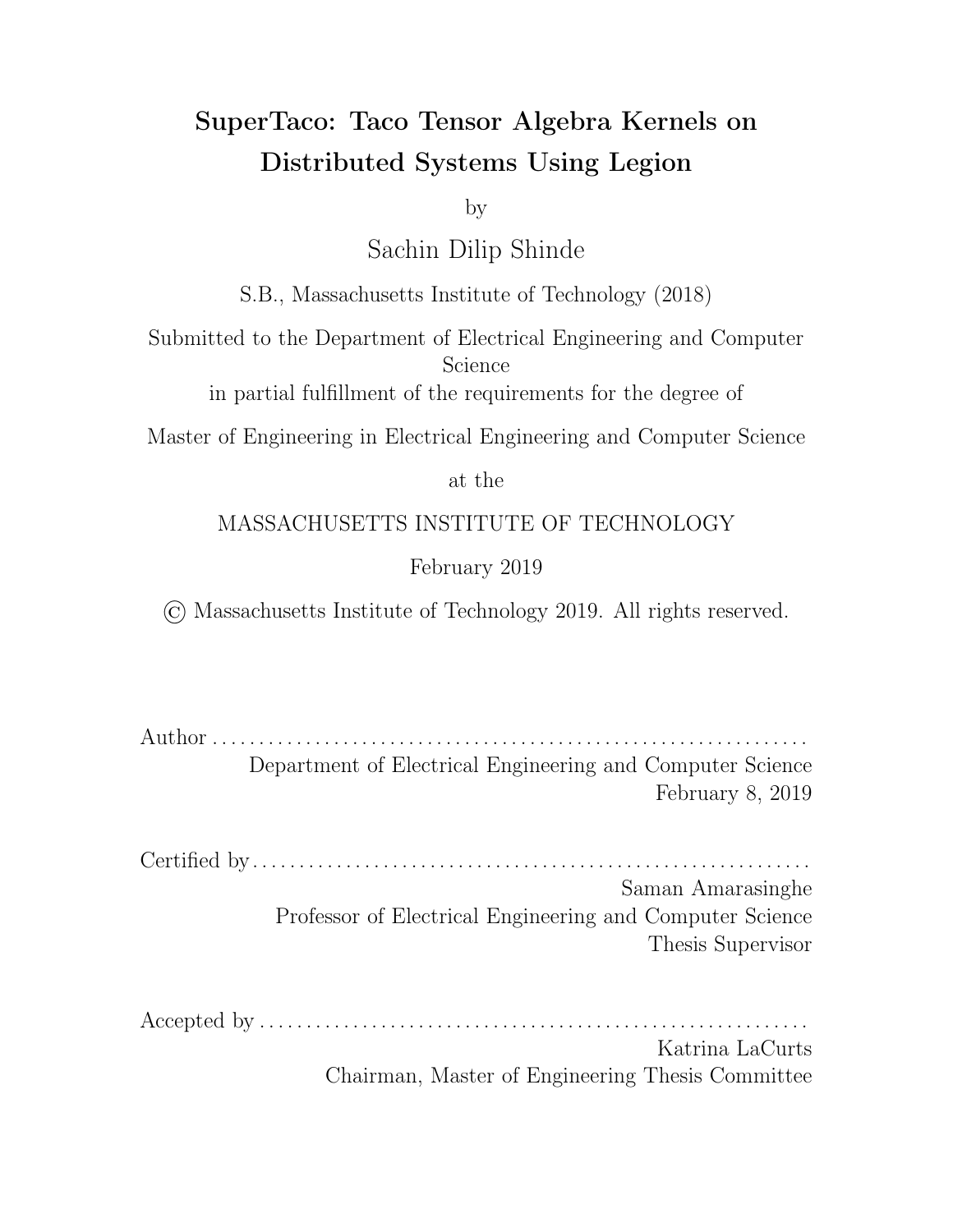This time, however, when the second child task attempts to inline map the logical region, it will also pass the virtually mapped region it received from its parent task within the inline map's region requirement. This allows the inline map to succeed, since the second child task has privileges on an ancestor of the desired logical region.

We can use a similar solution in our code generation. That is, along with the intermediate\_fts array, we create an intermediate\_lrs array that contains the very large logical region that the corresponding logical region in the future was partitioned from. Going back to the first step of code generation (initialization), instead of creating the logical region for the intermediate tensor block the typical way via runtime, the innermost loop body creates a very large logical region and stores it into intermediate I rs array using the key  $k_I + \lambda_I$   $k_J$ . The innermost loop body then partitions a small portion of this region for the sentinel value, and inline maps the partitioned logical region to store the sentinel value in it before wrapping it in a future and placing it in intermediate\_fts.

For the second step of code generation, the innermost loop body would fetch the very large logical region from the intermediate I rs array using the key  $k_I +$  $\lambda_I$   $k_J$ , and then add it to the kernel task launch with a region requirement that specifies the region is virtually mapped (with read-only privilege). This would allow the kernel task to read the intermediate tensor block. The innermost loop body would then create a new very large logical region, add it to the kernel task launch with a region requirement that specifies the region is virtually mapped (with write-discard privilege), and then overwrite the logical region in the intermediate\_lrs array using the same key  $k_I + \lambda_I$   $k_J$ . This allows the kernel task to partition part of this logical region for storing its output.

With this, we've generated code for the distributed kernel computation. For the specifics of how the kernel task code is generated, see Section 4.5.3. We can now finally move to the third step of the transformed expression, in which we generate code for summing together the intermediate tensors into the output tensor. This is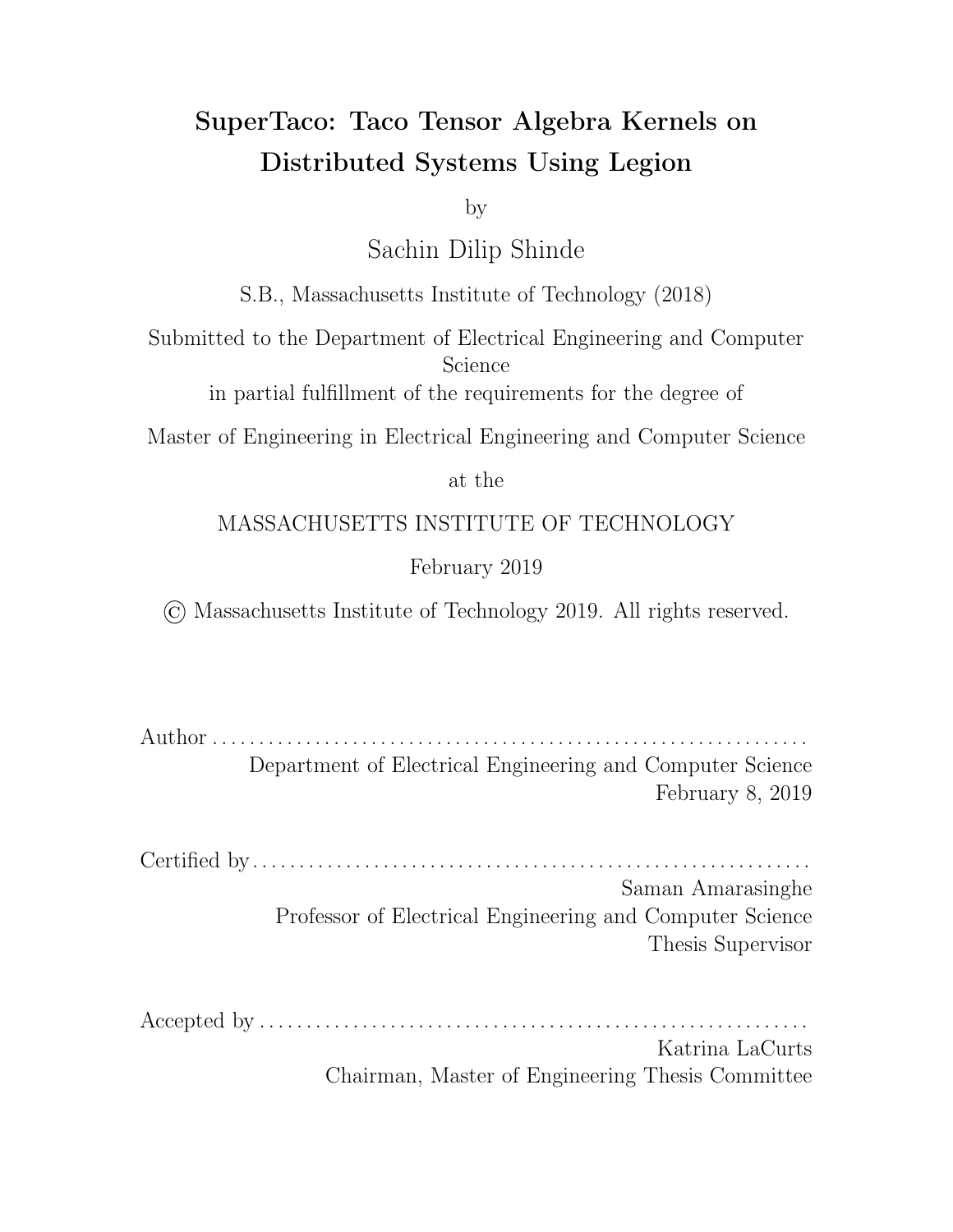given by

$$
\mathcal{S}_{I_0} \mathcal{S}_{I_1} \dots \mathcal{S}_{I_{R-1}} \left[ \mathcal{S}_{i_0} \mathcal{S}_{i_1} \dots \mathcal{S}_{i_{R-1}} \left( A_{i_0 i_1 \dots i_{R-1}}^{I_0 I_1 \dots I_{R-1}} = \sum_{J_0} \sum_{J_1} \dots \sum_{J_{R^{\theta-1}}} \bar{A}_{i_0 i_1 \dots i_{R-1}}^{I_0 I_1 \dots I_{R-1} J_0 J_1 \dots J_{R^{\theta-1}}} \right) \right]
$$

Note that the summations on the right-hand side are not restricted by order, and can be done in any manner. Naively, we could view this as a nested loop of only free variables, and compute the sum

$$
\mathcal{S}_{i_0} \mathcal{S}_{i_1} \dots \mathcal{S}_{i_{R-1}} \left( A_{i_0 i_1 \dots i_{R-1}}^{I_0 I_1 \dots I_{R-1}} = \sum_{J_0} \sum_{J_1} \dots \sum_{J_{R^{\theta-1}}} \bar{A}_{i_0 i_1 \dots i_{R-1}}^{I_0 I_1 \dots I_{R-1} J_0 J_1 \dots J_{R^{\theta-1}}} \right)
$$

in a child task. But this could potentially overflow memory for the node that executes the task. Moreover, the tensor sum would be pairwise for e ciency sake and not  $n$ ary, so many of the intermediate tensor blocks for a child task would be waiting in memory to be added. A better solution is to launch summation tasks that sum a pair of tensor blocks, and form a tree of summation tasks with the root summation task returning the desired output tensor block. There will be a tree here for every output tensor block, so in order to hide the latency of summation, we should schedule the summation tasks by launching all summation tasks that are on one tree level before moving to the next level of summation tasks, moving towards the roots.

For this step's code generation, we emit three nested for loops, launching the pairwise summation task in the innermost loop body. The first loop iterates through stride lengths  $s_i$ , starting at 1 and doubling every loop iteration, and stopping when it's at least  $\lambda_J$ . The stride here represents what level of the tree is being iterated through, with stride of 1 being the leaves. The second loop iterates through the mapping keys  $k_J$  for  $fJ_0, J_1, \ldots, J_{R-1}g$ . However, instead of going from 0 to  $\lambda_J$  1, it instead starts at 0 and increments by twice the stride  $s$  every loop iteration, stopping when at least  $\lambda_J$  s. The third loop iterates through the mapping keys  $k_I$  for  $f_0, I_1, \ldots, I_{R-1}$ ,  $g_i$ going as usual from 0 to  $\lambda_I$  1.

In the innermost loop body, the mapping keys are computed for the two tensor blocks being summed together, which are  $k_I + \lambda_I$   $k_J$  for the first tensor block and  $k_I + \lambda_I$   $(k_J + s)$  for the second tensor block. These are used to index into the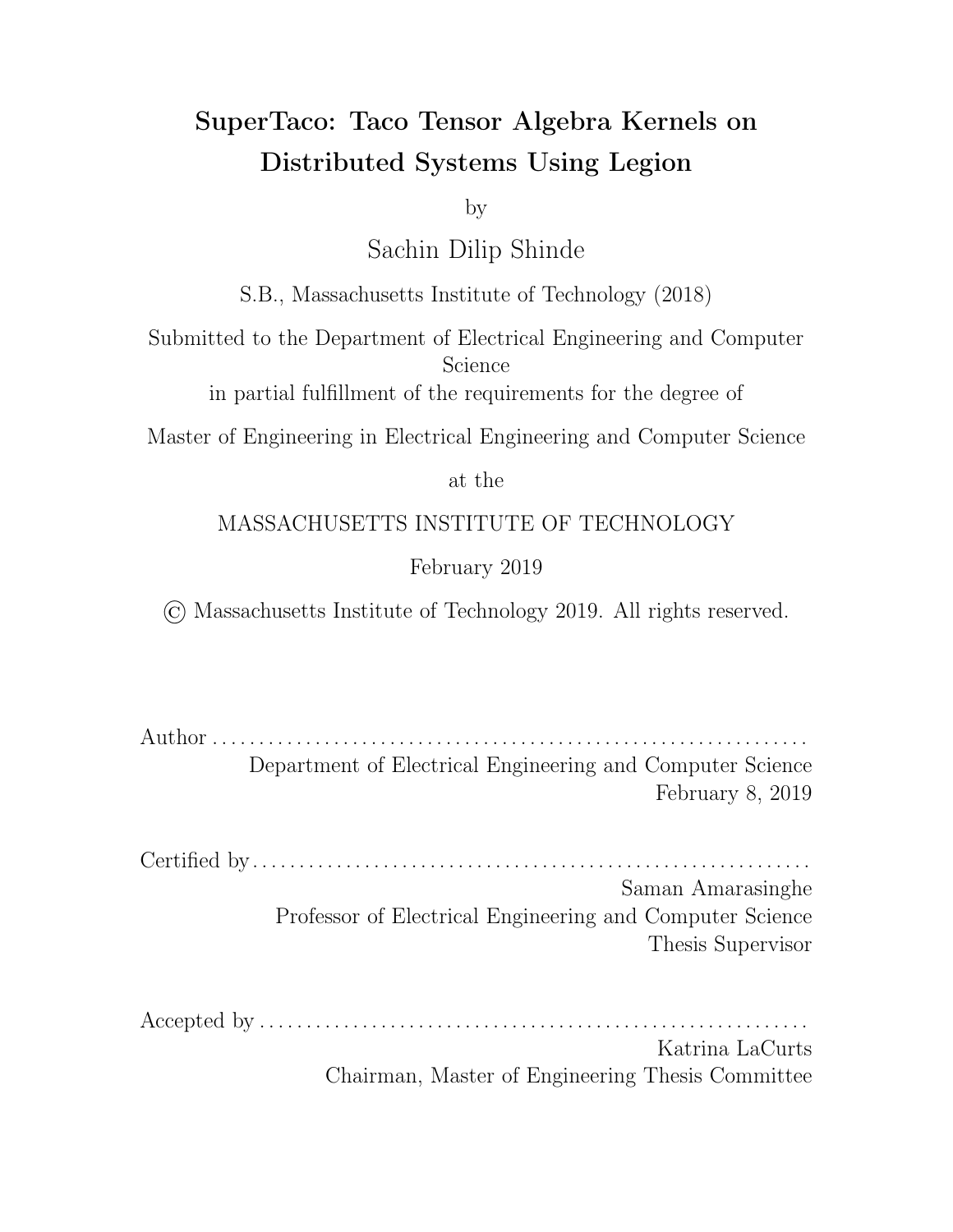intermediate\_fts and intermediate\_lrs arrays to get to the futures wrapping the logical regions containing those tensor blocks, along with the very large logical regions from which they were partitioned. The innermost loop body adds the two futures to the summation task launch and adds the two logical regions to the task launch with virtually-mapped region requirements (with read-only privilege). The innermost loop body then creates a new very large logical region, adds it to the kernel task launch with a region requirement that specifies the region is virtually mapped (with write-discard privilege), and then overwrite the logical region in the intermediate\_lrs array using the first tensor's mapping key  $k_I + \lambda_I k_J$ . The return value of the summation task launch is a future wrapping the logical region that contains the sum of the two input tensors. The innermost loop body finally overwrites the old future of the first tensor in intermediate\_fts with the new one. After these for loops finish executing, the output tensor block for  $f_0, I_1, \ldots, I_{R-1}$  will be located in a future-wrapped logical region in intermediate\_fts using key  $\sigma_I$ . This generated code thus sums together the intermediate tensor blocks in a tree-like fashion into the output tensor blocks. For the specifics of how the summation task code is generated, see Section 4.5.4.

This section has introduced how SuperTaco generates code to compute distributed tensor algebra, but it isn't the whole picture. Section 4.5.5 describes how tasks are mapped to nodes, which is controlled by the distribution schedule and greatly a ects data movement. Section 4.5.6 talks about an aspect of Legion garbage collection that could cause this code generation technique to result in memory overflow, and how we prevent that by placing tensor block evictions in the kernel computation's for loop nest.

#### 4.5.3 Kernel Task

The kernel task used in code generation consists of two steps: the main kernel is evaluated for specific tensor blocks, and then the temporary result is summed into a cumulative intermediate tensor block. First, the original kernel must be evaluated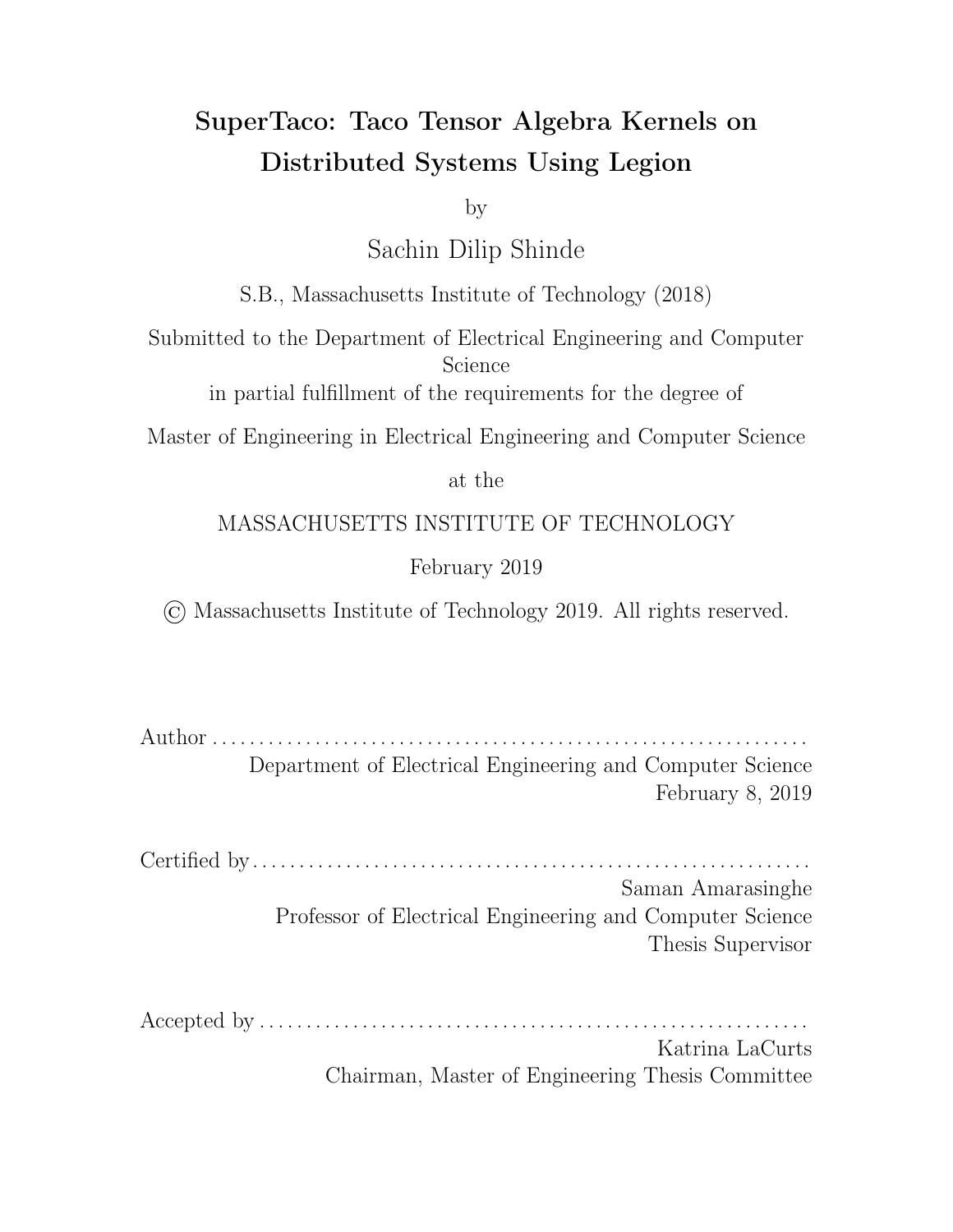via

$$
\mathcal{S}_{i_0} \mathcal{S}_{i_1} \dots \mathcal{S}_{i_{R-1}} \left( \bar{A}_{i_0 i_1 \dots i_{R-1}}^{I_0 I_1 \dots I_{R-1}} = expr \right)
$$

This requires the parent task to supply the child task with the logical regions of the block tensor operands, which were attained during the distributed tensor loading step. Which block tensor operands are supplied depends on the values of the block index variables  $(I_0,I_1,\ldots,I_{R-1},J_0,J_1,\ldots,J_{R^\theta-1},J_0^\theta,J_1^\theta,\ldots,J_{R^{\theta\theta}-1}^\theta)$  when the child task is executed, which is in turn dictated by the for loops in the parent task. These logical regions will be mapped at the start of task execution since they were passed to the kernel task via region requirements.

To generate the code to compute the kernel, we need only supply the original tensor algebra expression to the Taco command-line tool, and it will accordingly generate the C code for the assemble() and compute() functions to calculate  $\bar{A}^{I_0I_1...I_{R-1}}_{i_0i_1...i_{R-1}}$  $\frac{^{I_0 I_1...I_R-1}}{^{i_0 i_1...i_R-1}}$  (recall from Section 4.2 that these functions require slight modification for handling dense dimensions e ciently). Note some metadata and pointer marshalling is required to setup the block tensor operands using Taco's native in-memory tensor format, but no large copies are needed here. The generated code thus marshalls the input tensors, and then calls assemble() and compute() to calculate the kernel.

The next step is to sum this temporary tensor into the previous intermediate tensor block with

$$
\mathcal{S}_{i_0} \mathcal{S}_{i_1} \dots \mathcal{S}_{i_{R-1}} \left( \bar{A}_{i_0 i_1 \dots i_{R-1}}^{I_0 I_1 \dots I_{R-1}} \right) = \bar{A}_{i_0 i_1 \dots i_{R-1}}^{I_0 I_1 \dots I_{R-1}} \right)
$$

To evaluate this expression, we do not directly sum into the intermediate tensor block as written. Instead we add the previous intermediate tensor block to the temporary tensor to generate a new intermediate tensor block. The parent task provides the old intermediate tensor block to the child task through a future containing a logical region, while the child task returns a future containing a logical region with the new intermediate tensor block.

Recall that since the logical region containing the previous intermediate tensor block is contained in a future, the logical region will not be automatically mapped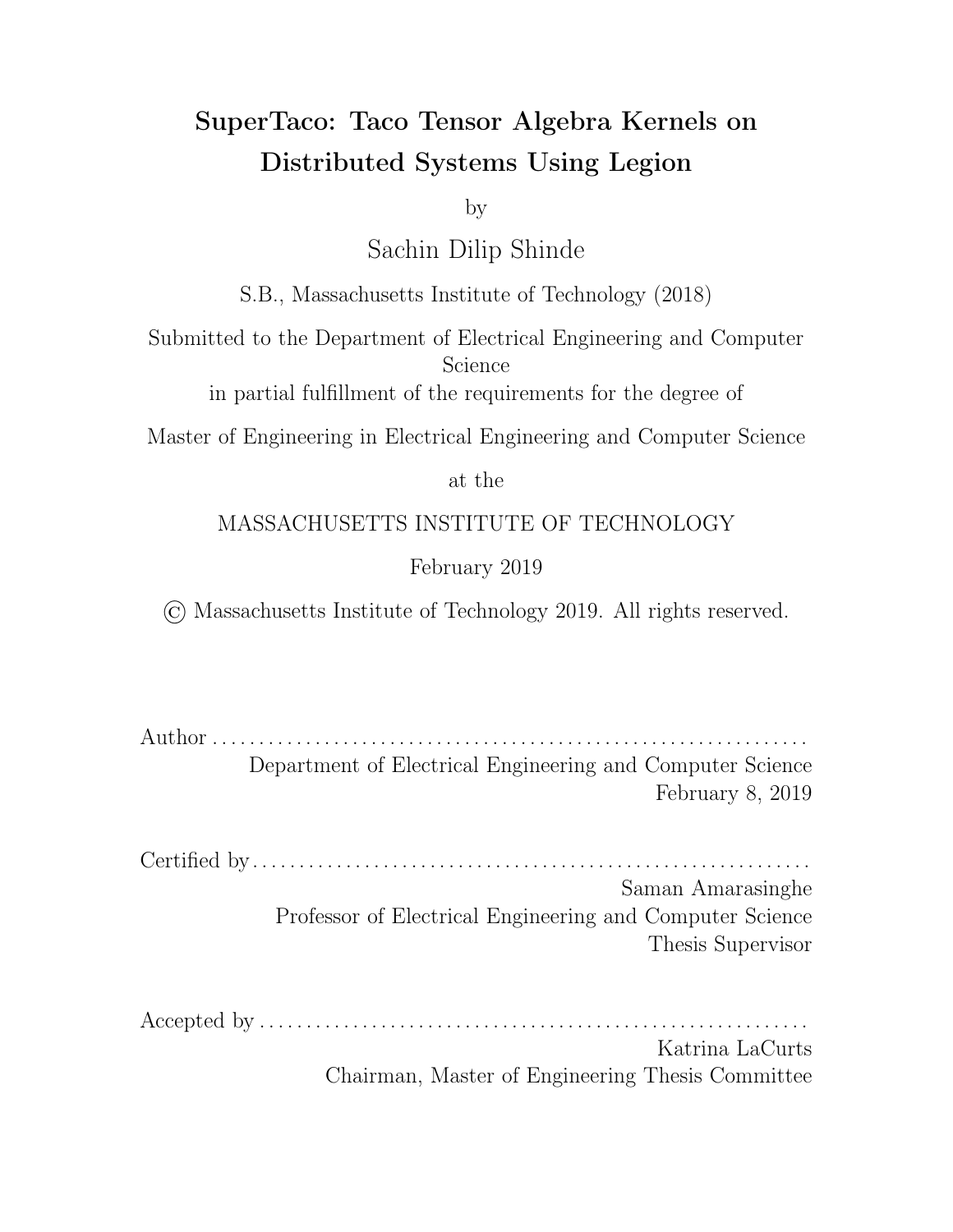before the child task runs. The child task must instead inline map the logical region (while passing a reference to the large ancestor logical region provided by the parent task to satisfy privilege checks). This may cause a delay since Legion will have to move the data while the child task is executing instead of before it executes. We hide some of this latency by initiating the inline map before executing the main kernel, so that the child task can do useful work while waiting for a physical instance of the old intermediate tensor block to become available to the processor.

To execute the summation to the old intermediate tensor block, we again call the Taco command-line tool, this time with the summation kernel

$$
\mathcal{S}_{i_0}\mathcal{S}_{i_1}\ldots\mathcal{S}_{i_{R-1}}\left((\bar{A}^{new})^{I_0I_1\ldots I_{R-1}}_{i_0i_1\ldots i_{R-1}} = (\bar{A}^{old})^{I_0I_1\ldots I_{R-1}}_{i_0i_1\ldots i_{R-1}} + \bar{A}^{I_0I_1\ldots I_{R-1}}_{i_0i_1\ldots i_{R-1}}\right)
$$

We then execute the resulting assemble() and compute() functions to calculate the new immediate tensor block. While marshalling the inputs to the two functions avoids large copies, marshalling the output of compute() into a logical region requires a copy of all the data arrays in the tensor block. The logical region itself, after being partitioned from a very large logical region provided by the parent task, must still be mapped inline for access. However, since this logical region was created on this node and has never been mapped before, the logical region is guaranteed empty and will inline map fast. After this computation is done, we also destroy the logical regions for the old intermediate tensor block and its ancestor so that Legion may garbage collect them.

One optimization we make to this kernel task is that we use a small sentinel value in the old intermediate tensor block future to indicate if there is no old intermediate tensor. This allows us to forgo initialization of the intermediate tensor block to the zero tensor, along with the addition of a tensor to the zero tensor. Instead, when the child kernel task sees the sentinel, it outputs the temporary tensor as the new intermediate tensor block and avoids the addition.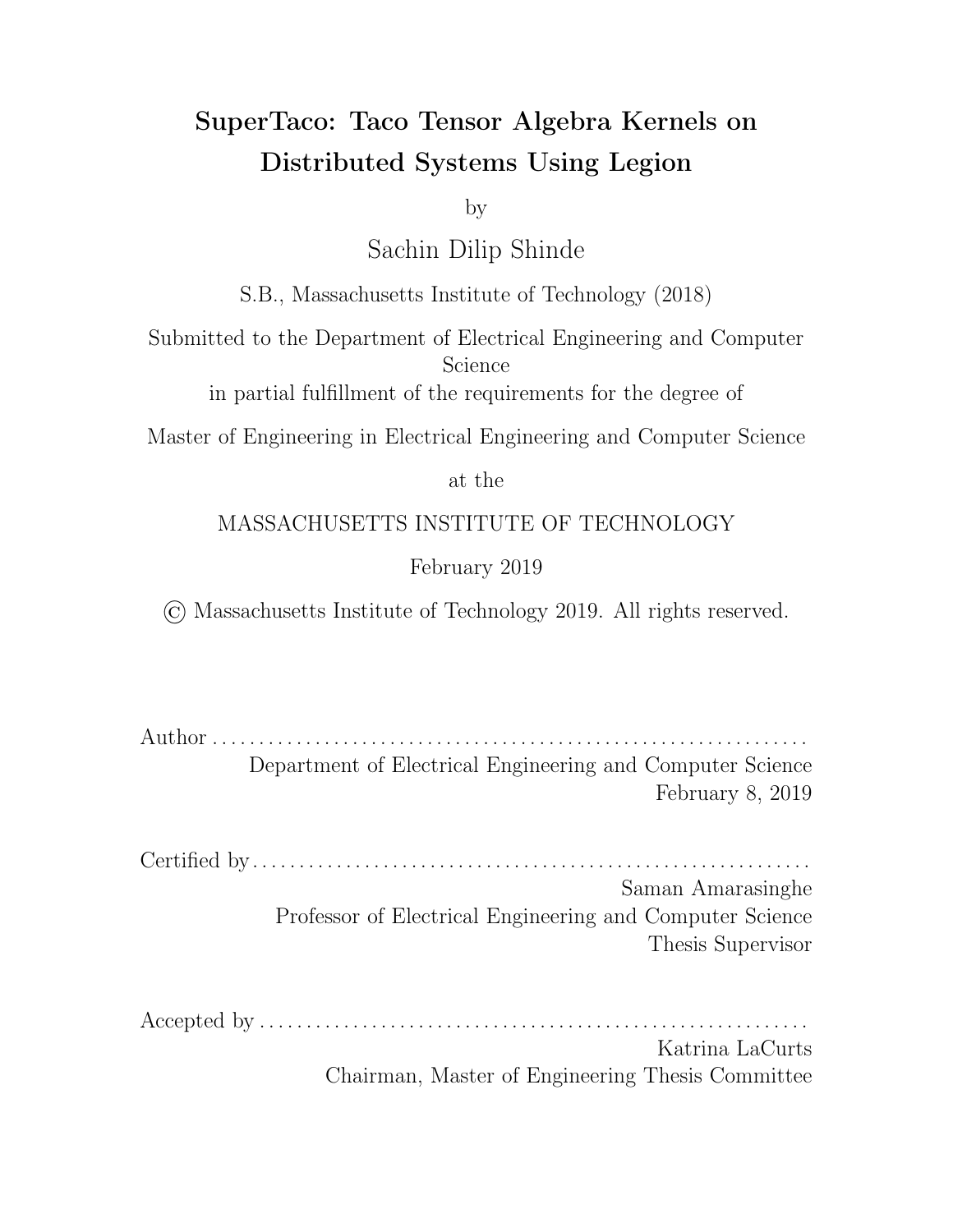### 4.5.4 Summation Task

The summation task in code generation just computes a pairwise addition between its input tensors, similar to the last half of the kernel task. The logical regions containing the first and second tensor blocks are extracted from their futures, and inline mapped (passing in the appropriate ancestor logical regions for privilege checks). The task must then wait for both logical regions to map to physical instances before proceeding. Unfortunately there is no way to hide the latency in this scenario, since unlike with the kernel task there is no kernel to execute.

Once the logical regions have mapped, the summation task code calls the same assemble() and compute() functions used during summation in the kernel task. Again, the input tensor marshalling into Taco's native tensor format is cheap and avoids large copies, but marshalling the output into a logical region is expensive due to having to copy the . tcs data arrays. The output logical region needs to be inline mapped after being partitioned o from the very large logical region provided by the parent task, but similar to the case with the kernel task, this should be fast since it's never been mapped before. Once the computation is complete, the summation task destroys the logical regions belonging to the input tensors (and their ancestors) so they can be garbage collected by Legion, and returns the output logical region to its parent in the form of a future.

## 4.5.5 Task Mapping

One of the considerations left out so far in our discussion is how tasks are mapped to processors for execution, and where the data in logical regions is stored and when it moves around. Having an understanding of this is necessary to minimize unneeded data movement and express di erent schemes for distributing computation

Tasks are mapped to processors using Legion mapper objects, which are userdefined objects that Legion can query during runtime to let the user make mapping decisions (see Section 2.4 for an overview). You can pass information about where a task should map in a Legion program through the task launch API, which lets you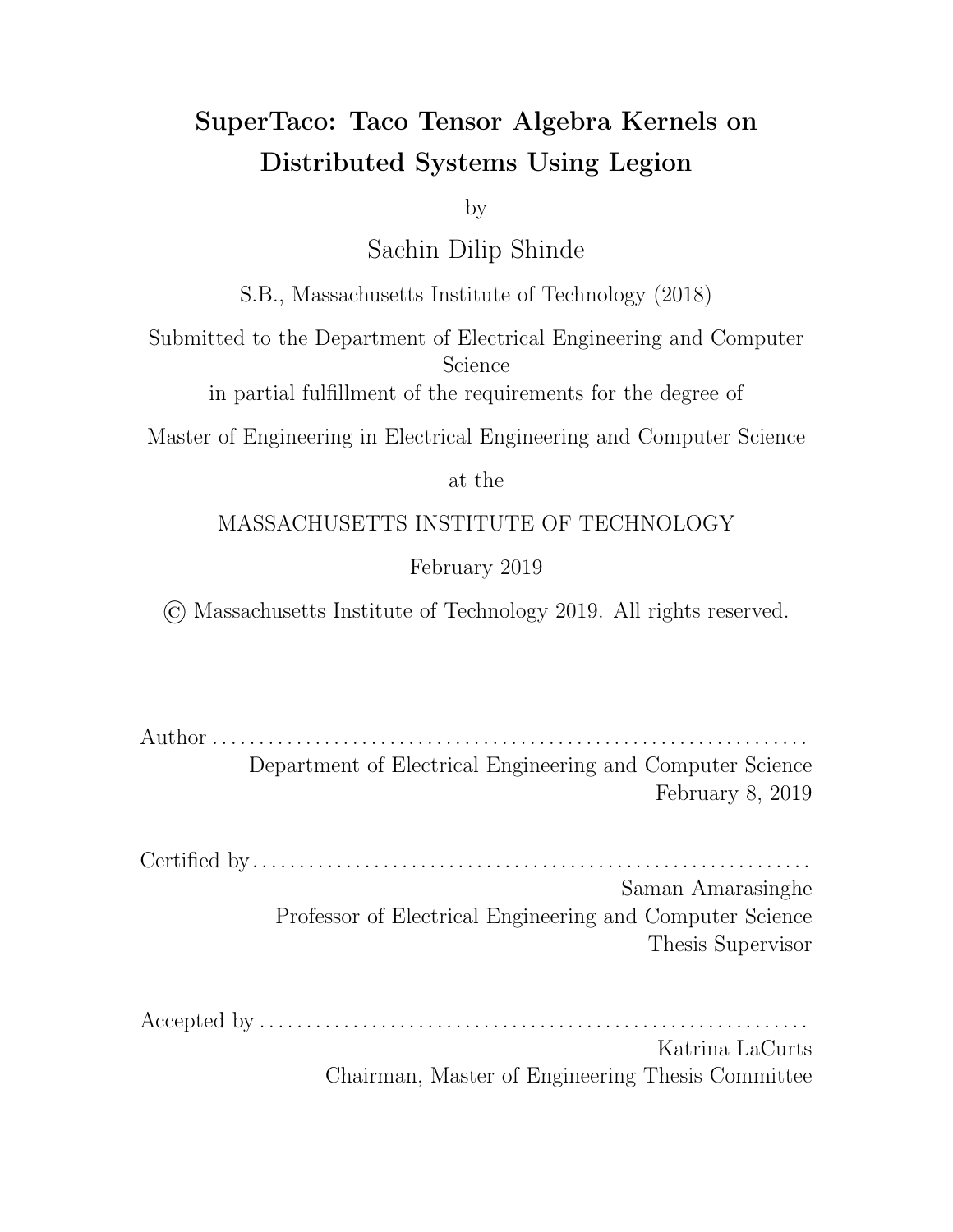tag the task with a mapper tag. When the runtime asks the mapper to map a task, it will pass the task's tag information along to the mapper. In this fashion, the Legion application can communicate with the mapper object about which processor the tag should map to.

Data movement in Legion, in contrast, is handled automatically. That is, if a Legion task runs on a processor that uses a logical region, Legion will automatically create a physical instance of that logical region on that node if it's not already on that node. That is, it will move the needed data by copying it from some other physical instance on another node. This means that to minimize data movement, tasks that use the same data should have a way of being mapped to the same node. SuperTaco implements a static mapper class that provides this functionality.

Before describing this mapper class, it's important to make a distinction between nodes and processors. It is often the case that a user doesn't need to map a task to a specific processor, but rather any processor on a node. For example, if a task is going to use a logical region and there's already a physical instance on some node, it doesn't matter which processor on that node that the task runs on. The physical instance won't need to be copied over the network provided the task is mapped to some processor on that node. For this reason, Legion provides a way to assign a task to a group of processors instead of a single processor. A task assigned to a group of processors will execute on whichever processor in the group becomes idle first, which e ectively provides a form of load balancing over those processors.

Using this functionality, the SuperTaco mapper can assign a task to a given node ID instead of a specific processor. The SuperTaco mapper class subclasses Legion's default mapper class while overriding two methods of the default mapper. The first is default\_policy\_select\_initial\_processor(), which the default mapper class uses in select\_task\_options() to determine which processor to send the task to for remote mapping. In this function, the SuperTaco mapper checks the tag of the task for a binary flag. If the flag is unset, the SuperTaco mapper will map the task like the default mapper would. However, if the flag is set, the SuperTaco mapper will extract a node ID from the rest of the tag, and take it modulo the number of nodes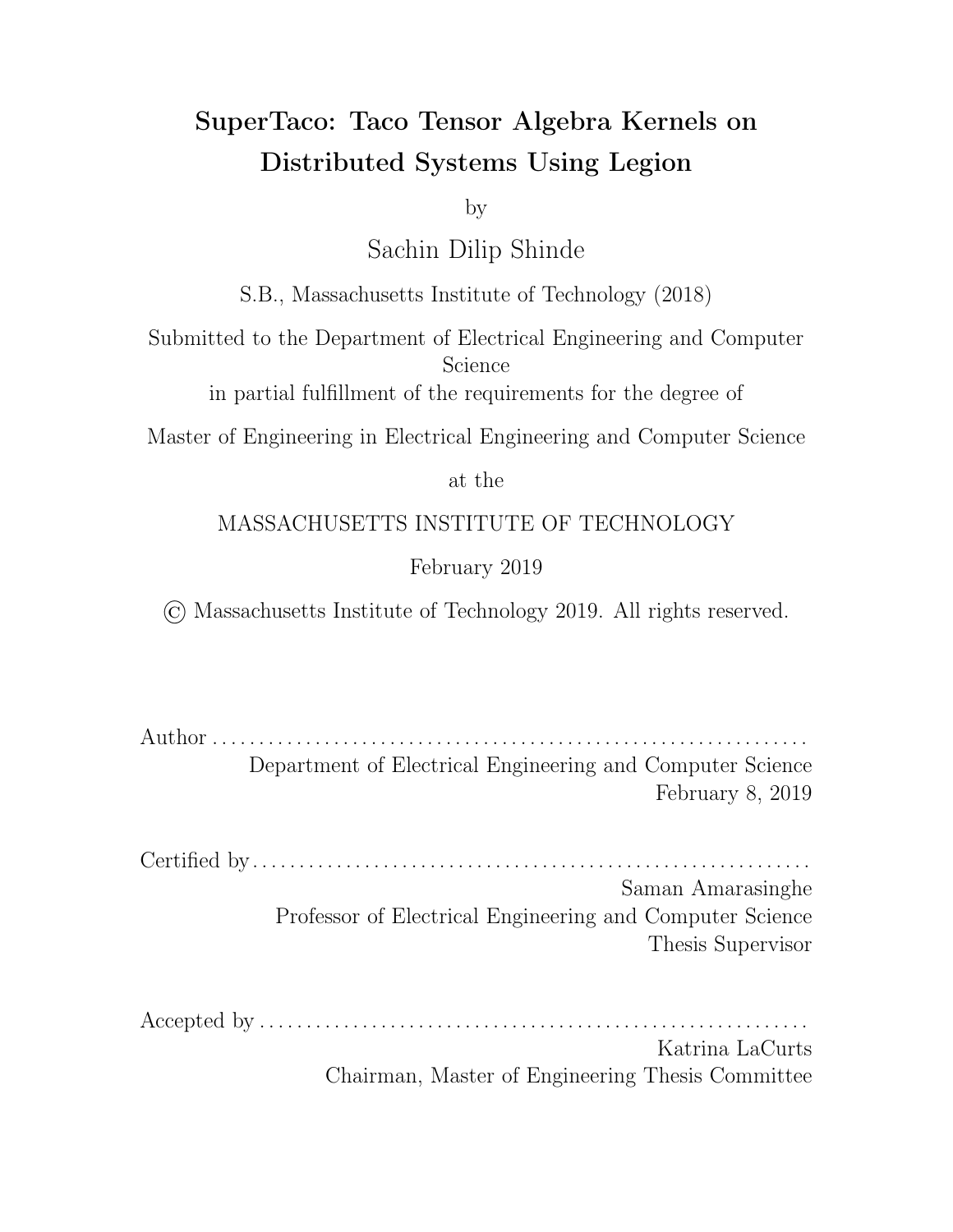to ensure it's a valid node ID. It will then give a processor on that node as the return value for default\_policy\_select\_initial\_processor(), which will cause the task to be remotely mapped at that node.

The second method of the default mapper class that the SuperTaco mapper overrides is default\_policy\_select\_target\_processors(), which the default mapper class uses in map\_task() to determine which processors a task can map to. Once again, the SuperTaco mapper checks the tag of the task for a binary flag, and if unset, maps the task like the default mapper. If the flag is set, the SuperTaco mapper will return a list of all local processors for default\_policy\_select\_target\_processors(), which will cause the task to be load-balanced over the processors on that node.

The SuperTaco mapper thus allows tasks to be targeted towards nodes and load balanced over their processors via the mapper tag in task launches. However, this does not decide what function should be used for the mapper tag for a given task. Since we desire tasks that use the same data to have the capacity to map to the same node, it makes sense here to use the same labels we use for data in the mapper tag function. In this context, the data is tensor blocks, and the labels are index variables. A natural choice is then to use the mapping key function  $\sigma$ () on some set of index variables as the mapper tag.

First consider how the tensor blocks are mapped. The node they reside on (at the start of computation) is the node they were assembled on, i.e. the node that the tensor block assembly task ran on. When this task is assembling a tensor block  $A^{I_0I_1...I_{R-1}}$ , the natural choice for the mapper tag for this task would be  $\sigma(T_0, I_1, \ldots, I_{R-1}, g)$ , since it would evenly distribute the tensor blocks across all nodes. We could potentially leave an index variable out, but then splitting along that index variable would be pointless since they would all end up on the same node regardless. For example, consider if a matrix  $B^{IJ}$  was had a mapper tag of  $\sigma(Tq)$  for tensor block assembly. All the blocks belonging to the same row would end up on the same node, which could have been accomplished by not splitting along  $J$  at all (and in that case,  $\sigma(Tg) = \sigma(T, Jg)$  since  $J = 0$  and  $P_i = 1$ ). Hence, in our generated Legion programs, the tensor block assembly task for  $A^{I_0I_1...I_R}$  uses a mapper tag function of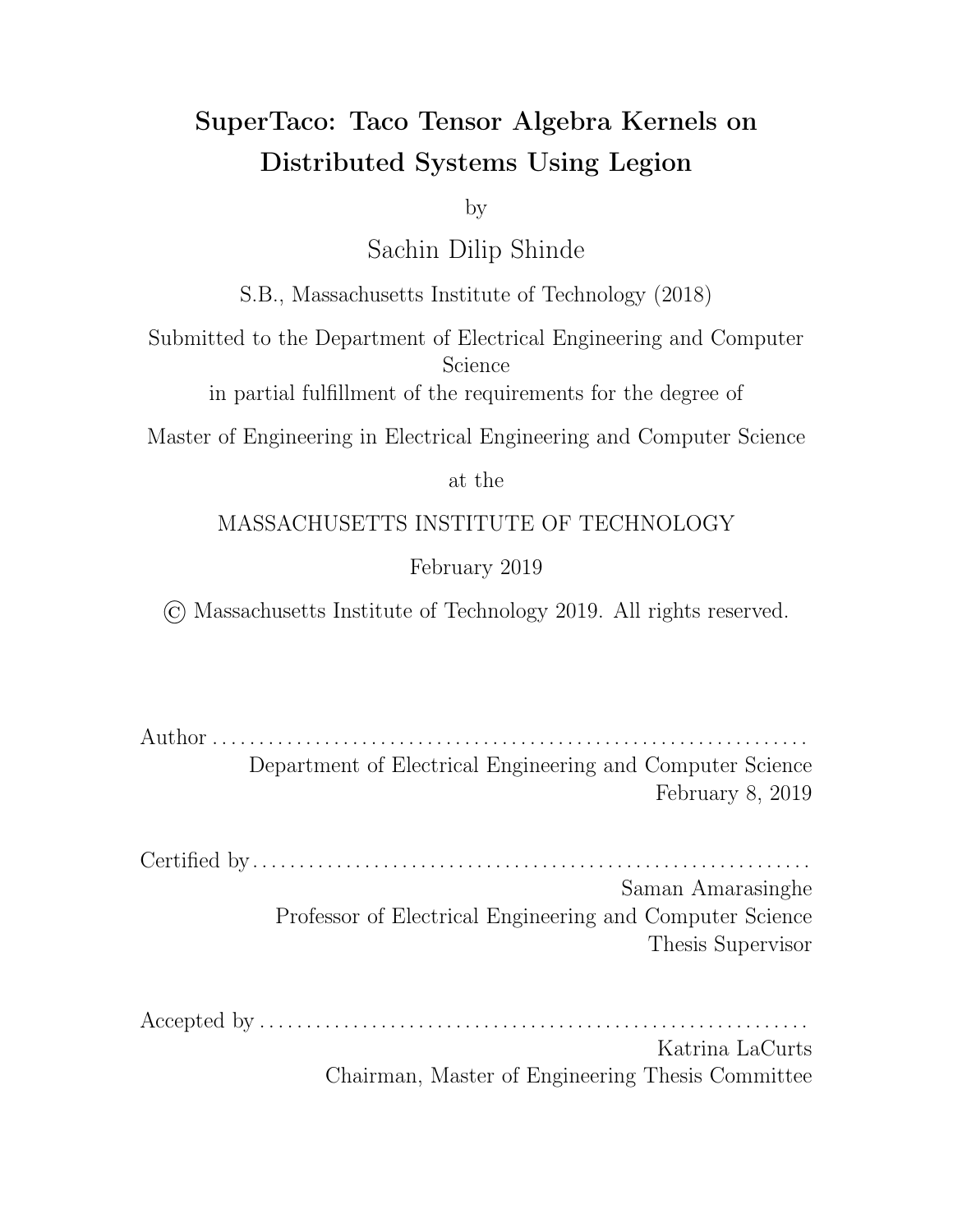$\sigma({\mathcal{F}} I_0, I_1, \ldots, I_{R-1}g).$ 

For the kernel task, the mapper tag is determined by the distribution schedule's mapping variables. That is, the kernel task's mapping tag is the mapping key function  $\sigma$ () applied to the set of the distribution schedule's mapping variables. This allows us to express a number of various task schedules. For example, the owner's compute rule, in which the node that stores an output block is responsible for performing the computations that sum into that block, can be expressed by making the mapping variables the same as the set of the output tensor's index variables. (This is the default behavior by SuperTaco if no mapping variables are given.) If we were computing SpMV  $a_i\,=\,\sum_j B_{ij}c_j$  and had split over both  $i$  and  $j$ , then to prevent the data movement of the matrix blocks, we could use the set of mapping variables  $\hat{r}$ ,  $j\hat{g}$ . In that case, the input vector block would be copied to each node.

For the summation task, the mapper tag is the same as the mapper tag for the kernel task  $(\sigma)$  applied to the set of the distribution schedule's mapping variables), with the exception that any non-parallel hoisted reduction variables  $J_m^{\ell}$  that appear in the mapping key function are set to  $P_{i_m}$  1 in that function. We use this because at the end of the kernel computation phase, the intermediate tensor block  $\bar{A}^{I_0I_1...I_R}$  1 JoJ<sub>1</sub>... J<sub>R</sub><sup>0</sup> 1 was last computed during a kernel task launch where the for loop variables  $(I_0, I_1, \ldots, I_{R-1}, J_0, J_1, \ldots, J_{R^{\rho}-1}, J_0^{\rho}, J_1^{\rho}, \ldots, J_{R^{\rho}-1}^{\rho})$  were set according to  $(I_0, I_1, \ldots, I_{R-1}, J_0, J_1, \ldots, J_{R^{\emptyset}-1}, P_{j_0^{\emptyset}}-1, P_{j_1^{\emptyset}-1}, \ldots, P_{j_{R^{\emptyset}-1}^{\emptyset}-1})$ . That is, the free variables and output-extension variables were as specified by the block variables in  $\bar{A}^{I_0I_1...I_R}$  <sup>1</sup>J<sub>0</sub>J<sub>1</sub>... J<sub>R</sub><sup>0</sup> <sup>1</sup>, but the remaining variables had exhausted their for loops and accordingly had  $J_m^{\emptyset}=P_{j_m}-1$ . This means the node that launched the task (and thus the node that currently stores the intermediate tensor block) is determined by the kernel task's mapper tag for that point. Recall that the first tensor in the summation has mapping key  $k_I + \lambda_I$   $k_J$ , meaning it corresponds to the intermediate tensor block  $\bar{A}^{I_0I_1...I_R}$   $^{1J_0J_1...J_R}$ , and that the summation output tensor is stored with the same key and ends up on the same node. This means that when the summation task launch executes, the second tensor is e ectively transferred to the node containing the first tensor and the summation of the two tensors stays at that node, taking the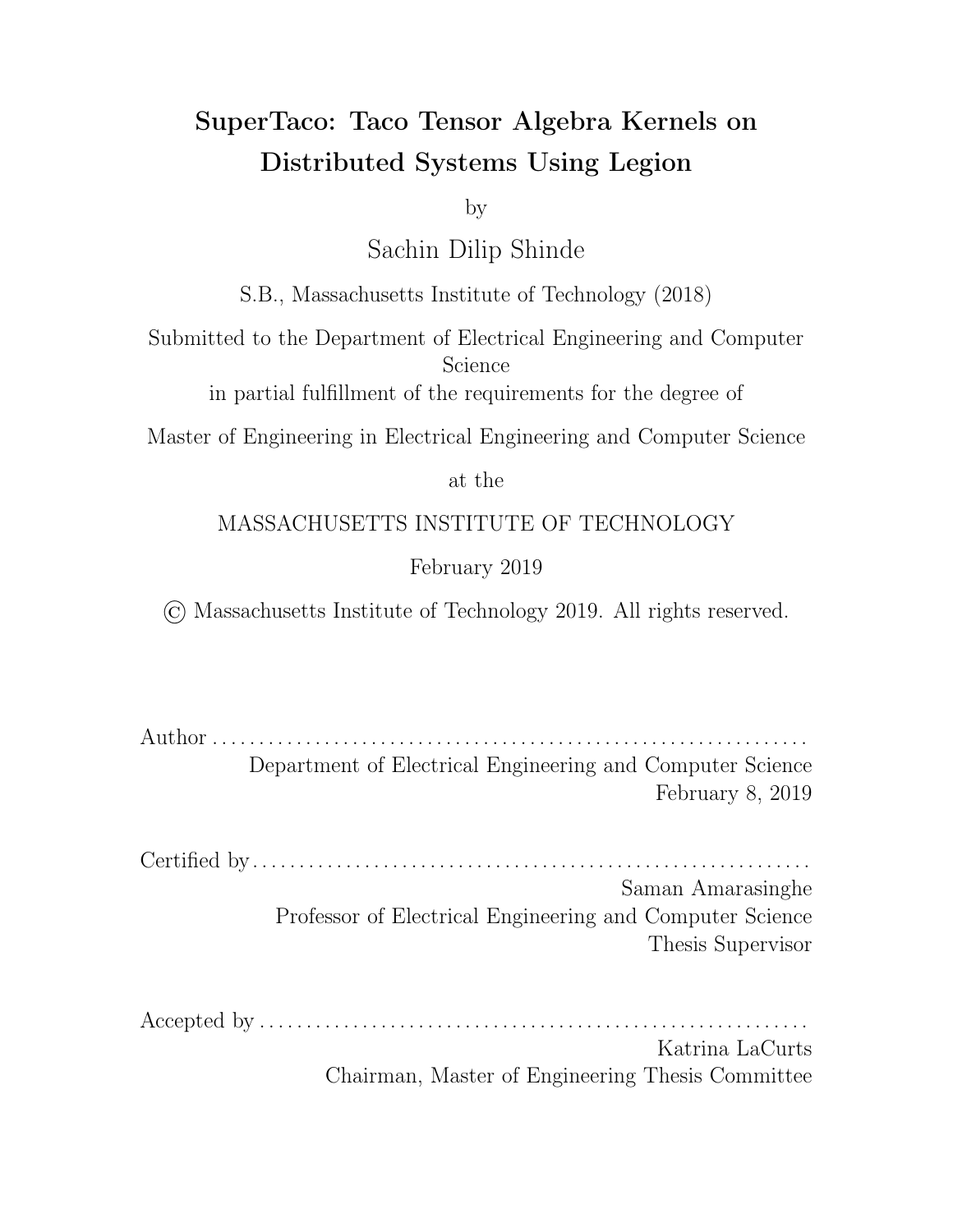place of the first tensor. Using this mapping technique, we can guarantee that each summation task only has to move one of its input tensors, which minimizes data movement.

With this, we have defined the mapper tag for each of the tasks relevant to the computation phase of tensor algebra distribution. For any remaining tasks, e.g. tasks during tensor loading or tensor storing, the tasks are distributed evenly across the nodes unless stated otherwise.

### 4.5.6 Tensor Block Eviction

One pitfall of Legion's approach to data is that physical instances will not be garbage collected unless either the logical region is destroyed, or the logical region is mapped to some node with read-write privileges, at which point all other physical instances become invalidated (or "evicted"). To understand how this becomes a problem, consider the SpMV example in the last section where we had split over both i and j. Suppose we used owner's compute for mapping, and knew that a node was big enough to hold a block  $B^{IJ}$ , but not an entire row  $B^I.$  Under owner's compute, a single node would be responsible for computing all parts of  $c^I$ , which means that over time, the node would eventually have loaded all the tensor blocks needed to compute  $c^I$ . That would include  $B^{IJ}$  for all J, which constitutes a row of J. Since none of those blocks would be garbage collected, this would result in an overflow of memory on the node.

To prevent this from happening, it is useful to think of all the kernel tasks that map to the same node by virtue of having the same mapping key; we call such kernel tasks a task group, and accordingly the task groups are labelled by the value of the kernel task's mapping key (equivalently, it could be labelled by the tuple of the distribution schedule's mapping variables that derived that mapping key). Tasks within a task group using di erent tensor blocks from the same tensor is what leads to multiple tensor blocks from the same tensor ending up on one node, which causes overflow.

A natural solution to this problem is to make sure that before a task in a task group loads a new tensor block from a tensor onto a node, that the old tensor block from that tensor is evicted from that node. However, recall that the only way to cause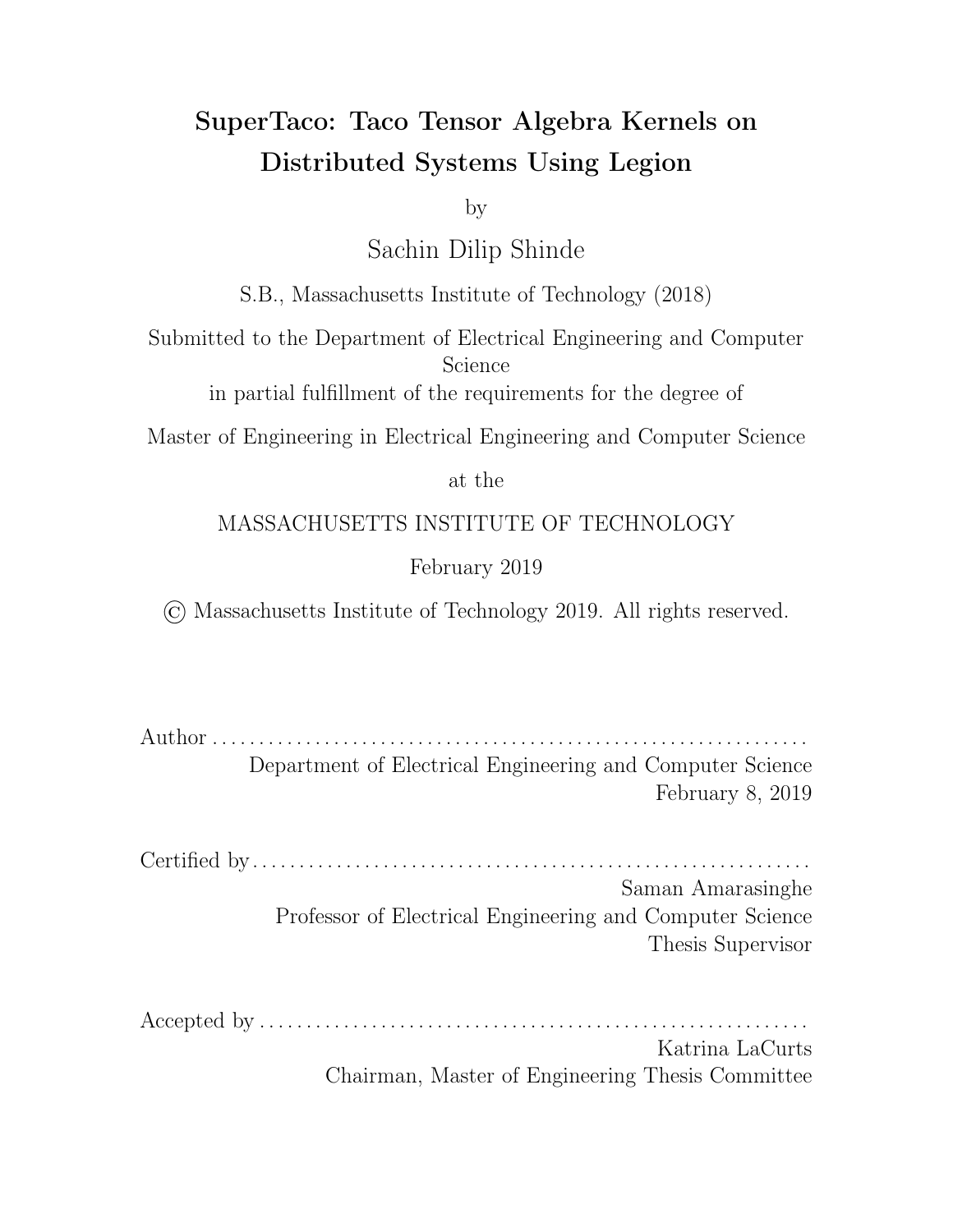eviction, which is to open a logical region with read-write privileges, causes eviction from all nodes (and thus all task groups). That is, there is no way to evict a tensor block from a single task group; tensor block eviction is an all-or-nothing process.

This means that task groups to some extent must stay synchronized about their evictions; if not, they could potentially disrupt another task group that was relying on a particular tensor block to stay on a node for a while for e cient computation of the tasks within the task group. To this end, we desire to perform evictions in the loop nest of the kernel computation step, since it o ers natural points of synchrony in each loop body.

As for where to evict a block tensor to, the solution that uses the least data movement is to have it stay on the node that constructed it. That is, when SuperTaco emits code to evict a tensor block, it will consist of a task launch with a region requirement with read-write privileges for the logical region containing the tensor block, and its mapper tag will be the same as the mapper tag for the tensor block assembly task (which from the previous section is the mapping key function  $\sigma()$ applied to the index variables of the tensor). In this fashion, if the tensor was never moving in the first place, then the tensor will continue to not move by evicting it to where it was constructed. Note that the body of the evict task is empty; the only purpose of the task is to invalidate physical instances, and it's done that by the time it executes so it can immediately return.

The next question is where in the loop nest to place evictions. To answer this, consider a tensor block  $A^{I_0I_1...I_R}$  1. Within a task group, certain block variables will stay "fixed", namely the block variables that are mapping variables. Only the nonmapping block variables of the tensor will change in the task group, and when any of them do, we need to evict the last tensor block accordingly. Inside the loop nest, this manifests when any of the non-mapping block variables increments in a loop header. However, we only need to evict in the deepest such loop, since that will in turn also evict for increments in the other non-mapping block variables. We also shouldn't evict in deeper loop nests, since that would cause unnecessary data movement through unnecessary eviction. Note that if all the block variables of the tensor are mapping,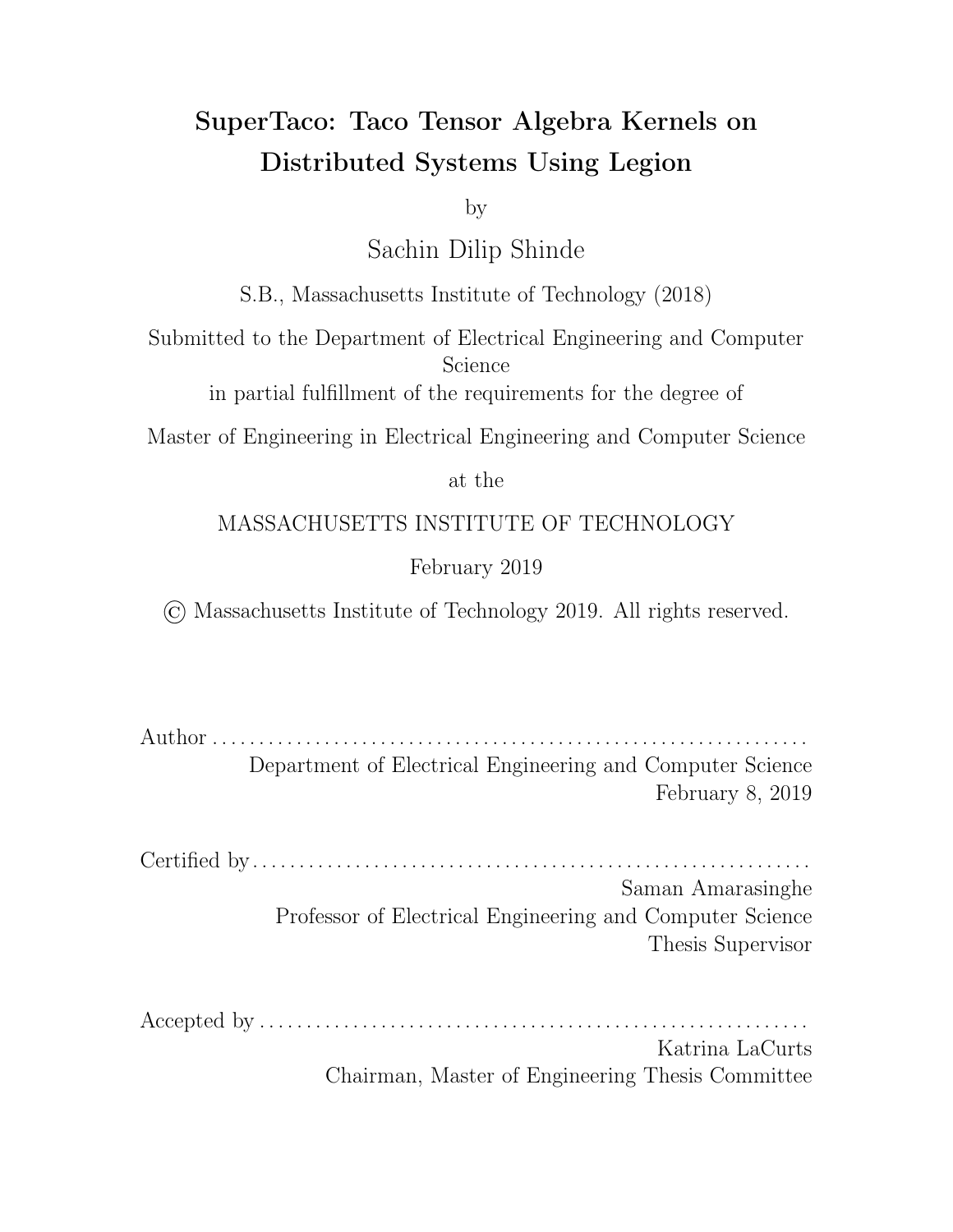then there is no need to evict it.

Thus, for each tensor  $A$ , SuperTaco decides where to place the tensor block eviction for  $A^{I_0I_1...I_R}$  in the loop nest by taking a list of the tensor block index variables and subtracting out the set of mapping variables, and if the resulting set is non-empty, then finding the deepest loop body with a loop variable in the set of such non-mapping tensor block variables. However, SuperTaco can't just place an eviction task launch at the bottom of this loop body. This is because the tensor block may depend on block index variables that haven't appeared yet in the loop nest. Conceptually, the later loops containing a block index variable that the tensor depends on means that more than just a single tensor block has been accessed since the last eviction (one for each tuple of such later variables), and accordingly more than just a single tensor block eviction is needed. Hence, SuperTaco instead emits a for loop nest at the bottom of this loop body, with a loop for each of the tensor's block index variables that occurs later in the loop nest. At the bottom of this loop nest, is when SuperTaco emits the eviction task launch, as described above.

The tensor block evictions have now been placed within the loop nest so that the old tensor blocks within each task group will be evicted once a new tensor block needs to be loaded, as determined by one of the non-mapping tensor block variables incrementing. However, while the non-mapping tensor block variables incrementing signals when the tensor block evictions should occur, it doesn't force the next series of kernel task launches that use the incremented values to happen after eviction is complete. That is, there's nothing making the next series of task launches dependent on the tensor block evictions, so new tensor blocks could be loaded into a task group's node before the old tensor block is evicted. (Note that this is not true for past task launches and evictions, since the read-write privilege of evict task launches means they will occur after past task launches that use the same tensor blocks.)

SuperTaco solves this problem by manually implementing the dependencies using futures; this requires modifying the evict task so that it returns a dummy value instead of doing nothing. Note a kernel task launch is only dependent on the last tensor block eviction corresponding to its task group, which means they have the same values for

67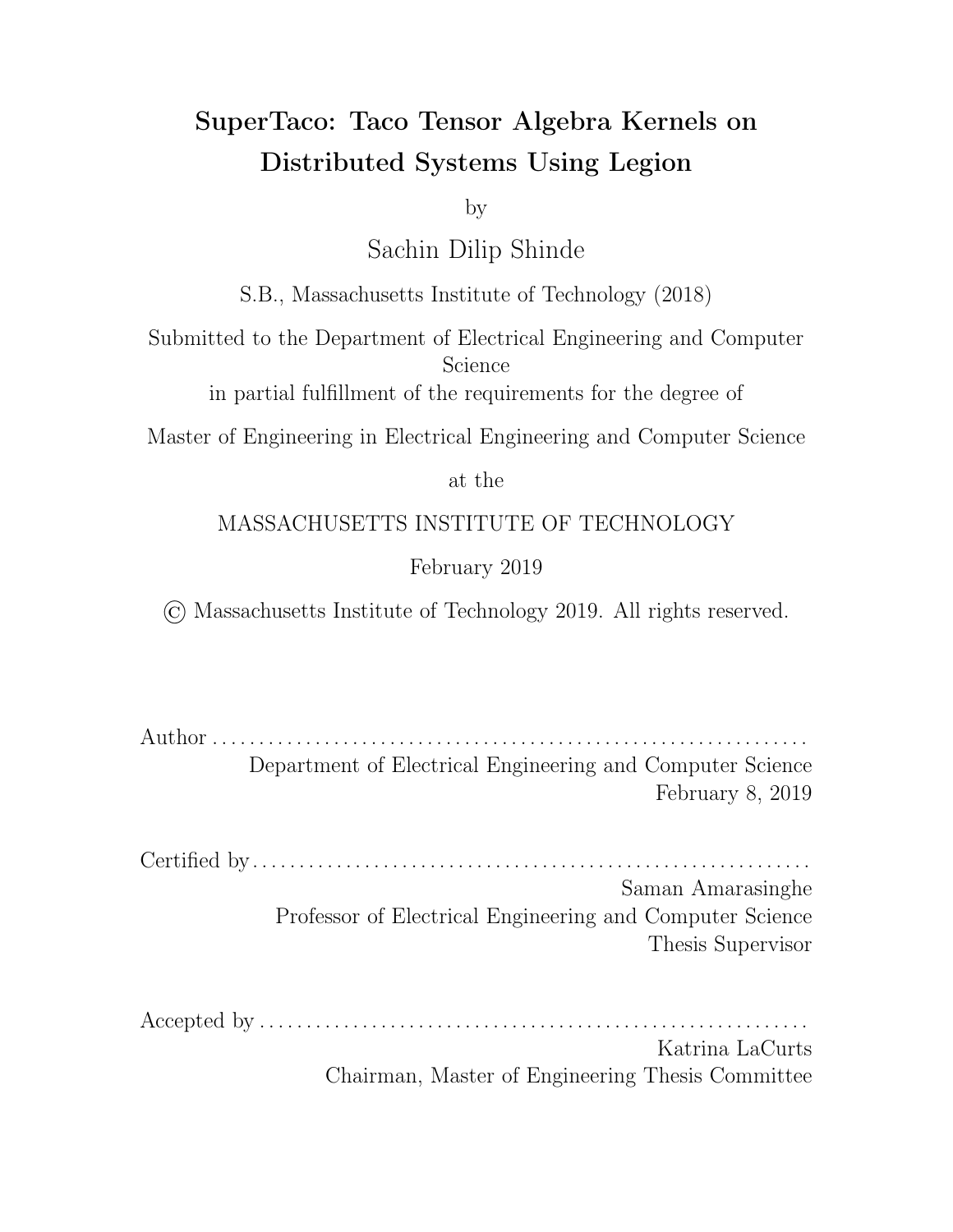the tensor block variables that are also mapping variables. Suppose for a tensor  $A_i$ , we call the set of its mapping tensor block variables  $f_1, \ldots, M_{T-1}, g;$  call its mapping key function  $\sigma({f_1}, {M_1}, \ldots, {M_{T-1}}) = \sigma_M$  and its mapping key size  $\lambda_M$ . Then SuperTaco generates code to create an array of futures evict\_fts with  $\lambda_M$ length right before the kernel computation loop nest, and to initialize all futures to ones that immediately resolve. When an evict task launch for tensor  $A$  is executed, the mapping key  $\sigma_M$  will be computed and the future returned from the evict task launch stored in evict\_fts using index  $\sigma_M$ . Additionally, in the kernel task launch loop body, SuperTaco adds code to compute  $\sigma_M$  and indexes into evict\_fts with it to get back the evict task launch future, adding it to the kernel task launch.

By augmenting the kernel computation loop nest with these evictions, SuperTaco ensures that the tasks within a task group can never load two dievent tensor blocks from the same tensor simultaneously, and thus bounds the memory consumed by a task group at the cost of a loss in parallelism. Note that if the number of task groups (equal to the mapping key size of the kernel task's mapping key) is many times larger than the number of nodes, then many task groups will alias to the same node, which in turn may cause an overflow even if each individual task group is limited to a single tensor block from each tensor. Thus, care must be taken when choosing the number of split ranges for mapping variables.

# 4.6 Distributed Tensor Storing

The third and last phase of a Legion program generated by SuperTaco is merging the tensor blocks together and storing the data to disk. Similar to tensor loading, a tensor may not be able to fit into a single node's memory, so this needs to be done in a distributed fashion. Most of the code that makes up this component is static, and the routines share similarities with the ones for distributed tensor loading.

During the first step (Section 4.6.1), each of the block tensors is split into tensor block pieces via load balancing. Unlike tensor loading, actual tensor size is not used to determine where to split the tensor block into pieces. Instead, the top-level task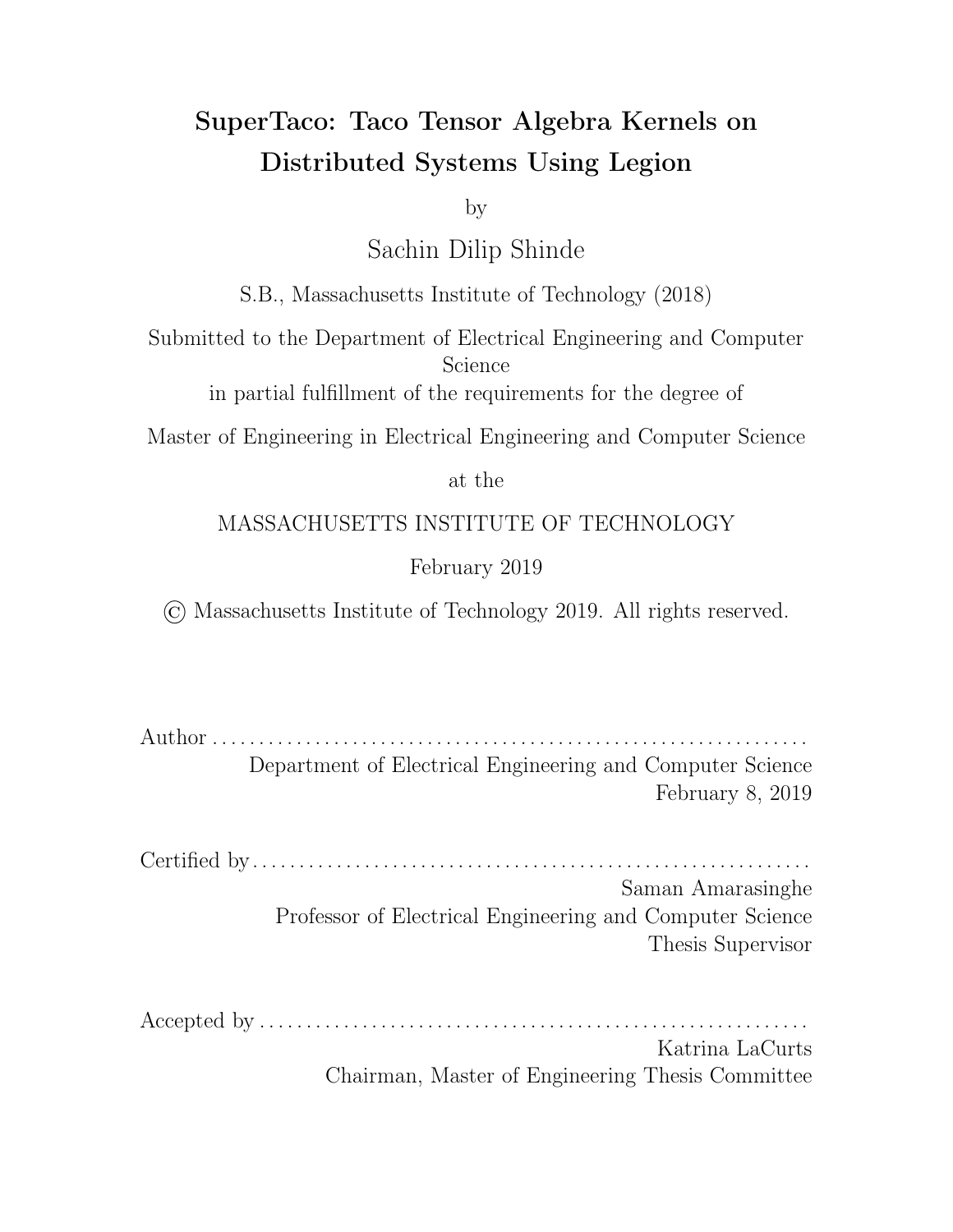partitions the space of index coordinates into equally sized pieces (*coordinate space* pieces), with the number of pieces equal to the number of processors; this gives a set of coordinates that would divide the the entire output tensor into roughly equally sized pieces provided the output tensor is not significantly skewed. The parent task creates a task for every output block, and each task iterates through its output block, finding the position vectors that yield index values close to the desired coordinates (but not going over). In this fashion, each output tensor block is split into tensor block pieces.

For the second step (Section 4.6.2), each processor is assigned a coordinate space piece, and gathers all the tensor block pieces that are within that same piece of space. Each tensor block piece comes with the o sets of each of its data arrays within the original data arrays to allow iteration. Each processor constructs a tournament tree, with each of the leaves being pointers to a tensor block piece and its iteration state. This allows for a multi-way merge between the tensor block pieces, which can create a piece of the output tensor. However, this process requires two parts.

The first part (Section 4.6.3) consists of each processor iterating through the entries of its output tensor piece via the tournament tree and gathering partial header information for the tensor. Similar to 4.4.2, the partial header information is sent back to the parent task, allowing it to assemble the full. tcs header for the output tensor. The parent task then creates the file on disk, and writes the header to it.

During the second part (Section 4.6.4), the parent task computes certain state information the processors need to make a second pass, in which it assembles the tensor pieces. The parent sends that state to the each processor, and the processors make their second pass to assemble the tensor pieces. For the final step (Section 4.6.5), each processor then must sequentially writeout its data arrays to disk.

#### 4.6.1 Load Balancing

Unlike tensor loading, we cannot split the tensor blocks based on their size. Instead, tensor blocks must be split on their coordinate value, i.e. the values of their indices. The parent task determines the space of coordinates as a Cartesian grid, with each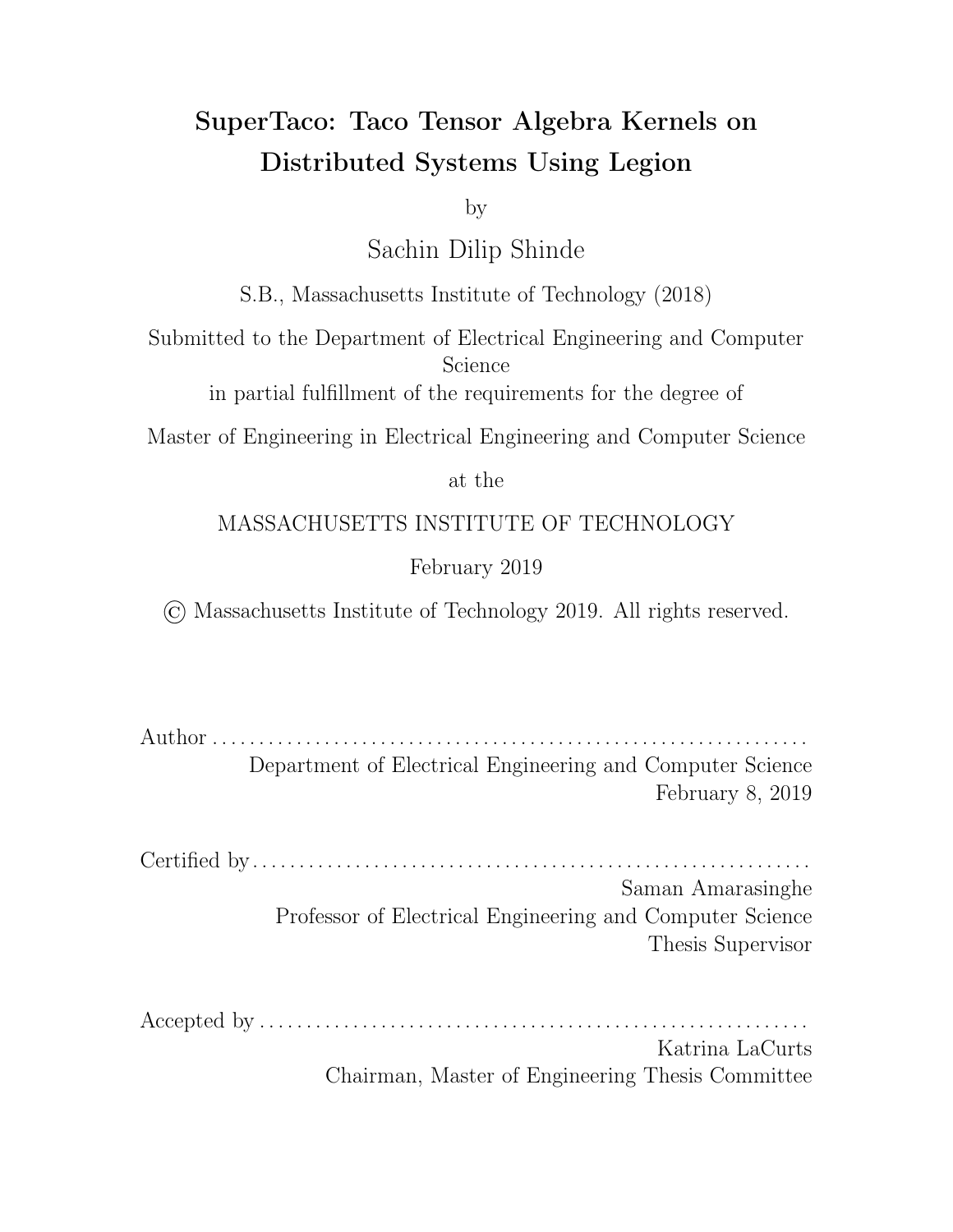index variable bound by a minimum and maximum. We could potentially determine these minima and maxima from the split ranges, but this could be inaccurate since they're user-defined. Instead, during the first-pass of streaming through input tensors in Section 4.4.2, recall that each processor additionally collects minima and maxima information to send to its parent task. The parent task here is augmented to compute a global minima/maxima for the whole tensor, which gives minima/maxima on the corresponding index variables. Pooling then gives a minima and maxima per index variable.

For an index variable i, let the minimum and maximum values found be  $i_{min}$ and  $i_{max}$ , so that the index size is  $Z_i = i_{k,max}$   $i_{k,min} + 1$ . For an output tensor  $A_{i_0i_1...i_{R-1}}$ , the parent task computes the size of the space of index coordinates as  $Z = Z_0 \, Z_1 \, \ldots \, Z_{R-1}$ . Next, the parent task computes the coordinates that give size o sets close to  $Z/N$ ,  $2Z/N$ , ...,  $(N-1)Z/N$ , where the size o set of a coordinate  $(i_0, i_1, \ldots, i_{R-1})$  is  $(i_{R-1} \quad i_{R-1,min}) + Z_{i_{R-1}}$   $((i_{R-2} \quad i_{R-2,min}) + Z_{i_{R-2}} \ldots ((i_1 \quad i_{1,min}) +$  $Z_{i_1}$   $((i_0 \quad i_{0,min}))) \ldots$ ). Note that this last function is the mapping key function, but with  $P_i$  replaced by  $Z_i$  and  $I_k$  replaced by  $i_k$   $i_{k,min}$ . Accordingly, computing the inverse to find the coordinates is the same as computing  $\sigma^{-1}$  as described in 4.5.2.

With this, the parent task has computed coordinates that span the range from  $(i_{0,min}, i_{1,min}, \ldots, i_{R-1,min})$  to  $(i_{0,max}, i_{1,max}, \ldots, i_{R-1,max})$ , and are equidistant in coordinate space (i.e. if you sorted the list of integer points in the Cartesian grid between the min and max points, the coordinates would be equally spaced in the list). The parent task now launches a task for every output block (using the output block's mapping key), passing the set of coordinates to each task via logical region. Each child task then iterates through its output block as described in 4.4.2, and determines the position vectors that give index values closest to the given coordinates (without going over). These position vectors thus conceptually break each tensor block into tensor block pieces.

To actually break the tensor block into tensor block pieces, each child task then creates a logical region for every coordinate space piece, and then for each tensor block piece, copies over the full header and the appropriate sections of the data arrays into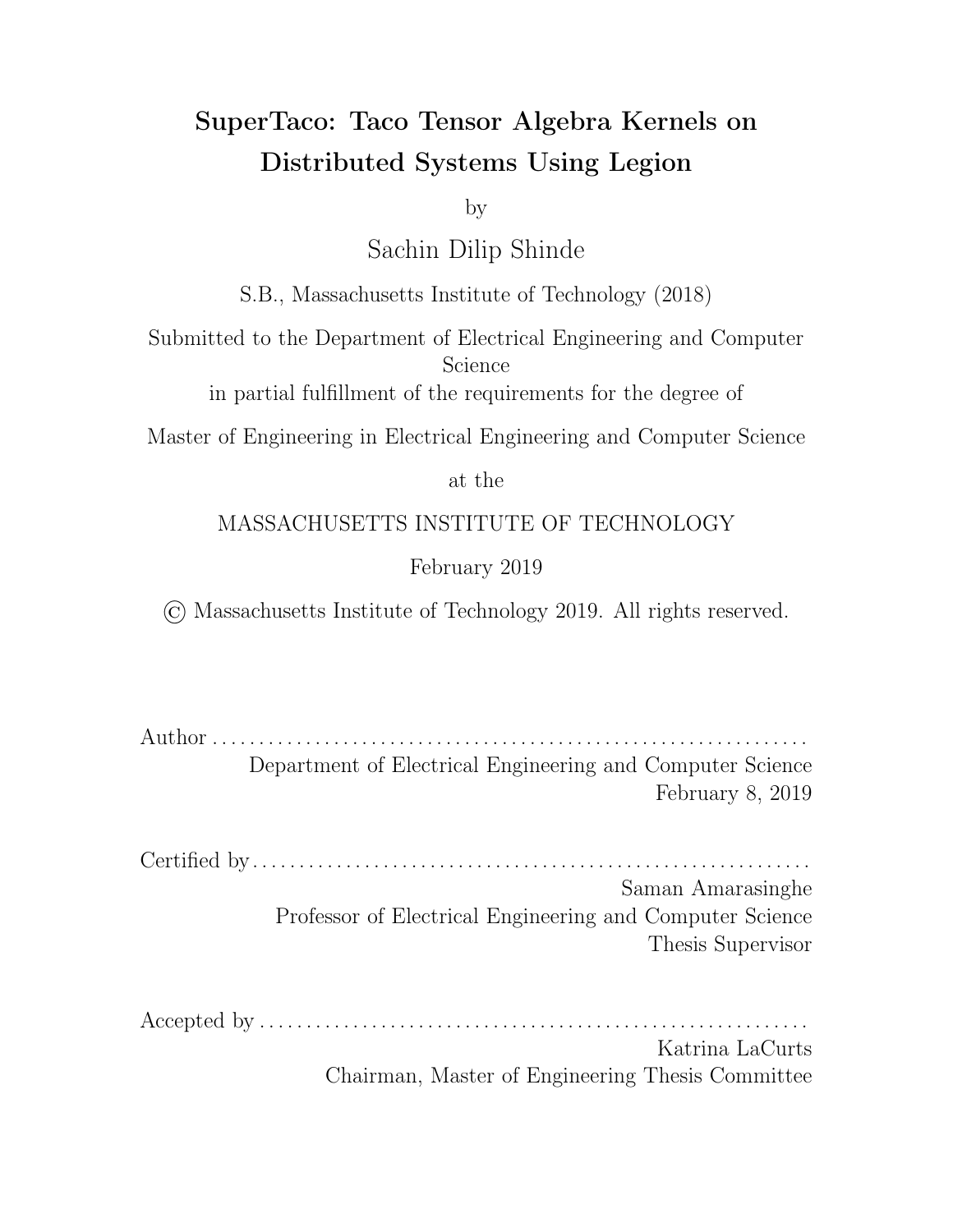the corresponding logical region. (The position vectors are used here to determine the size of the data array sections.) The o sets of each of the sections of the data arrays in their original data arrays is stored as a vector, and packed into the header to allow for iteration. The headers here are updated to point at the new byte o sets within the logical regions. The child tasks destroy their original tensor block logical regions so they can be garbage collected, and each child task then returns the logical regions corresponding to the tensor block pieces by placing them in a containing logical region, which was passed to the child task by the parent. After the parent task launches all the child tasks, it then maps the containing logical regions inline and waits for them to become available. This gives the parent task the logical regions for all the tensor block pieces.

### 4.6.2 Tournament Tree

Now that each tensor block has been split into pieces by position vectors, each processor will create a tournament tree and pull in the appropriate tensor block pieces to create an iterator for a multi-way merge. In the Legion program, the parent task launches a tournament tree task for each coordinate space piece, and for each task launch adds to it the logical regions for all tensor block pieces that correspond to the same coordinate space piece.

When the child task executes, it creates a tournament tree within a logical region, where there are enough leaves for each of the tensor block pieces; the remaining leaves are negative infinity sentinels. This tournament tree can perform a k-way merge on the tensor block pieces by keeping in each leaf a position vector (and index vector) that points into the appropriate tensor block piece. In this sense, the tournament tree can be treated like an iterator; when a value is consumed, the branch corresponding to the value is emptied, the leaf node of the branch has its tensor block piece make one step forward in iteration to the next position vector, and then the branch is updated with the new index values from that new position. When a tensor block piece is exhausted, its leaf becomes negative infinity. When all leaves are exhausted, the root node will become negative infinity, signalling the iterator is exhausted. Resetting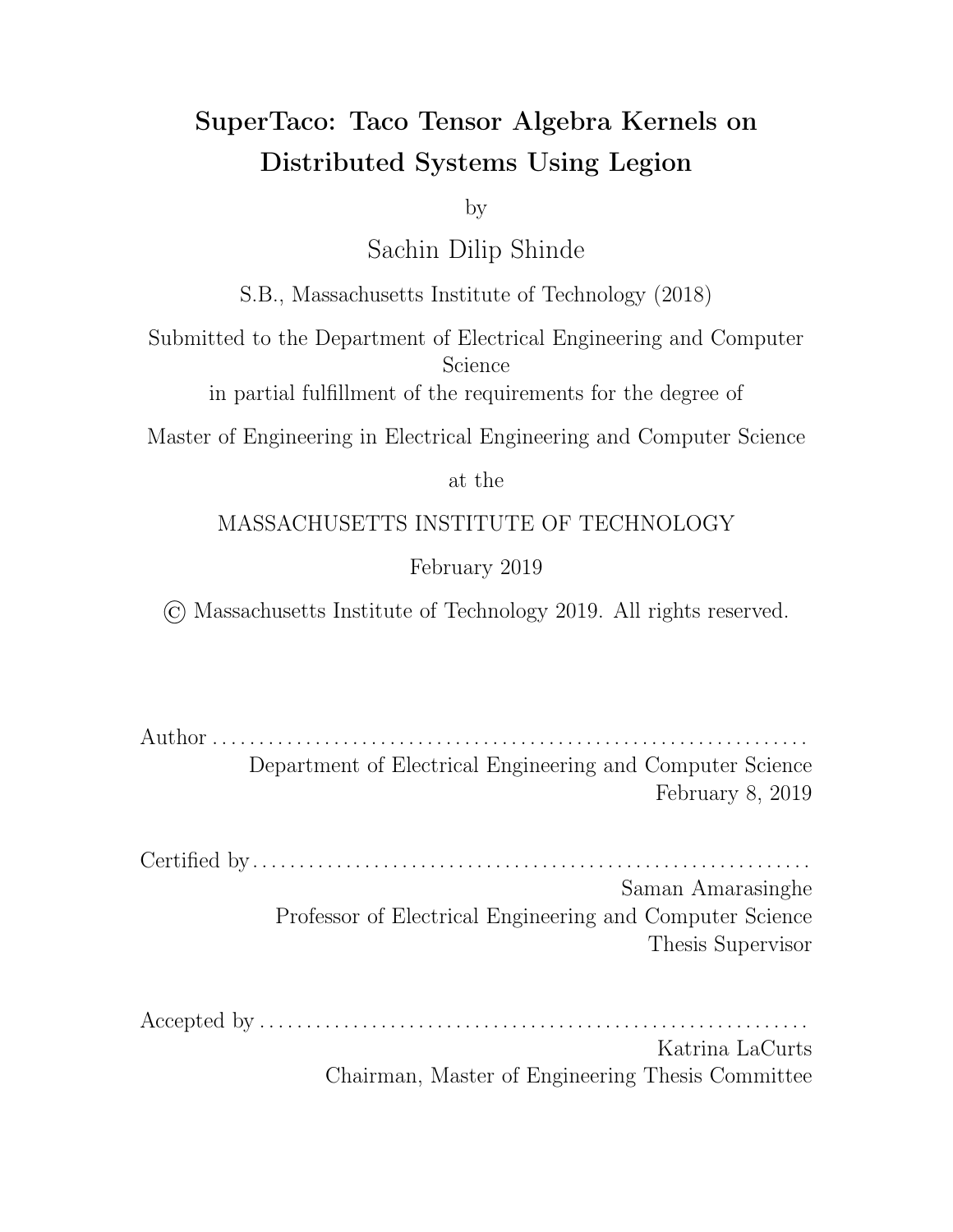just involves resetting the position vectors of all the tensor block pieces, fetching the index values, and updating the tournament tree. Using this schema, the tournament tree is an iterator over the merged tensor block pieces. Note that since this merge is over all tensor blocks, then the result must be the piece of the tensor that lies in the coordinate space piece. The tournament tree is then an iterator over that tensor piece.

Also note that all the components of this tournament tree iterator (the tournament tree itself, each of the tensor block pieces) are logical regions. This means that they can be returned to the parent task via being packaged in a containing logical region, and as long as the parent launches the next task that needs that iterator on the same node (which can be accomplished via the mapper tag), there will be no movement of that data over a network. The child task thus returns the logical regions of the components that make up the tournament iterator to the parent task.

#### 4.6.3 Tensor Header Assembly

The tournament tree from the previous section gave us an iterator over the tensor piece spanned by each coordinate space piece. For the next step, each processor gathers partial header information about the tensor piece it has, similar to how tensor block pieces were processed in Section 4.4.2. That is, we iterate through the entries of the tensor piece and gather information similar to the first-pass of . tns to . tcs conversion; we keep vectors that store the level size, minimum and maximum values, and additionally copies of the first and last lines encountered to account for edge e ects when the information is merged together with that of other processors.

In the Legion program, this is parallelized similar to the last section. The parent task launches a tensor header assembly task for every tensor piece/coordinate space piece, passing along the tournament tree iterator logical regions, and the parent task receives from each processor the header information they gathered while iterating through the tournament tree (via logical regions). The parent then reconstructs the .tcs header for the output tensor based on the partial header information it received from each processor. (Again, this is primarily pooling minima/maxima, summing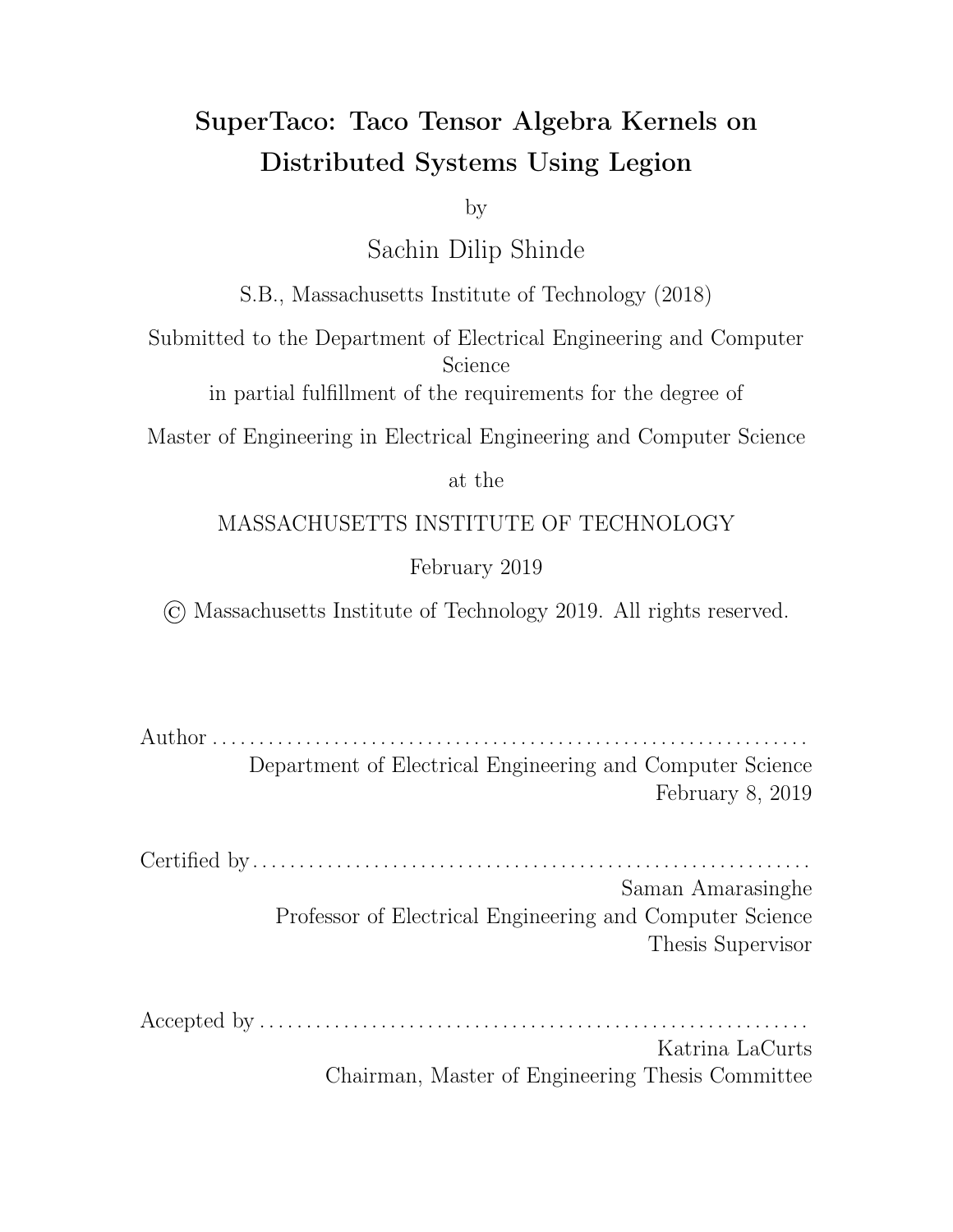level size vectors, and accounting for edge e ects.) The parent task then opens the file corresponding to the output tensor, and writes out its header to the file before closing it.

#### 4.6.4 Tensor Piece Assembly

Now that the output tensor's . tcs header has been computed, the next step is for each processor to make a second-pass through its tensor piece and assemble the piece itself, similar to how tensor block pieces were processed in Section 4.4.3. Once again we iterate through the tournament tree, and the callback resembles the second-pass of .tcs conversion to form the tensor pieces.

Recall from Section 4.4.3 that the second-pass of . tcs conversion can't be as easily parallelized due to the level counters being wrong for a processor that only passes through a tensor piece instead of the whole tensor. We use the same solution from that section, i.e. the parent task computes partial sums over the level size counters it collected from each processor (and accounts for edge e ects), and the parent additionally provides information to each processor about the sizes of the data arrays in that processor's tensor piece.

This allows the parallelization of the conversion's second-pass, and generates tensor pieces on each processor. In the Legion program, parallelization is similar to the previous section, but this time the parent task doesn't access the output of the task, i.e. the tensor pieces. The parent task does, however, have references to the logical regions holding that data, so it may pass those logical regions to other tasks. Also note that since the tournament tree iterators are no longer needed after the tensor pieces are assembled, the logical regions making up the tournament tree iterator are destroyed.

### 4.6.5 Tensor Writeout

The final step of tensor storing is writing the tensor pieces back to disk. This requires each processor to write its tensor piece to disk in-order, since the pos, idx, and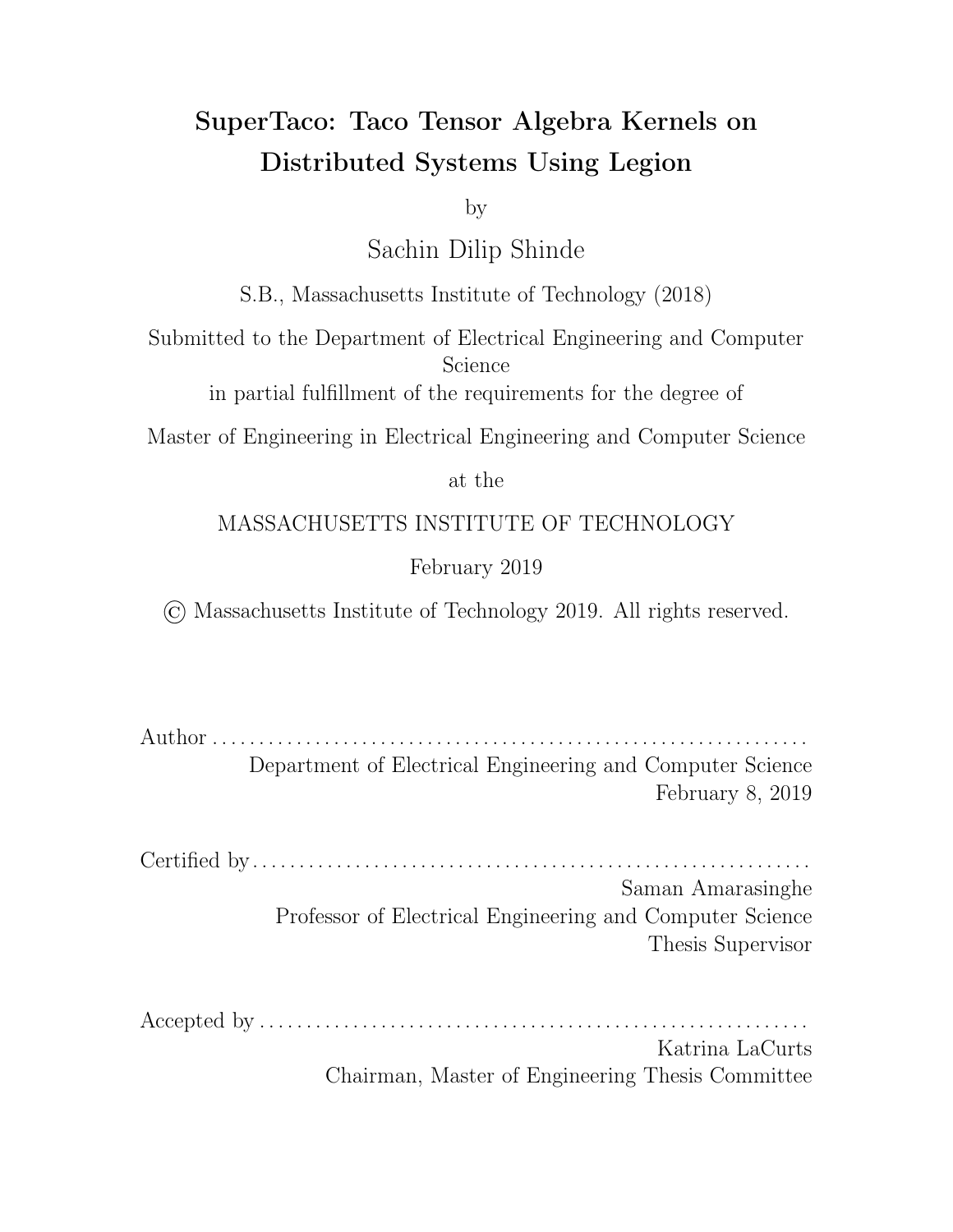val arrays within the tensor pieces can be concatenated to form the data section of the tensor. This cannot be done in parallel since the NFS filesystem does not allow processors on di erent nodes to write to the same file at the same time. Note that the generated code uses the same mapping key for this writeout task as the previous task, otherwise the entire tensor piece would move between nodes.

In the Legion program, a child task is launched per tensor piece with its corresponding tensor piece logical region, but the child tasks are sequential and in-order. The first child task holds the first tensor piece in its memory and writes out the first tensor piece to file, returning a future to the parent task with the disk o sets into each of the data arrays when its tensor piece ended. The parent task sends these o sets (via task argument) to the next child task to execute, which is responsible for writing out the second tensor piece starting at the data array o sets given by the first tensor piece. By repeating this process, the child tasks sequentially write their tensor pieces to file.

Thus, through these steps, we are able to store the tensor to disk in a distributed fashion. Note that our guarantees are not as strong here about load balancing compared to tensor loading, since we divide tensors based on coordinates instead of their actual size and accordingly any skew in the data density will cause imbalance. However, provided the output of the tensor operation is su ciently random, this method of load balancing will be adequate.

74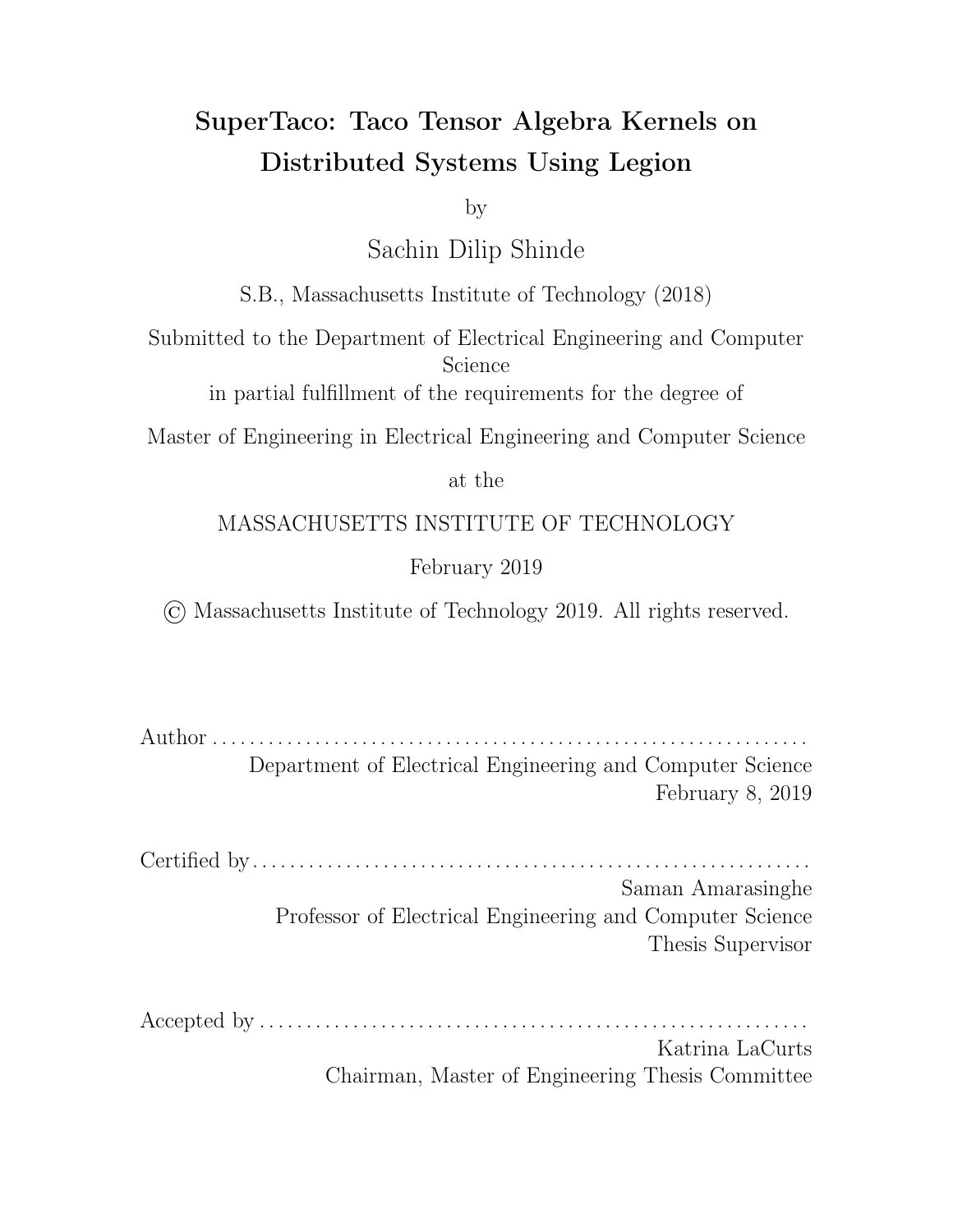# Chapter 5

## Evaluation

### 5.1 Experimental Methodology

To evaluate the performance of SuperTaco, we analyze the scalability of our generated programs for sparse matrix-vector (SpMV) multiplication  $a_i = \sum_j B_{ij} c_j$  and tensortimes-matrix (TTM) multiplication  $A_{ijk} = \sum_l B_{ijl} C_{kl}$ . We specifically look at strong scaling, in which the problem size remains fixed but the number of cores/processors in the system increases. For each experiment, we first test processor scaling on a single node to test multicore performance. We then see how performance scales as we increase the number of nodes up to 10 while using 4 cores per node and then 20 cores per node. We only measure the execution time of the distributed computation, and not tensor loading or storing. This is because in practical applications, loading and storing are done as seldom as possible due to the unavoidable cost of disk I/O; data is kept in memory as long as it can be. To assess the overhead of splitting and data movement, we perform an additional experiment in which we increase the number of split ranges for a reduction variable (without output-extension) for an owner's compute schedule at fixed core count (5 nodes with 20 cores per node), and observe the corresponding slowdown.

Evaluation was performed on an Infiniband cluster, with each node possessing two 12-core CPUs and 128 GB of memory. The CPUs were Intel Xeon E5-2695 v2 CPUs at 2.40 GHz, with 32 KB L1 data cache, 32 KB L1 instruction cache, 256 KB L2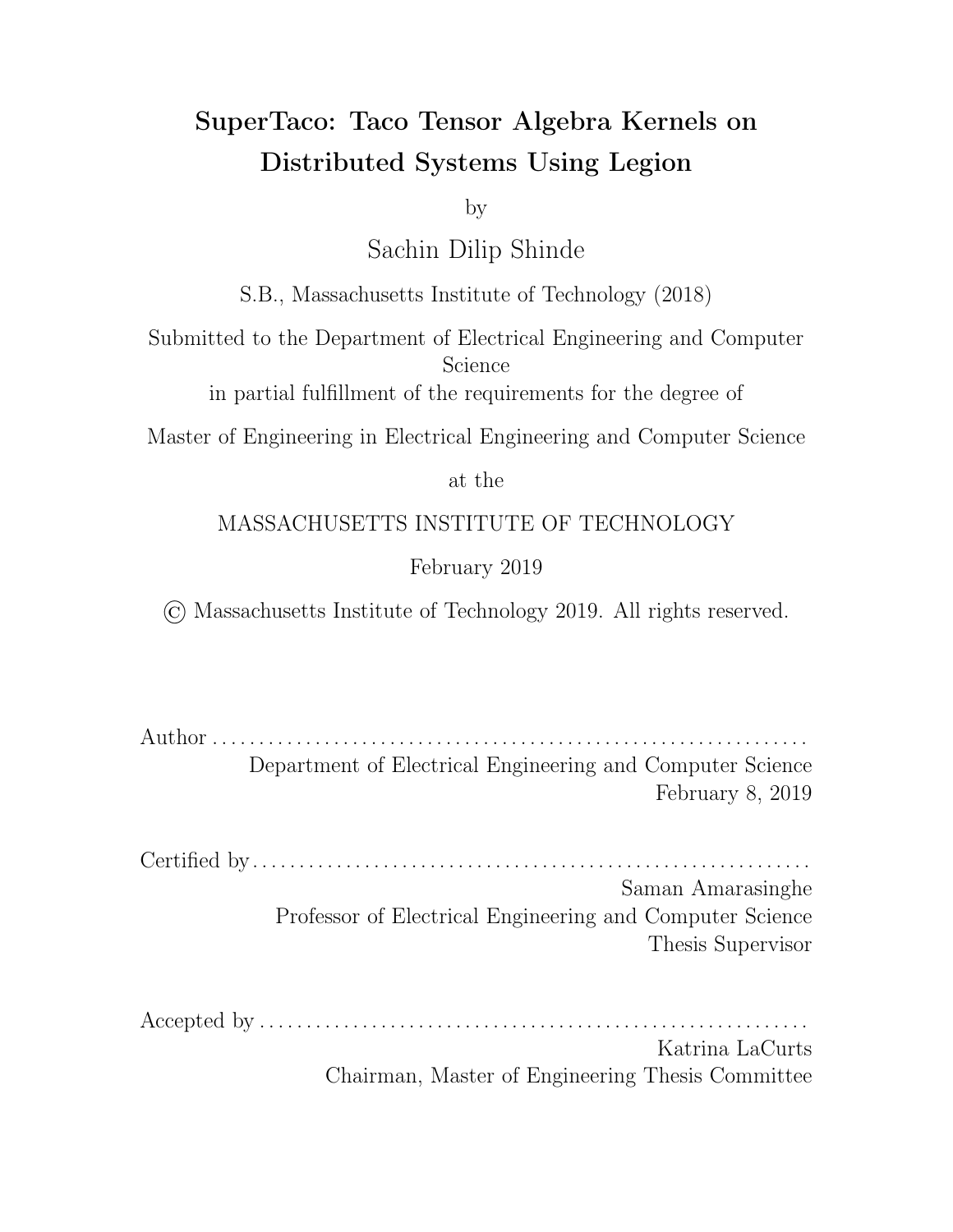cache, and 30720 KB L3 cache. Generated Legion programs and the Legion runtime were compiled with GCC 8.2.0 using -03 -march=ivybridge. Legion is configured to run using GASNet for networking, which is in turn configured to use i bv-conduit for communicating over Infiniband. We reserved two cores per node as utility cores for Legion, leaving 22 cores per node for compute at maximum.

### 5.2 SpMV Results

SpMV is an algebraic kernel  $a_i = \sum_j B_{ij} c_j$  that appears widely throughout scientific and engineering applications. In this section, we see how the computation of SpMV scales when distributed using SuperTaco. The sparse matrix  $B_{ij}$  we use is formatted CSR (i.e. as (dense $_{d_1},$ sparse $_{d_2})$ ) while the vector  $c_j$  is dense. The matrix has dimensions of  $50000000$   $50000000$  and is randomly populated with a density of 1  $10^{-6}$ . In. tns form it takes up 72 GB, while its. tcs form takes up 38 GB.

For the distribution schedule, splitting along  $j$  (columns) is expensive since it must either be sequential or require combining partial sums due to  $j$  being a reduction variable. There's not much benefit in splitting along  $j$  either, since the input vector  $c_j$  is relatively small compared to the sparse matrix, and any parallelism we get from using partial sums could also just be attained by splitting more along  $i$  (rows) instead. So for index splitting, we only split along  $i$ . We shall use a number of split ranges equal to the number of processors being tested. For the mapping variables of the schedule, we use  $i$ . This, along with  $j$  not being split, means that each node contains a row block of  $B_{ij}^{I0}$  and computes the corresponding output row block  $a_i^I$  $\frac{I}{i}$ . The input vector  $c_i^0$  is not blocked, and correspondingly every node gets a copy of it. Since  $i$  is a free variable and accordingly in the output already, we can't extend along it, so the schedule has no output-extension variables. With this, we've completely described our schedule.

The results of our strong scaling experiments for SpMV are shown in Figure 5-1. For single-node, performance scales almost linearly for the first few cores and then degrades to 50% strong scaling e ciency, speeding up 10.1x when going from 1 to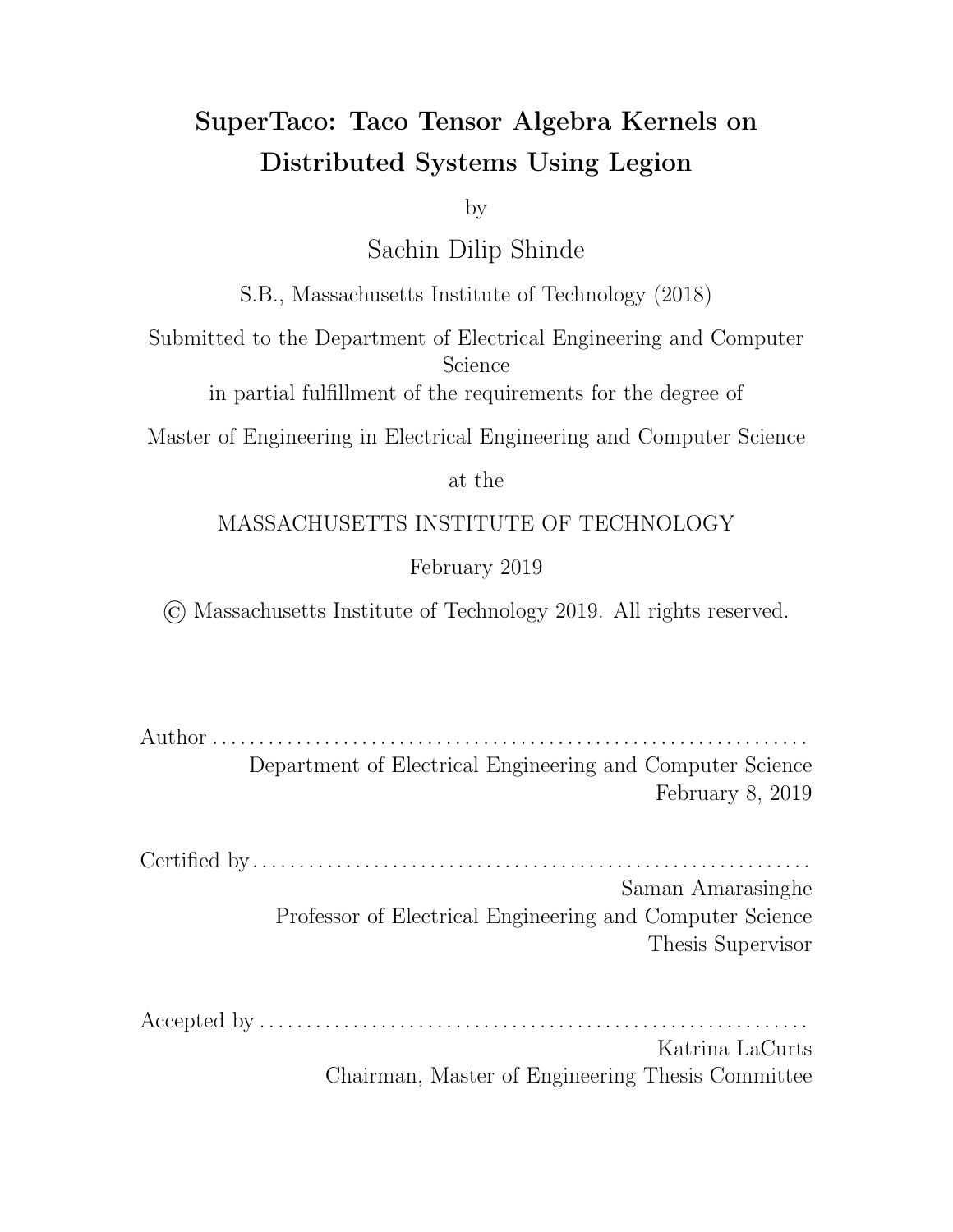

(a) Scaling across processors for a single node.



(b) Scaling across nodes with 4 cores per node.



(c) Scaling across nodes with 20 cores per node.

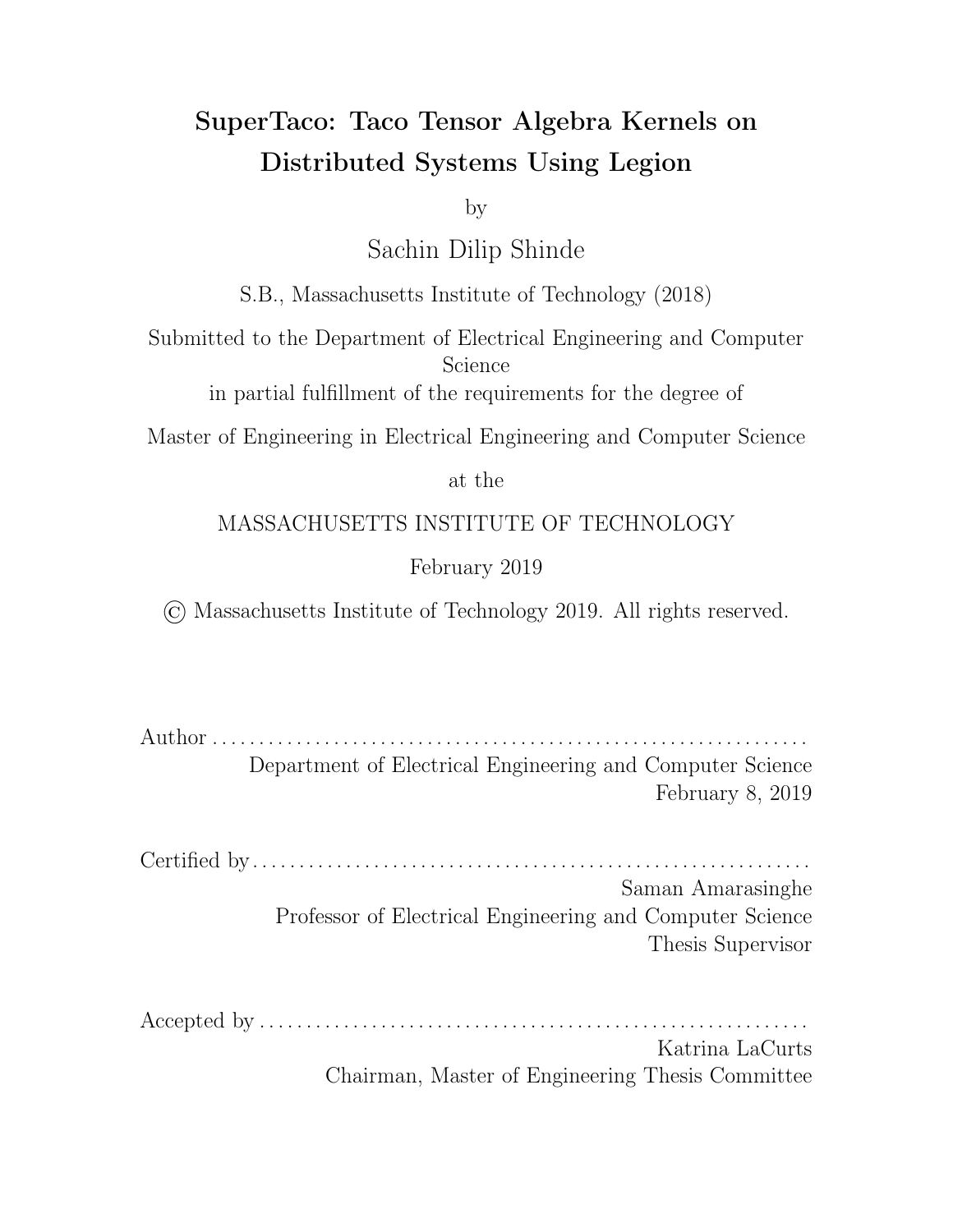20 cores. When we scale across nodes instead, we get similar e ciencies; for 4 cores per node, the strong scaling e ciency is  $50\%$  when going from 1 to 7 nodes due to a  $3.49x$  speedup, and for 20 cores per node, the strong scaling e ciency is 58% when going from 1 to 6 nodes due to a 3.45x speedup.

For experiments past 6-7 nodes, the performance noticeably degrades as shown in Figures 5-1b and 5-1c. Note that this degradation occurs around a certain number of nodes and not a certain number of processors, indicating that node-to-node communication could potentially be to blame.

The distribution schedule above for SpMV minimized data movement, since the matrix rows and output vector rows were already assembled on the nodes they needed to be on for computation; the only tensor that needed moving was the input vector, which is relatively small. While this is good for  $e$  cient computation, it doesn't give us information about the costs of data movement. We also don't get information about the cost of index splitting; previously we only split as much as needed to make sure all processors were utilized. However, scenarios can arise in which we need to split more, e.g. if the tensor blocks don't fit into a node's memory otherwise.

Our next experiment thus performs SpMV using a suboptimal distribution schedule. In this case we split along  $i$ , but also along reduction variable  $j$ . To force parts of the matrix to move around the network, we set the mapping variable to only  $i$ (owner's compute). We don't use output-extension on  $j$ , since owner's compute here means different  $B^{IJ}$  can't be computed on simultaneously for the same  $I$ , i.e. tensor block evictions would serialize the task launches that output-extension along  $j$  would try to parallelize. For the index variable ordering, it's more e cient to use  $(j, i)$  since there is no parallelism along  $j$ . To ensure we don't underutilize or overutilize the processors, the kernel mapping key size should be around the number of processors, so we set the number of split ranges for  $i$  to be the number of processors. The only variable in our distribution schedule remaining is the number of split ranges for  $i$ , which will be varied during the experiment.

The results of this overhead analysis experiment are shown in Figure 5-2. Note that we use a smaller sparse matrix here of size 300000 300000 with a density of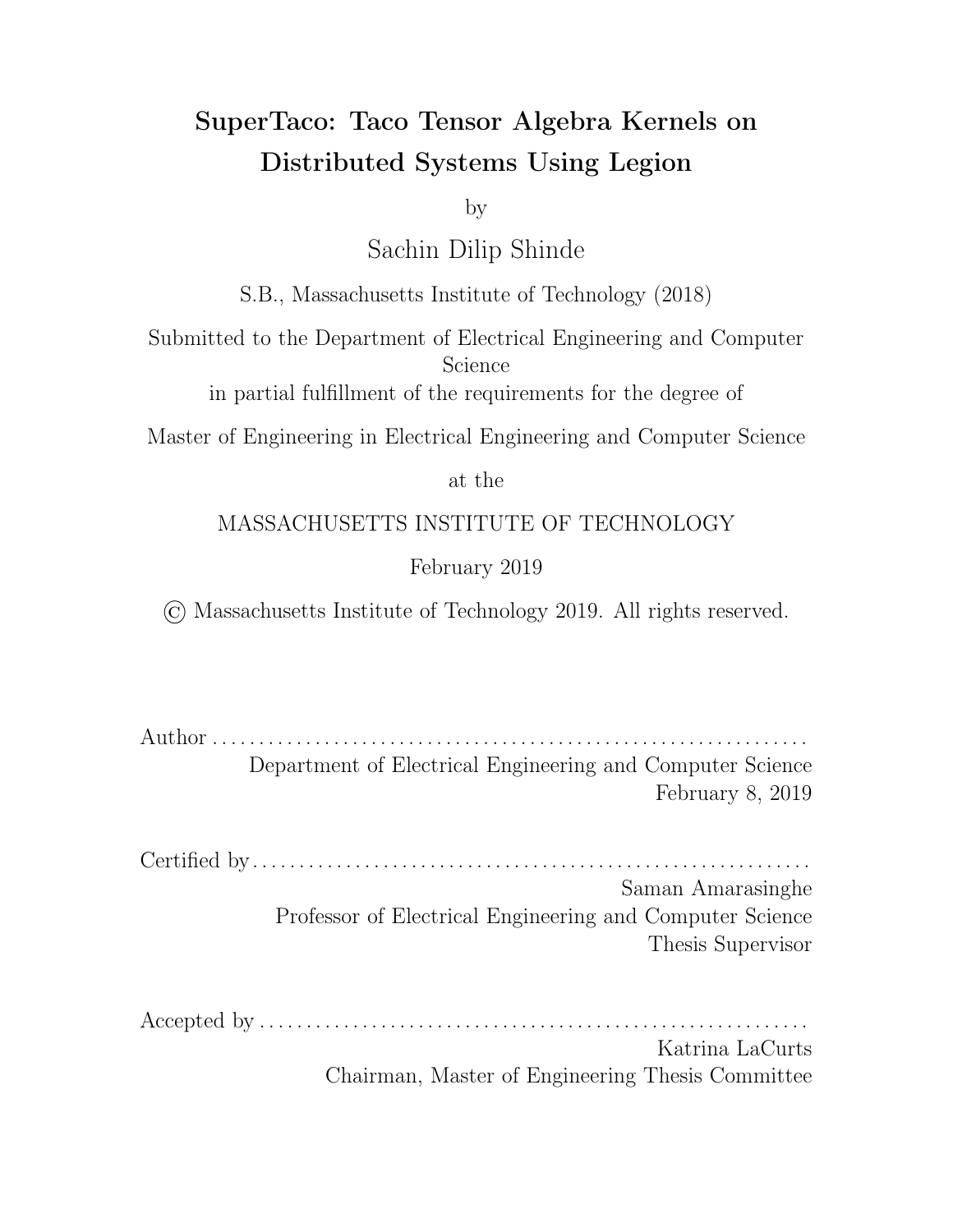

Figure 5-2: Overhead from increasing the number of splits along reduction variable  $j$ in SpMV. The red curve is a quadratic fit with equation  $y = 0.445x^2$  1.015 $x + 2.043$ .

 $1$  10<sup>2</sup>, since the scale of the slowdown makes experiments longer. The slowdown here is super-linear with the number of split ranges, and although it appears to almost be linear when the number of split ranges nears 10, the slowdown for 20 split ranges is 150x (compared to 37.1x at 10 split ranges). Using polynomial fitting determines that the curve is close to a quadratic fit (shown in red in Figure 5-2); the quadratic curve predicts a slowdown of 160x at 20 split ranges, which is close to the actual 150x. The overhead of splitting along the reduction variable for SpMV is thus nearly quadratic in the number of split ranges.

### 5.3 TTM Results

While SpMV is a ubiquitous kernel, it only involves matrices and vectors, and does not take advantage of Taco's ability to generate code for higher-order tensor expressions. The TTM kernel  $A_{ijk}=\sum_l B_{ijl}C_{kl}$  involves a rank-3 tensor, and is central to the Alternative Least Squares (ALS) method of solving non-convex optimization problems [14]. In this section, we see how the computation of TTM scales when distributed using SuperTaco. The sparse tensor  $B_{ijl}$  we use is formatted CSF (i.e. as (sparse<sub>d1</sub>, sparse<sub>d2</sub>, sparse<sub>d3</sub>)) while the matrix  $C_{kl}$  is dense. The tensor has dimensions of  $500000 - 50000 - 5000$  and is randomly populated with a density of 1  $10^{-6}$ . while the matrix is 32 5000. This is meant to be a slightly larger imitation of the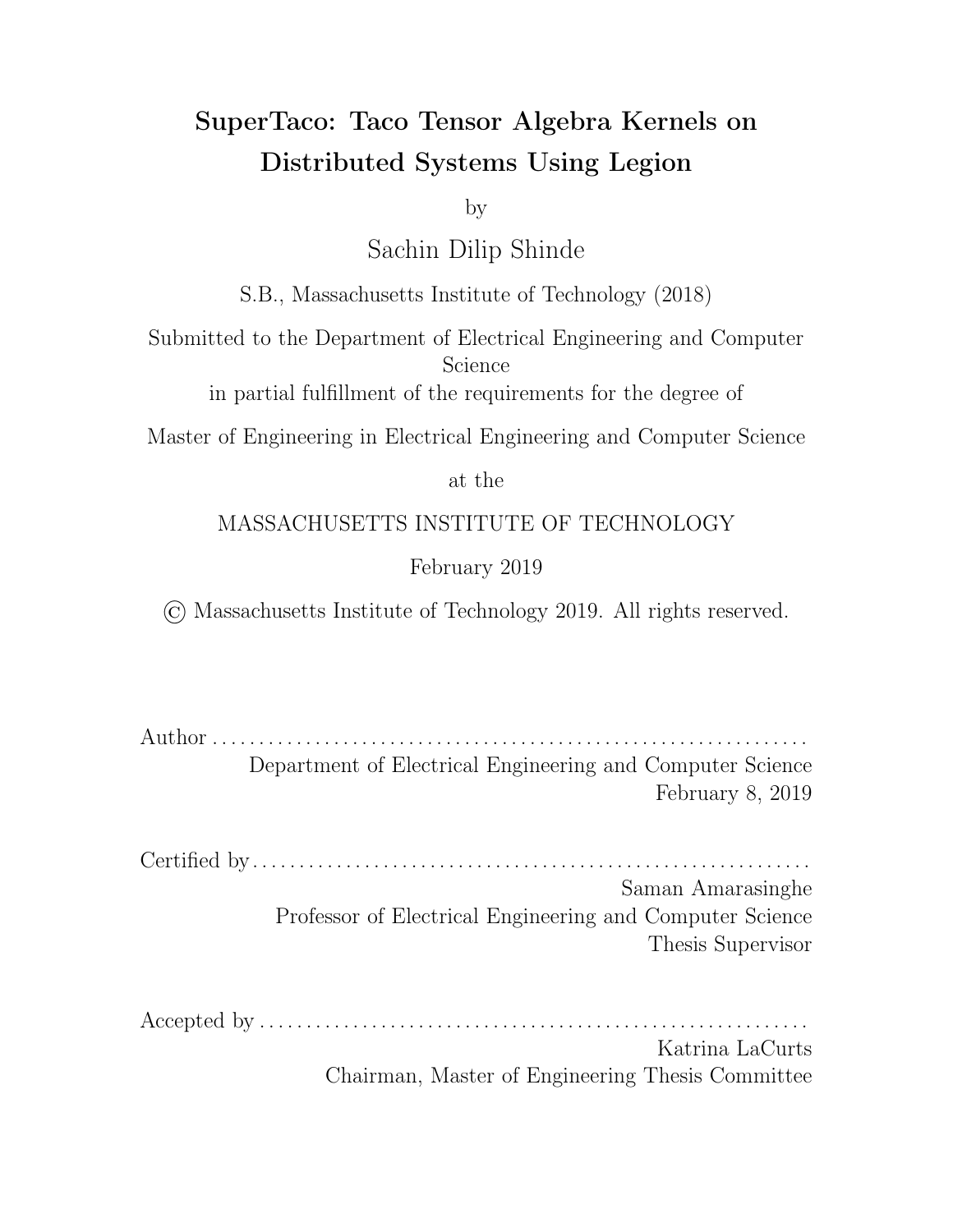Netflix Prize tensor (approximately  $480K$  18K  $2K$  with a sparsity of 5.79 10  $^6$ ), which has previously been used to evaluate TTM implementations [15]. In . tns form the tensor takes up 3.6 GB, while its . tcs form takes up 3.8 GB.

For the distribution schedule, splitting along the reduction variable  $l$  is again expensive since it must either be sequential or require combining partial sums, and the benefits in this context are low. We shouldn't split along  $k$  either, since  $k$ 's dimension size is 32 and we may want to scale past that. The best candidates for splitting are then  $i$  and  $j$ . We could potentially split them both, but this would complicate analysis. Since the first mode is largest in dimension size, we choose to split  $i$  since there will be a less of a chance of equidistant split points resulting in skewed block sizes. For the mapping variables of the schedule, we just use  $i$ . Then in terms of mapping, each node contains a row block of  $B_{ijl}^{I00}$  and computes the corresponding output row block  $A_{ijk}^{I00}$ . The input matrix  $C_{kl}^{00}$  is not blocked, and correspondingly every node gets a copy of it; this is fine since it only contains 160K entries as a dense matrix, which comes out to 1.28 MB for the val array. Since  $i$  is a free variable and accordingly in the output already, we can't extend along it, so the schedule has no output-extension variables. With this, we've completely described our schedule.

The results of our strong scaling experiments for TTM are shown in Figure 5-3. The trends are somewhat similar to SpMV. For single-node, performance scales almost linearly for the first few cores and then degrades to  $58\%$  strong scaling e ciency, speeding up 9.25x when going from 1 to 16 cores. Unlike the SpMV case there is a slight dip in performance at 20 cores; this could potentially be due to TTM requiring a much larger write bandwidth since it's writing to a tensor instead of a vector. More specifically, for this TTM computation the output tensor has 1.81 billion non-zero entries while the input tensor only has 125 million.

When we scale across nodes instead, the  $e$  ciencies are slightly digerent depending on whether we use 4 cores per node or 20 cores per node. In the former case, the strong scaling  $e$  ciency is 46% when going from 1 to 9 nodes due to a 4.14x speedup. In the latter, the strong scaling e ciency is 68% when going from 1 to 7 nodes due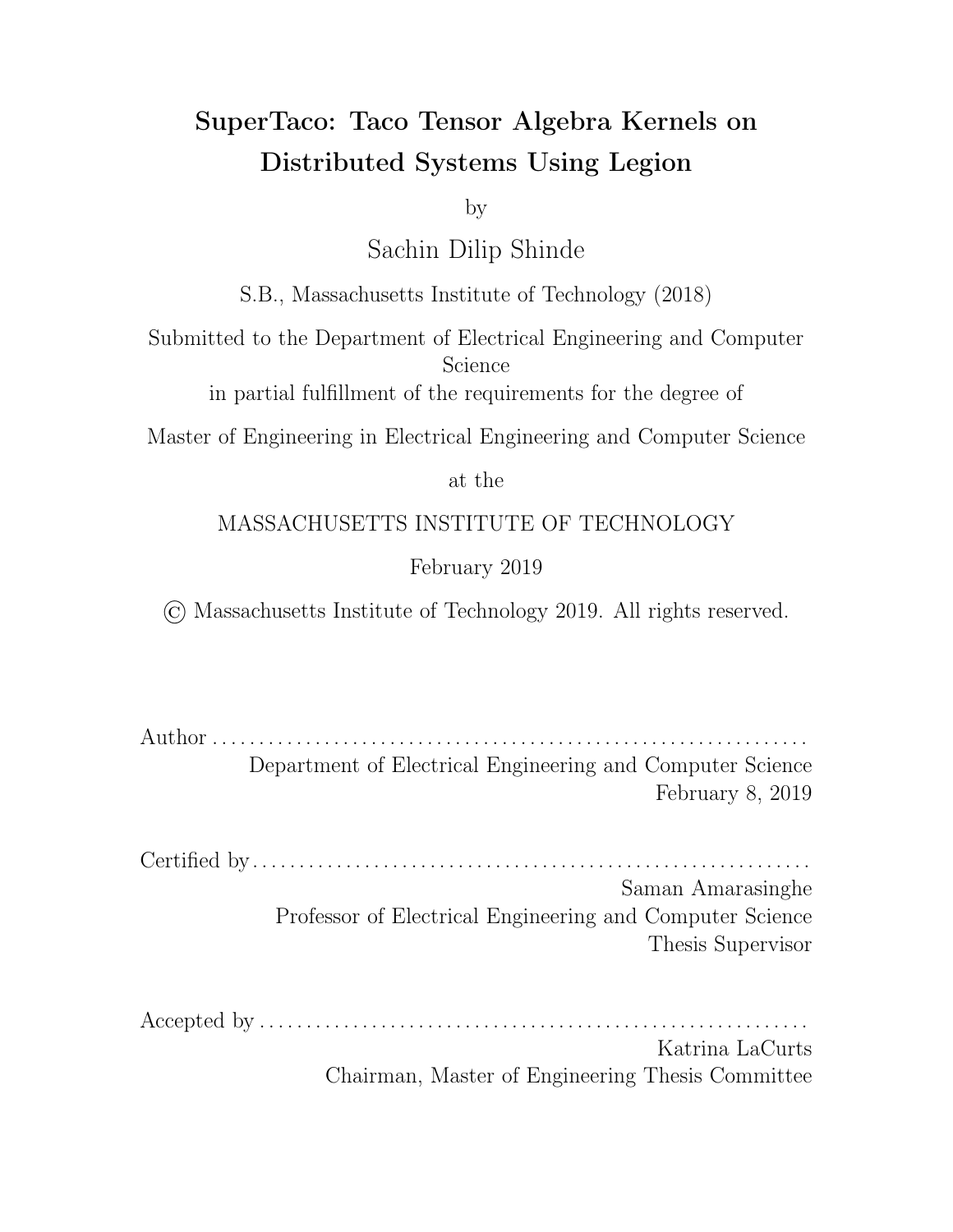

(a) Scaling across processors for a single node.



(b) Scaling across nodes with 4 cores per node.



(c) Scaling across nodes with 20 cores per node.

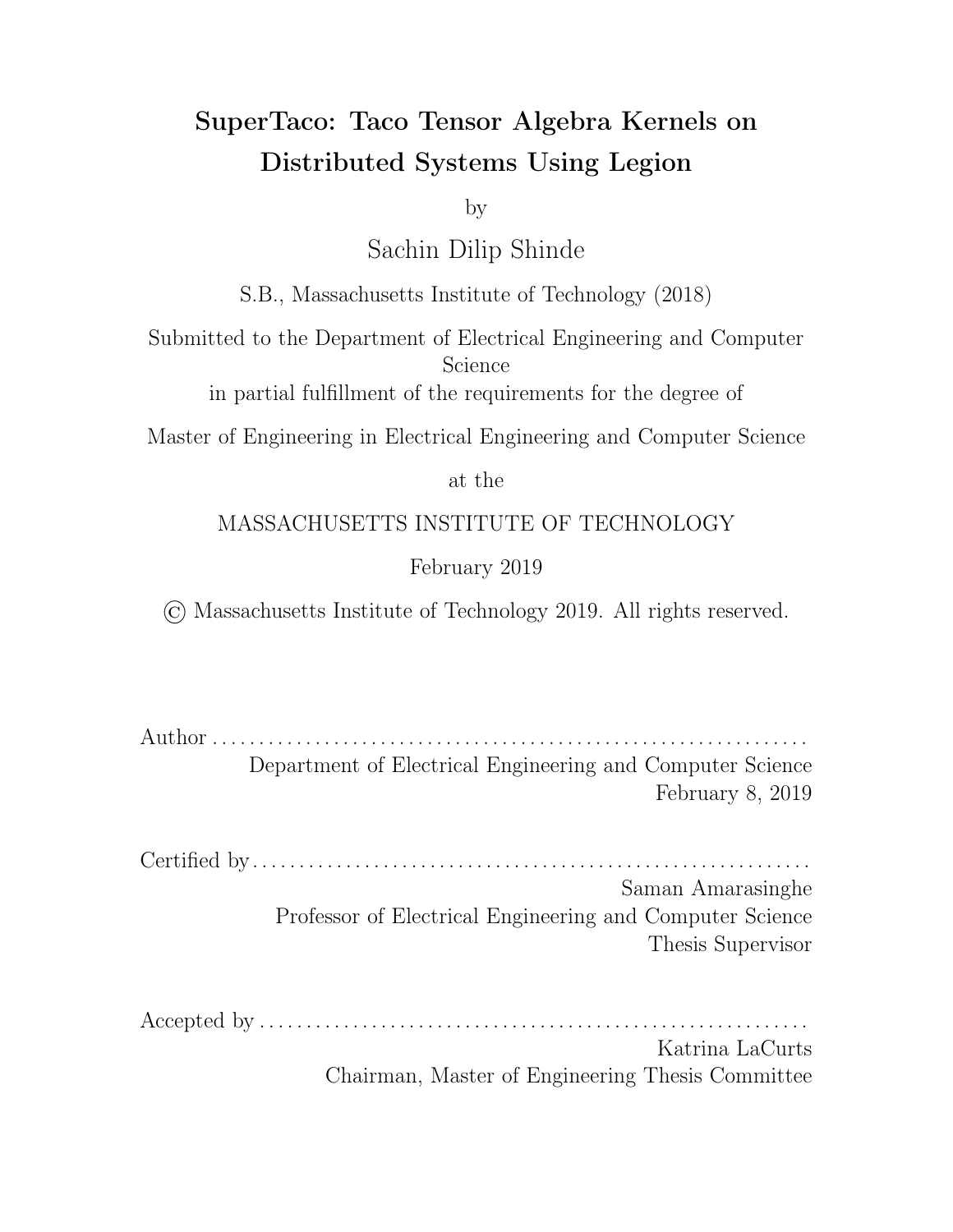to a 4.75x speedup. Lower cores per node led to less e ciency, but more nodes could be used before performance degradation.

Similar to the case of SpMV, the degradation in performance happens closer to a certain node count threshold than a processor count threshold. However in this case, the number of processors shifts where that threshold is slightly; more cores per node brings down the node threshold.

Once again our distribution schedule used above minimized data movement, since the tensor rows and output vector rows were already assembled on the nodes they needed to be on for computation; the only tensor that needed moving was the input matrix, which is only 1.28 MB. While this is good for  $e$  cient computation, it doesn't give us information about the costs of data movement. We also don't get information about the cost of index splitting.

Our next experiment thus performs TTM using a suboptimal distribution schedule. In this case we split along  $i$ , but also along reduction variable  $l$ . To force parts of the tensor to move around the network, we set the mapping variable to only  $i$ (owner's compute). We don't use output-extension on  $l$ , since owner's compute here means di erent  $B^{I0L}$  can't be computed on simultaneously for the same  $I$ , i.e. tensor block evictions would serialize the task launches that output-extension along  $l$  would try to parallelize. For the index variable ordering, it's more e cient to use  $(j, k, l, i)$ , with  $(j, k)$  on the outside since they're not split, then *l* since there is no parallelism along  $l$ , then  $i$  since kernel tasks can be parallelized along it. To ensure we don't underutilize or overutilize the processors, the kernel mapping key size should be around the number of processors, so we set the number of split ranges for  $i$  to be the number of processors. The only variable in our distribution schedule remaining is the number of split ranges for  $l$ , which will be varied during the experiment.

The results of this overhead analysis experiment are shown in Figure 5-4. We use the same tensors and matrices here as the previous TTM experiment. The slowdown curve is much less smooth than the SpMV case. While the general trend is for the slowdown to get worse, there's a bump in the slowdown curve where it rises fast and then falls suddenly before increasing. Once again, the curve appears to be almost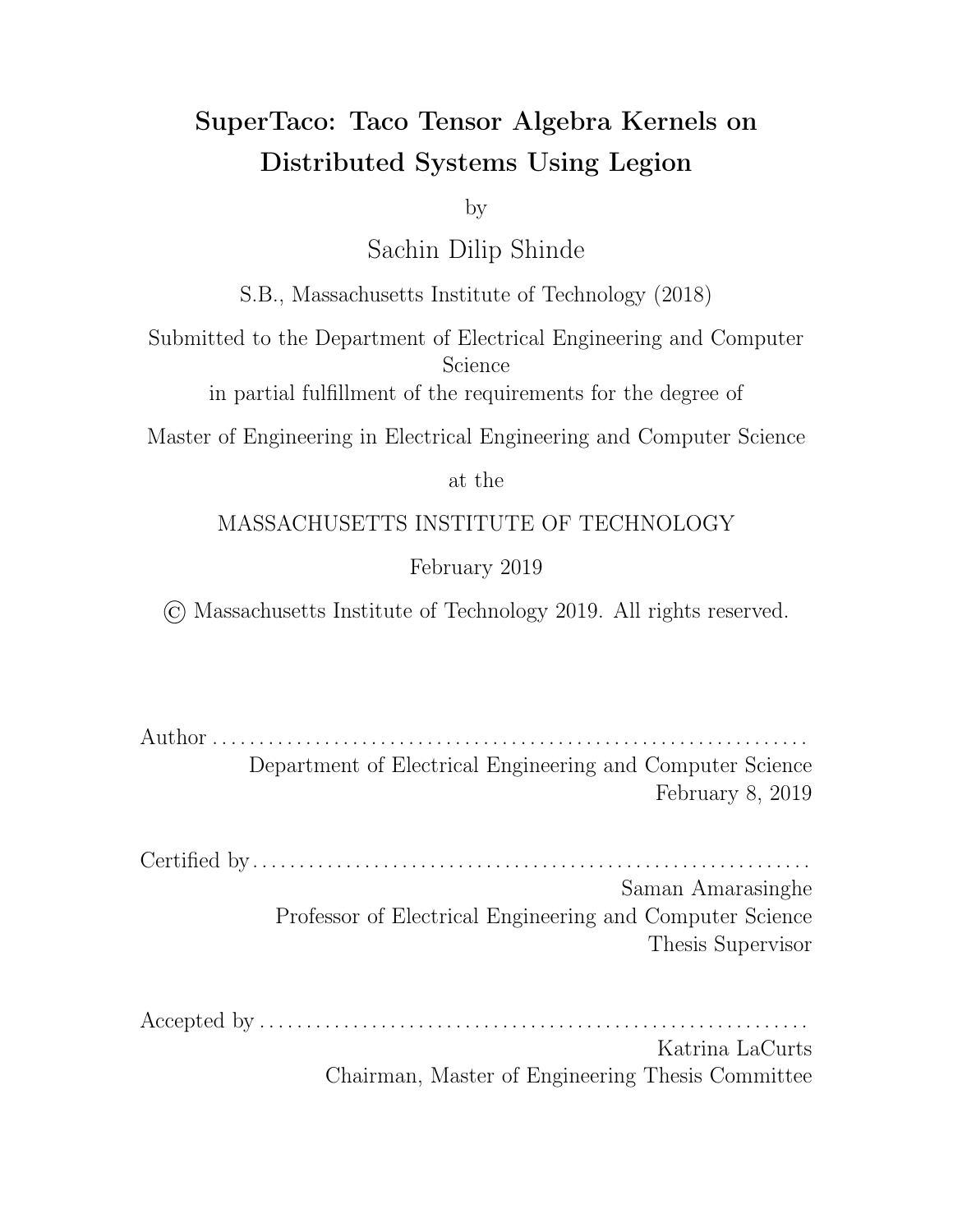

Figure 5-4: Overhead from increasing the number of splits along reduction variable  $l$ in SpMV.

linear when the number of split ranges nears 10, but the slowdown for 20 split ranges is 34.5x (compared to 11.2x at 10 split ranges). This isn't quite quadratic, but it's still super-linear. Moreover, the scale of the slowdown is much smaller than SpMV; at 10 split ranges SpMV is 3.3x worse, and at 200 split ranges SpMV is 4.3x worse. Overall, the overhead of splitting along the reduction variable for TTM is super-linear, but sub-quadratic and not as steep as the SpMV slowdown curve.

### 5.4 Discussion

The strong scaling e ciencies for the kernels we analyzed were generally consistent, with the TTM kernel coming out slightly higher at 20 cores per node but slightly lower at 4 cores per node. If we take the optimal conditions for each kernel, then the SpMV kernel achieves a 33.3x speedup from single-core performance (45.0 sec) by using 8 nodes with 20 cores per node (for an overall strong scaling e ciency of 21%), while the TTM kernel achieves a 42.0x speedup from single-core performance (55.9 sec) by using 7 nodes with 20 cores per node (for an overall strong scaling e ciency of 30%).

As for the performance degradation that occurs past a certain number of nodes, Legion's profiling tool points to a few potential causes. One is the inline mapping performed in the kernel task. When accessing a physical instance that has been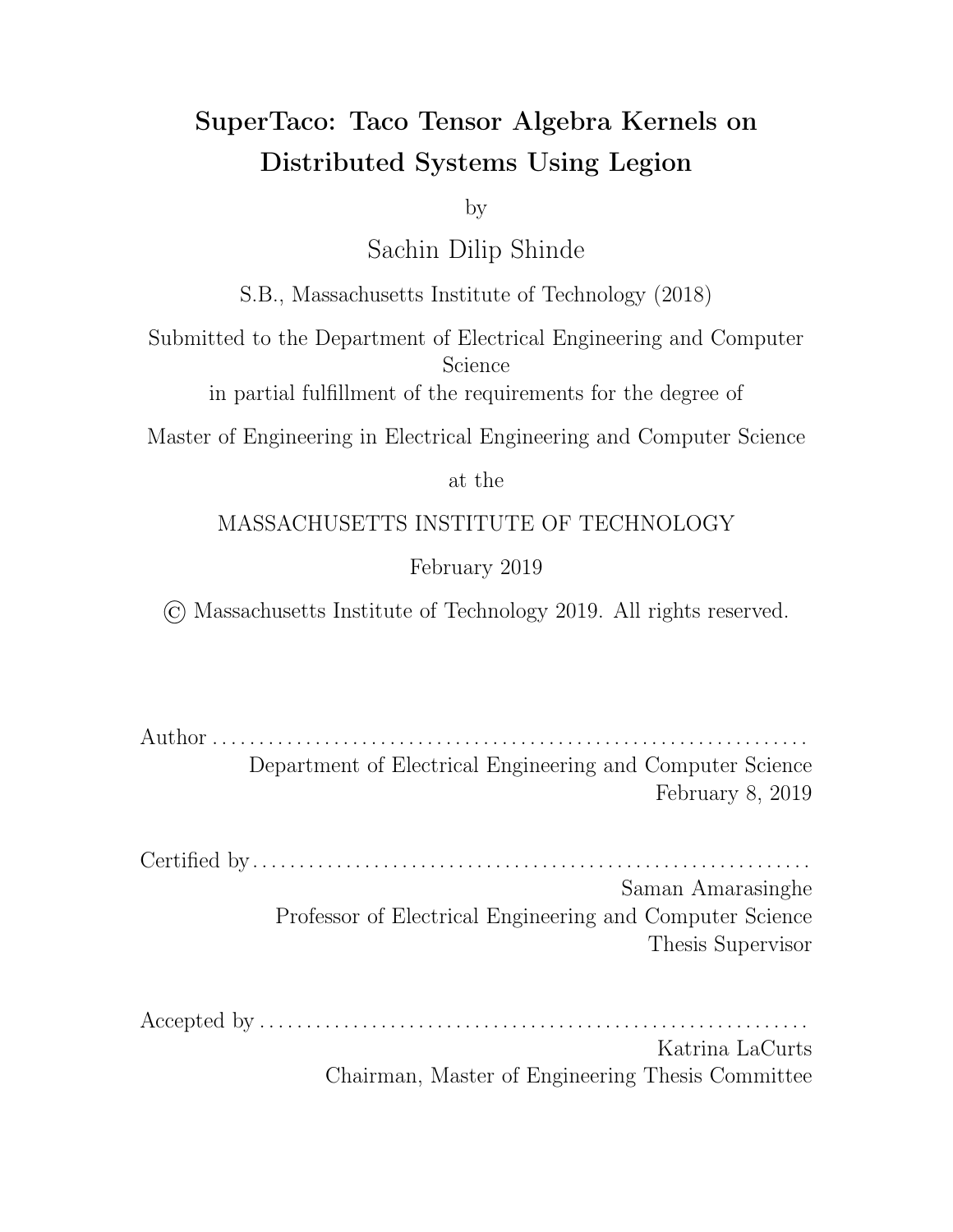mapped inline, the task can potentially yield to the scheduler when accessing the instance initially, even if the requested instance is in memory. This can delay the completion of the kernel task for some time, and potentially significantly increase compute time when compute time becomes small. It also delays the execution of any tasks that depend on this task to complete first.

Unfortunately the inline mapping cannot easily be avoided. Logical regions have a fixed size upon creation, so since the kernel task returns a variably-sized output tensor, the kernel task must create that logical region in its context and return it either through a future or inside another logical region that was provided to the task at launch. To avoid the inline mapping in the next kernel task that uses that logical region, the logical region must be provided in a region requirement to the task when it launches in the parent. But getting a reference to the logical region would require either waiting on the containing future or performing an inline map on the containing logical region. Both of these would stall the parent task, which would be worse than stalling the child task. One potential solution is to have the parent launch a helper task that depends on the containing future or has a region requirement for the containing logical region. The helper task would then launch the child task using the results of the containing future or a physical instance of the containing logical region, which would be guaranteed to be available to the helper task when it runs. This has the downside that the kernel task is no longer able to hide the latency of the logical region mapping with the kernel assemble() and compute() like it did before. Furthermore, for any kernel tasks that would have waited little time after yielding to resume, the helper task may impose more of a delay.

Another noticeable issue found by the profiling tool is that the starts of kernel tasks that should take place in parallel aren't synchronized. When a group of tasks that can be run in parallel is issued on a node, some of those tasks can start much later than the others, sometimes as long as 1–2 seconds. The discrepancy between start times is so long that the scheduler may execute multiple kernel tasks on the same processor while another processor waits for its first kernel task to execute. It's unclear what's causing these delays in some of the kernel tasks. It could be a delay in task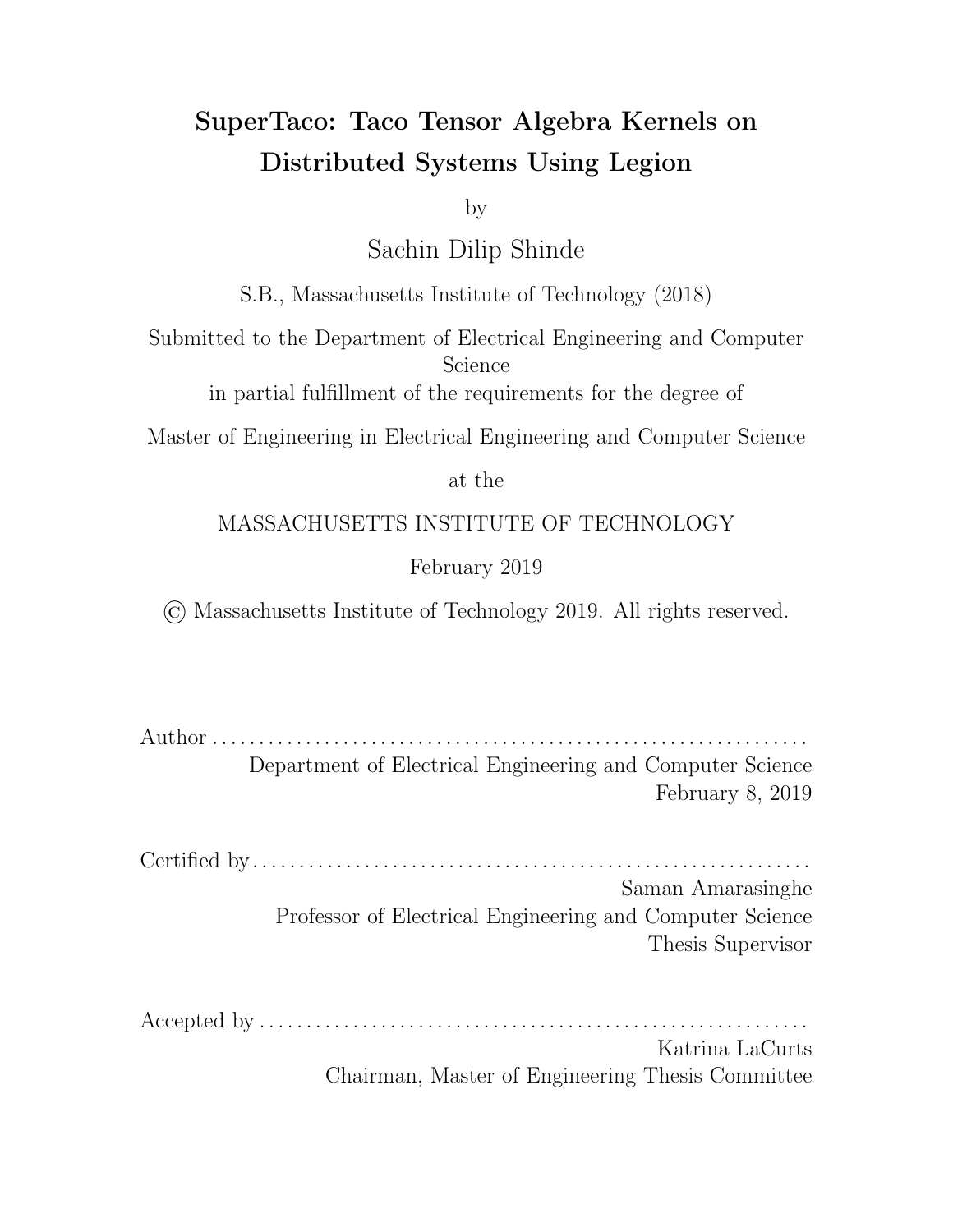mapping or a delay in other control signals in the Legion runtime. It's also possible there's a logical region dependency that hasn't mapped yet, and the kernel task is waiting on that dependency to resolve. However, in both kernels, the distribution schedules are such that very little tensor data needs to be transferred between nodes. Performance degradation appearing at a certain node count threshold and not a processor threshold supports the idea that this delay is at least in part caused by node-to-node communication issues.

With regards to the overhead analysis for reduction variable splitting, SpMV experienced a steep quadratic slowdown with increasing splits along the reduction variable while TTM had a gentler sub-quadratic slowdown. We expected at least linearity from the slowdown, since more reduction variable split ranges means more tasks that must be executed sequentially, and accordingly any fixed costs of those tasks (e.g. summation into the output tensor, copying output tensor data, Legion overheads) manifest as a linear cost in the number of reduction variable splits. What can lead to super-linearity is if the kernel task execution time increases with more splits, or if the time between kernel tasks (e.g. time spent waiting for data) increases with more splits. Given that the SpMV kernel requires much less work to execute than the TTM kernel, SpMV's increased slowdown with splitting could be due to the time spent computing the kernel being on the scale of other factors which cause delay linear in the number of splits, while the TTM kernel isn't as a ected as heavily because its kernel compute time outweighs these factors. Determining what those factors are that cause super-linearity will require further study.

While SuperTaco has shown an ability to scale to 120–140 cores with 20–30% strong-scaling e ciency for various kernels, future work must be done to minimize performance degradation with further scaling and determine how to structure our generated Legion programs to avoid hidden latencies.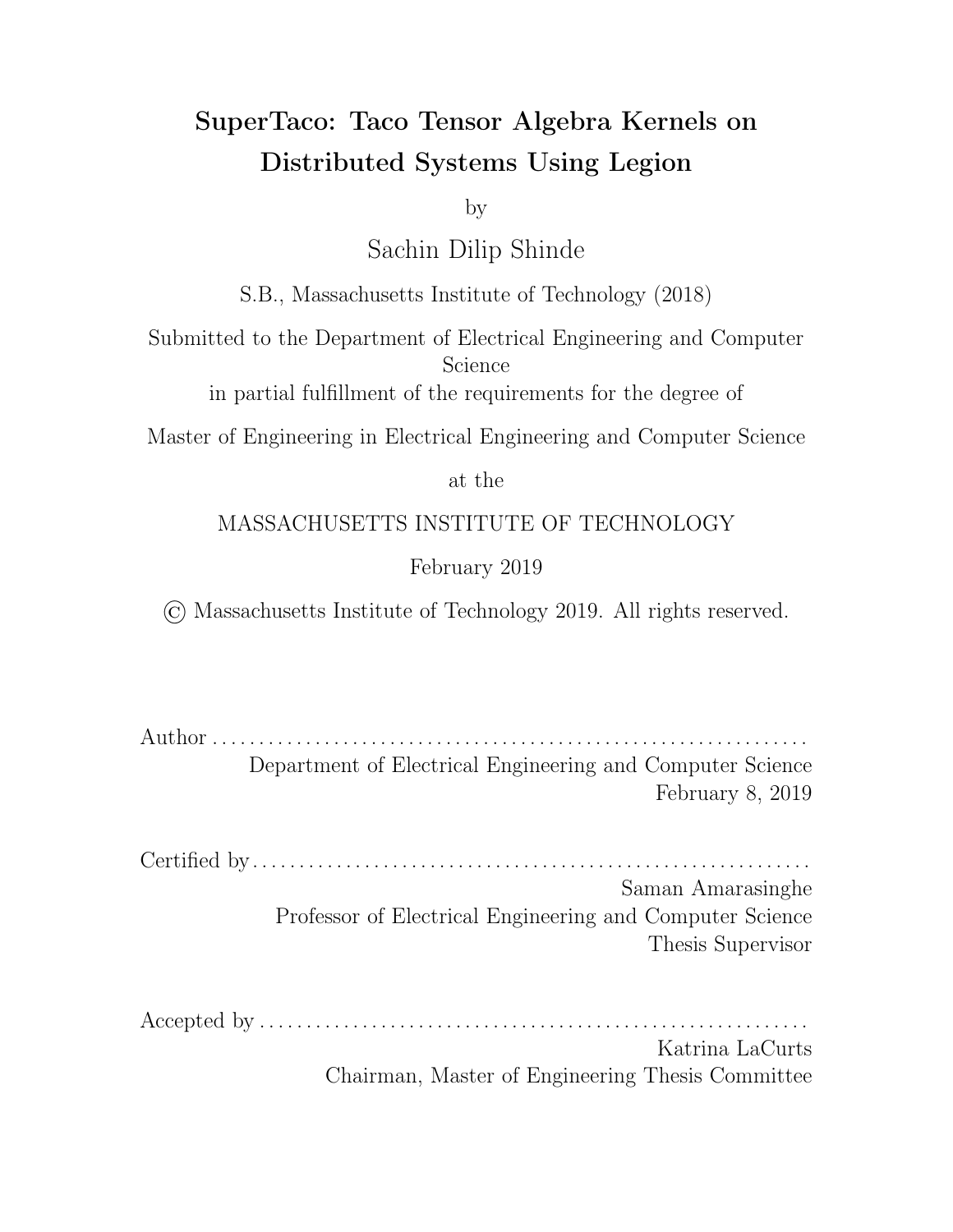# Chapter 6

# Conclusion and Future Work

In this work, we have demonstrated a code generation technique for creating Legion programs to distribute Taco tensor algebra kernels. The technique is versatile in that it can structure the distributed computation in a variety of ways, which is controllable through a scheduling language. Our scaling analyses showed that our tested kernels achieved significant speedup for both multi-core and multi-node settings, but the scaling e ciency could be improved.

Looking forward, there are three areas of SuperTaco that need focus. The most pressing one is improving scalability by reducing overhead associated with the Legion runtime. In some cases, this may amount to changing what paradigms we use, how we structure tasks, or tweaking environment settings. In other cases though, it may require actively working with the Legion team to come up with a satisfactory solution. One example of this is Legion's garbage collection; if there was a method to mark a physical instance as invalid, we wouldn't have to resort to tensor block eviction, which forces all physical instances to be marked invalid instead of just one and forces tasks to synchronize. However, being able to invalidate a specific physical instance could be potentially unsafe if it's the only physical instance, and determining whether it's the last remaining physical instance in a distributed system could be costly. Finding a tenable middle ground for these kinds of problems will require e ort.

The next area is the scheduling policy. While this work introduces a scheduling language, it doesn't formalize any policies of how to choose a distribution schedule in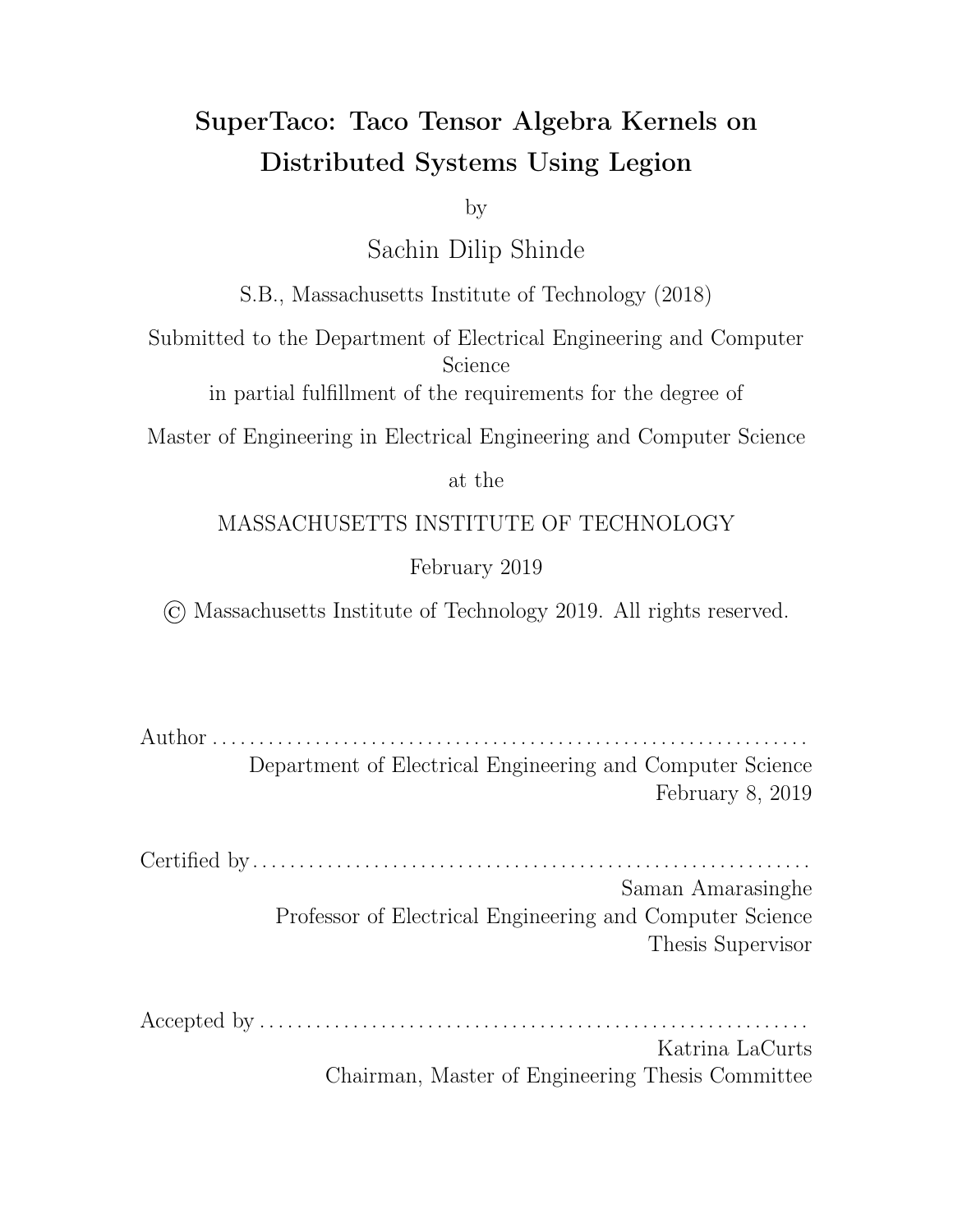the general case. There are many metrics that could be used to gauge the performance of a policy, such as the amount of data movement incurred or running time. However, we have not developed e cient algorithms or heuristics for choosing schedules, and instead typically reason about it on a case-by-case basis.

The third area is evaluation. The Taco compiler is a very versatile tensor algebra library in that it can compile a wide variety of expressions to C code, and the choice added through distribution schedules means there's now a wide variety of ways to distribute those computations. However, very few of these cases have been tested and evaluated for performance. This is made worse by the fact that performance can depend on the sizes and data patterns of the tensors. Without more evaluations, it will be di cult to gauge optimal policy beyond theoretical models.

The Taco compiler was groundbreaking in its ability to compile general sparse tensor algebra expressions into competitive C code, and the SuperTaco project has the potential to extend those performance gains to a distributed setting. If further development can address Legion overhead, scheduling policy, and evaluation, then in the future SuperTaco may be competitive with hand-optimized distributed kernels.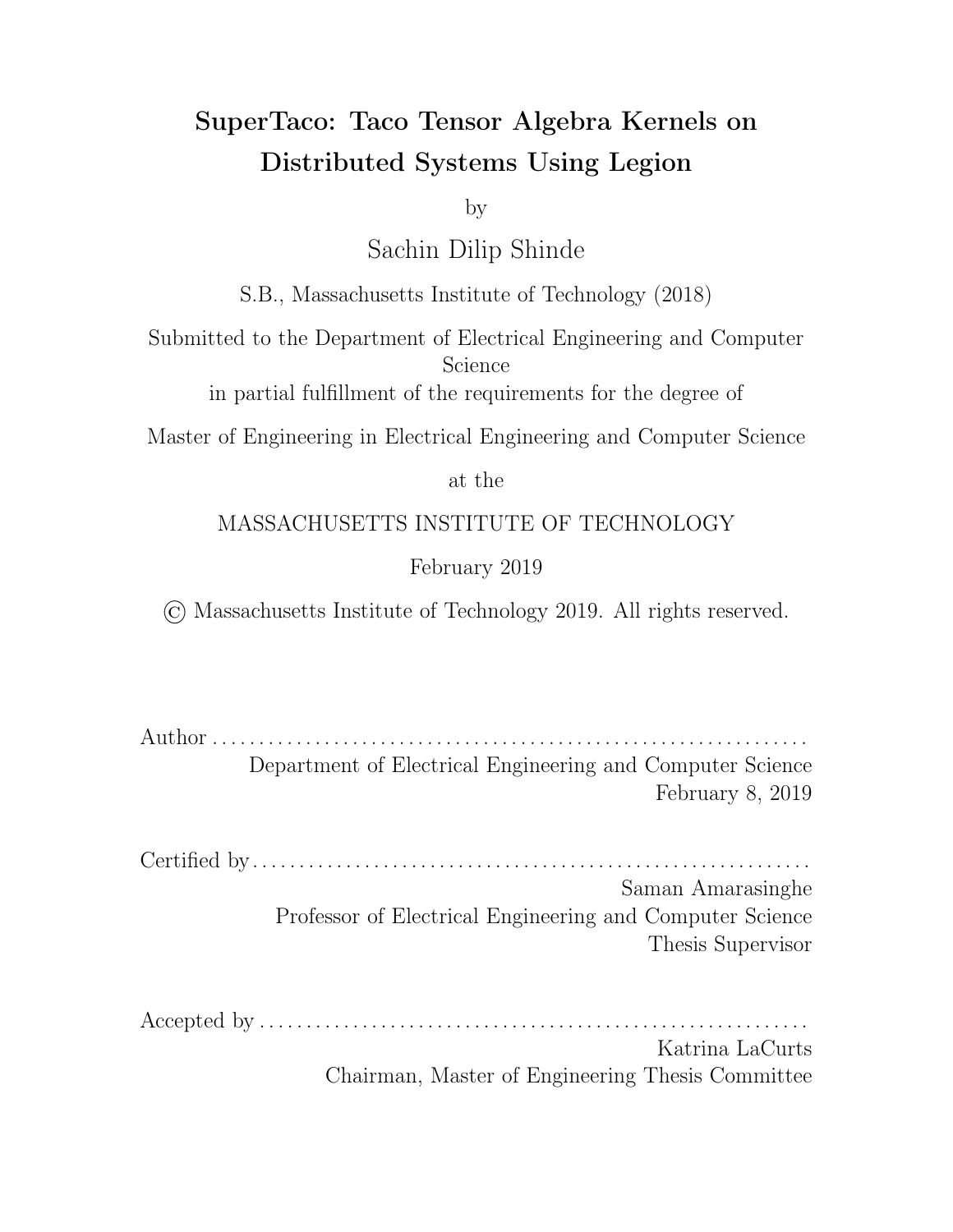# Bibliography

- [1] T. G. Kolda and B. W. Bader, "Tensor decompositions and applications," SIAM Rev., vol. 51, no. 3, pp. 455–500, Aug. 2009, issn: 0036-1445. doi: 10.1137/ 07070111X. [Online]. Available: http://dx.doi.org/10.1137/07070111X.
- [2] J. Bennett, C. Elkan, B. Liu, P. Smyth, and D. Tikk, "Kdd cup and workshop 2007," SIGKDD Explor. Newsl., vol. 9, no. 2, pp. 51–52, Dec. 2007, issn: 1931- 0145. doi: 10.1145/1345448.1345459. [Online]. Available: http://doi.acm. org/10.1145/1345448.1345459.
- [3] B. Viswanath, A. Mislove, M. Cha, and K. P. Gummadi, "On the evolution of user interaction in facebook," in Proceedings of the 2Nd ACM Workshop on Online Social Networks, ser. WOSN '09, Barcelona, Spain: ACM, 2009, pp. 37–42, isbn: 978-1-60558-445-4. doi: 10.1145/1592665.1592675. [Online]. Available: http://doi.acm.org/10.1145/1592665.1592675.
- [4] J. McAuley and J. Leskovec, "Hidden factors and hidden topics: Understanding rating dimensions with review text," in Proceedings of the 7th ACM Conference on Recommender Systems, ser. RecSys '13, Hong Kong, China: ACM, 2013, pp. 165–172, isbn: 978-1-4503-2409-0. doi: 10.1145/2507157.2507163. [Online]. Available: http://doi.acm.org/10.1145/2507157.2507163.
- [5] F. Kjolstad, S. Kamil, S. Chou, D. Lugato, and S. Amarasinghe, "The tensor algebra compiler," Proc. ACM Program. Lang., vol. 1, no. OOPSLA, 77:1–77:29, Oct. 2017, issn: 2475-1421. doi: 10.1145/3133901. [Online]. Available: http: //doi.acm.org/10.1145/3133901.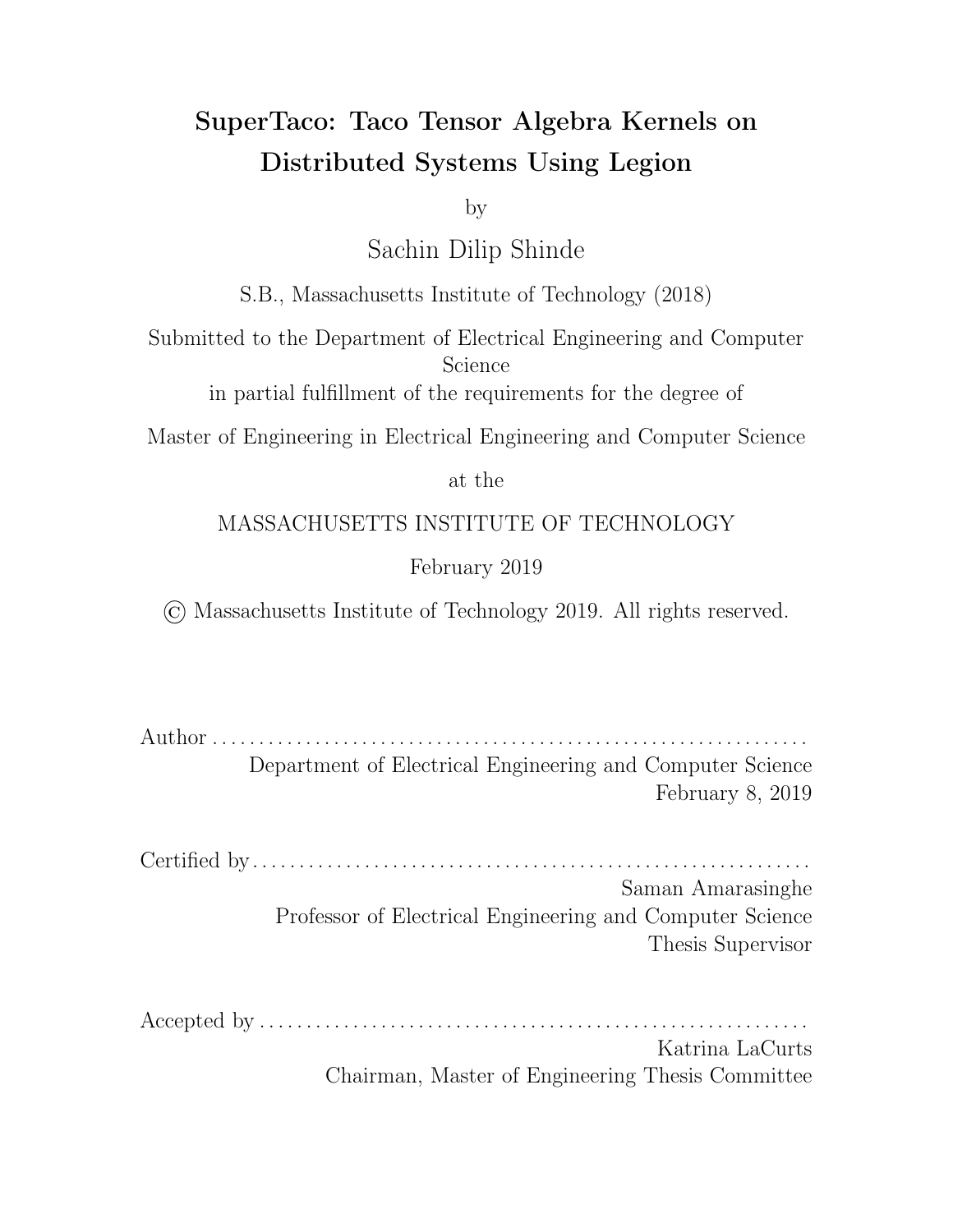- [6] S. Chou, F. Kjolstad, and S. Amarasinghe, "Format abstraction for sparse tensor algebra compilers," Proc. ACM Program. Lang., vol. 2, no. OOPSLA, 123:1– 123:30, Oct. 2018, issn: 2475-1421. doi: 10.1145/3276493. [Online]. Available: http://doi.acm.org/10.1145/3276493.
- [7] M. Bauer, S. Treichler, E. Slaughter, and A. Aiken, "Legion: Expressing locality and independence with logical regions," in Proceedings of the International Conference on High Performance Computing, Networking, Storage and Analysis, ser. SC '12, Salt Lake City, Utah: IEEE Computer Society Press, 2012, 66:1–66:11, isbn: 978-1-4673-0804-5. [Online]. Available: http://dl.acm.org/ citation.cfm?id=2388996.2389086.
- [8] S. Hiranandani, K. Kennedy, and C.-W. Tseng, "Compiling fortran d for mimd distributed-memory machines," Commun. ACM, vol. 35, no. 8, pp. 66–80, Aug. 1992, issn: 0001-0782. doi: 10 . 1145 / 135226 . 135230. [Online]. Available: http://doi.acm.org/10.1145/135226.135230.
- [9] M. E. Bauer, "Legion: Programming distributed heterogeneous architectures with logical regions," PhD thesis, Stanford University, 2014.
- [10] S. Williams, L. Oliker, R. Vuduc, J. Shalf, K. Yelick, and J. Demmel, "Optimization of sparse matrix-vector multiplication on emerging multicore platforms," in Proceedings of the 2007 ACM/IEEE Conference on Supercomputing, ser. SC '07, Reno, Nevada: ACM, 2007, 38:1–38:12, isbn: 978-1-59593-764-3. doi: 10.1145/1362622.1362674. [Online]. Available: http://doi.acm.org/ 10.1145/1362622.1362674.
- [11] D. Merrill and M. Garland, "Merge-based parallel sparse matrix-vector multiplication," in Proceedings of the International Conference for High Performance Computing, Networking, Storage and Analysis, ser. SC '16, Salt Lake City, Utah: IEEE Press, 2016, 58:1–58:12, isbn: 978-1-4673-8815-3. [Online]. Available: http://dl.acm.org/citation.cfm?id=3014904.3014982.
- [12] S. Balay, W. D. Gropp, L. C. McInnes, and B. F. Smith, "Modern software tools for scientific computing," in, E. Arge, A. M. Bruaset, and H. P. Langtan-